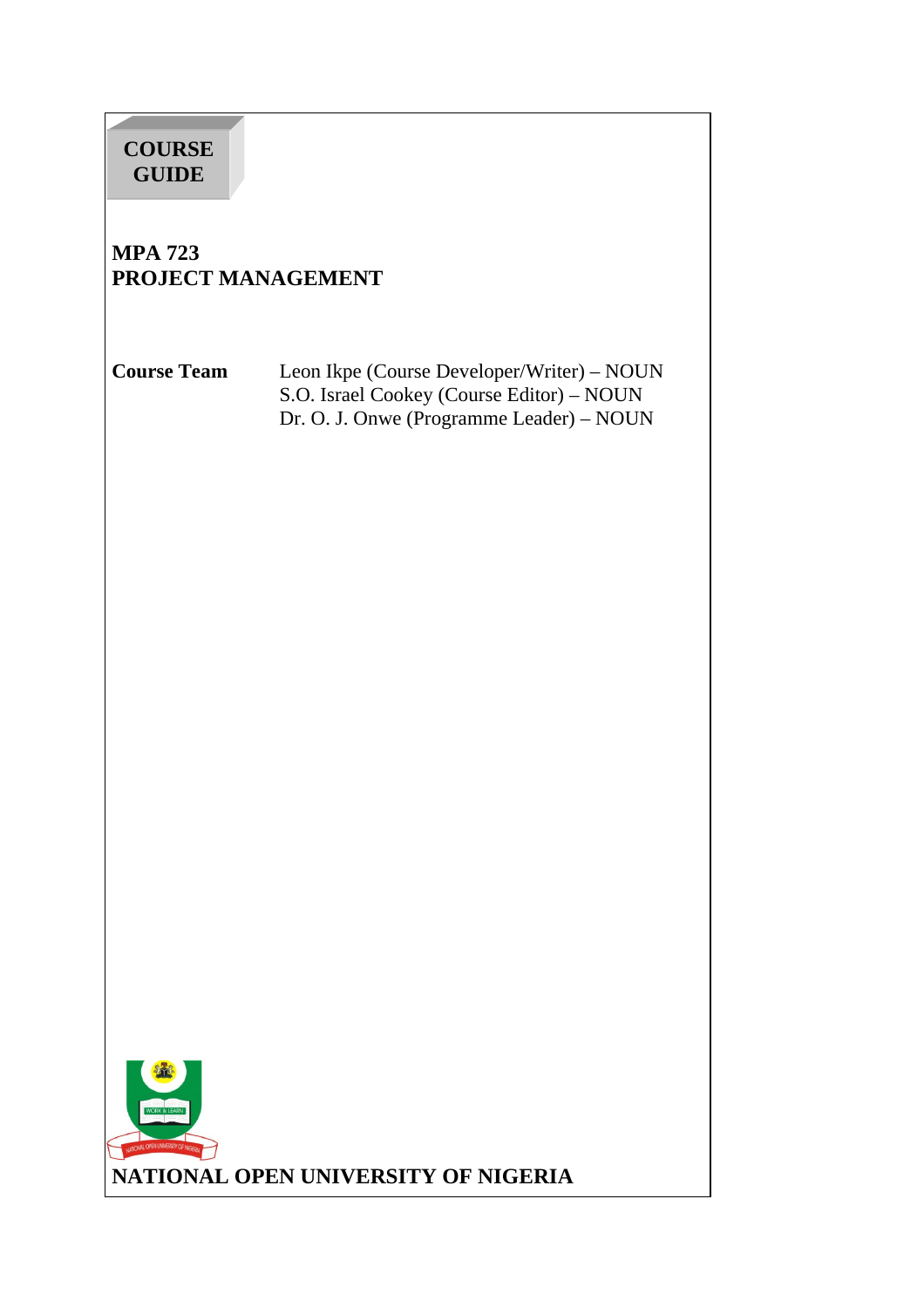National Open University of Nigeria **Headquarters** 14/16 Ahmadu Bello Way Victoria Island Lagos

Abuja Office 5, Dar es Salaam Street Off Aminu Kano Crescent Wuse II, Abuja

e-mail: centralinfo@noun.edu.ng URL: www.noun.edu.ng

Published by National Open University of Nigeria

Printed 2013

ISBN: 978-058-362-9

All Rights Reserved

Printed by: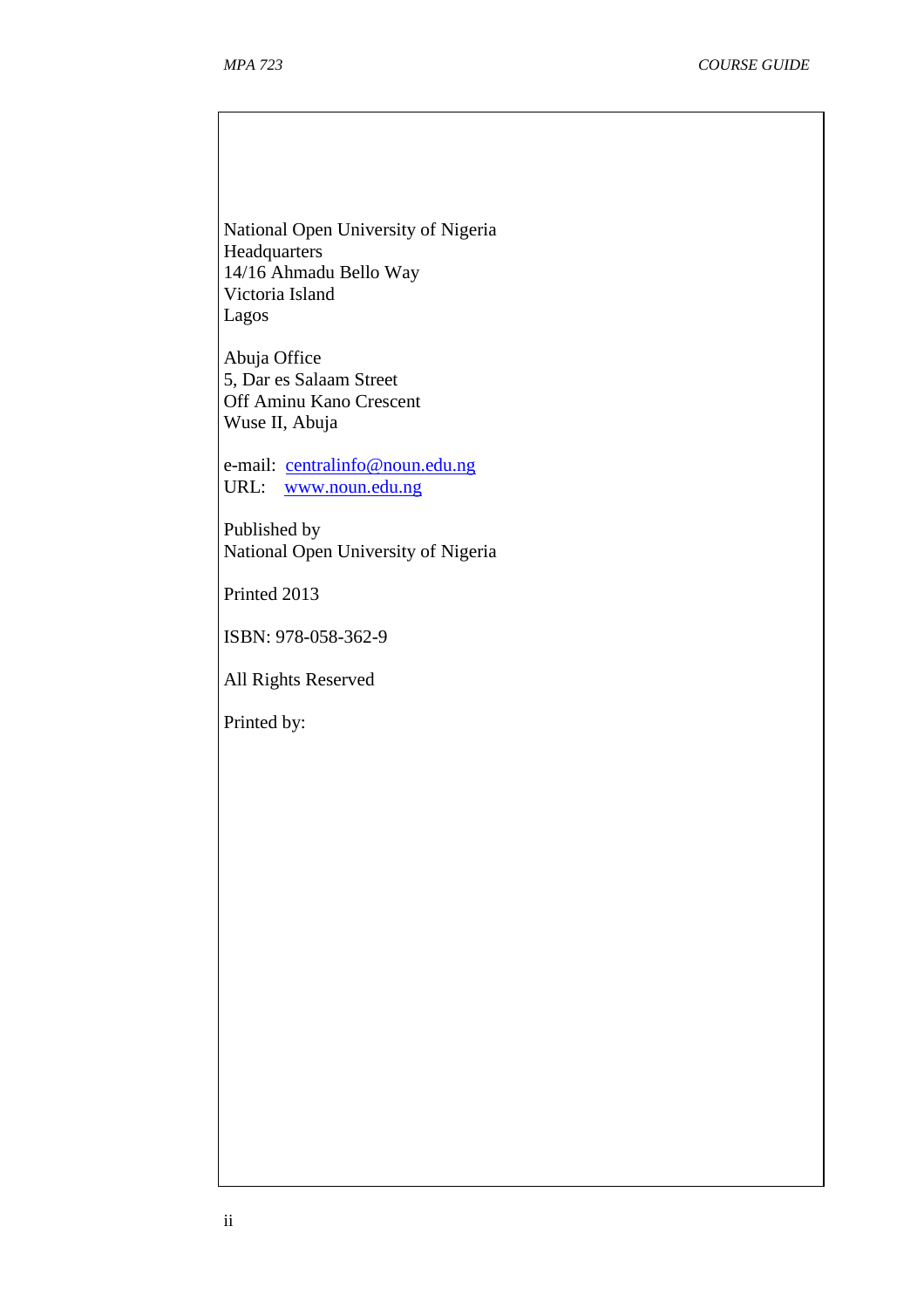# **CONTENTS PAGE**

| iv                       |
|--------------------------|
| iv                       |
|                          |
| $\mathbf{V}$             |
| $\overline{\mathbf{vi}}$ |
| vi                       |
|                          |
|                          |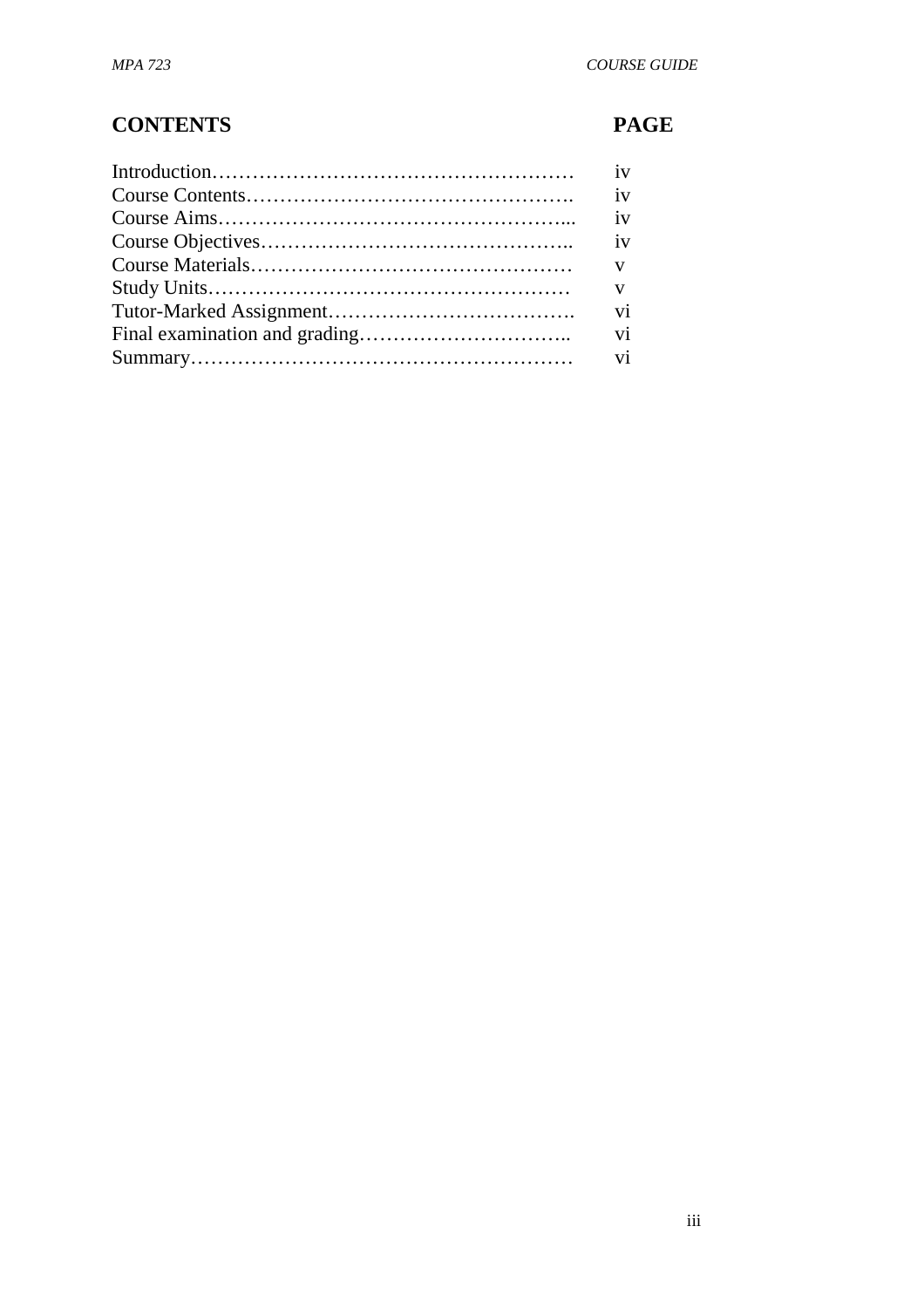## **INTRODUCTION**

MPA 723 – Project Management is a semester course work of two-credit units. It is available to all students taking the MPA programme in the School of Business and Human Resources Management.

The course consists of 16 units covering the entire facets of project management. The course involves visits to organisations, mostly government parastatals. The idea is to enable you have first-hand knowledge of how project management is carried out in practice.

The course guide tells you what the course MPA 723 is all about, the materials you will need and how to make use of the materials to ensure good study. Other information contained in the course guide includes information on Tutor-Marked Assignment. There will be tutorial classes.

#### **COURSE CONTENTS**

The course deals with the nature and purpose of Project Management, Project Management Organisation, Cost Estimation, Project Planning, Scheduling and Project Implementation.

#### **COURSE AIMS**

The aim of this course is to expose you to the knowledge of project management. It also aims to enrich your skills in the management of various projects. The aims will be achieved by:

- explaining the nature of project management
- identifying the key functions in project management
- describing the key processes in project management
- explaining project implementation
- visits to organisations to have practical experience.

#### **COURSE OBJECTIVES**

At the end of the course, you should be able to:

- explain the nature and purpose of project management
- discuss the key functions in project management
- explain the project management process
- explain project implementation processes.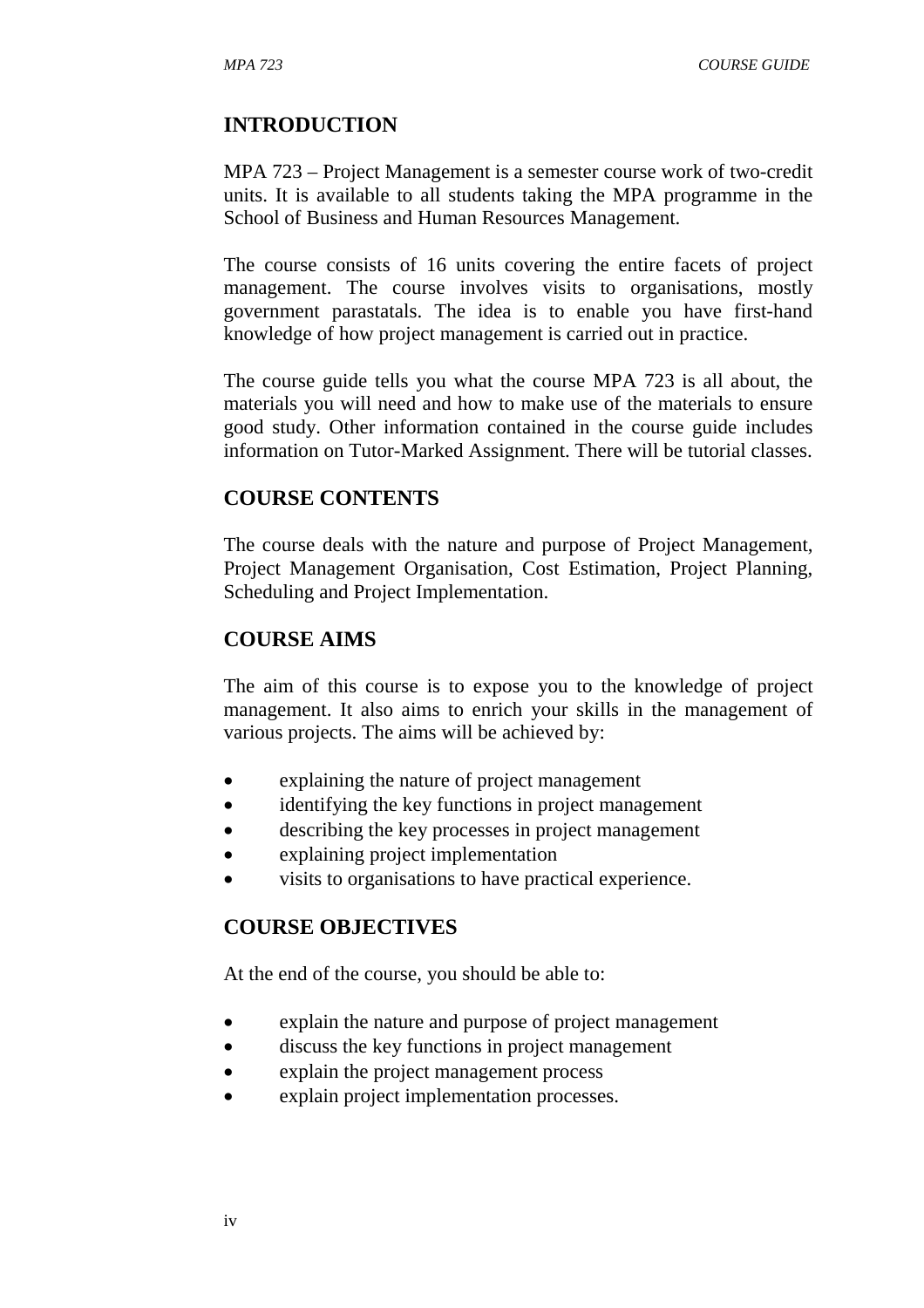## **COURSE MATERIALS**

- Course guide
- Study units

## **STUDY UNITS**

There are three modules consisting of 16 units in this course which should be studied carefully.

#### **Module 1**

- Unit 1 The Nature and Purpose of Project Management
- Unit 2 Project Management Organisation
- Unit 3 Administration Functions in Project Organisation
- Unit 4 Project Definition
- Unit 5 Project Team Building

#### **Module 2**

| Unit 1 | Cost Estimates – Definitions and Principles     |
|--------|-------------------------------------------------|
| Unit 2 | <b>Cost Estimates – Practical Estimation</b>    |
| Unit 3 | <b>Financial Project Appraisal</b>              |
| Unit 4 | <b>Commercial Management of Projects</b>        |
| Unit 5 | Introduction to Project Planning and Scheduling |

#### **Module 3**

| Unit 1 | <b>Network Analysis</b>                  |
|--------|------------------------------------------|
| Unit 2 | Principles of Scheduling Resources       |
| Unit 3 | <b>Practical Scheduling of Resources</b> |
| Unit 4 | <b>Materials Management</b>              |
| Unit 5 | Project Implementation – An Introduction |
|        |                                          |

Unit 6 Managing Progress in Projects

Each study unit will take you at least two hours and it includes the Introduction, Objectives, Main Content, Self-Assessment Exercise, Conclusion, Summary, Tutor-Marked Assignment, and References. There are textbooks and other suggested reading materials under References/Further Reading. These materials are to give you additional information as you study. Attempt the questions under Self-Assessment Exercise and Tutor-Marked Assignment for greater understanding.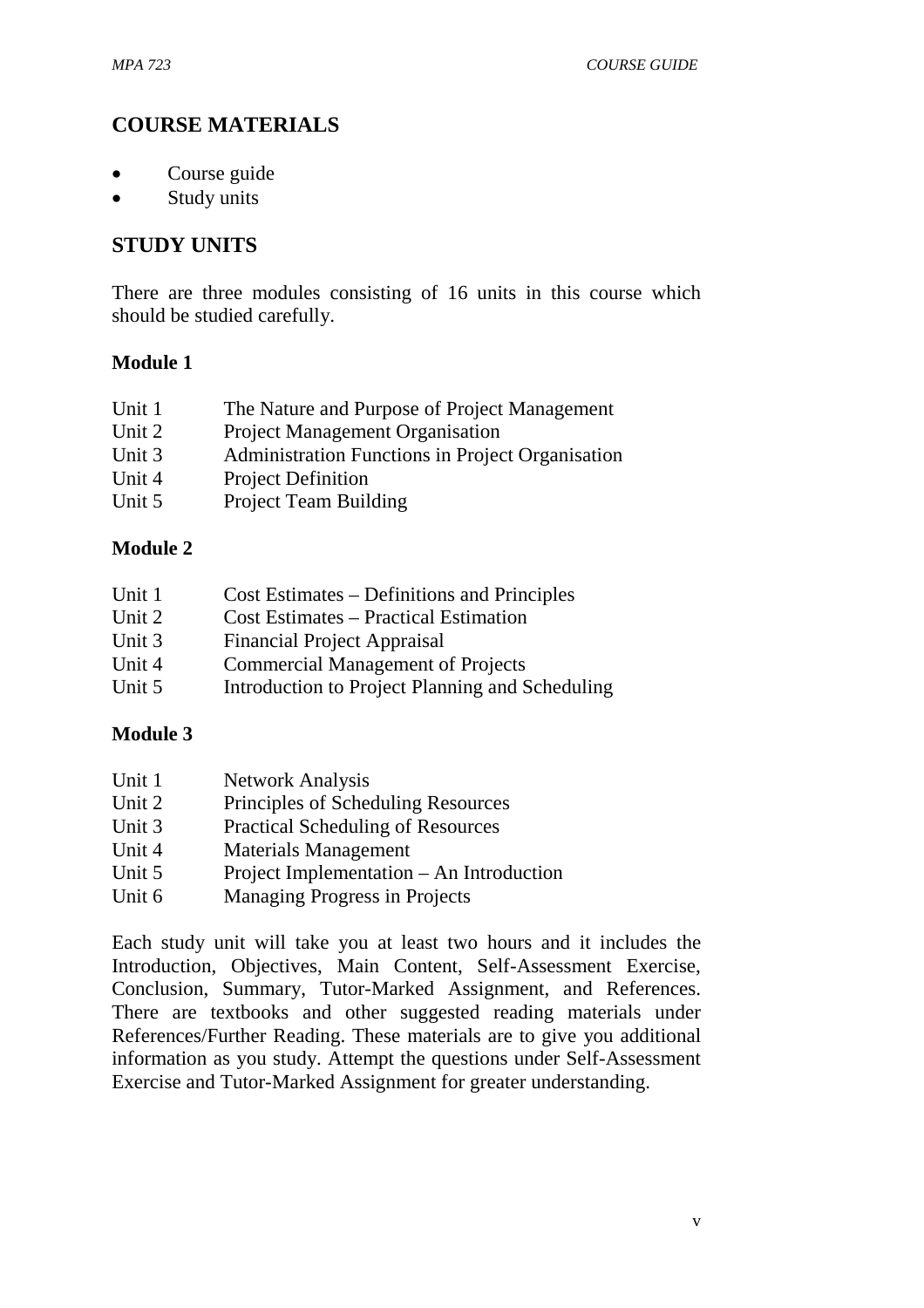#### **TUTOR-MARKED ASSIGNMENT**

You are expected to do all the Tutor-Marked Assignments in this course. In answering the Tutor-Marked Assignments, you are expected to apply all that you have learnt in this course. The assignments constitute 30% of the total score.

## **FINAL EXAMINATION AND GRADING**

At the end of the course, you will write the final examination. It will account for the remaining 70%. This makes the total score to be 100%.

#### **SUMMARY**

MPA 723 will expose you to key project management skills. On the successful completion of this course, you would have been armed with the necessary knowledge for managing projects.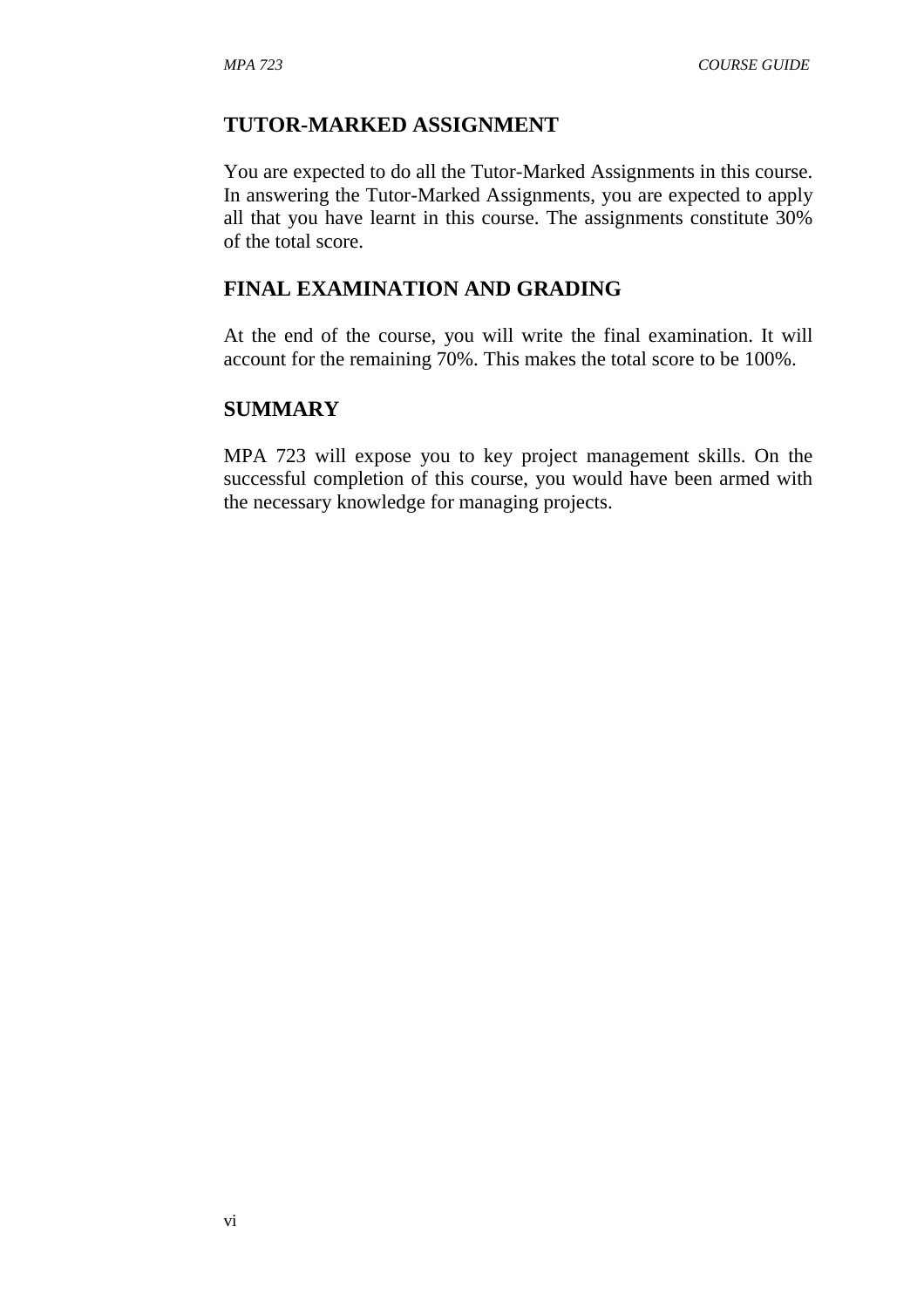# **MAIN COURSE**

| <b>CONTENTS</b> |                                             | <b>PAGE</b> |  |
|-----------------|---------------------------------------------|-------------|--|
|                 |                                             | 1           |  |
| Unit 1          | The Nature and Purpose of Project           |             |  |
|                 |                                             | 1           |  |
| Unit 2          | Project Management Organisation             | 8           |  |
| Unit 3          | <b>Administration Functions in Project</b>  |             |  |
|                 |                                             | 14          |  |
| Unit 4          |                                             | 21          |  |
| Unit 5          | Project Team Building                       | 28          |  |
| <b>Module 2</b> |                                             | 36          |  |
| Unit 1          | <b>Cost Estimates: Definitions and</b>      |             |  |
|                 |                                             | 36          |  |
| Unit 2          | <b>Cost Estimates: Practical Estimation</b> | 44          |  |
| Unit 3          | Financial Project Appraisal                 | 50          |  |
| Unit 4          | Commercial Management of Projects           | 58          |  |
| Unit 5          | Introduction to Project Planning and        |             |  |
|                 |                                             | 65          |  |
| <b>Module 3</b> |                                             | 71          |  |
| Unit 1          |                                             | 71          |  |
| Unit 2          | Principles of Scheduling Resources          | 81          |  |
| Unit 3          | Practical Scheduling of Resources           | 85          |  |
| Unit 4          | Materials Management                        | 93          |  |
| Unit 5          | Project Implementation: An Introduction     | 102         |  |
| Unit 6          | Managing Progress in Projects               | 109         |  |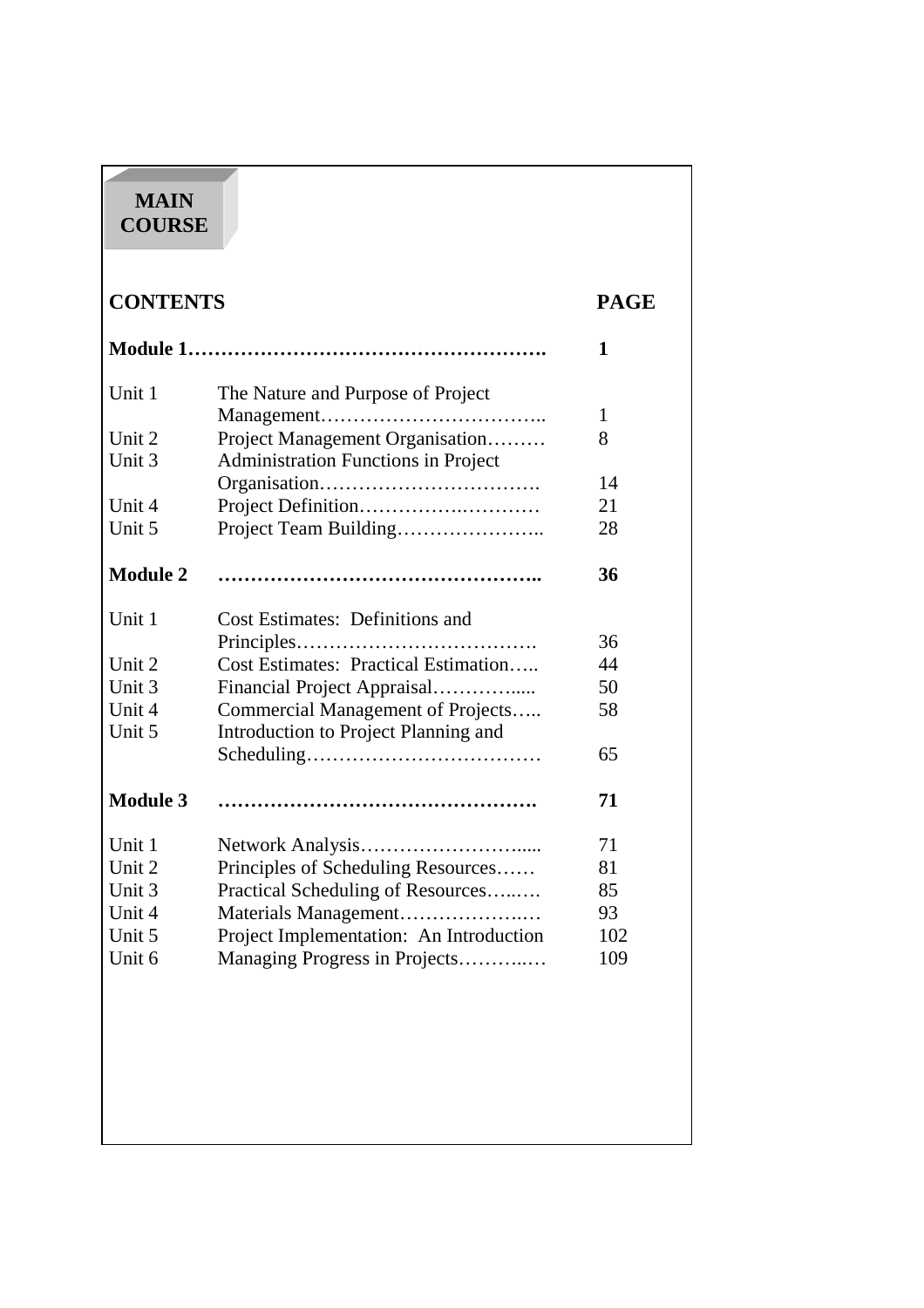# **MODULE 1**

- Unit 1 The Nature and Purpose of Project Management
- Unit 2 Project Management Organisation
- Unit 3 Administration Functions in Project Organisation
- Unit 4 Project Definition
- Unit 5 Project Team Building

# **UNIT 1 THE NATURE AND PURPOSE OF PROJECT MANAGEMENT**

# **CONTENTS**

- 1.0 Introduction
- 2.0 Objectives
- 3.0 Main Content
	- 3.1 Definition of Project
	- 3.2 Meaning of Project Management
	- 3.3 Purpose of Project Management
	- 3.4 Types of Projects
		- 3.4.1 Tangible Projects
		- 3.4.2 Intangible Projects
	- 3.5 Project Objectives
		- 3.5.1 Completion Time
		- 3.5.2 Performance
		- 3.5.3 Budget
- 4.0 Conclusion
- 5.0 Summary
- 6.0 Tutor-Marked Assignment
- 7.0 References/Further Reading

# **1.0 INTRODUCTION**

Project management is assuming greater importance in both the public and private sectors of the economy. As managers in our different callings and organisations, we may be involved in the management of projects and are given assignments within a project management team. We therefore need to understand at the onset, the nature of project management.

In this unit, we will discuss the nature and purpose of project management. We shall look at the definition of project management and also the core nature.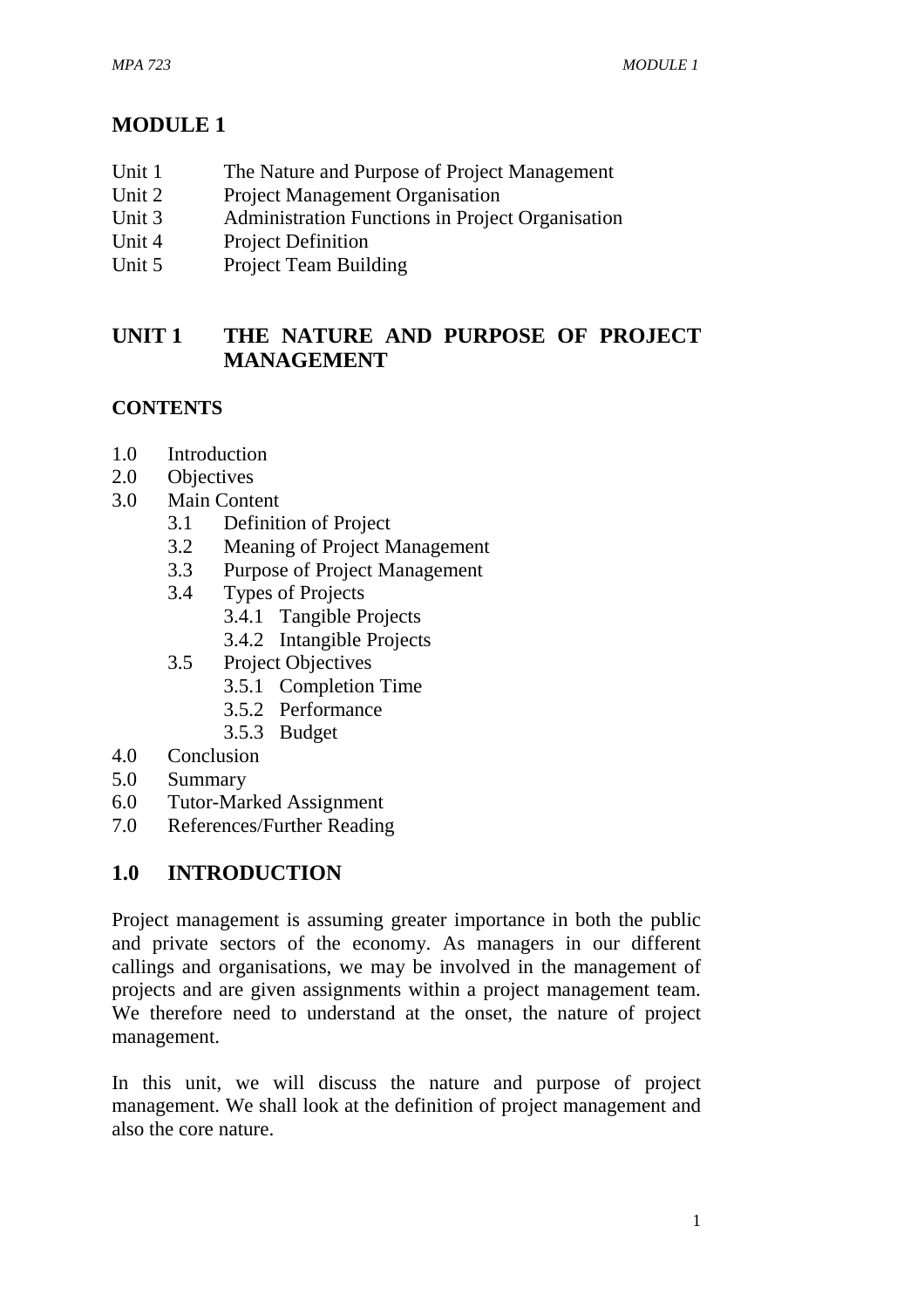## **2.0 OBJECTIVES**

At the end of this unit, you should be able to:

- define and explain the nature of project management
- describe the purpose of project management.

## **3.0 MAIN CONTENT**

Project management has evolved because of the need to manage complex public and private sector activities. But before we go into our discussions on project management, we need to understand the subject matter. We also need to understand our operating terminology.

## **3.1 Definition of Project**

Project has been defined in various ways. Some authorities see projects as mere activities while others see them as programmes of action. *Longman Dictionary of Contemporary English* defines a project as "an important and carefully planned piece of work that is intended to build or produce something new, or to deal with a problem."

From this simple definition, we can see that a project, apart from being important, should be carefully planned so as to produce something.

Some of the things that a project seeks to produce may be tangible or intangible. A motorcycle is a tangible product but conducting a census is not a tangible product.

The following are examples of projects:

- a. construction of a 50-bed hospital at Ikeja by the Lagos State government.
- b. dualisation of the Benin-Lagos highway by the Federal Ministry of Works.
- c. sinking of 10 water boreholes at Ikorodu town by the local government council.

From whatever angle we see these projects, some of their features are that they will require the commitment and deployment of scare resources. Also, the products will not manage themselves. They will be managed.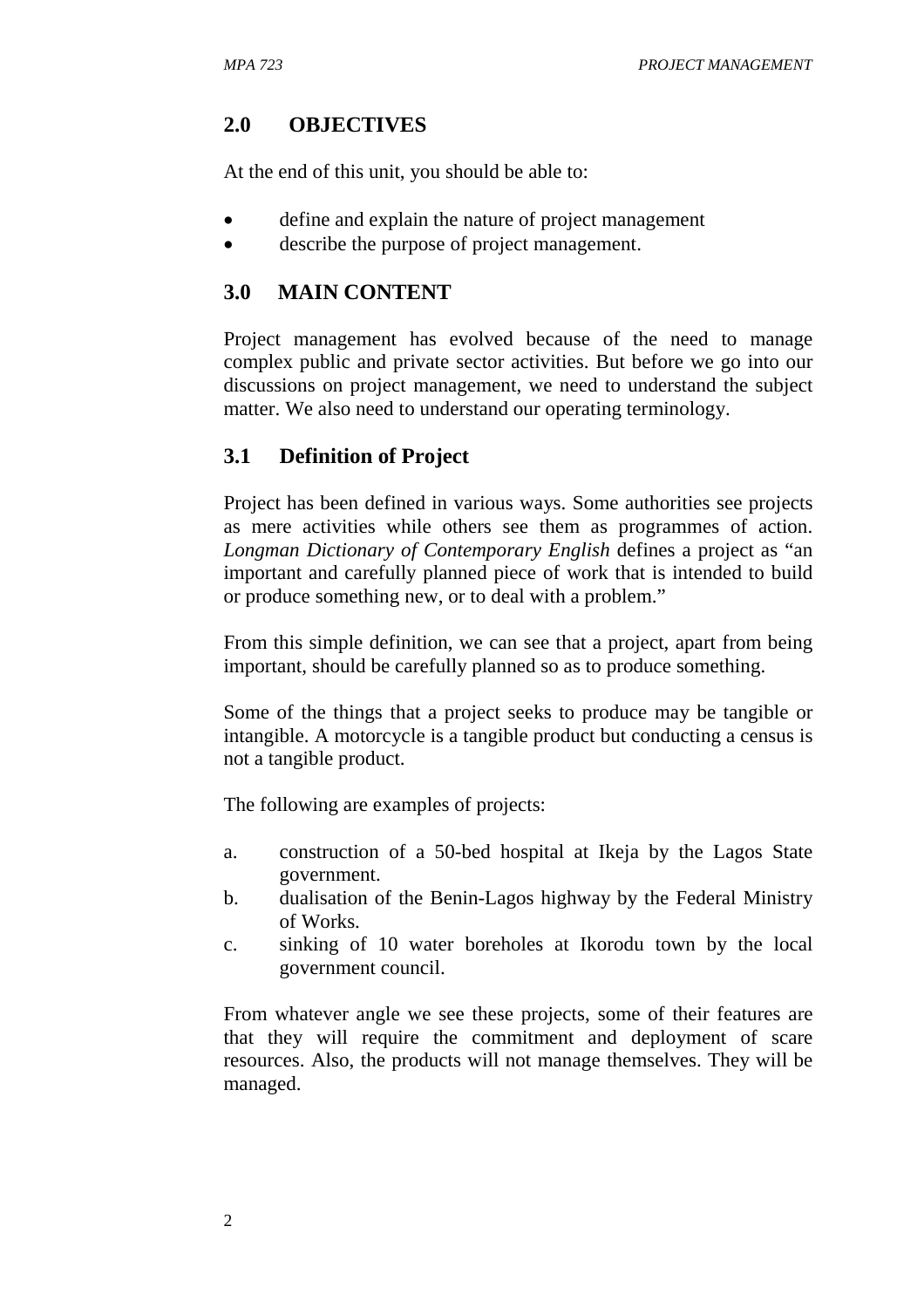# **3.2 Meaning of Project Management**

If we define a project as an important piece of work, project management is the planning, organising, directing and controlling of resources for a relatively short-term objective that has been earlier established to complete specific goals. For example, the construction of a 50-bed hospital at Ikeja by the Lagos State government will require a lot of resources: financial, material and labour.

There will be need for procurement of land. There will also be need for architects to design the hospital. There will be need for structural engineers, civil and building engineers and electrical engineers. Different types of equipment will be sourced for e.g. X-ray machines, laboratory equipment, etc. to equip the hospital.

There should be a way in which all these resources should be coordinated and managed for effective and time management. In situations like these, project management comes in handy to provide much needed expertise.

# **3.3 Purpose of Project Management**

From the onset, it will be necessary to stress that many projects are very complex in nature. The complexities may be introduced by the nature of technology required to execute the project. For example, a census project is one of the most difficult and complex projects that public sector managers may face. Also, managing the 2007 election in Nigeria was another complex project.

Most projects such as we have mentioned may require elements of critical risks and uncertainty. For example, how do we predict what will happen next year? Even if we could predict the political future with a measure of certainty, predicting the movement of prices and costs of materials in Nigeria involves a lot of risks and uncertainty.

In all cases therefore, we would say that the purpose of project management is to foresee the future and associated problems and therefore, plan, organise and control key activities so that projects are completed successfully and on time too.

If we see project management from that perspective, it follows logically that project management starts even before financial resources are committed and lasts until the completion of the project.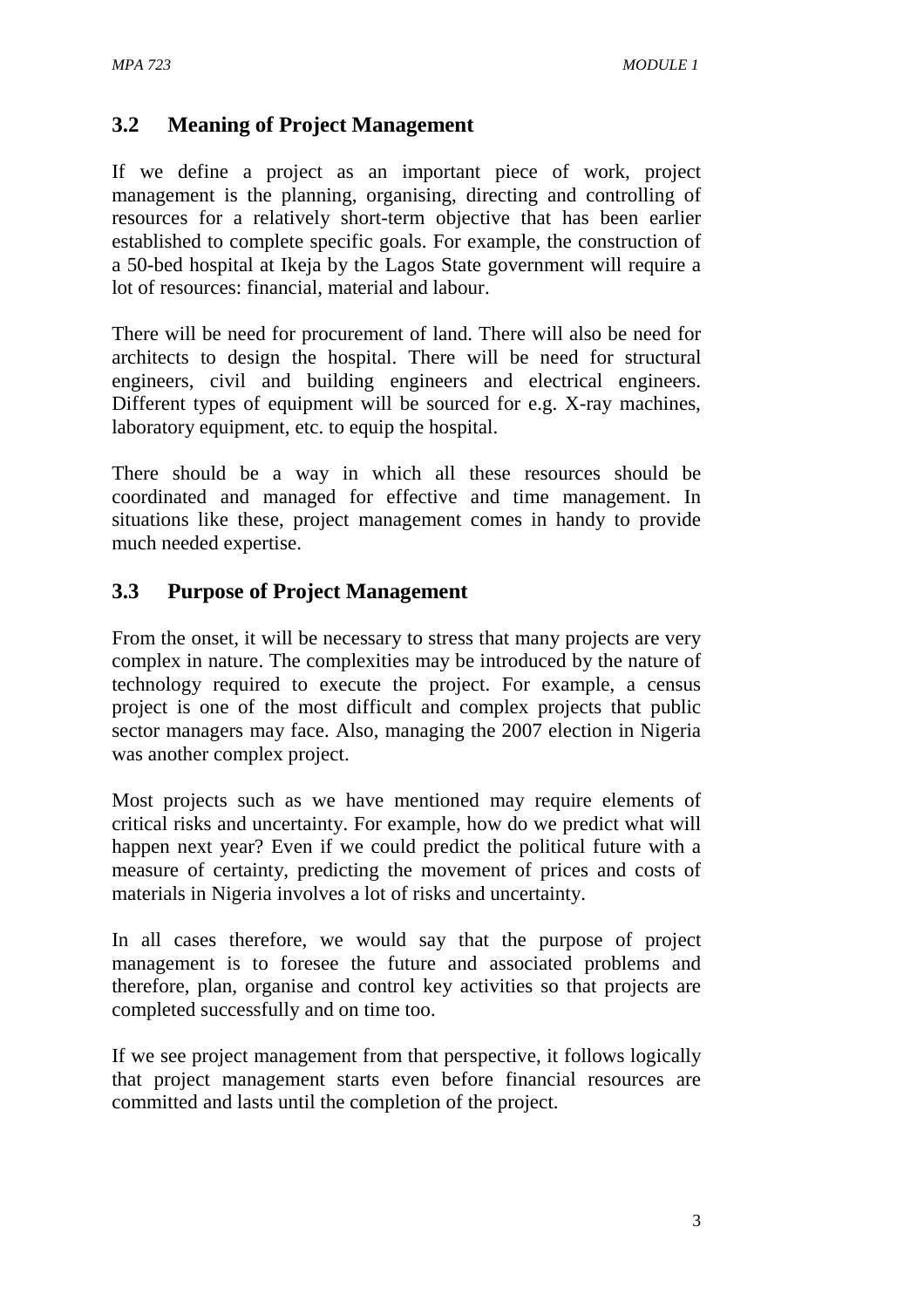#### **SELF-ASSESSMENT EXERCISE 1**

Explain the meaning and purpose of project management.

#### **3.4 Types of Projects**

We have discussed the meaning of project management and also the purpose. Let us go further and discuss the various types of projects that we might encounter in our different organisations as managers. Some of the types include:

#### **3.4.1 Tangible Projects**

Tangible projects are those projects whose output are tangible and can be seen with the naked eye. They may include the following:

- a civil engineering project
- a hospital building project
- a water borehole project
- an aircraft manufacturing plant
- a milk manufacturing plant
- an urban play ground.

#### **3.4.2 Intangible Projects**

Intangible projects are those that require commitment of resources but whose output cannot be seen with the naked eye. In most cases, they are social projects and in some cases they may be political projects. Examples of intangible project in Nigeria include the 2007 elections and the national census.

#### **SELF-ASSESSMENT EXERCISE 2**

Discuss five tangible projects you may find in a new and emerging city.

#### **3.5 Projects Objectives**

Projects must have objectives. It is one of the important tasks of project managers to see that the projects they manage meet their objectives. Let us now discuss the objectives of projects.

#### **3.5.1 Completion Time**

Most projects, when formulated, have completion times. A normal football match lasts for about 90 minutes. It is the duty of the referee to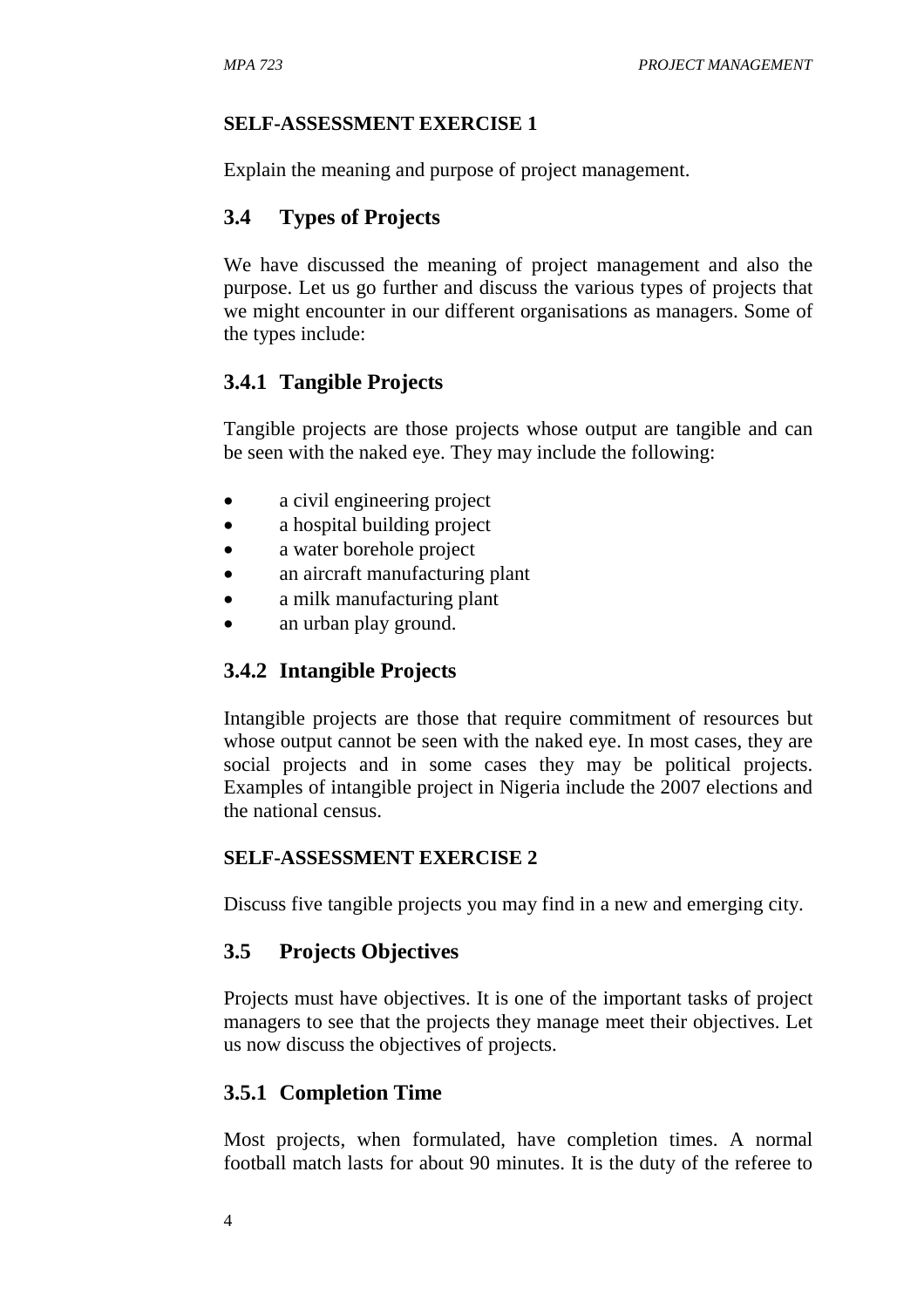ensure that the football match is completed within the set time. Most public sector projects even at the time they are awarded or initiated always have a time frame attached to them. For example, the rehabilitation of the Lagos-Benin expressway may be projected to be completed in 24 months. That is the projected duration of the project. Any contractor who is given the contract for such a job should ensure that the road is completed on time.

Another point to note about completion time of projects is that late completion or delivery of an agreed project will not please the sponsor of a project. Consider, for example, that the Federal Ministry of Works awards a contract for the dualisation of the Owerri-Onitsha road to Julius Berger and the road is to be completed in 24 months under the terms of the underlying contract. If Julius Berger, the contractor, fails to complete the road project in 24 months, the Ministry of Works will not be pleased with it. Besides, time is money and if a contractor fails to operate within a time frame, inflation may set in and delay the project completion or increase the cost.

# **3.5.2 Performance**

All projects have objectives which they set out to achieve. For example, a public hospital project should have the objective of providing safe and affordable healthcare to the community. Also, a private sector fast food project has the objective of manufacturing hamburgers, fish cake, hot dogs, etc. for its customers. This is a performance objective.

Also, apart from the performance objective, most projects have a quality objective. For example, a hospital should have the objective of providing healthcare. This is a performance objective. But the provision of the service should be safe. For example, hospital workers (nurses, doctors, etc.) while treating patients must take adequate care so as not to infect the patients with the HIV through use of unsterilised needle. This is a quality objective.

Most organisations have quality as one of their major objectives. See, for example, what Daimler Benz has done with Mercedes Benz cars.

Sony products are reputed for their amazing quality. Finally, another aspect of performance is reliability. A good product should also be reliable especially in the case of medical testing devices like PH meters.

In patient care, an unreliable thermometer may raise a false alarm concerning the health of a patient and lead to wrong diagnosis.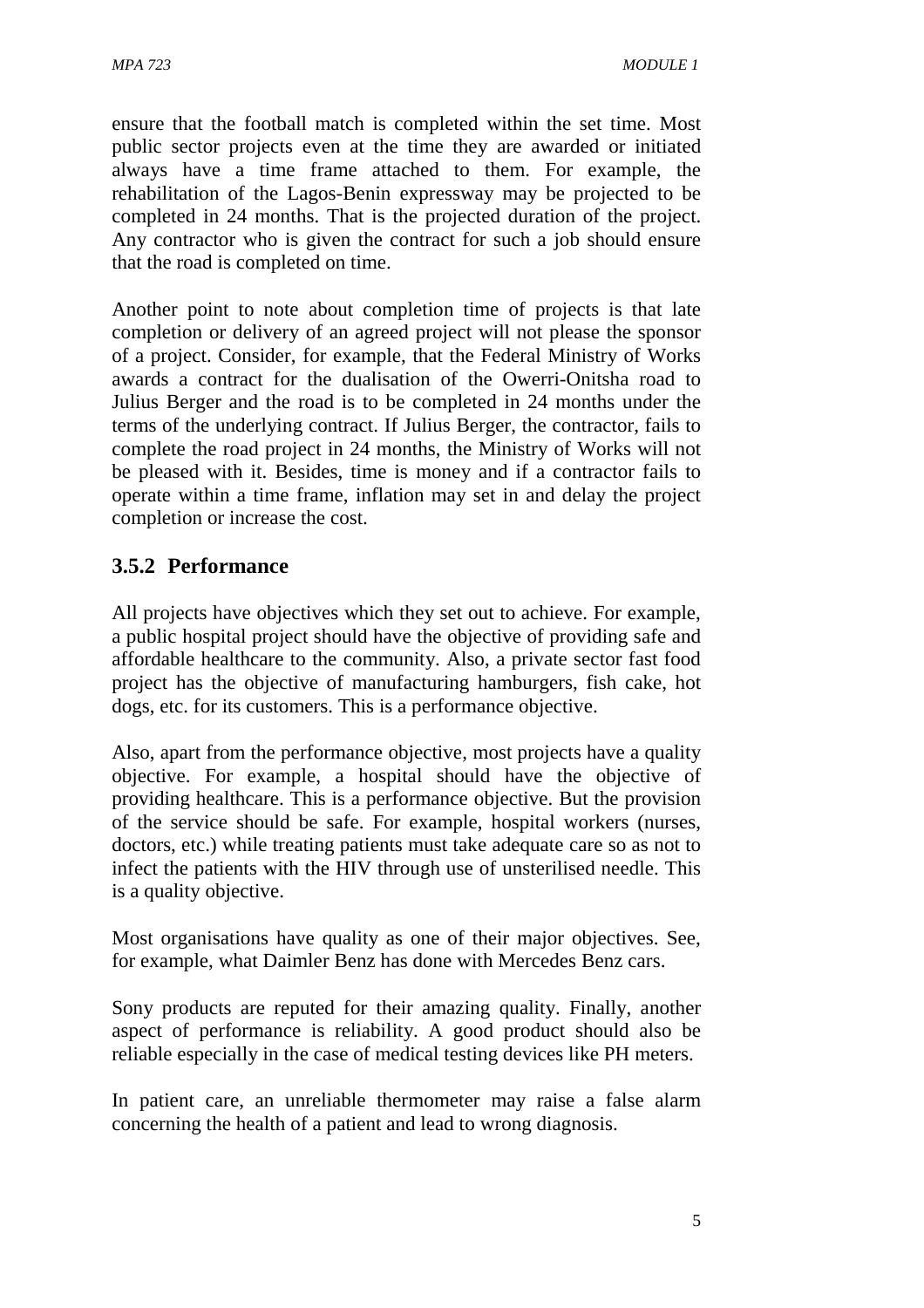#### **3.5.3 Budget**

All projects involve financial outlays. The financial outlays (expenditures) attached to a project are usually controlled by the budget. The budget sets a limit as to the quantity of funds a project can consume. In most organisations, the budget for every project is usually set aside. The reason why a project should be monitored is that failure to do so in some cases may lead to exhaustion of funds and abandonment of the project in question.

We have seen that projects may have three main objectives, namely: time, performance and budget objectives. A major task facing project managers is how to balance these three objectives. What it means is that at all times the focus of managers must be on the three items. To retain our understanding of project objectives, we will go a step further to look at a simple triangle of objectives.



 **Fig. 1: The Triangle of Objectives** 

#### **SELF-ASSESSMENT EXERCISE 3**

Discuss the objectives of executing a project.

#### **4.0 CONCLUSION**

In this unit, we have discussed the nature and purpose of project management. We looked at the definition of a project and also a working definition of project management. We also looked at types of projects and also project objectives.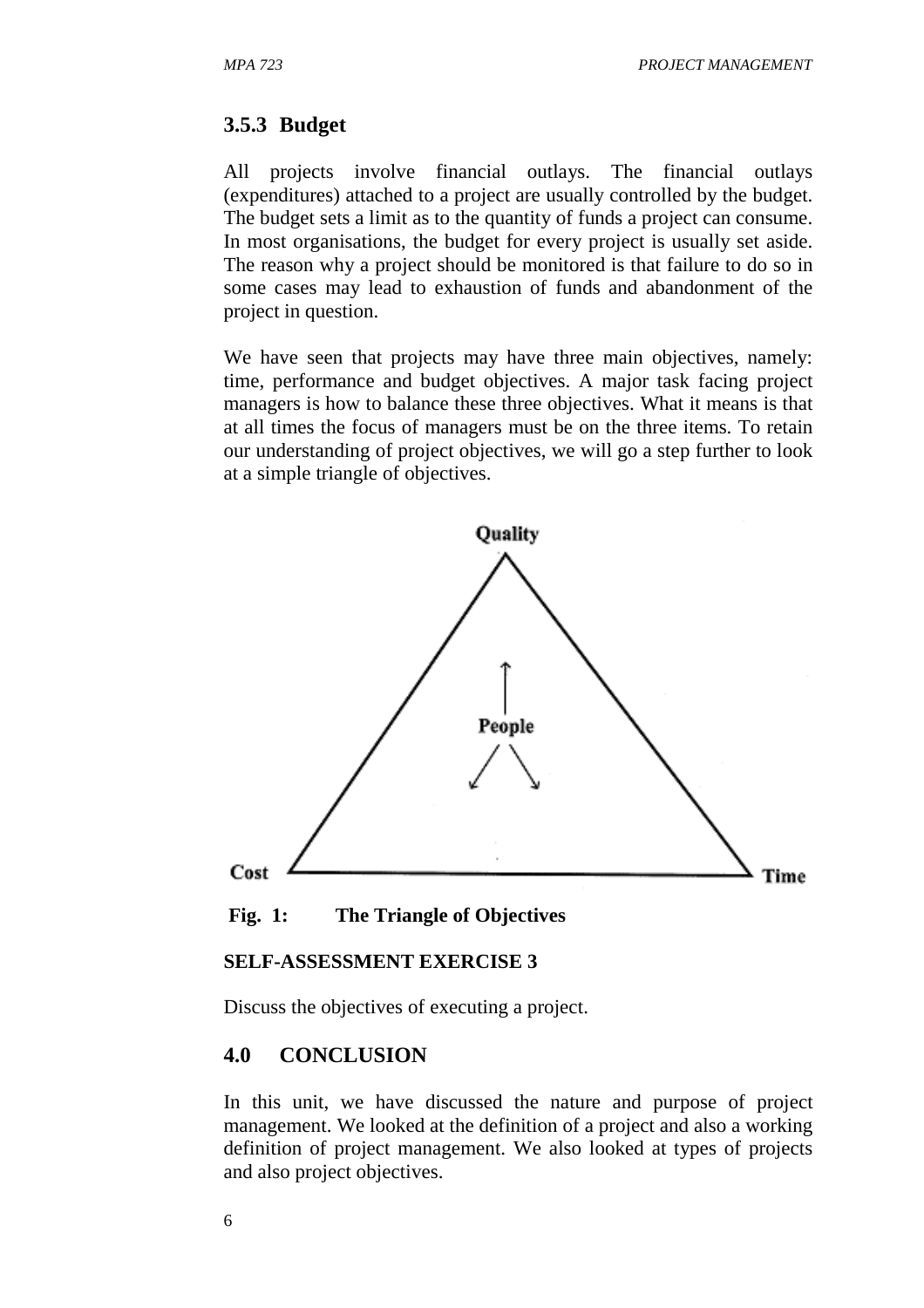# **5.0 SUMMARY**

This unit is a foundation unit in our study of project management. It tries to provide a starting point for our discussions on the key aspects of our study of project management.

It discusses the nature of projects and also the purpose of project management. With this background, we will now move ahead with our work.

# **6.0 TUTOR-MARKED ASSIGNMENT**

Discuss the key objectives of project management.

## **7.0 REFERENCES/FURTHER READING**

- Belbin, R.M. (1996). *Management Teams: Why They Succeed or Fail*. Oxford: Butterworth-Heinemann.
- Morris, P.W.G. (1997). *The Management of Projects.* London: Thomas Telford.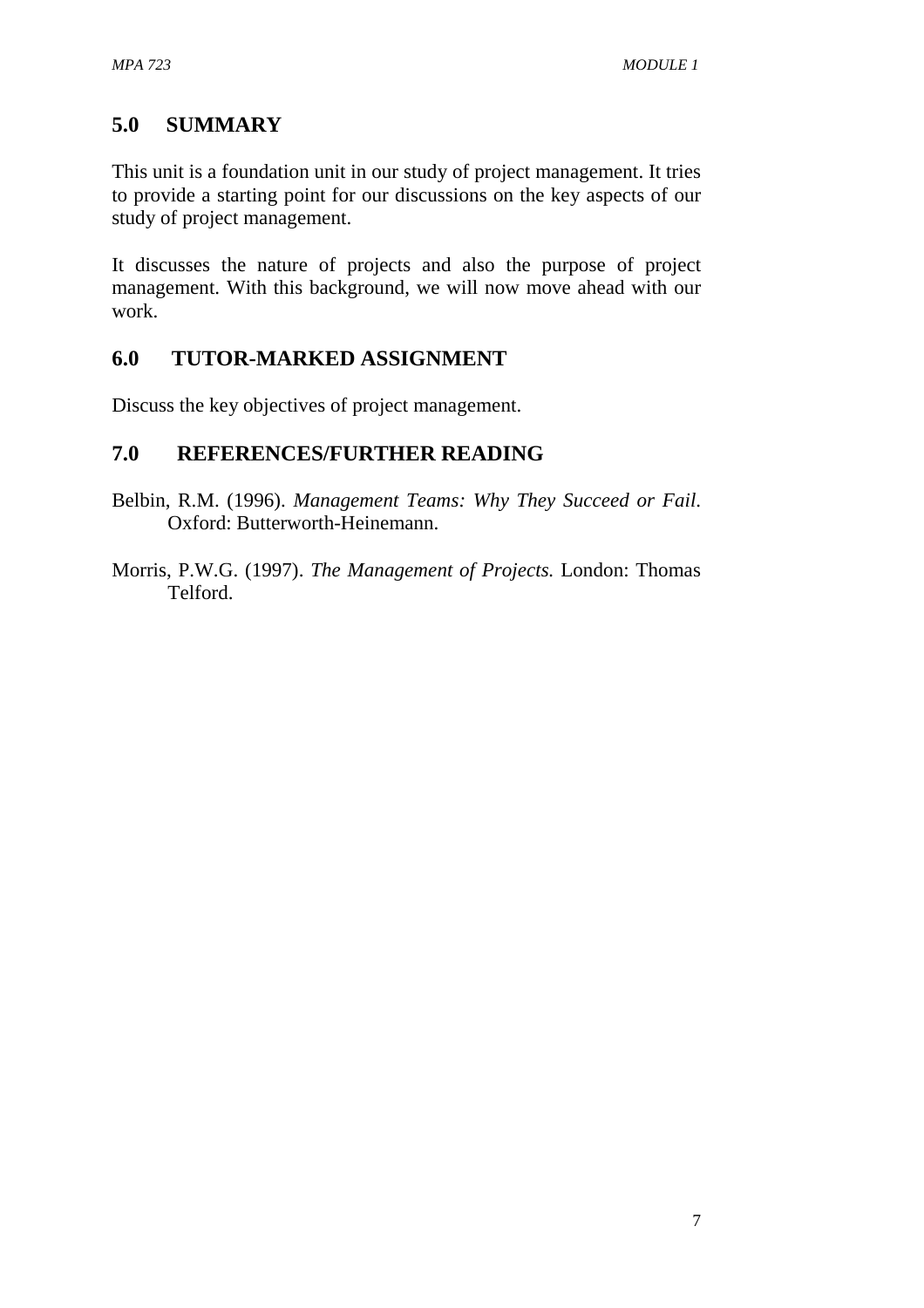## **UNIT 2 PROJECT MANAGEMENT ORGANISATION**

#### **CONTENTS**

- 1.0 Introduction
- 2.0 Objectives
- 3.0 Main Content
	- 3.1 Communications in Project Management
	- 3.2 The Need for a Project Manager
	- 3.3 Types of Project Management Structures
		- 3.3.1 Functional Matrix
		- 3.3.2 Project Matrix
		- 3.3.3 Pure Project Team Organisation
		- 3.3.4 Site Teams
- 4.0 Conclusion
- 5.0 Summary
- 6.0 Tutor-Marked Assignment
- 7.0 References/Further Reading

## **1.0 INTRODUCTION**

We have earlier discussed the fact that projects require the commitment of resources and people to get them executed and to meet project objectives.

It is obvious then to think that if the project objectives are to be achieved, the resources, people, communication and jobs must be organised. But there is no standard way in which projects should be organised. Organisation of project management varies significantly between organisations.

In project management organisation, we shall discuss the importance of communication in project management and also examine the types of project management organisations. This discussion will enable us to understand the fundamental organisation structures that are necessary to ensure effective management.

#### **2.0 OBJECTIVES**

At the end of this unit, you should be able to:

- discuss project management organisation
- explain the different types of project management organisation.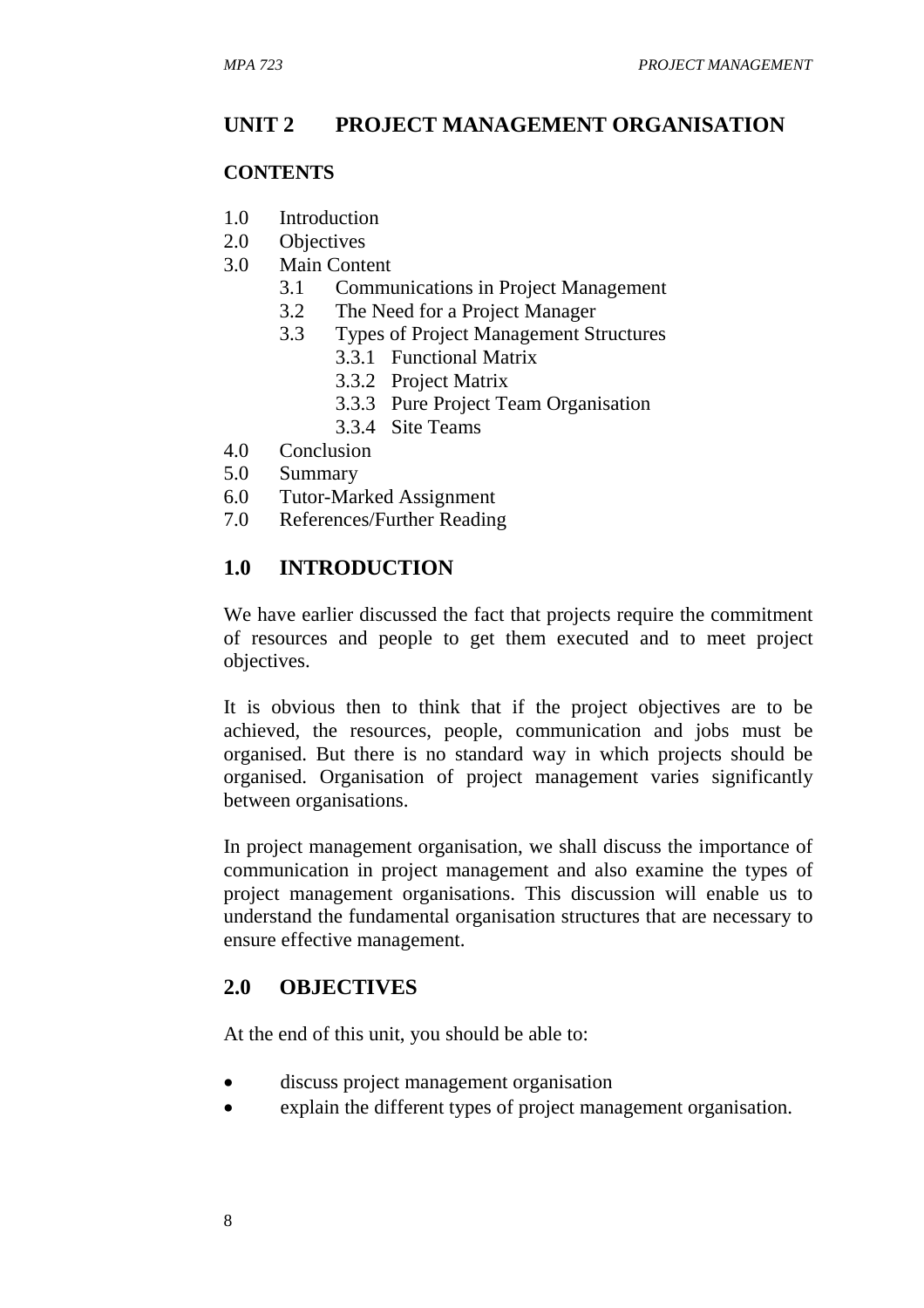# **3.0 MAIN CONTENT**

## **3.1 Communication in Project Management**

In management theory, we did learn that communication is very important in every organisation. The organisation structure helps to describe the clear lines of authority. Also, communication in an organisation is a two-way affair. Communication flows from top to bottom and then from bottom to top. Communication ensures that the jobs of information and coordination are made easy.

A problem usually encountered in a project situation is how best to structure communication flow so as not to disrupt activities in an existing set-up. For example, a local government clinic is undergoing training on the use of a new malaria drug. But the project supervisor is a community development officer from the health ministry who is much junior to the head of the local government health department. It is obvious that the malaria project will require communication between the outside parties (the community development officer) and the Local government clinic. The communication flows must be structured in such a way as not to introduce friction or mass discontent arising from loss of team spirit.

# **3.2 The Need for a Project Manager**

In a real life situation like in a company, a project manager may be an individual who is appointed to manage a project. In some cases project managers are consulting firms of either architects or other professionals. They may be appointed to oversee very large and complex projects.

A project manager ensures that all the activities relating to the project are planned, coordinated and closely directed to meet the set objectives. The key functions of the project manager are communication and coordination. The project manager implements the project and reports routinely to the project initiator or purchaser.

Let us look at the role of a project manager in the healthcare industry. Our example is a new anti-malaria drug being developed by the Federal Ministry of Health in conjunction with the World Health Organisation.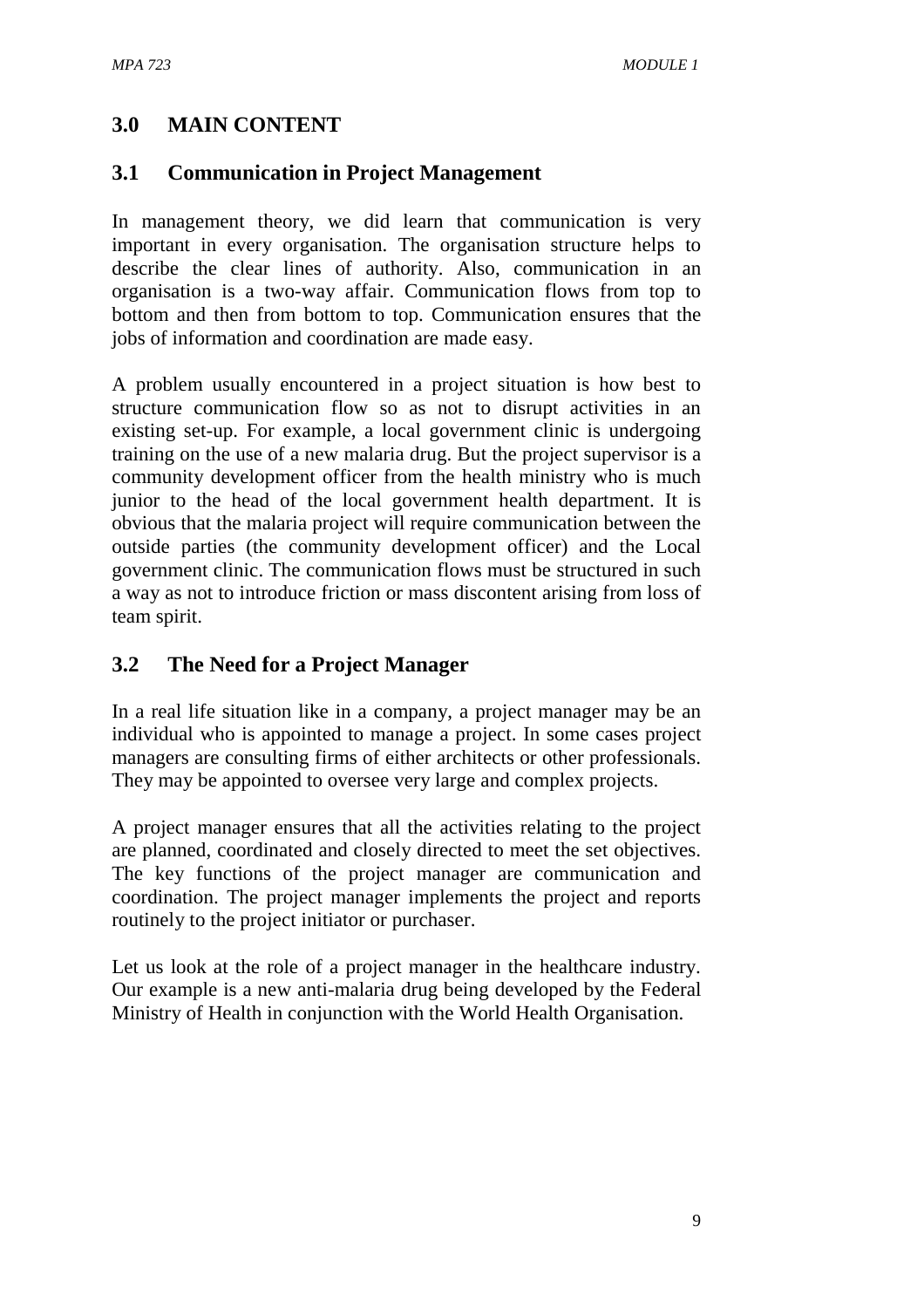

**Fig. 1: A Public Sector Drug Development Project** 

From fig. 1, it will be observed that the project manager is involved in the total project from the drug design stage to the sale of the drug to the final consumer.

#### **SELF-ASSESSMENT EXERCISE 1**

List and discuss main functions of a project manager.

## **3.3 Types of Project Management Structures**

We have discussed the project manager and the important roles assigned to him or her. But we did not discuss the types of structures that the project manager will be in when managing projects. We want to see how he/she relates to the existing organisation and to the new project. This leads us to a discussion on the types of structures in project management.

## **3.3.1 Functional Matrix**

At times, it is possible for a project manager to be appointed within an organisation which has other routine activities. In such a situation, there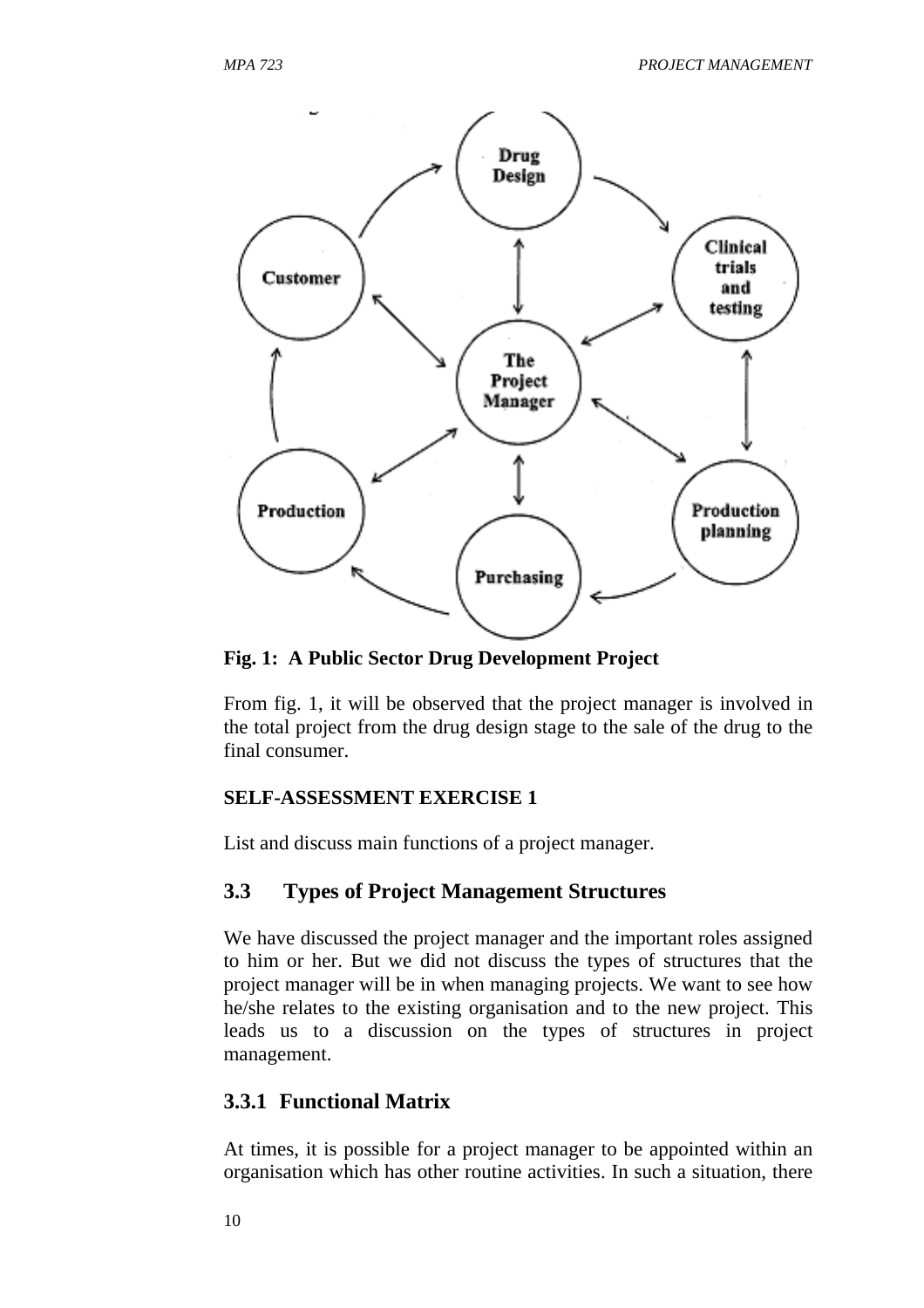are existing departments and work flow continues normally. The project manager when appointed within such an existing framework is usually required to pay attention to the new project. In this peculiar situation, the project manager ordinarily plays the role of a coordinator and has no direct line authority over any other manager or existing staff.

In a project management situation, this type of organisational arrangement is referred to as a functional matrix.

If, for any reason the project manager is not receiving the level of cooperation he requires, problems arise and disrupt the project management task.

Functional matrix organisations are mainly found in private manufacturing companies with single or multiple product lines.

Situations arise where many project managers exist in a firm or organisation and have different projects which they manage. They may begin to compete for the resources of the organisation resulting in conflict amongst them.



#### **Fig. 2: A Functional Matrix for a Single Project in a Simple Manufacturing Company**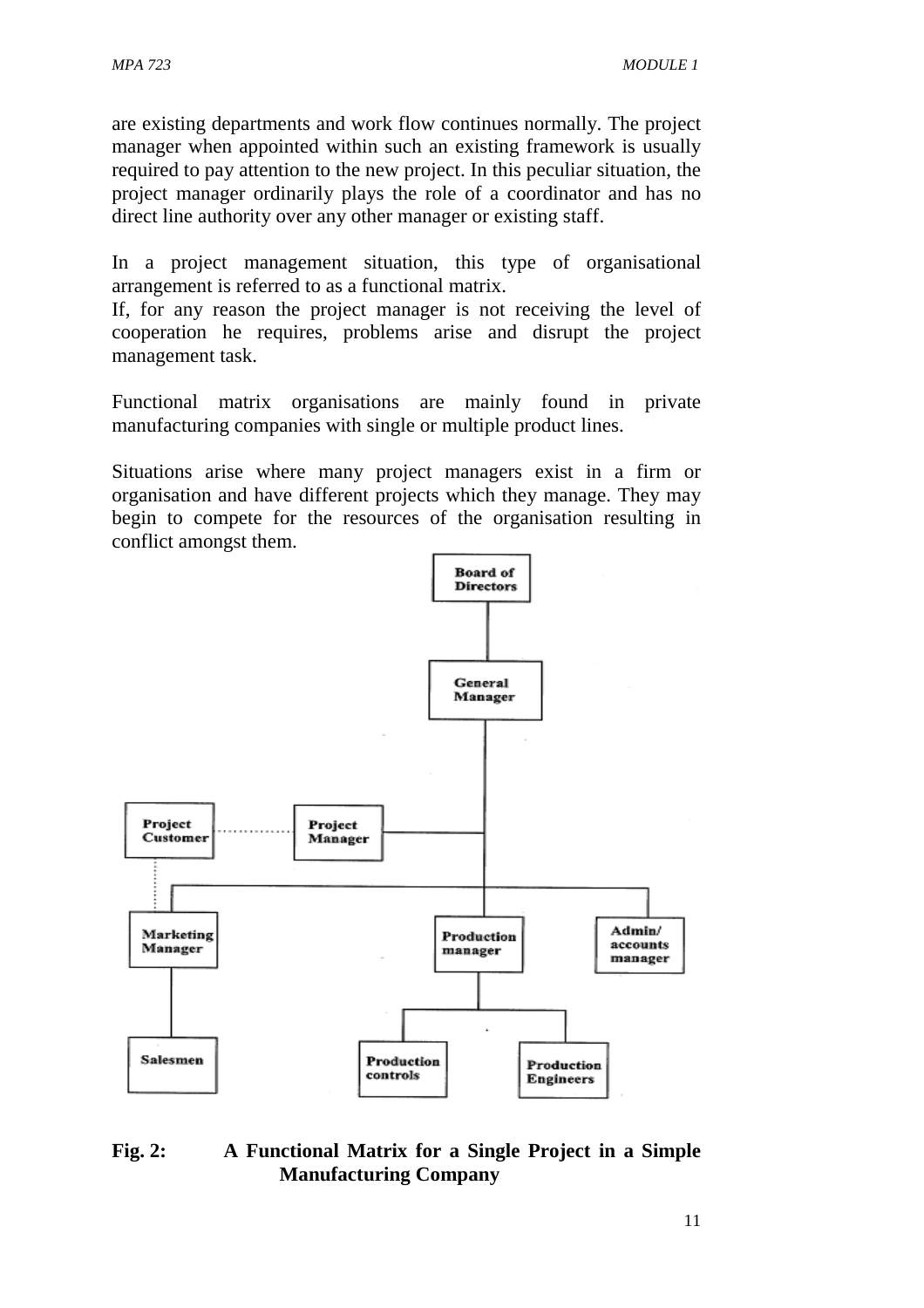## **3.3.2 Project Matrix**

A project matrix is different from a functional matrix. In a project matrix, project managers are given greater authority over other functional managers. In this situation, it is usual for departments to contribute staff that they release to a project manager working on a particular project. For example, in the computerisation of a bank, when a project manager is appointed, staffs are handpicked from other departments or units to join the project team. In this situation, as long as the computerisation project lasts, all the project staff report to the project manager.

We will see that the project matrix situation makes room for effective project management but it also has its own limitations.

## **3.3 Pure Project Team Organisation**

A third type of project management structure is known as the pure project team organisation. In a pure project team organisation, a work group or project team is created for each project with the project manager as head of the team. In this type of arrangement, the project manager is given absolute authority over the project team.

For example, in a community water project, a project manager might be appointed to handle the project. The team will undertake the design and construction of the necessary buildings. The team will also design the installation of the plant and machinery. The team will purchase the necessary equipment and see the water project to completion.



**Fig. 3: Project Team Organisation**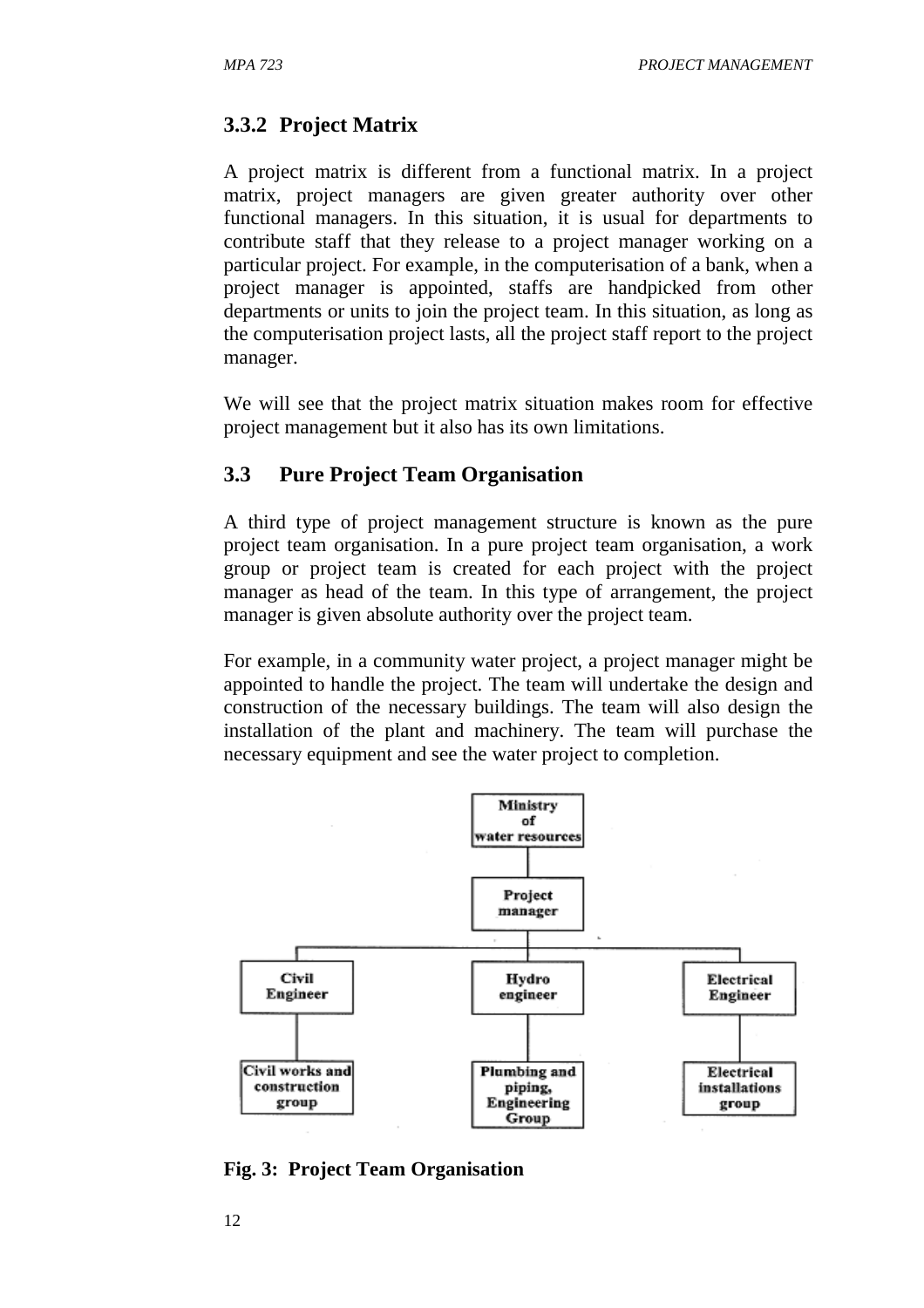The above example shows the organisation of a team brought together to construct a local government water project.

# **3.3.4 Site Teams**

At times, situations arise that warrant site teams to be created. This is usually where a project is located far away from an organisation's head office. An example would be a communication company like MTN trying to set up a communication mast at Calabar in Cross River State. In such a situation, it will be very appropriate to raise a site team to be deployed at Calabar under the leadership of the project team leader. The team leader supervises the project and reports day-to-day progress to the head office in Lagos.

# **SELF-ASSESSMENT EXERCISE 2**

Appraise the different types of project management structures.

# **4.0 CONCLUSION**

In this unit, we have looked generally at project management organisation. We discussed communication in a project situation. We also examined the need for a project manager and discussed the types of project management structures.

# **5.0 SUMMARY**

This unit treated project management organisation which is very important in our study of project management. The knowledge gained in this unit will assist us forge ahead by providing much needed background information.

## **6.0 TUTOR-MARKED ASSIGNMENT**

With particular reference to project management structures, discuss the differences between a functional matrix and a project matrix.

# **7.0 REFERENCES/FURTHER READING**

Crosby, P. B. (1979). *Quality is Free: The Art of Making Quality Certain.* New York: McGraw-Hill.

Klien, R. L. & Ludin, I. S. (1992). *The People Side of Project Management*. Aldershot: Gower.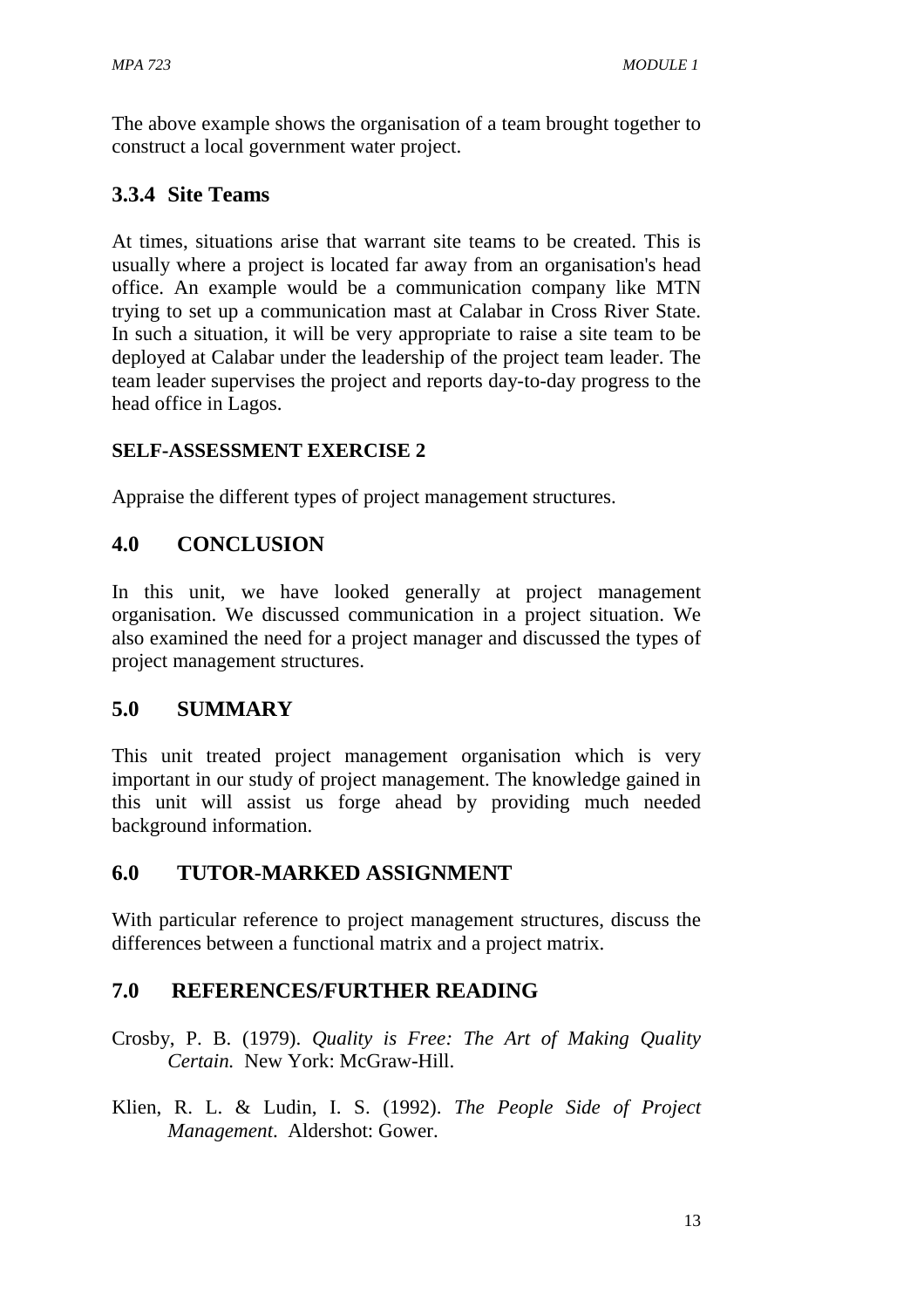# **UNIT 3 ADMINISTRATION FUNCTIONS IN PROJECT ORGANISATION**

#### **CONTENTS**

- 1.0 Introduction
- 2.0 Objectives
- 3.0 Main Content
	- 3.1 Administration Function in a Pure Project Team
		- 3.1.1 Motivation and Leadership
		- 3.1.2 Good and Easier Communication
	- 3.2 Administration Function in a Matrix Organisation
	- 3.3 Administration Function in a Hybrid Organisation
- 4.0 Conclusion
- 5.0 Summary
- 6.0 Tutor-Marked Assignment
- 7.0 References/Further Reading

## **1.0 INTRODUCTION**

In unit 2, we discussed project management organisation. We also discussed various project management organisation structures like the functional matrix, the project matrix, the pure project team organisation and site teams.

These are all different arrangements under which a project could be organised. In this unit, we will discuss the administration function in these different organisation types and also try to examine the merits and demerits of the various organisation types.

#### **2.0 OBJECTIVES**

At the end of this unit, you should be able to:

- discuss the nature of administration functions in project organisation
- explain the differences in administration between the various types of project organisations.

## **3.0 MAIN CONTENT**

When an organisation wants to embark on a project, some of the central questions that will arise are: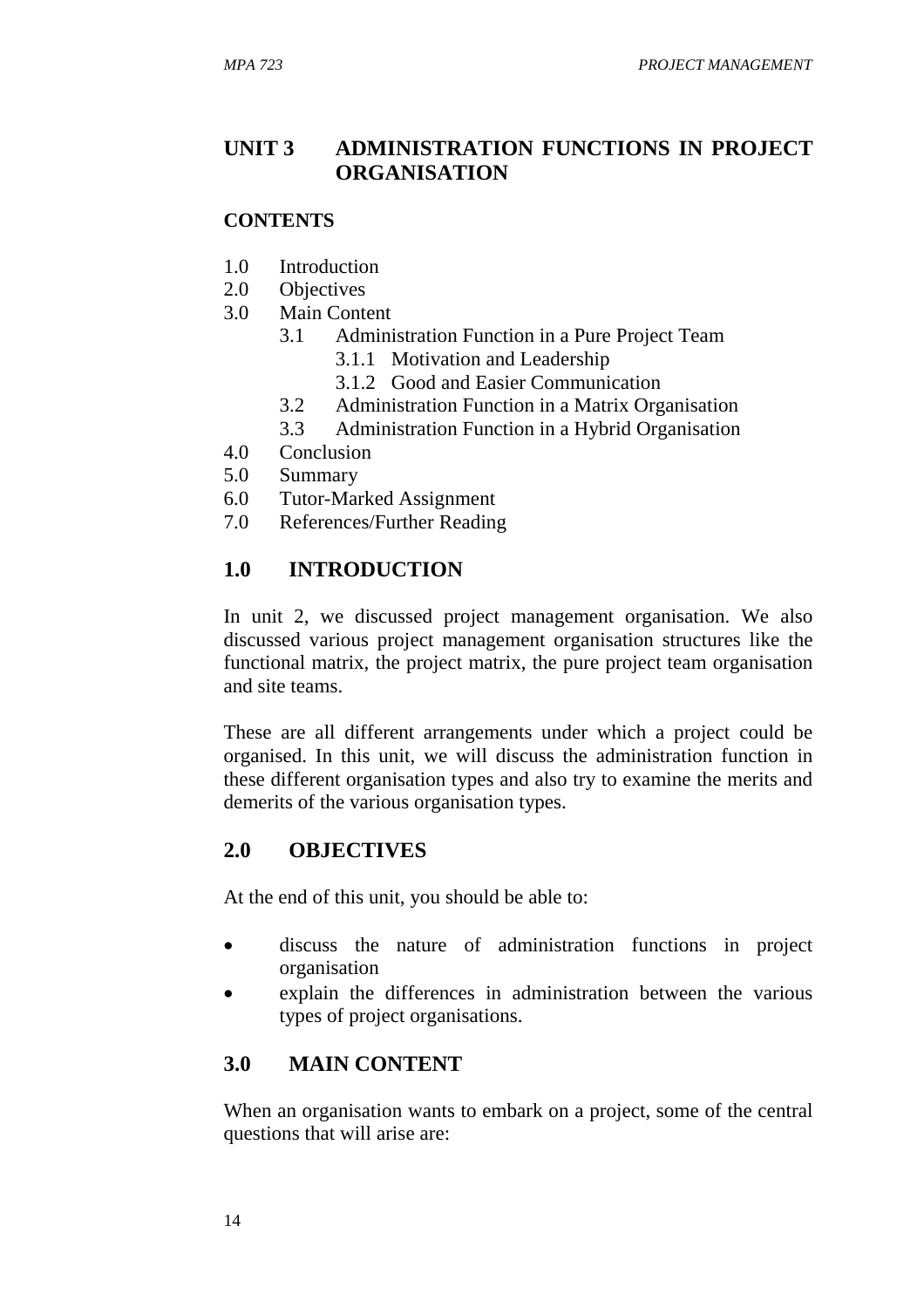- 1. What type of project management organisation should be adopted and why?
- 2. Should a project team be built and over which should be placed a project manager to report to management?
- 3. Should the organisation adopt a functional matrix? If the answer is yes, then the project manager if appointed will be held responsible for the project but has no direct line authority over the staff that he/she works within the project.

Our interest in such situations is based on the fact that the key functions of a project manager are administration and management. But we will quickly realise that the administration function will depend to a large extent on the type of project management structure that is in place.

In most cases, project managers do not select their own staff or be allowed to recruit staff. Most of the time, staff are selected and imposed on the project manager. Again, the members of a project team may not all share the general sentiments attached to a project. Some members will end up becoming passive members while others might have a sense of team spirit and contribute positively to team objectives. In each case, project managers are still faced with the task of administration.

Now let us start by discussing the administration function in a pure project team.

# **3.1 Administration Function in a Pure Project Team**

When a pure project team has been set up, it has the primary advantage that resources and energies can be directed towards meeting the objectives set for the team. In most of pure project teams, they are independent and also have their own budgetary allocation of resources of both money and people.

An important aspect of pure project teams is the idea of motivation which invariably affects team spirit. When people are motivated, team spirit is generated and this helps in team building. So in most pure project teams, the members usually will feel a deep sense of belonging and strive to meet team goals and objectives.

Everybody working within a pure project team reports either directly to the project manager, or to another manager who reports to the project manager. It is easy for us to see that in this situation, the line of authority is very clear.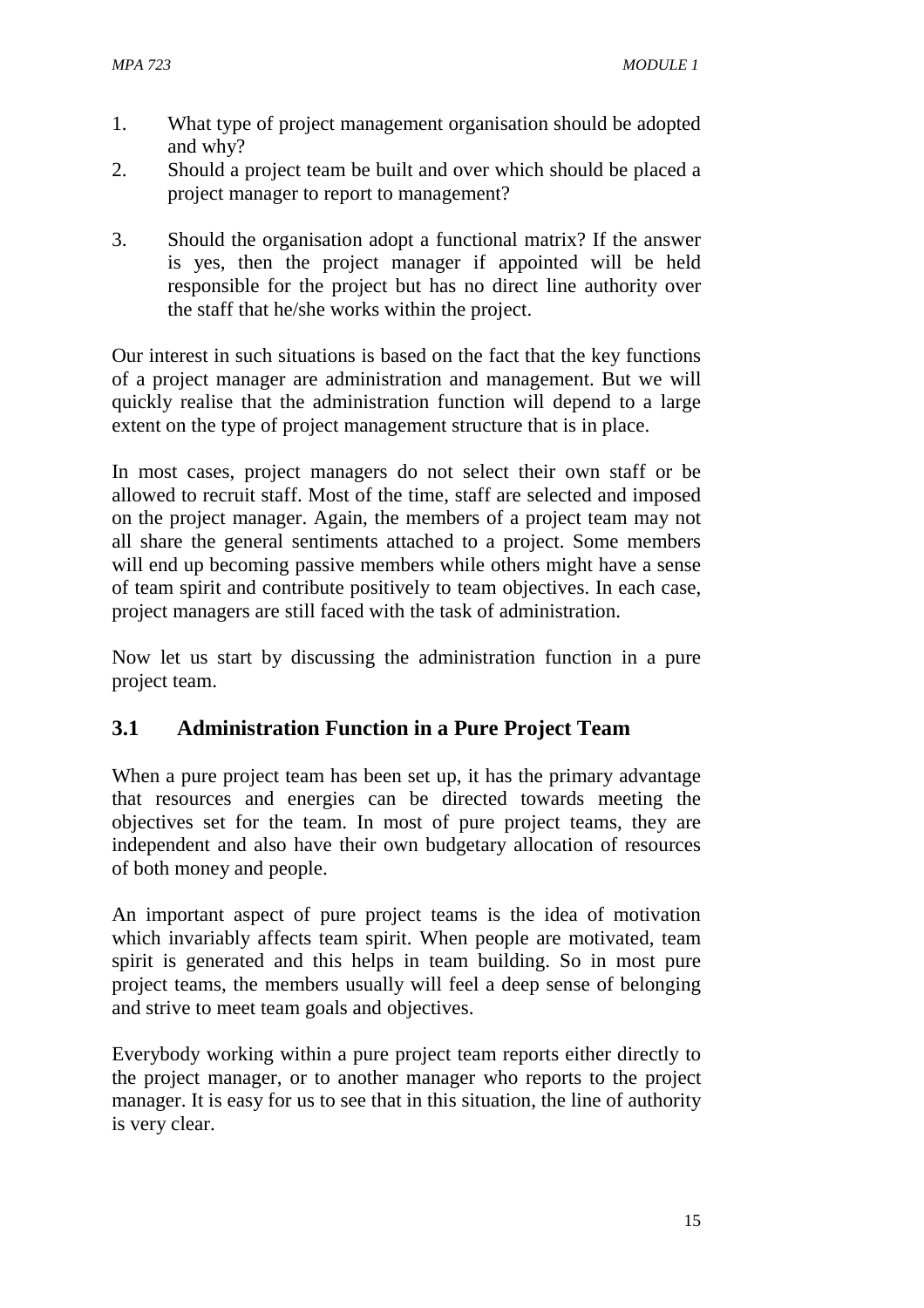Communication flow is very easy from the top to the bottom and from the bottom to the top. Instructions move from the project manager to other managers within the project and then to other members of the project team. Let us display communication flows in a pure project team in the diagram below.



**Fig. 1: Communication Flow in a State Road Maintenance Agency** 

Apart from the clearly defined communication lines which we have just seen in our example, you will note as managers that there are clearly defined lines of authority in a project team. The command structure is perfect.

Having discussed communication flows in a project team, let us now bring out what we see as the advantages of a pure project team in terms of administration.

#### **3.1.1 Motivation and Leadership**

A major advantage of pure project teams is the issue of motivation and leadership. In most teams, members are motivated and when people are motivated, leadership becomes easier and administration is also made much easier.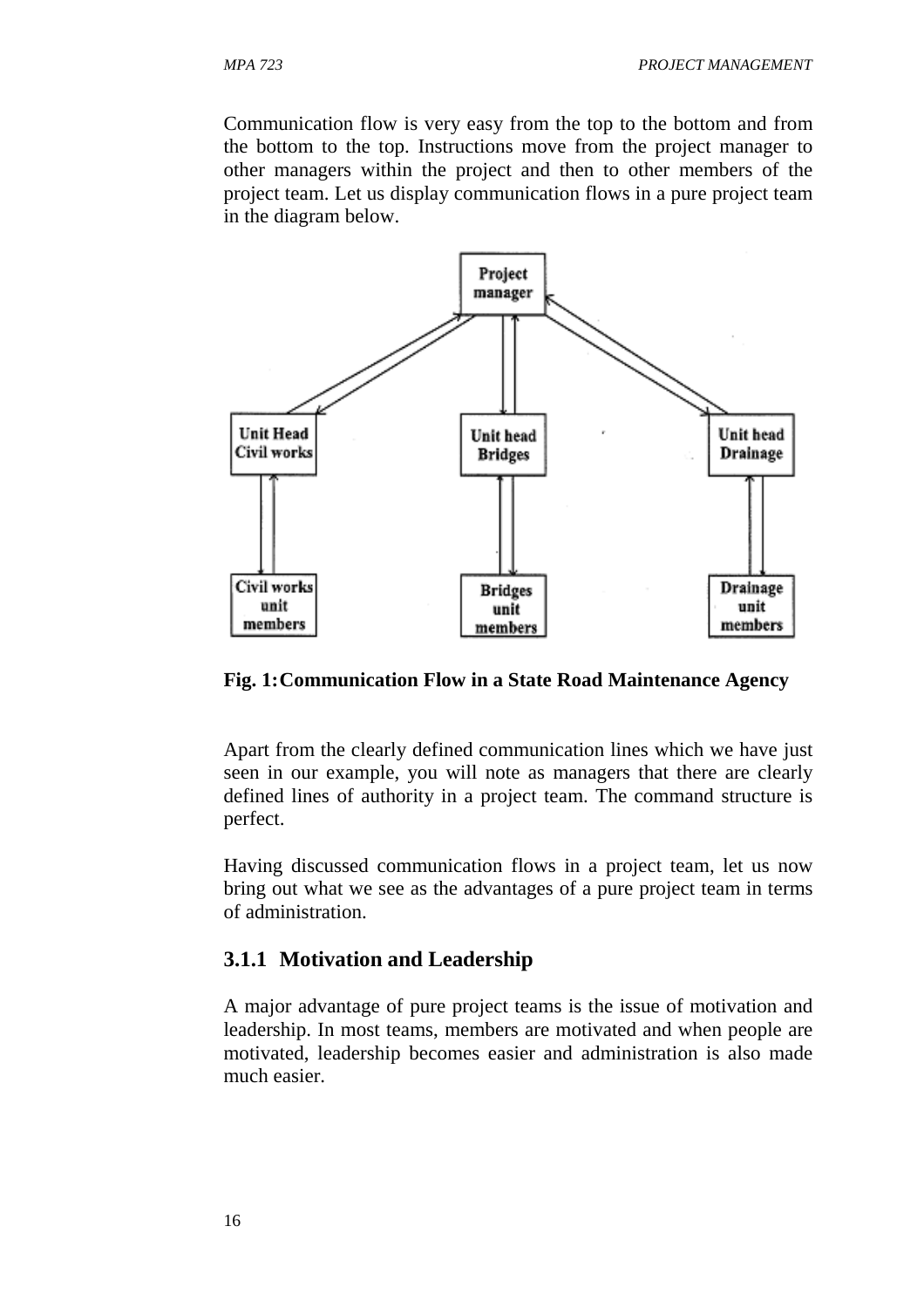# **3.1.2 Good and Easier Communication**

Because of the nature and structure of pure project teams, communication flows are fast and efficient. Information moves very fast within the team.

We have seen the advantages of structuring a pure project team especially in terms of administration and communication. However, there are some disadvantages that are inherent in pure project teams. Let us discus some of the disadvantages.

Because of the way most project teams are structured, they tend to be rather rigid or inflexible. Everything within the team is defined. For example, if a project team has five engineers working on a dam project, the absence of two of the engineers may critically affect the job since it is not very easy to bring in temporary members into a structured project team.

Again, situations may arise when a medical doctor is attached to a project team of about 20 people when in the alternative the same medical doctor could treat 100 patients daily in a general hospital. When such situations arise, it is easy to notice inefficient use of scarce resources. Rigidity can also arise from the following situations:

- a. where the budget for the project team becomes insufficient
- b. where the project manager is unable to deviate from the project objectives even where this will benefit the organisation.

## **3.2 Administration Function in a Matrix Organisation**

We have discussed the administration function in a pure project team. In this segment we will discuss the administration function in a matrix organisation. It is important that you should remember that a matrix organisation is structured along the establishment of specialist functional groups within an organisation. For example, in a university teaching hospital, you will have various functional departments.

Each of the departments will have specialists. Work is expected to continue in perpetuity as long as the teaching hospital exists. The teaching hospital may initiate several projects, but they may be of short duration.

#### **SELF-ASSESSMENT EXERCISE 1**

Discuss the merits and demerits in a pure project team like: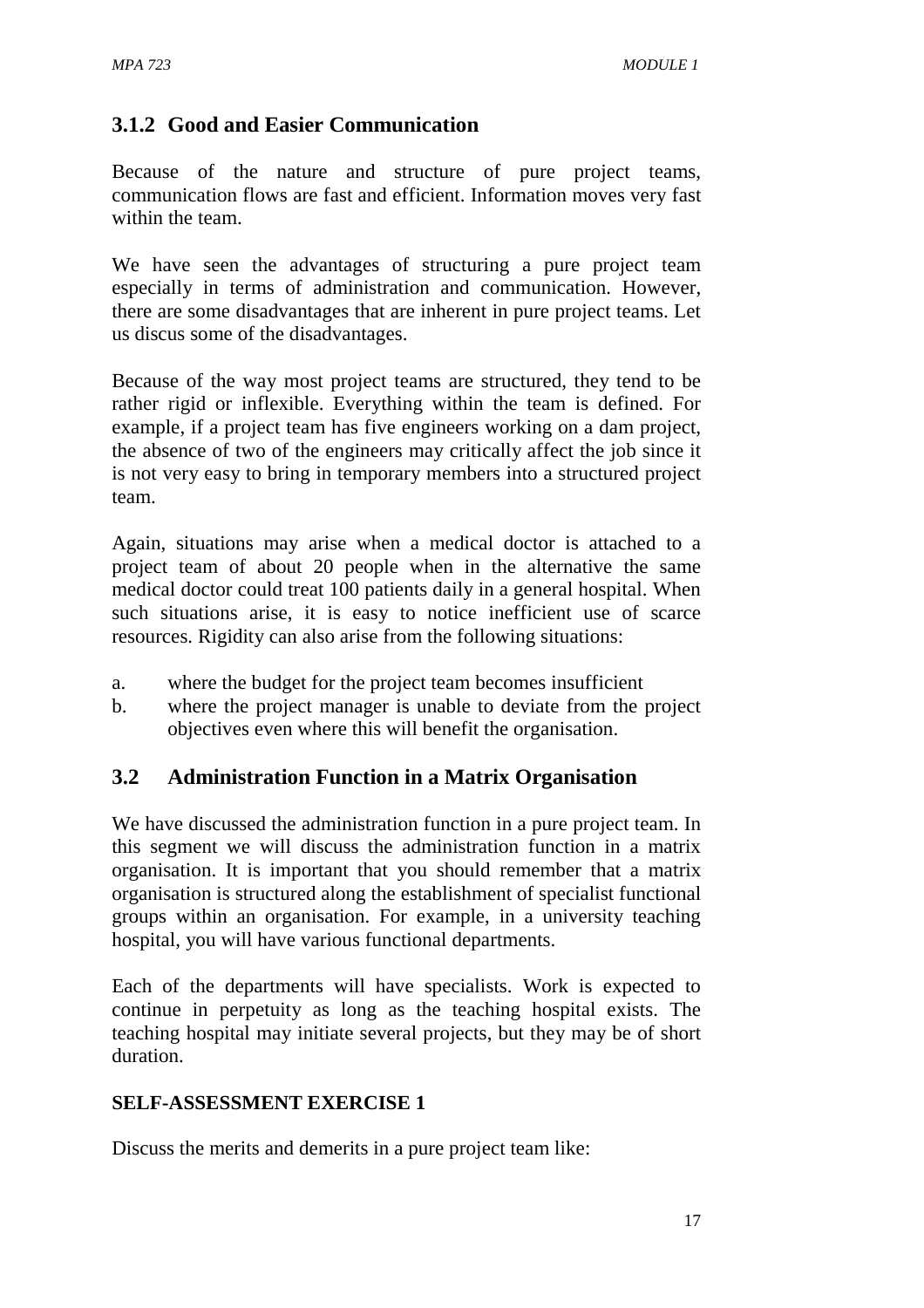- a. medical microbiology
- b. pathology
- c. surgery
- d. internal medicine
- e. ear, nose and throat.

A major advantage which a matrix organisation has is the building of competence. For example, in the university teaching hospital set up, we will note that it is structured along departmental lines. In the department of surgery, there will be so many surgeons. Some will be thoracic surgeons, plastic surgeons, cardiologists, etc.

There will be formal seminars and cross-fertilisation of ideas and knowledge. Therefore, we can say that a matrix organisation encourages the build-up of skills organised along specialist lines.

For example, in an engineering firm, we will have civil engineers, mechanical engineers, electrical engineers and architects. Though they are structured along departmental lines, most members end up acquiring more skills due to cross-fertilisation of knowledge.

This type of advantage is not available to a specialist engineer deployed to supervise a particular project.

A major disadvantage that generates administration difficulties in the matrix organisation is the issue of split responsibilities which members face. For example, when a project team is raised in a teaching hospital, a medical officer in the surgery department may have two reporting lines, namely: reporting to the head of surgery department and reporting to the project team manager in the university teaching hospital.

Sometimes, organisations are either project teams or matrix organisations. They may also combine both features. Such an organisation is referred to as a hybrid organisation.

#### **SELF-ASSESSMENT EXERCISE 2**

How can competence be built up relative to administration function in a matrix organisation?

A hybrid organisation usually has a matrix organisation but sets up various project teams when the need arises. In a hybrid organisation, the various specialist groups are arranged along functional lines each headed by a specialist. Within the specialist groups, project teams could be set up.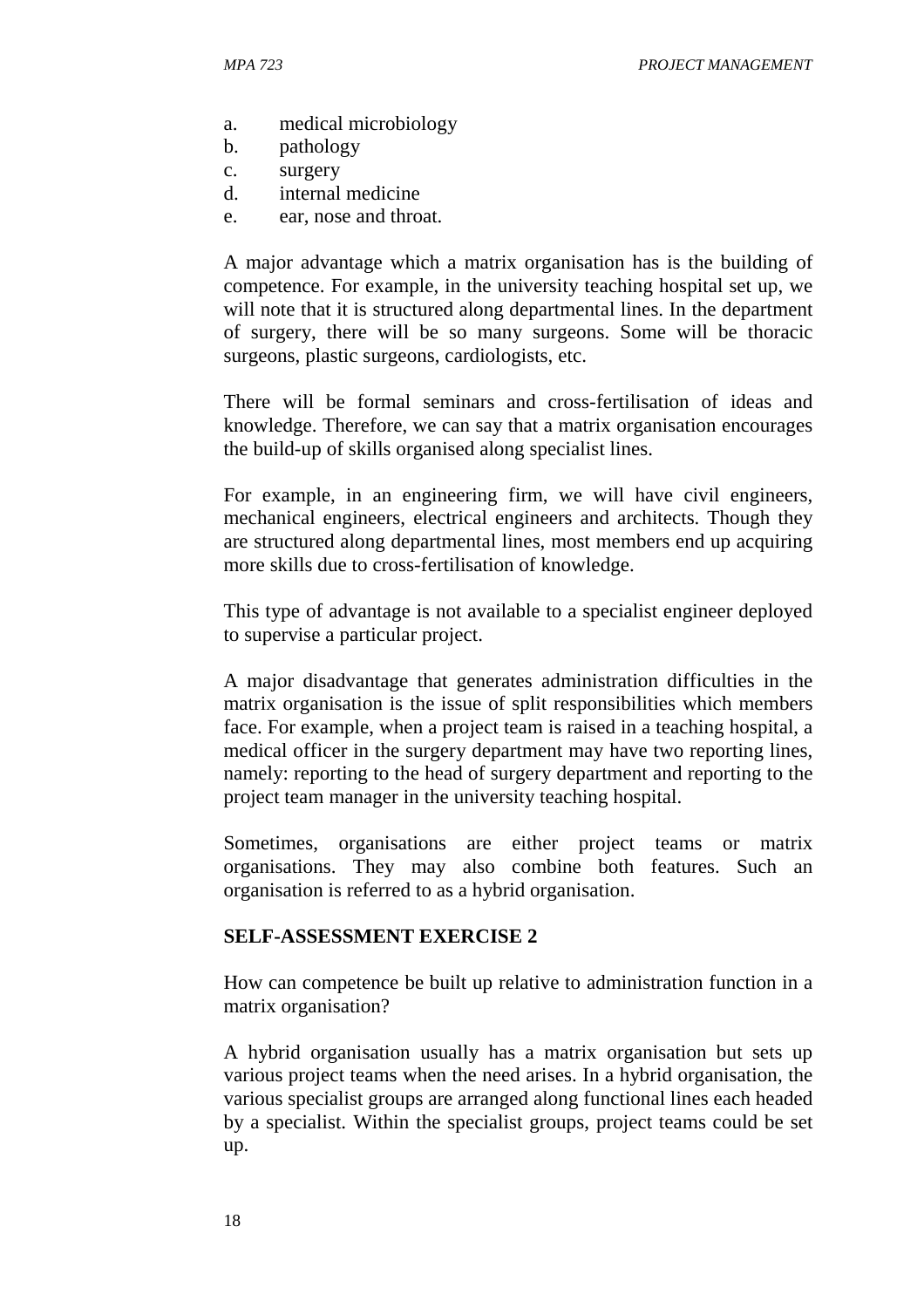

## **Fig. 2: Hybrid Organisation**

A university teaching hospital has functional departments. Within each department is a project team.

A major advantage in administration of the hybrid organisation is that the project teams which are within the departments can count on the technical and managerial support of their department. For example, the HIV control team within the Department of Community Medicine can ask for support from the department.

#### **SELF-ASSESSMENT EXERCISE 3**

Explain the hybrid organisation with emphasis on the advantages.

## **4.0 CONCLUSION**

In this unit, we have discussed the administration function in a project management organisation. We discussed the way information flows in the pure project team and the matrix. We also learnt that some organisation combine both project team and matrix features–hybrid organisations.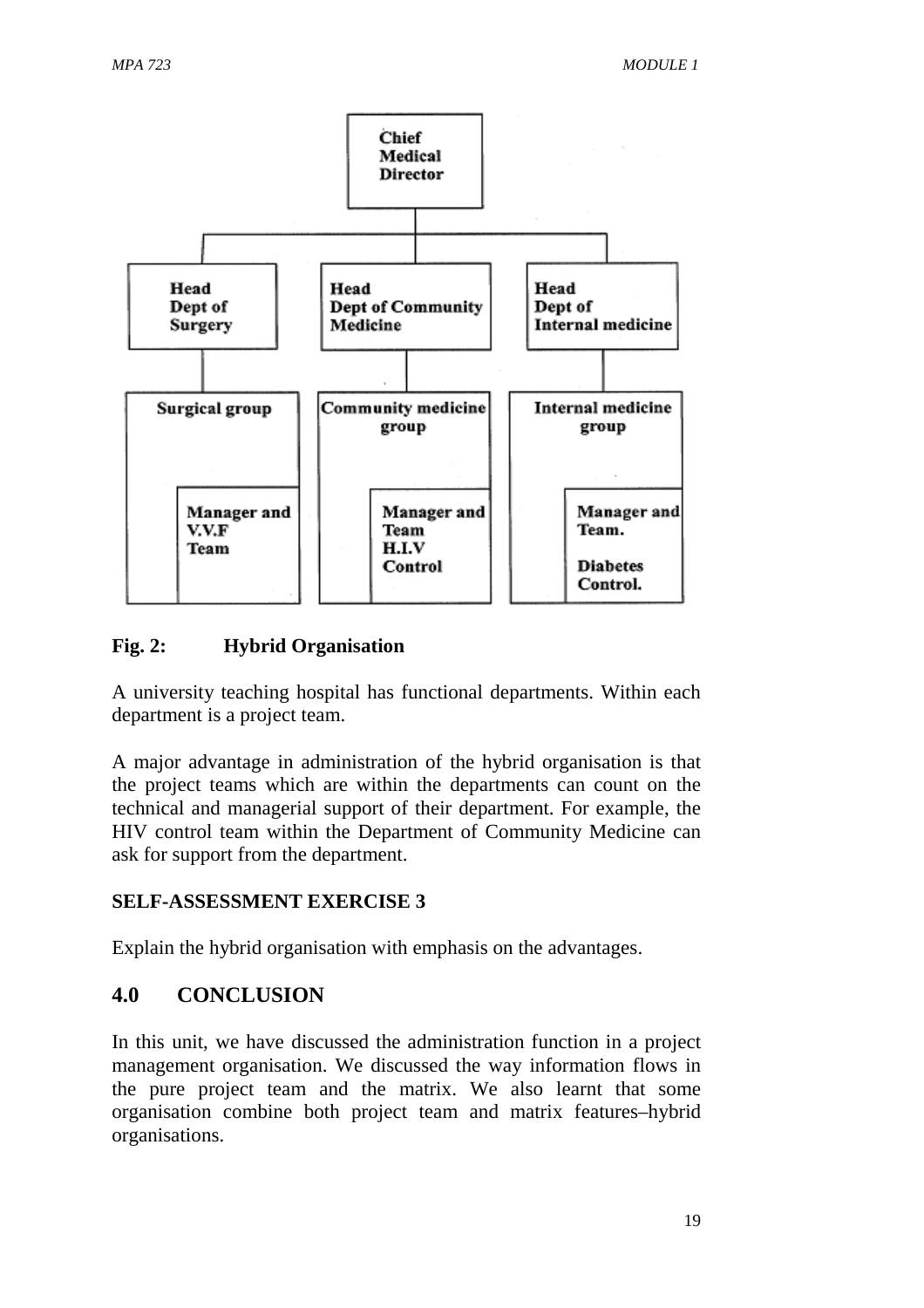## **5.0 SUMMARY**

This unit treats administration functions in project organisation. It tries to examine the flow of information and managerial dynamics within the various types of project organisation. The knowledge gained in this unit will be very useful to us in the near future as we progress in our study.

#### **6.0 TUTOR-MARKED ASSIGNMENT**

Discuss the advantages and disadvantages in using a pure project team to execute a project

#### **7.0 REFERENCES/FURTHER READING**

Central Computer and Telecommunications Agency (CCTA) (1997).

*An Outline*. London: The Stationery Office.

Wearne, S. (1993). *Principles of Engineering Organisation.* London: Thomas Telford.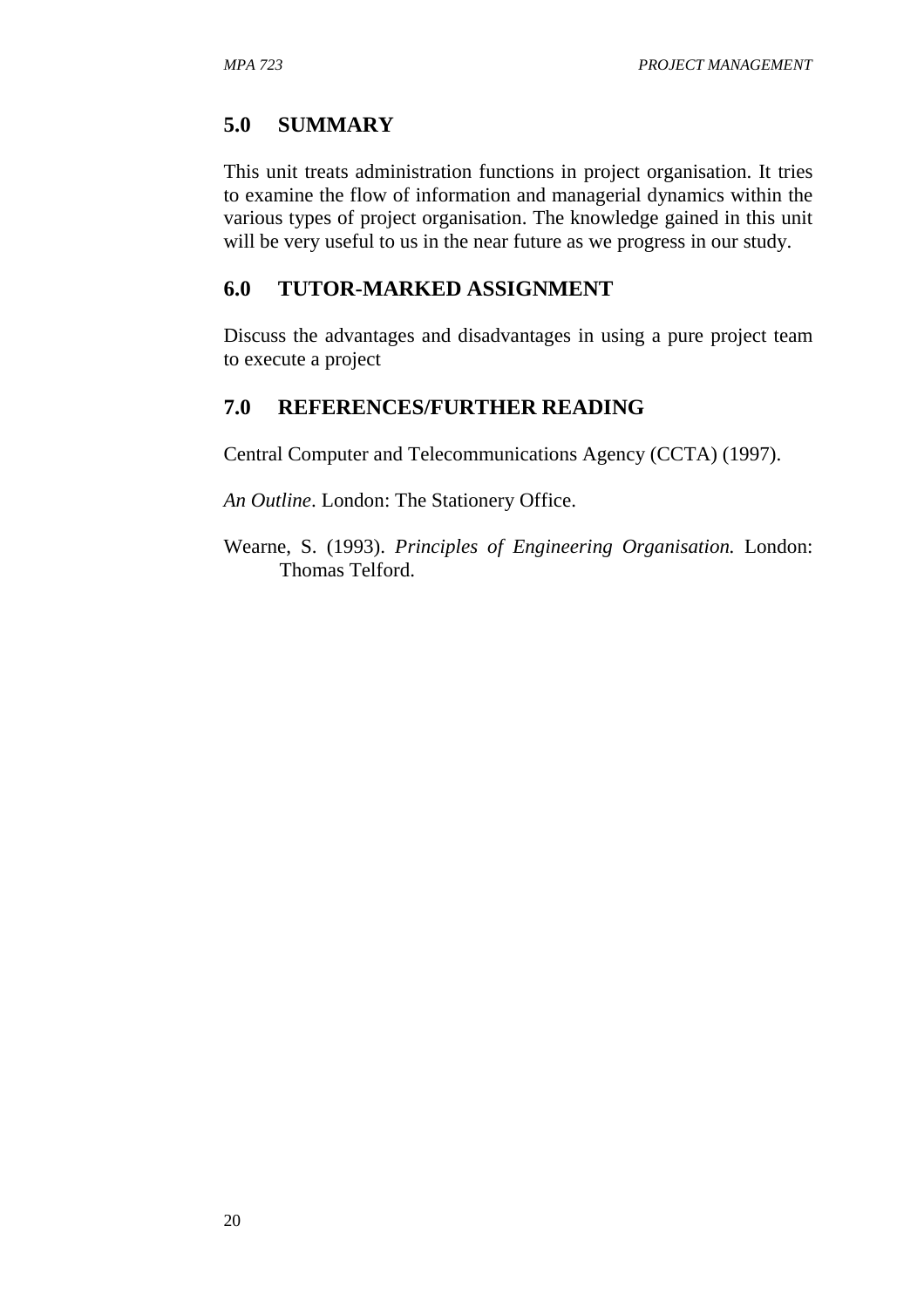# **UNIT 4 PROJECT DEFINITION**

- 1.0 Introduction
- 2.0 Objectives
- 3.0 Main Content
	- 3.1 Meaning of Project Definition
	- 3.2 The Project Cycle
		- 3.2.1 The Project Idea Stage
		- 3.2.2 Project Identification Stage
		- 3.2.3 Project Evaluation Stage
		- 3.2.4 Project Selection Stage
		- 3.2.5 Project Execution Stage
	- 3.3 Defining a Project for Financial Appraisal
- 4.0 Conclusion
- 5.0 Summary
- 6.0 Tutor-Marked Assignment
- 7.0 References/Further Reading

# **1.0 INTRODUCTION**

In this unit, we will discuss project definition which is a very important aspect of our study as it begins to sharpen our focus on the core study of projects. Project definition is very important since it helps us to define a project under discussion.

## **2.0 OBJECTIVES**

At the end of this unit, you should be able to:

- explain the project definition process
- discuss a project cycle.

# **3.0 MAIN CONTENT**

## **3.1 Meaning of Project Definition**

Project definition is a process which seeks to describe a project from the idea stage to the stage when the project has been completed.

All information about the project is usually embodied in the definition of the project. Usually, before a project starts, it must be properly defined so that the parties involved properly understand their clear roles.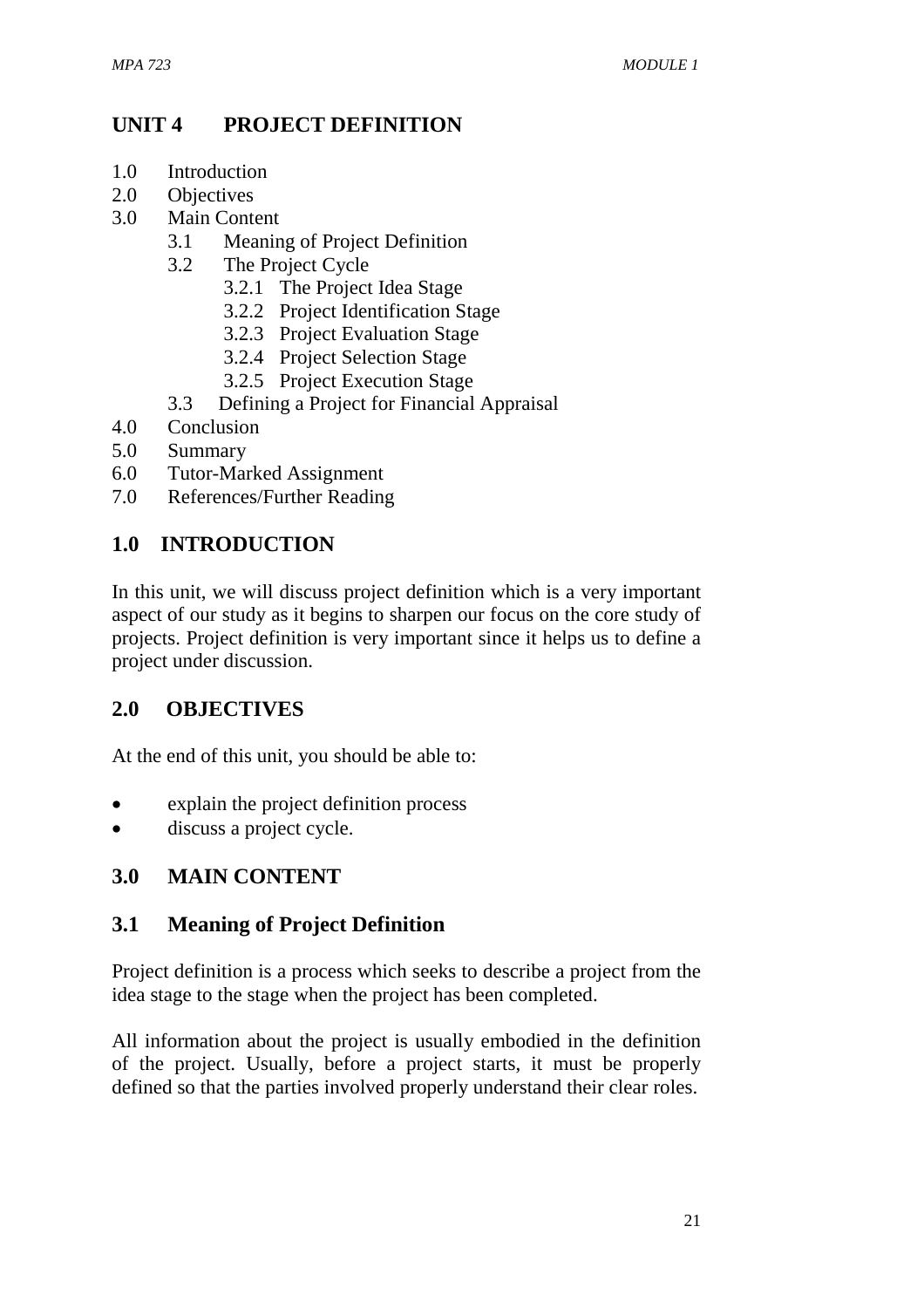#### **Discussion Case**: **Rehabilitation of Lagos-Ibadan Expressway**

Let us use a familiar case as a discussion case. In 2005, the federal government decided to rehabilitate the Lagos-Ibadan expressway which was in a terrible state. The engineering firm of Julius Berger Nigeria PLC was chosen as the competent firm to carry out the rehabilitation work. We can describe the project by considering the various processes involved before the project was commissioned.



## **Fig. 1: The Process of Project Definition for the Rehabilitation of the Lagos-Ibadan Expressway**

We have looked at a simple case of a road rehabilitation project. We will now deepen our knowledge by discussing the project cycle.

#### **SELF-ASSESSMENT EXERCISE 1**

Explain project definition?

## **3.2 The Project Cycle**

The project cycle tries to describe the various stages that are involved from the conception of a project idea to when the project is executed or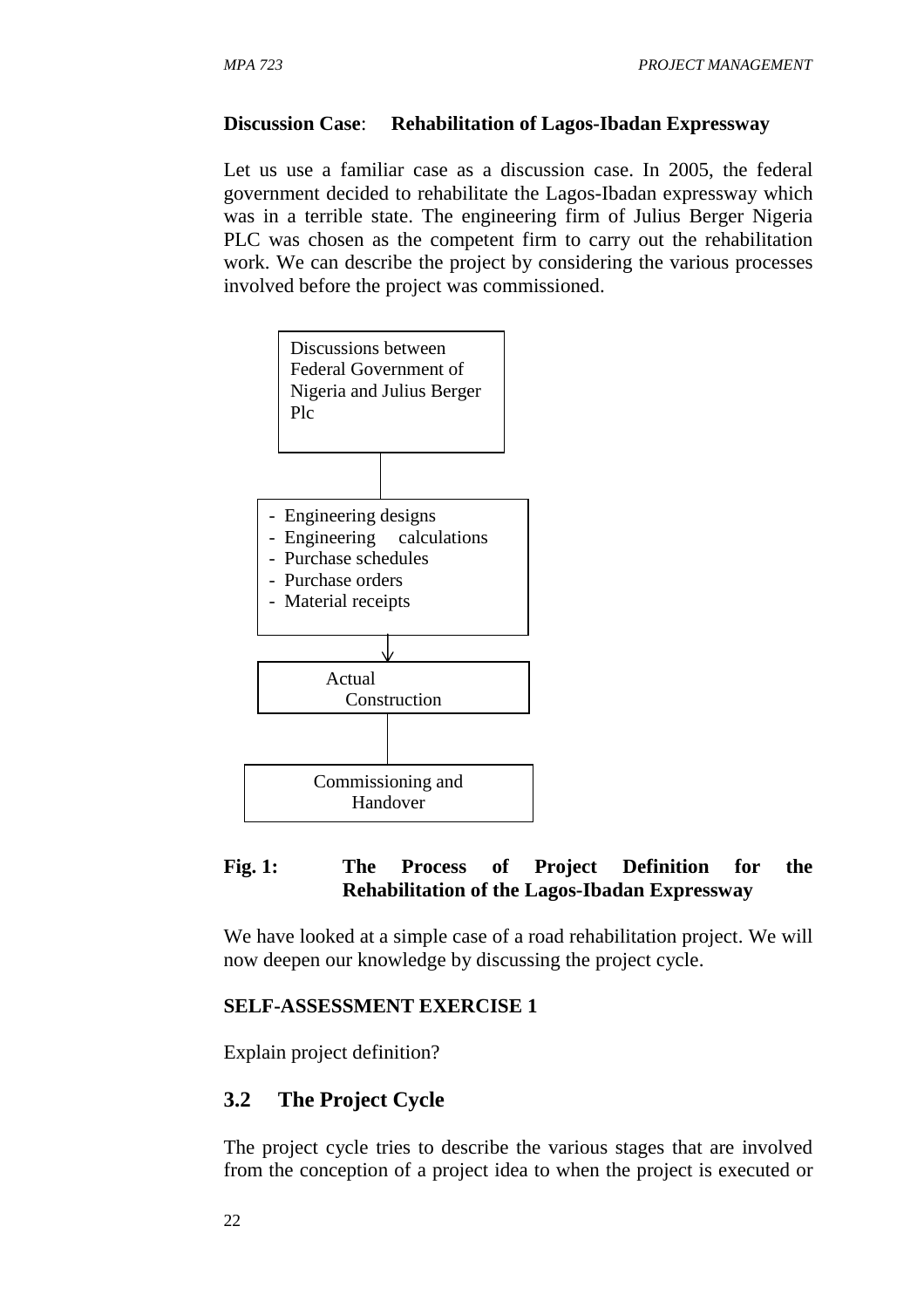actually takes off. Understanding of a project cycle is really very important as it enables us to get the total picture of a project. Let us now examine the various stages of a project cycle.



## **Fig. 2: The Project Cycle**

# **3.2.1 The Project Idea Stage**

The project idea stage is the first stage of a project cycle. The idea about a project arises from a variety of sources within the market place or macroeconomic environment.

New project ideas could originate from within an organisation or from outside it. In a public sector organisation, it emanates mainly from the assigned roles of the relevant body. For example, **a rural farmers' fertiliser distribution project** is most likely to emanate from a state ministry of agriculture and natural resources. The idea of a rural medical clinic is also likely to emanate from a health ministry.

In the private sector, project ideas could emanate from within an organisation or from outside. From within, it could arise out of contacts between salesmen and customers. It could also arise from outside if customers specifically request for possible bigger or better products.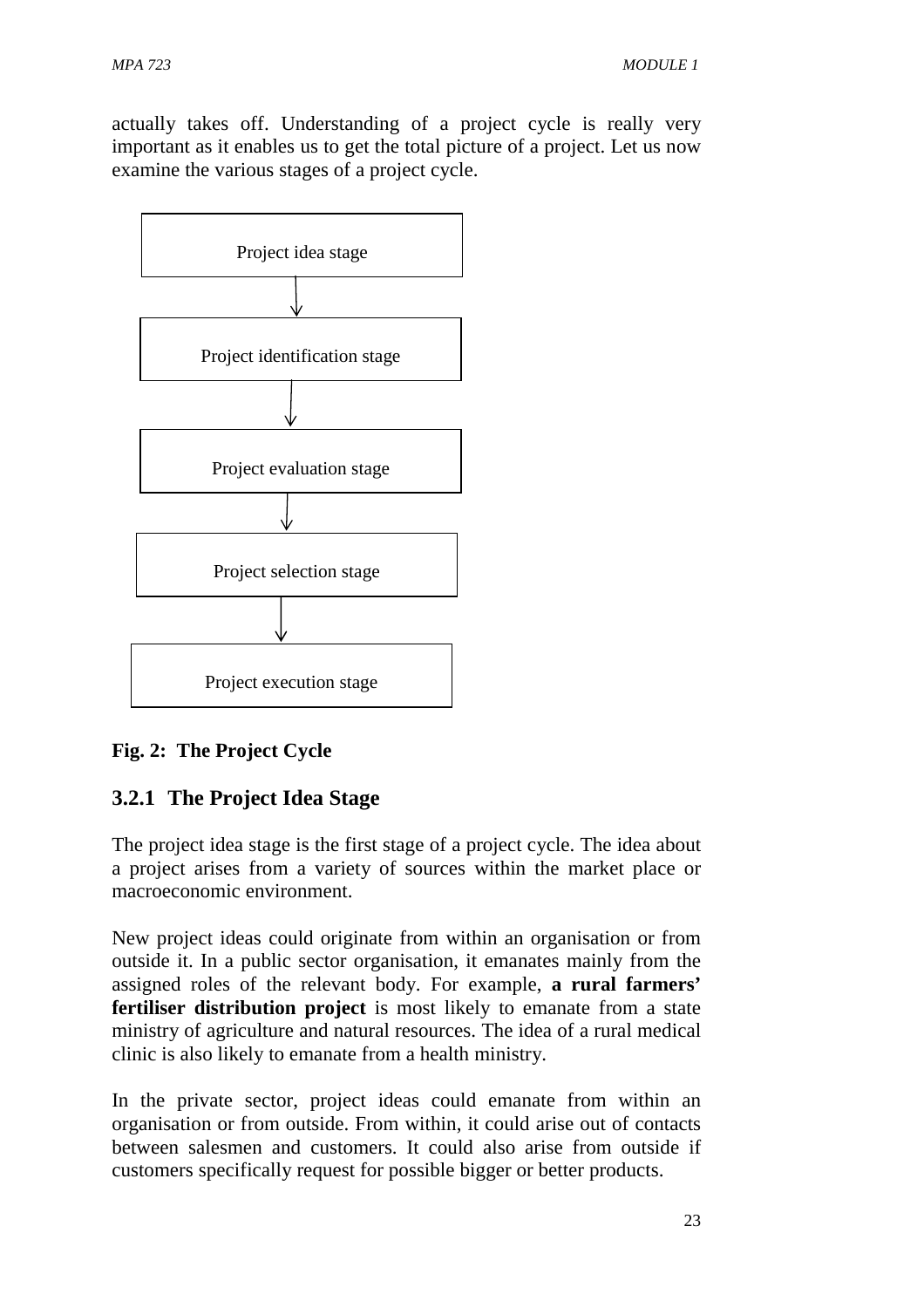New project ideas may fall into any of the following categories:

- a. A proposal to build a community health centre in a very remote village in Kwara State.
- b. A proposal to upgrade a rural medical clinic to a general hospital.
- c. A proposal to conduct a population census in Nigeria prior to an election.
- d. A proposal to build a mega railway line that will link the western part of Nigeria with the eastern part.

## **3.2.2 Project Identification Stage**

After the project idea stage, the next stage is the project identification stage. The project identification stage consolidates the project idea stage. Project ideas are not actually useful except if they are clearly identified and put down in a systematic manner for further processing.

A government agency may conceive the idea of poverty alleviation in a particular local government area of Bauchi State. But you will realise that the concept of poverty alleviation covers a very vast area of possible interventions. So apart from simply coming up with the poverty alleviation, the government agency should go ahead to identify the mode of intervention. The poverty alleviation project could be any of the following:

- a. a rural women *kunu* making seminar/workshop
- b. a rural women micro-credit scheme
- c. a millet planting project.

## **3.2.3 Project Evaluation Stage**

When a project has been identified, the next step is to evaluate the project. Project evaluation involves the estimation of the costs and benefits of a project. Costs and benefits should be measured in terms of cash flows. It will be important here for us to understand that the estimation of cash flows of a project is a very difficult task. It is difficult in the sense that cash flows which are likely to arise in the future may be difficult to estimate.

In a public sector set up, other factors come into play when evaluating a project. For example, the employment generation potentials of a project may be taken into consideration when estimating the benefits of a project. Besides, political considerations may also come into play.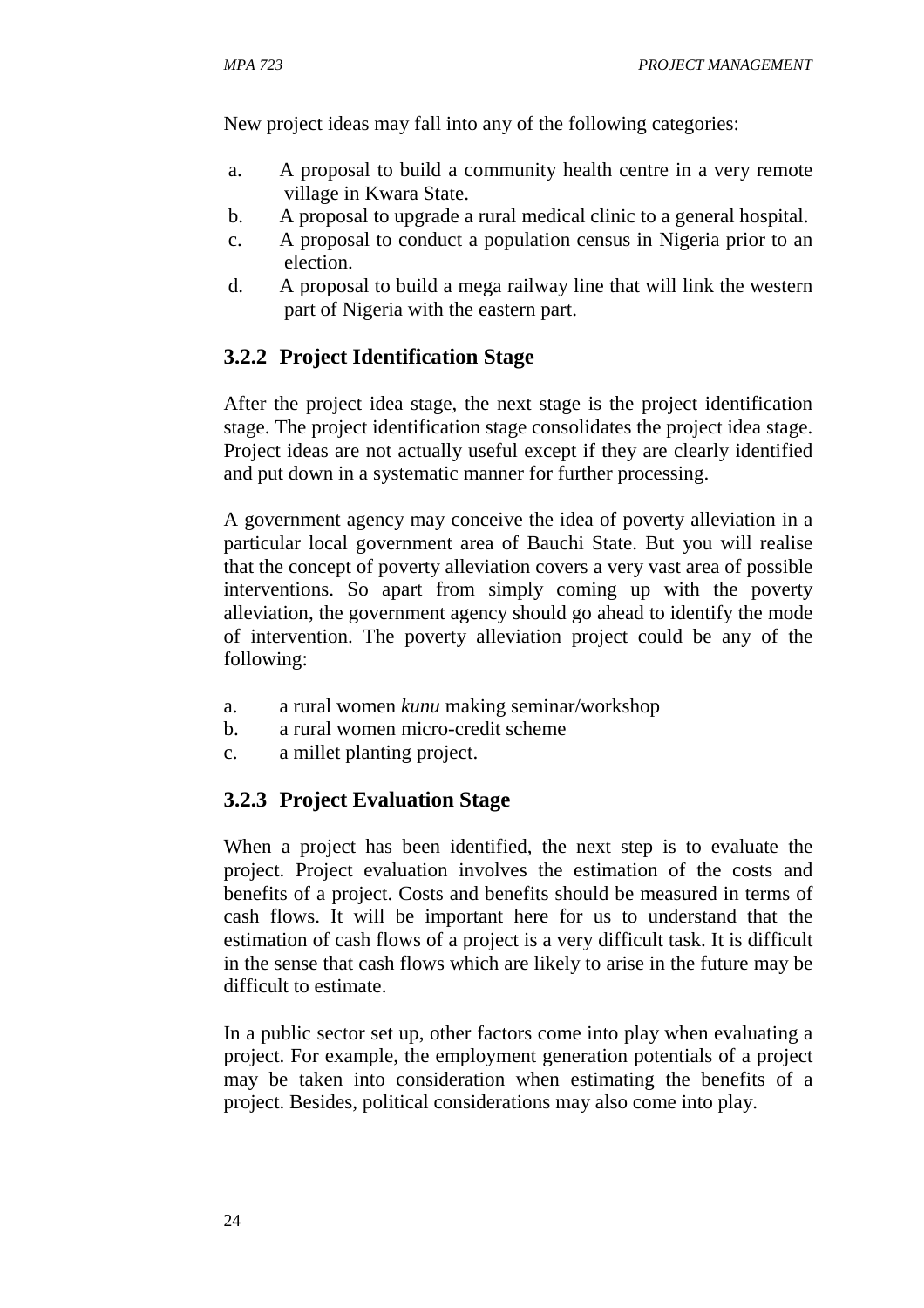# **3.2.4 Project Selection Stage**

After the project evaluation stage, the next stage is the project selection stage. Faced with an array of projects with different values and worth, there is need to select which projects will be embarked upon. Besides, budgetary considerations will also come into play since the resources for projects are limited.

Project selection is a top management responsibility. In the selection of projects, top management usually considers the financial cost outlays involved and match them with the benefits to be derived from a project. Projects that add positive benefits to the community should be selected.

# **3.2.5 Project Execution Stage**

The project execution stage is the final stage in the project cycle. After a project has been selected, it moves on to the execution stage. In most organisations, the responsibility for execution of projects is vested on a project management team raised by management or government. The function of the project management team is to ensure that the budget for the project is actually spent on the project and that the project is completed on schedule.

In an ideal organisation, the project management team usually prepares a monthly or quarterly budget report on projects. This is important for project monitoring and control.

## **SELF-ASSESSMENT EXERCISE 2**

Discuss the project cycle.

# **3.3 Defining a Project for Financial Appraisal**

Virtually all projects involve financial expenditures but at different levels. Some aspects of a project may be ignored but there is no way that we may be able to ignore the financial aspects of a project.

Before a project is embarked upon, all aspects of financial appraisal must be conducted so that the total expenditures and inflows/benefits of the project can be estimated well in advance.

To guide us in defining a project for financial appraisal, let us draw up a checklist.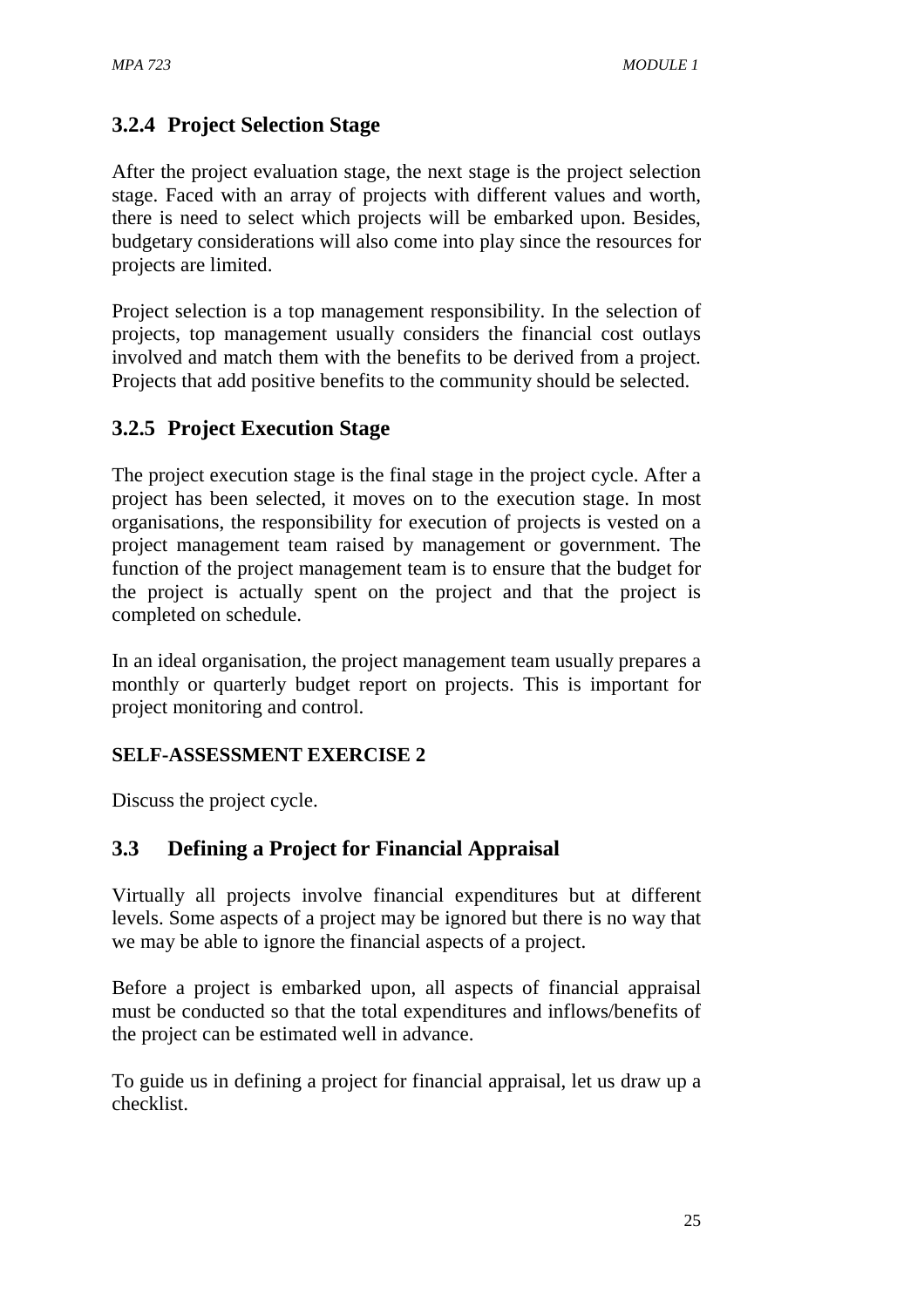| <b>ITEMS</b>                           | <b>YES OR NO</b> |
|----------------------------------------|------------------|
| Cost of land and land acquisition      |                  |
| Construction of building offices, etc. |                  |
| Drainage                               |                  |
| Perimeter fence                        |                  |
| Electrical power                       |                  |
| Water                                  |                  |
| Sewerage                               |                  |
| Roads                                  |                  |
| Cost of equipment/machinery            |                  |
| <b>Material</b> costs                  |                  |
| Skilled labour                         |                  |
| Unskilled labour                       |                  |
| Operating/maintenance costs            |                  |
| Local government rates and taxes       |                  |
| Vehicles                               |                  |
| Professional fees                      |                  |
| Communication                          |                  |
| Revenue/benefits                       |                  |
| Projected income statement             |                  |
| Projected cash flow statement          |                  |
| Payback period estimation              |                  |

#### **Table 1: Checklist for Defining a Project for Financial Appraisal**

## **4.0 CONCLUSION**

In this unit, we have discussed the concept of project definition. We also discussed the concept of the project cycle which runs from the project to the project execution stage.

## **5.0 SUMMARY**

This unit treated project definition. It tried to examine how a project can be defined. In doing this, we used an example of a road rehabilitation project to define a project. We also discussed the project cycle.

## **6.0 TUTOR-MARKED ASSIGNMENT**

Discuss fully the concept of a project cycle.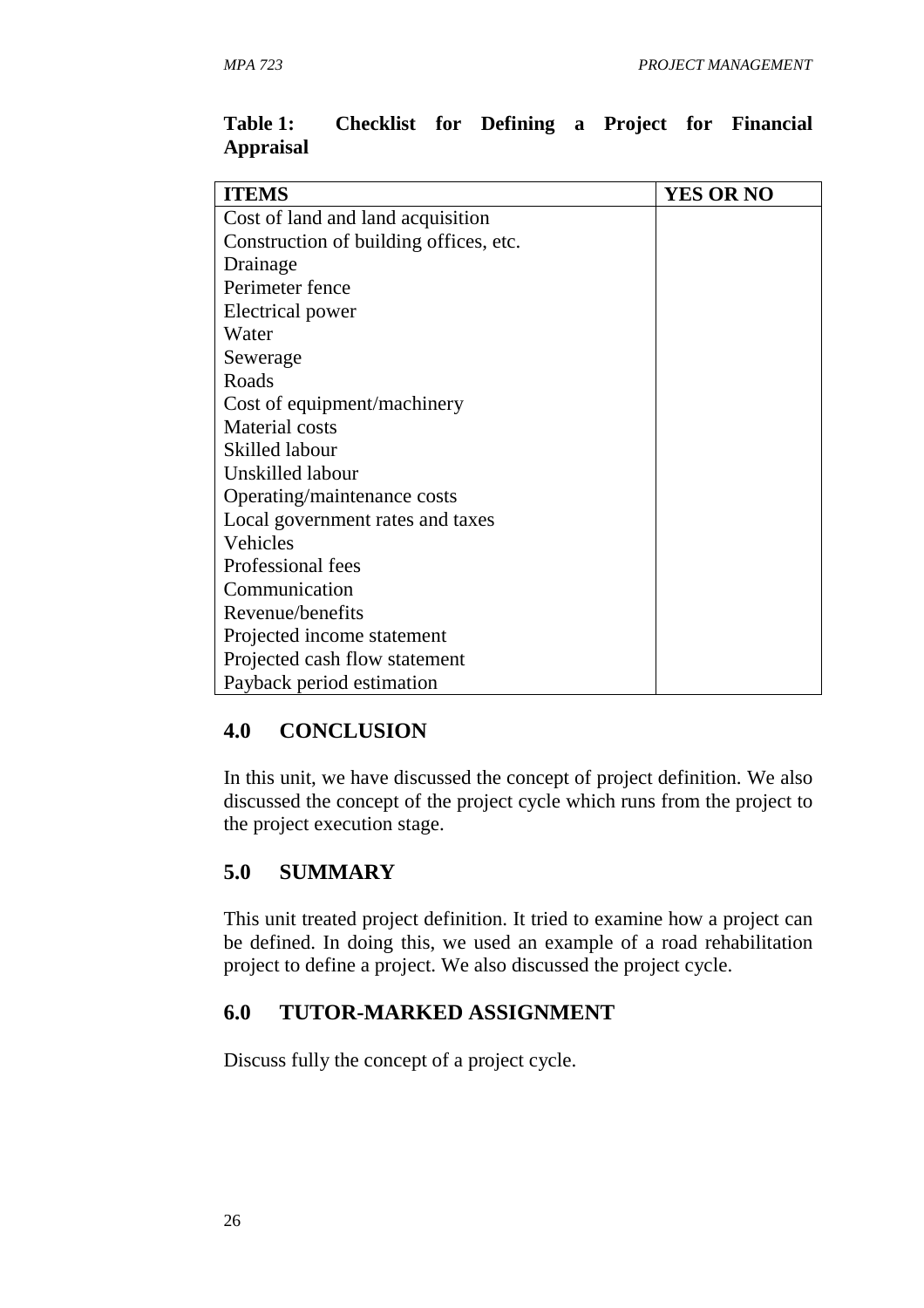# **7.0 REFERENCES/FURTHER READING**

- Association of Cost Engineers. (1991). *Estimating Checklist for Capital Projects.* (2nd Ed.). London: Spon.
- Klien, R. L. & Ludin, I. S. (1997). *Reducing Project Risk*. Aldershot: Gower.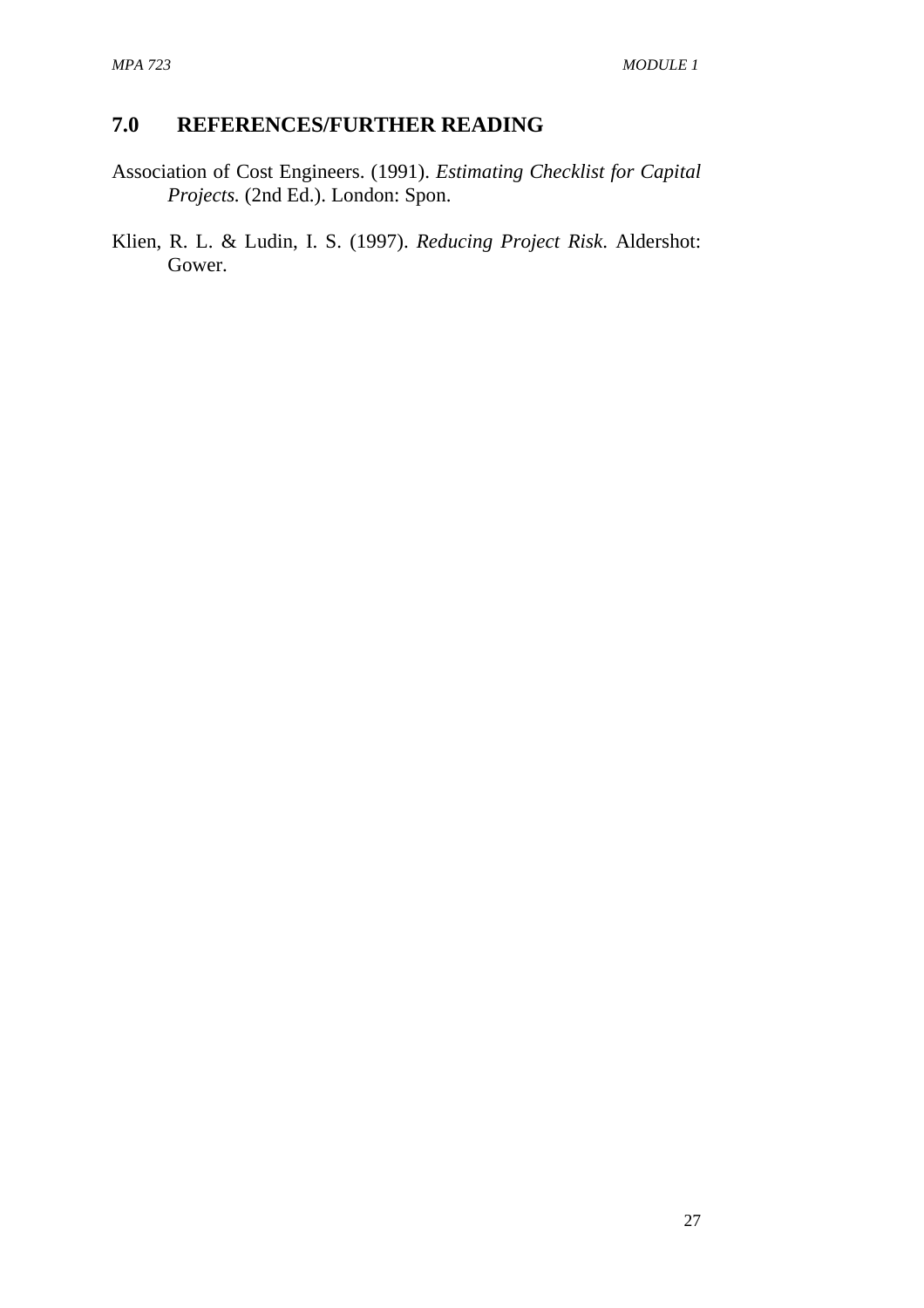## **UNIT 5 PROJECT TEAM BUILDING**

#### **CONTENTS**

- 1.0 Introduction
- 2.0 Objectives
- 3.0 Main Content
	- 3.1 Team-Based Structures
		- 3.1.1 Pure Project Teams
		- 3.1.2 Task Force Teams
		- 3.1.3 Quality Improvement Teams
	- 3.2 Group Dynamic and Team Building
	- 3.3 Team Work
		- 3.3.1 One Unit Goal
			- 3.3.2 Group Cohesiveness and Support
			- 3.3.3 Team Spirit
			- 3.3.4 High Expectations
			- 3.3.5 Willingness
	- 3.4 Communication within Project Team
		- 3.4.1 Vertical Communication
		- 3.4.2 Horizontal Communication
		- 3.4.3 External Communication
	- 3.5 Building Goal Interpersonal Relations within the Team
		- 3.5.1 Effects of Poor Interpersonal Relations
		- 3.5.2 Principles of Interpersonal Relations
- 4.0 Conclusion
- 5.0 Summary
- 6.0 Tutor-Marked Assignment
- 7.0 References/Further Reading

#### **1.0 INTRODUCTION**

You will recall that in unit 2, we discussed project management organisation. There we briefly discussed pure project team organisation. Here, we shall fully discuss the project team and discuss other aspects of it which we did not touch when we introduced the matter.

In a pure project team organisation, a special work group or team is created for a special project with a project manager as the head of the team.

As the case may be, the project manager may be given absolute authority over the project team. Our direction in this unit is to take a critical look at the team and discuss ways in which such a team will be made effective so as to be seen as a project team.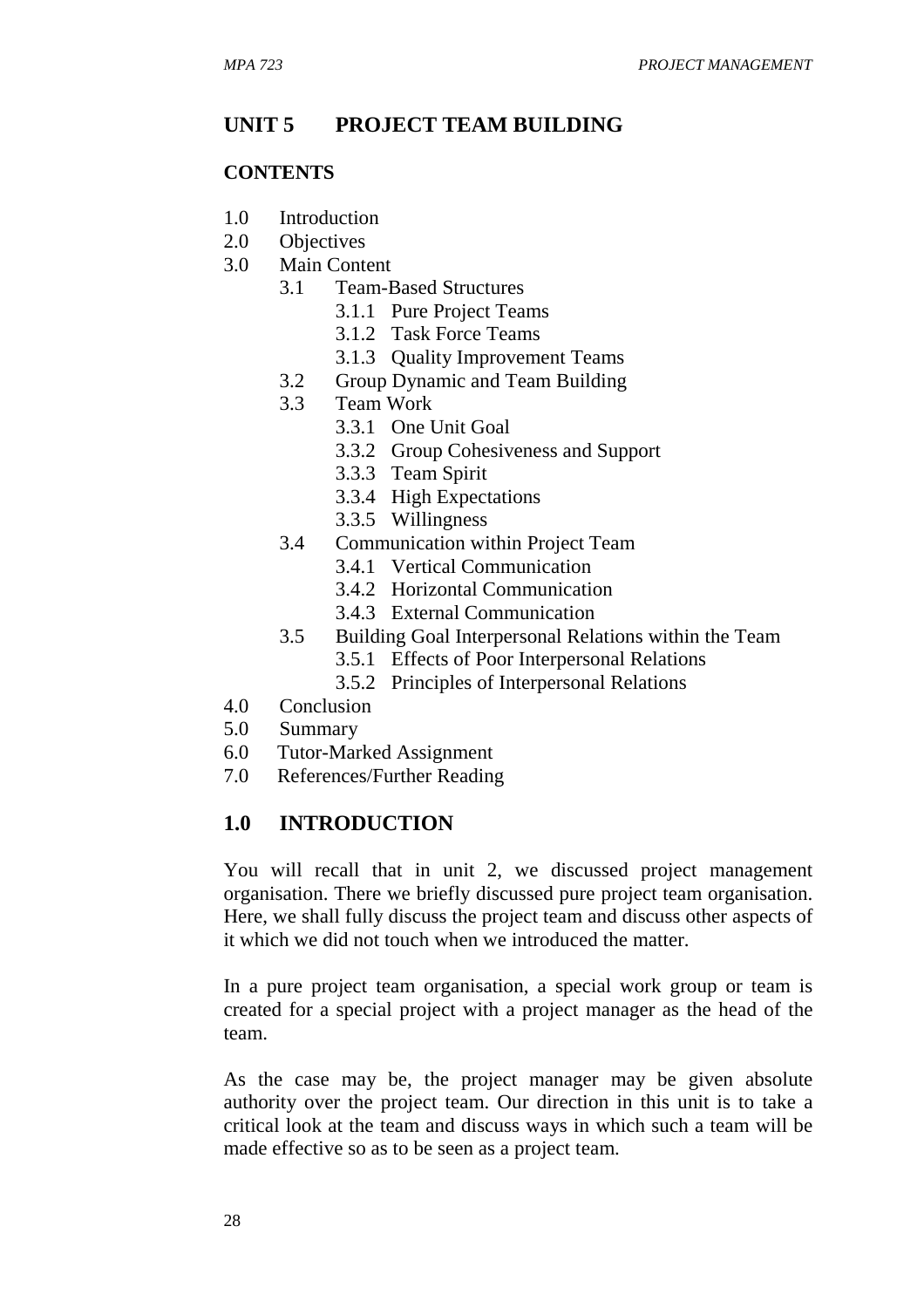# **2.0 OBJECTIVES**

At the end of this unit, you should be able to:

- explain the mechanics of project team building
- discuss the dynamics of project teams.

## **3.0 MAIN CONTENT**

## **3.1 Team-Based Structures**

In a very large organisation including a multinational, we come across situations where there are many teams within the organisation. The teams may be created for various purposes. Let us briefly discuss some examples of teams in a practical organisation setting. To organise our thoughts we shall define team-based structures as "employee teams". It is a design where work is structured for groups. The groups are then given authority and discretion over matters such as process improvement, service development, quality management or even new product development. Team approach to management was developed mainly by Japanese companies like Toyota, Honda, Mitsubishi, Sony, and a whole lot of others. What we see today are giant Japanese firms which control a large segment of global trade?

Let us briefly discuss some of the team-based structures that are in place in some organisations.

# **3.1.1 Pure Project Teams**

A pure project team is a specially constituted work group formed within the organisation and given a special assignment or task. The assignment could be any of the following:

- a. installation of a new computer system
- b. design of a new product
- c. design of a new service format.

Usually, members of a pure project team are nominated to join the team based on certain criteria. A team leader or manager is usually placed at the head of the team. In most cases, after the assignment has been completed, the team is disbanded.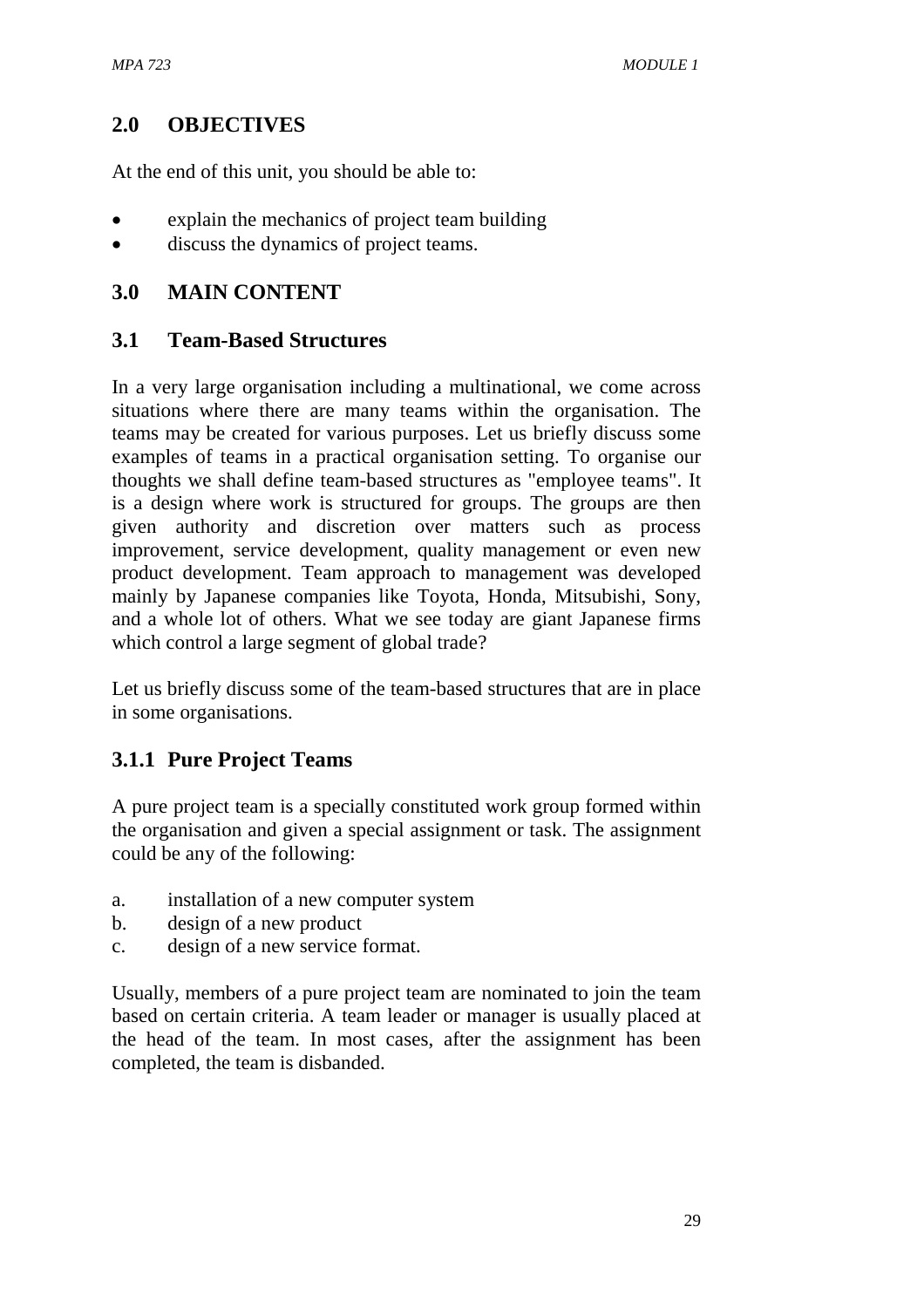# **3.1.2 Task Force Teams**

A task force is created by top management to tackle or solve a major problem. In the Nigerian setting, we have witnessed the advent of one task force or the other. There was the task force on ports congestion. Members of a task force are usually drawn from various organisations

with a team leader as the head. Usually at the end of the assignment or when the task force loses focus, it is disbanded.

#### **3.1.3 Quality Improvement Teams**

Today, quality has become an issue that has taken the front line in business discussions. Most organisations are drawing heavily from the Japanese firms that have long imbibed quality as their watch word.

In Nigeria today, total quality management (TQM) has become an important issue and many firms are setting up internal quality teams specially empowered to address ways to improve quality.

#### **SELF-ASSESSMENT EXERCISE 1**

What do you understand by team-based structures?

# **3.2 Group Dynamics and Team Building**

Recall that organisations grow out of the need for people to cooperate for the achievement of set goals. The coming together is based on the fact that different people have different skills. That precisely explains briefly the origin of teams or groups.

Although groups have been variously defined in the literature, our working definition is that a group is a collection of two or more people who perceive themselves as a group, share a common interest, goal, norm and a sense of belonging. They may have a leader.

Invariably, the following can be seen as groups:

- a. a computer steering committee
- b. a product launch committee.

We have just defined a group but we need to go further to examine the group content. In an ideal project team or group, there will be different people from different backgrounds and different skills. When people join a project team or group, they may lose their work identity especially if the group they joined has a work culture or ethics.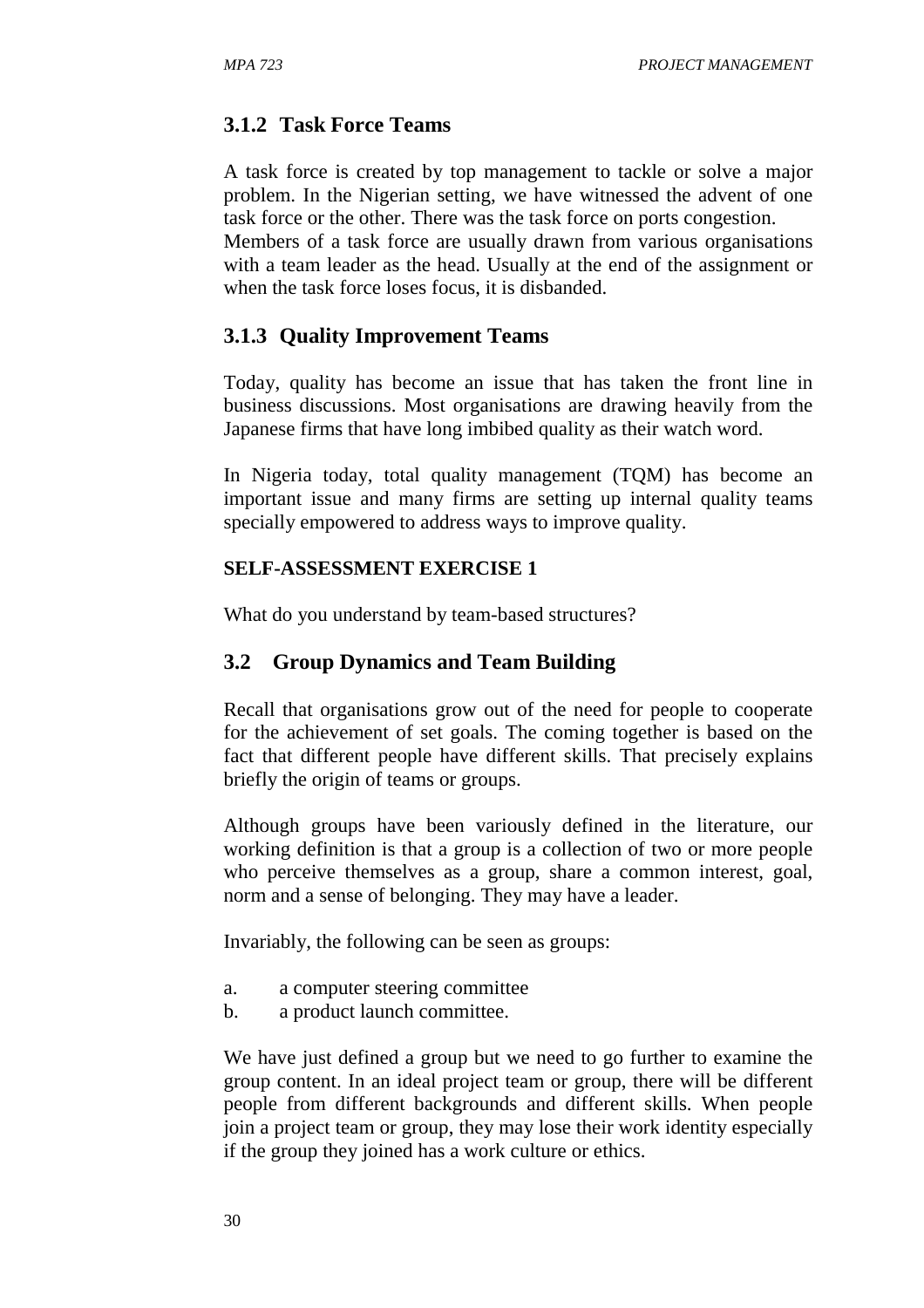Practically, organisations use groups or teams for the following purposes:

- a. To distribute work along clearly defined lines. In a bank, for instance, you could find the energy group, treasury group, etc.
- b. To monitor and control work. After a group has been formed, the group needs to be managed and that is why every group or team should have a leader.
- c. Problem solving. At times, groups are used to solve organisational problems as they arise. Problems facing an organisation are many. They may be major or minor. In most cases, when major problems arise, management can set up a team to look into the problem.

# **3.3 Team Work**

Building project teams is not the end of the task ahead. The most important task is how to build team spirit. Like we said earlier, members of the team may come from various units or departments to join a particular team set up at the head office. The critical task and which is the duty of the team leader is to ensure that the group members see themselves as members of a team and also work like a team.

If members of a team are to perform as team players and work towards team objectives, then certain things should be present in the team. Let us examine those things:

# **3.3.1 One Unit Goal**

It is important that every member of a team perfectly understands the goals and objectives of the team. Every action of each member must be directed towards the set objectives of the team.

# **3.3.2 Group Cohesiveness and Support**

A group is made up of a number of people with different qualities and characteristics. A good group is one in which there is that cohesiveness. This cohesiveness binds the group together and makes them act in one direction and towards the same objectives.

# **3.3.3 Team Spirit**

Individual spirit is not the same as team spirit. Team spirit is based on group affinity and affection amongst members. Team spirit makes an individual member imbibe the spirit of a group and behave like the group.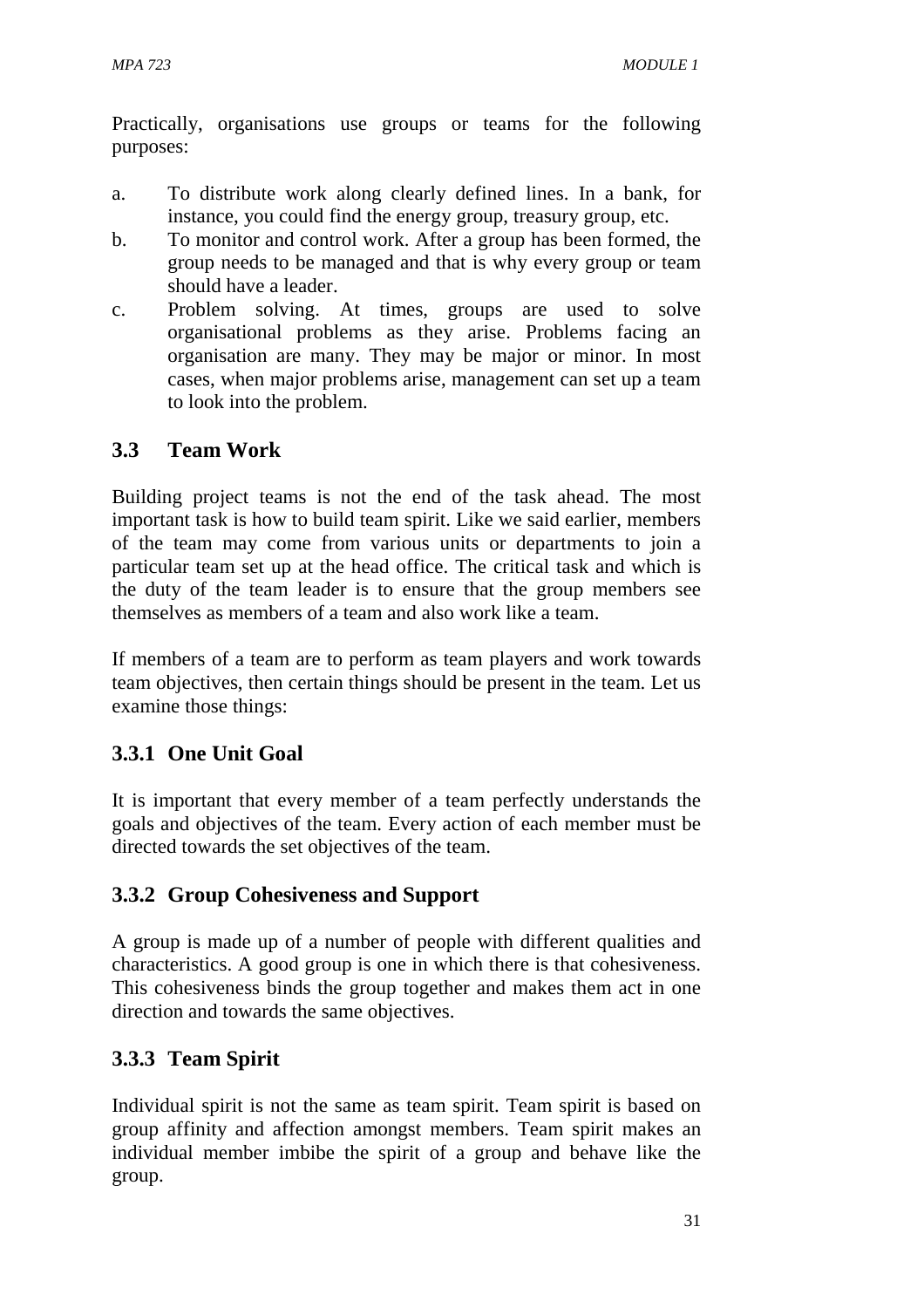# **3.3.4 High Expectations**

There must be high expectations amongst the various members of a team. For example, when you form a 15-man football team to represent Nigeria, each team member usually will have high expectations arising from team dynamics and spirit.

#### **3.3.5 Willingness**

Team members must be willing to be members of the team. They should not be unwilling members because if they are, they will be frustrated and this will affect the team as a whole.

#### **3.4 Communication within Project Team**

We need to now discuss communication within a project team. In a project team, there will be a lot of people who need to communicate with each other.

Communication is the process of exchanging information between one person or another or between one person and a group of persons. Communication also conveys knowledge of or information about a subject matter. Communication is all about sharing information. Generally, in a team situation, there is the need for effective communication amongst the members. The importance of communication is that it is the life blood of any organisation and by implication the team.

Communication as a process assists management functions to be accomplished. Communication enables the team leader to communicate with other members of the team and also enables other team members to communicate with the team leader. Communication provides a link between people in a team or organisation.

The real purpose of communication is to effect change in an organisation and influence action towards organisational objectives. Communication organises the human resources in an organisation or team. Let us discuss the lines of communication in a project team.

#### **3.4.1 Vertical Communication**

Vertical communication within the project team could be from the team leader to subordinates or from the subordinates to the team leader. Vertical communication assists in passing information on policies and provides feedback mechanism through which staffs respond to communication.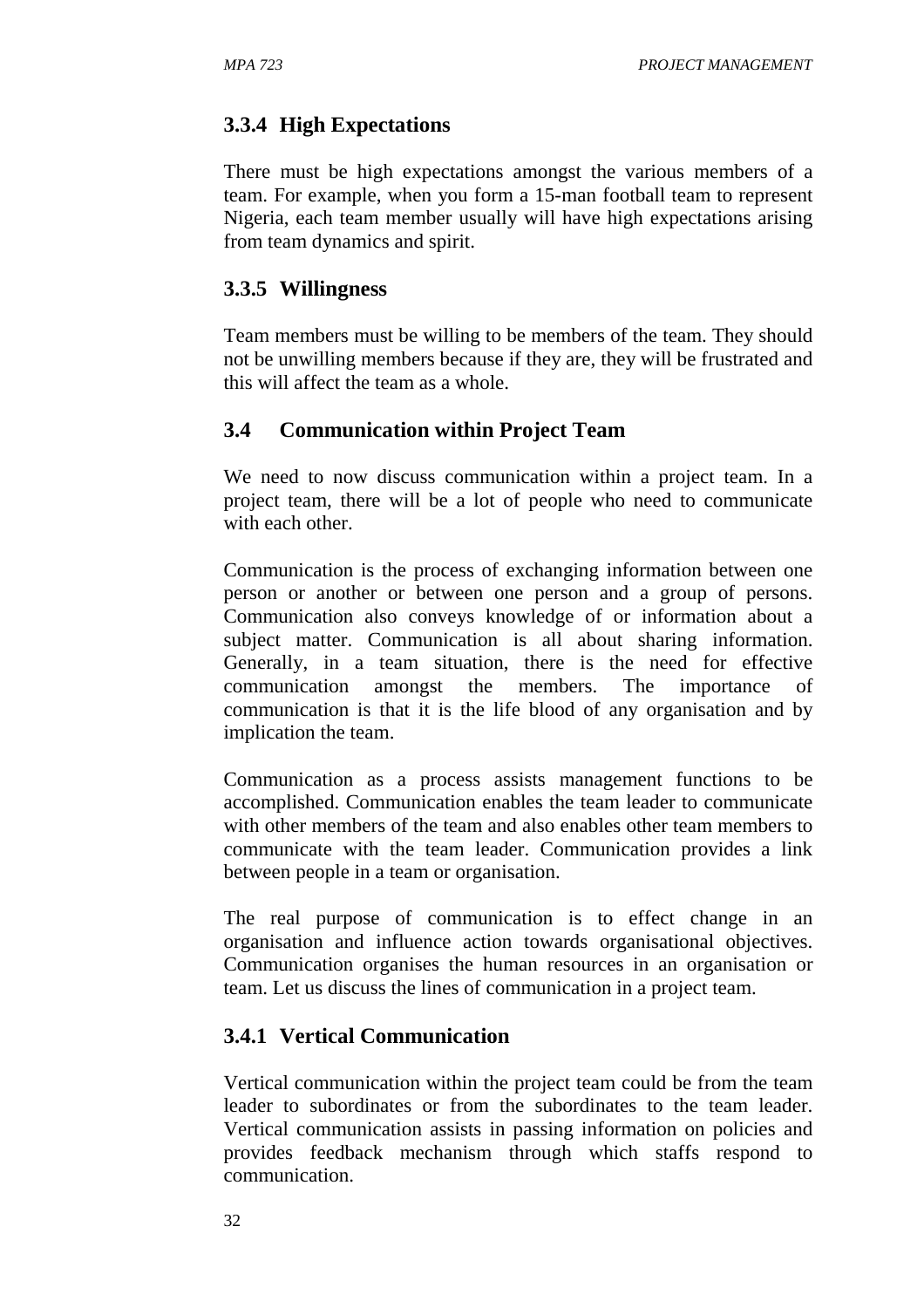# **3.4.2 Horizontal Communication**

In a project team, communication can flow horizontally across staff at the same level in the project team. It could be communication to all the managers in the team or at the same level.

# **3.4.3 External Communication**

Within a project team, external communication is a situation where the team or group exchanges information with the larger organisation. For example, when a team leader reports progress to the managing director, we regard the information as a form of external communication as it is outside the team.

# **SELF-ASSESSMENT EXERCISE 2**

There is need for communication within a project team. Discuss?

# **3.5 Building Good Interpersonal Relations within the Team**

An organisation may possess enormous capital, good organisational structure, highly trained manpower. But if the staff do not relate properly to one another, then problems may likely occur frequently and retard corporate performance. And so it is with a team. As discussed earlier, a team can be made up of people from different units and backgrounds.

It is therefore, very important that at all times, managers should be aware of the need to build and maintain good interpersonal relationship with their subordinates, bosses and peers within the organisation.

Put simply, interpersonal relations are the way and manner people get along with one another. It could be the relationship between one person and another or between one group of persons (e.g. staff) and another group of persons. If people are friendly and understanding, then good interpersonal relations develop and everyone performs his or her tasks properly.

# **3.5.1 Effects of Poor Interpersonal Relations**

- a. Tension between staff and other fellow staff
- b. Tension between staff and management
- c. Tension amongst management staff
- d. Unhealthy internal rivalry between all staff
- e. Industrial misery and hostility
- f. Strike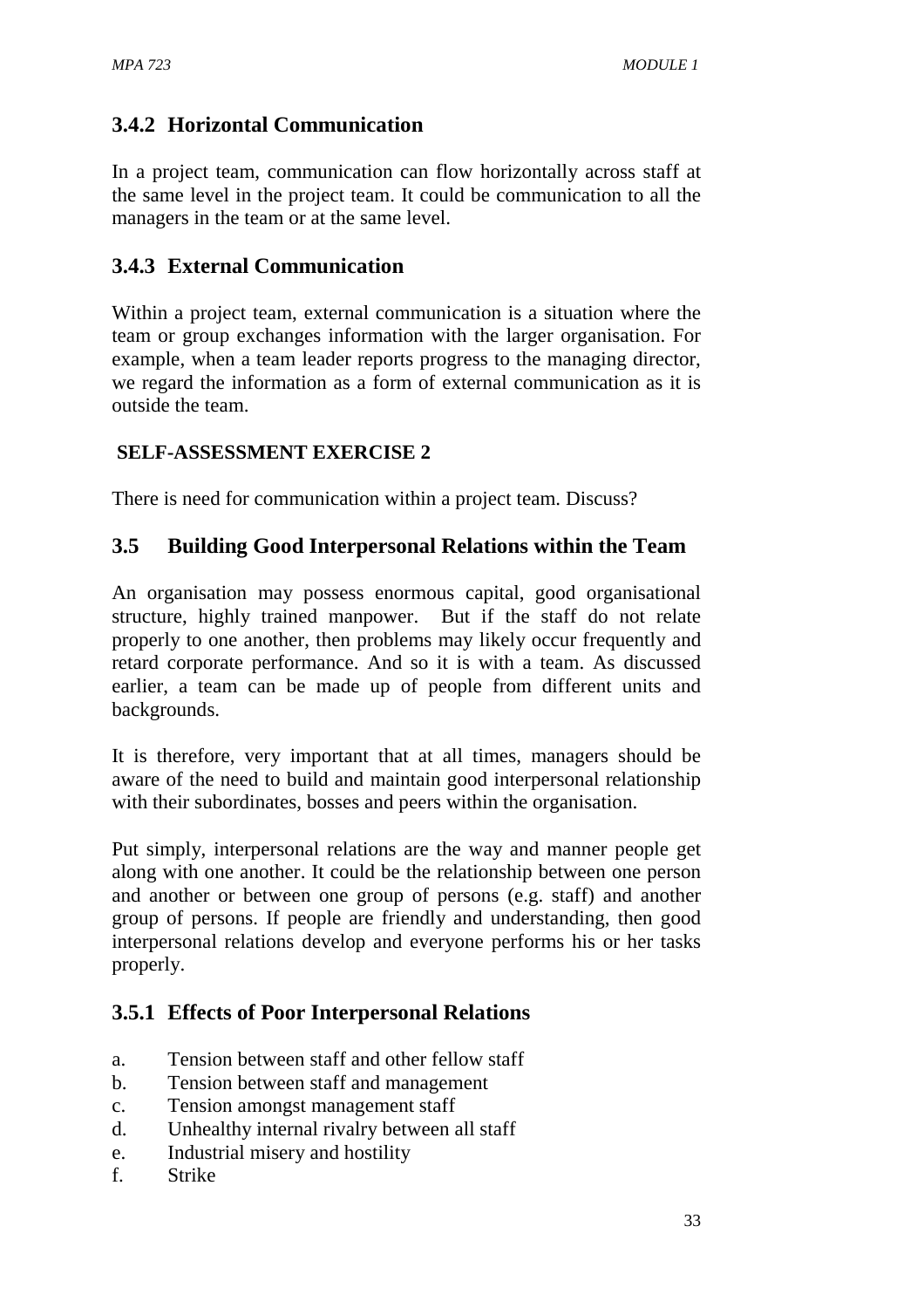- g. Corruption
- h. General dishonesty
- i. Crime in the work place
- j. Disloyalty to the organisation.

In a situation where there is no good interpersonal relation, obviously productivity is lowered and this gives rise to lower earnings for the organisation.

# **3.5.2 Principles of Interpersonal Relations**

- a. Act like a member of a team. Do not let personal interest affect that of the organisation
- b. Remember that other staff come from different backgrounds and will at times behave differently from your expectations
- c. Learn to be accommodative
- d. Keep your boss informed of your movements at all times
- e. Avoid gossips in the workplace
- f. Display a positive attitude to your job
- g. Be friendly and cooperative
- h. Treat your subordinates with respect
- i. Stick to the chain of command
- j. Learn to wear a smile on your face always
- k. Show interest in other peoples' problems
- l. Always learn to say "thank you"
- m. Avoid aggressive behaviour
- n. Always learn to apologise when you are wrong
- o. Greet people in the morning, afternoon and evening
- p. Be polite
- q. Be respectful
- r. Be honest
- s. Be responsive
- t. Show good hygiene.

#### **SELF-ASSESSMENT EXERCISE 3**

Discuss the effects of poor interpersonal relation within the team.

#### **4.0 CONCLUSION**

In this unit, we discussed project team building. We discussed team-based structure, pure project teams and task force teams. We also discussed group dynamics and team building, team, work and interpersonal relations. All these enabled us to properly understand project team building.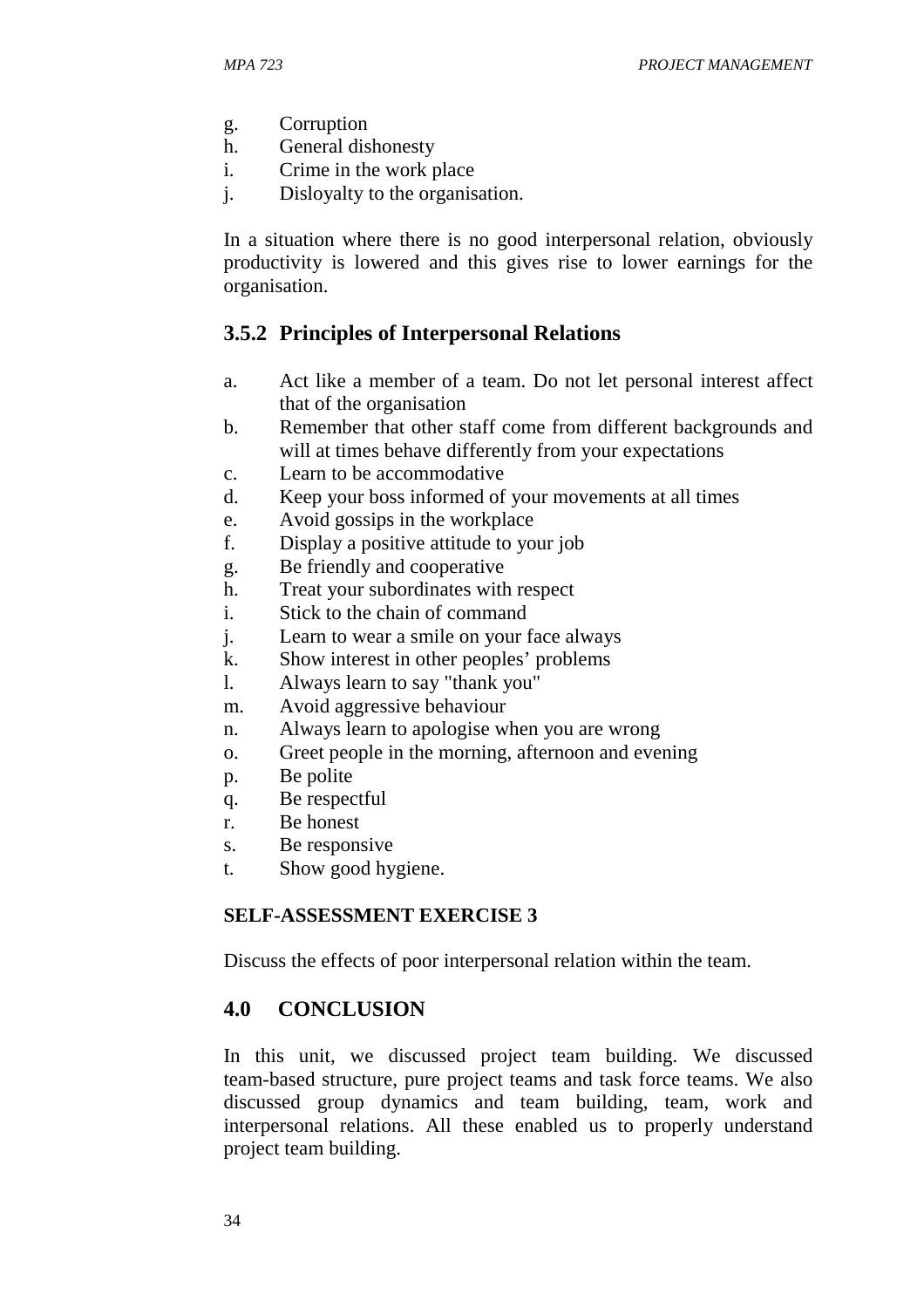# **5.0 SUMMARY**

Understanding team building is a very crucial aspect of our study since most projects practically involve the setting up of project teams. It is necessary that we properly understand how to generate team spirit and cohesiveness within a project team.

# **6.0 TUTOR-MARKED ASSIGNMENT**

Discuss the importance of communication within a project team.

## **7.0 REFERENCES/FURTHER READING**

- Cosby, P. B. (1979). *Quality is Free*: *The Art of Making Quality Certain.* New York: McGraw–Hill.
- Kliem R. L. & Ludin, I. S. (1992). *The People Side of Project Management*. Aldershot: Gower.
- Belbin, R. M. (1996). *Management Teams: Why They Succeed or Fail*. Oxford: Butterworth–Heinemann.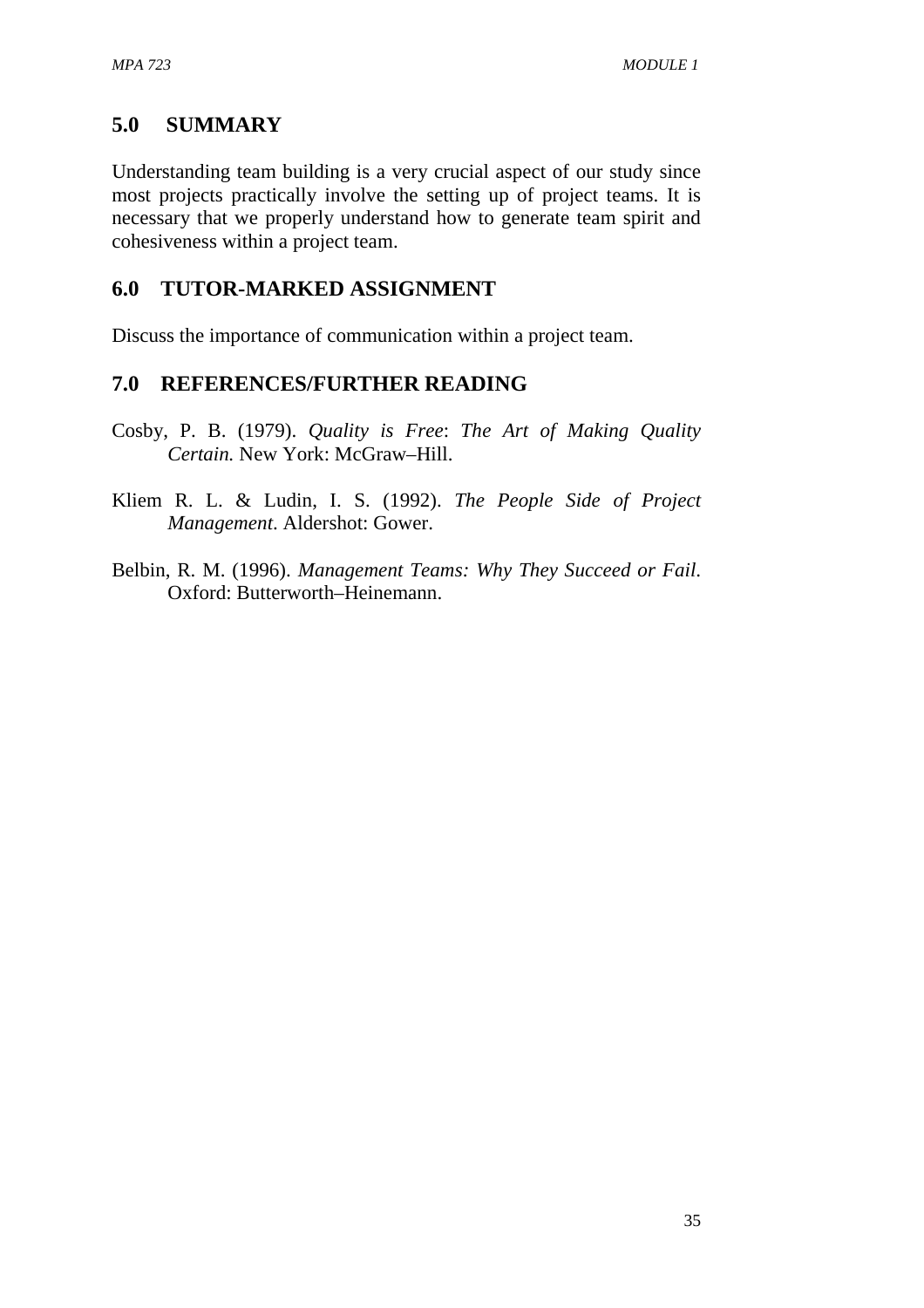## **MODULE 2**

- Unit 1 Cost Estimates: Definitions and Principles
- Unit 2 Cost Estimates: Practical Estimation
- Unit 3 Financial Project Appraisal
- Unit 4 Commercial Management of Projects
- Unit 5 Introduction to Project Planning and Scheduling

# **UNIT 1 COST ESTIMATES: DEFINITIONS AND PRINCIPLES**

#### **CONTENTS**

- 1.0 Introduction
- 2.0 Objectives
- 3.0 Main Content
	- 3.1 Cost Definitions and Principles
		- 3.1.1 Direct Costs
		- 3.1.2 Factory Costs
		- 3.1.3 Fixed Costs
		- 3.1.4 Indirect Costs
		- 3.1.5 Standard Labour Costs
		- 3.1.6 Overhead Recovery
	- 3.2 Work Breakdown
- 4.0 Conclusion
- 5.0 Summary
- 6.0 Tutor-Marked Assignment
- 7.0 References/Further Reading

#### **1.0 INTRODUCTION**

Generally in project management, it is very important to accurately estimate the cost of a project. It is even more necessary for management decision and control. Before a project comes on stream, the cost implications must be known well in advance and properly estimated. This serves as a guide to proper project management and control. Proper cost estimation will allow for proper planning of costs, allocation of resources to various units of a project, cost control and most importantly budgetary control.

# **2.0 OBJECTIVES**

At the end of this unit, you should be able to:

• explain the general nature of cost estimates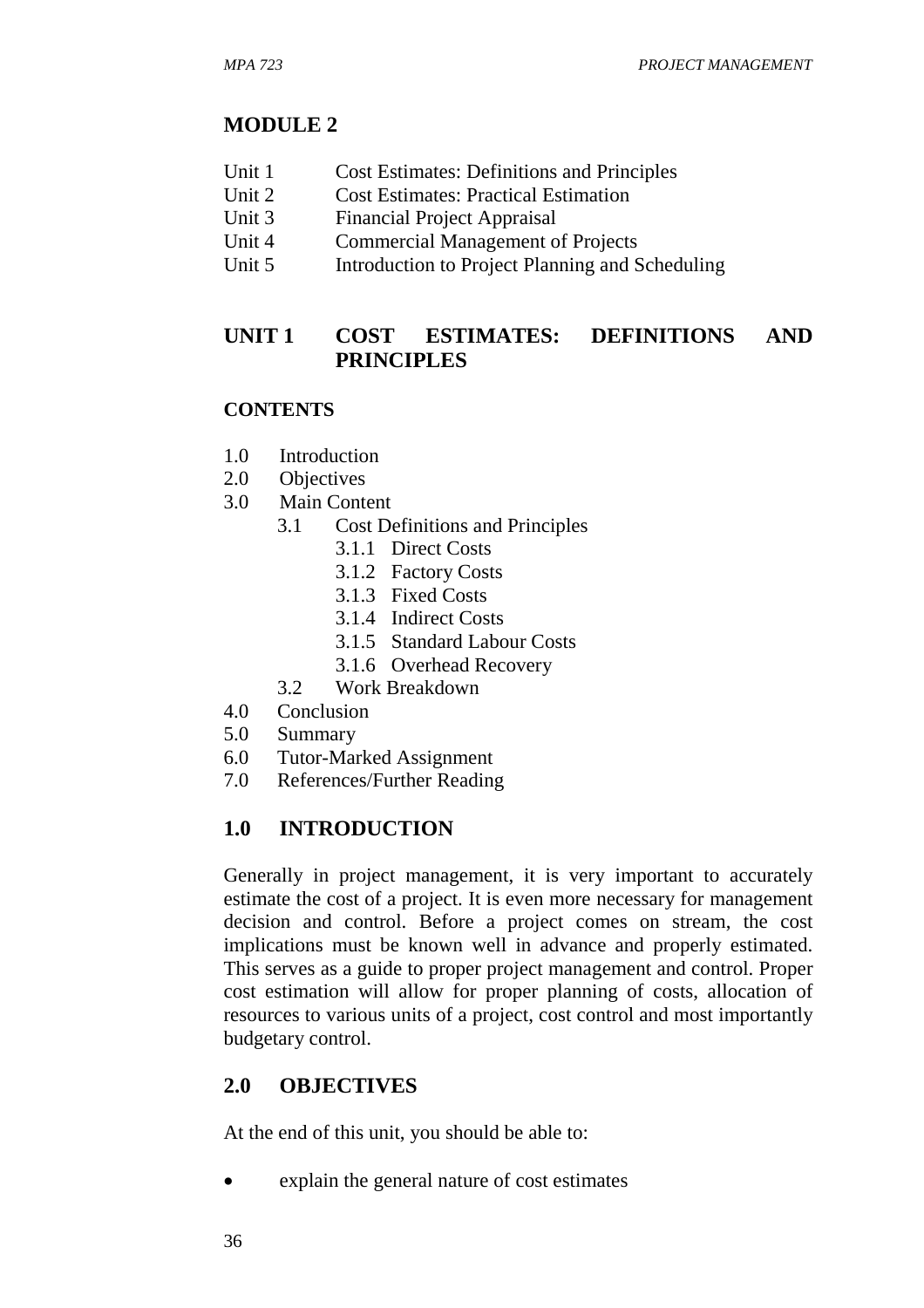discuss the definitions and principles of cost estimation.

# **3.0 MAIN CONTENT**

## **3.1 Cost Definitions and Principles**

The word "cost" when used in accounting conveys lots of meaning and so must be properly qualified. There are many types of costs and part of our discussion in this unit is to properly discuss various costs and see how they properly fit into the study of project management. It is so because when we mention "cost", we should clarify the type of cost we are talking about.

Let us discuss the key types of costs that are important for our study.

# **3.1.1 Direct Costs**

Direct costs are those costs which are attributed directly to a job or project. For example, if an engineer spends five hours to design an engineering column, then that time spent by the engineer can be described as a direct labour and the cost can be recorded as a direct cost to be charged directly to the design of the engineering column.

#### **3.1.2 Factory Costs**

The concept of factory cost is mainly applicable to manufacturing concerns. Factory cost is the total cost of a job or project before the addition of a mark-up for the purpose of profit. Factory costs will include the following:

- a. direct materials costs
- b. direct labour costs
- c. indirect labour costs
- d. design costs.

#### **3.1.3 Fixed Costs**

Fixed costs are those costs which remain virtually unchanged and must continue to be incurred even though the workload might fluctuate between zero and the maximum or installed capacity. Fixed costs will generally include the following:

- a. management salaries
- b. administrative salaries
- c. heating and electricity expenses
- d. insurance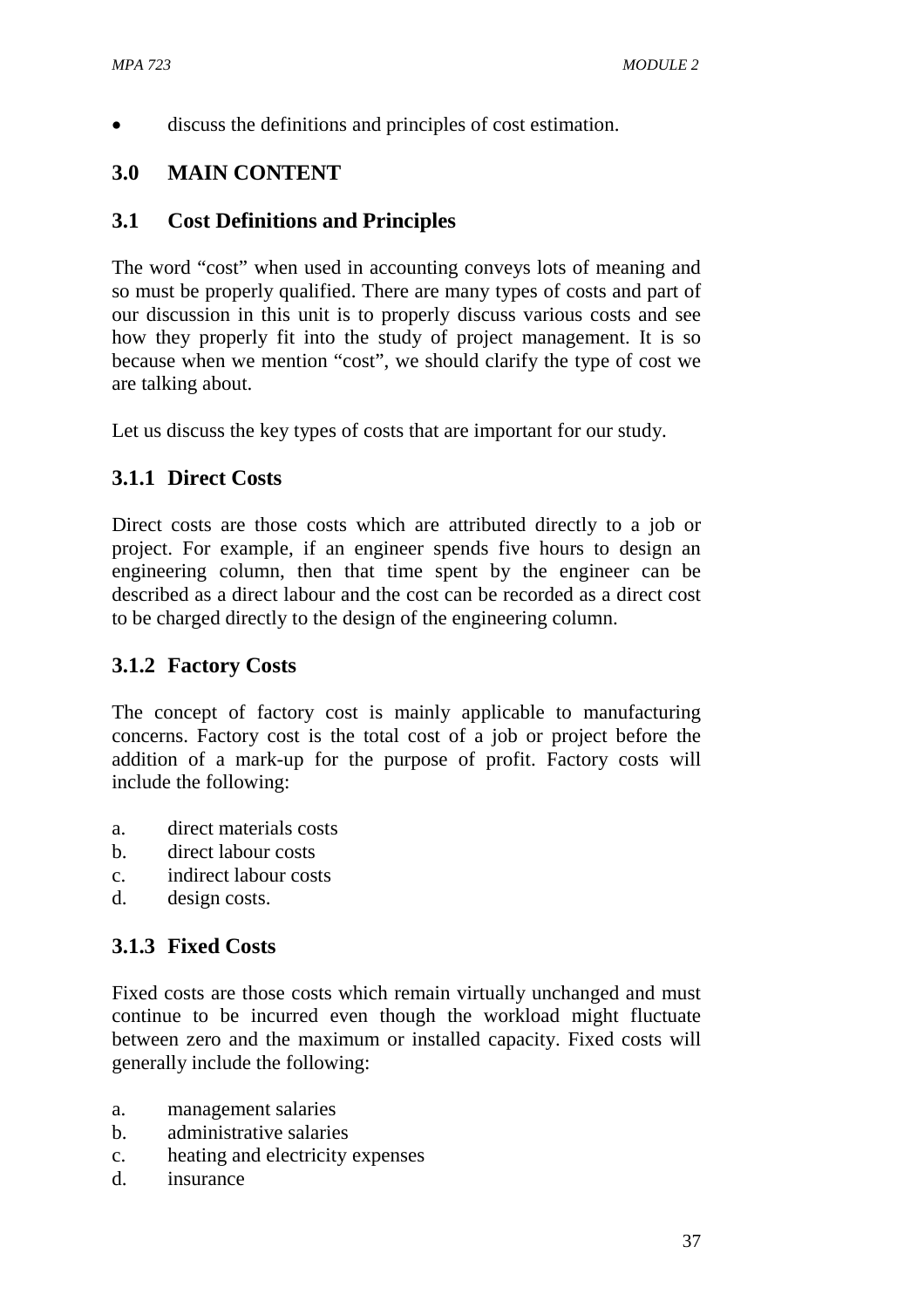- e. maintenance of building, etc.
- f. business permits.

# **3.1.4 Indirect Costs**

In an ideal setting like a manufacturing facility, the provision of office accommodation, management, welfare services, accounting, heating and lighting all constitute costs that must be incurred in running the manufacturing facility. Others will include salaries and wages.

Generally, all these cost are termed indirect costs or overhead costs.

#### **SELF-ASSESSMENT EXERCISE**

- i. What is "cost" in relation to project management?
- ii. Discuss the types of costs.

#### **Table 1: Cost Structure for a Simple Manufacturing Project**

| <b>ITEM</b>                    | $\mathbf N$ |
|--------------------------------|-------------|
| Iron flat sheets               | 1,000,000   |
| Brass rods                     | 2,000,000   |
| Aluminum profiles              | 3,000,000   |
| Total cost of direct materials | 6,000,000   |
| <b>Direct Labour</b>           |             |
| Design – engineering labour    | 200,000     |
| Manufacture – factory hands    | 700,000     |
| Total direct labour            | 900,000     |
| Overheads                      | 1,350,000   |
| Total factory cost             | 8,250,000   |
| Mark up at 30%                 | 2,475,000   |
| Market selling price           | 10,725,000  |

# **3.1.5 Standard Labour Costs**

Labour constitutes a very critical component of project cost. It includes the labour of both junior and senior personnel, engineers, accountants and the rest who are involved in a project. When trying to estimate the labour cost for any project, it would be very difficult to use the different rates of pay to be earned by every individual. There might be two engineers engaged in a project but they may not be earning the same salaries. Generally, in project management, it is advisable to use standard costing to estimate the cost of labour.

For labour costs, it is convenient to classify people according to some convenient rules based on the type of jobs that they do.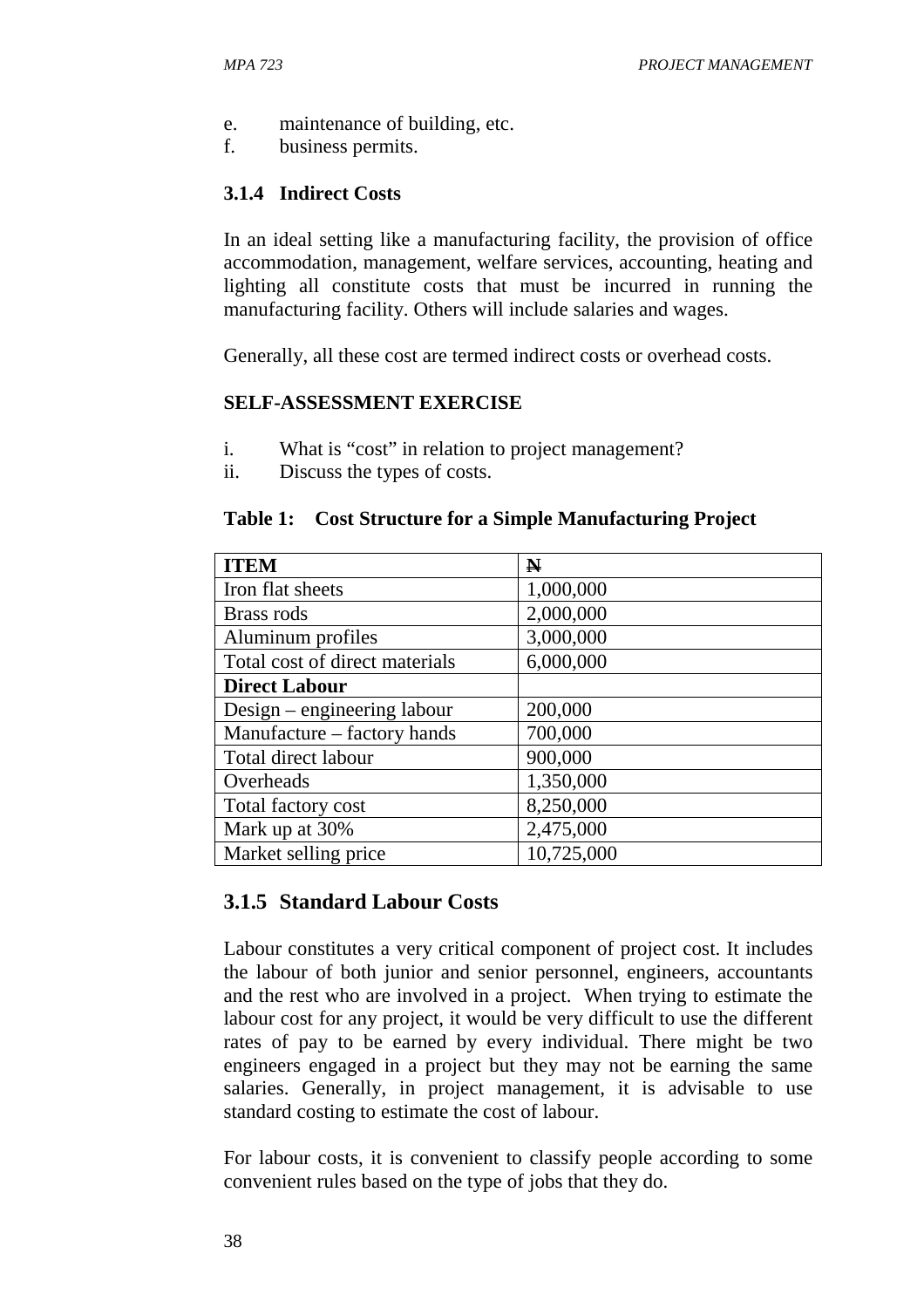For example, engineers in a project may be averaged out to cost N1,000,000 per annum. Therefore, we can estimate that the standard cost for an engineer for a project is  $\mathbb{N}1,000,000$  per annum. That is the cost that will be imputed in the cost estimate for engineers.

Also, for accountants involved in a project, there may also be the need to work out the standard cost for an accountant. For example, we might estimate the standard cost for an accountant to be  $\mathbb{N}1,500,000$  per annum.

For all types of labour, we should have estimates of the standard costs. It enables the project to be properly cost.

| Grade | <b>Those Included</b>       | <b>Comments</b>           | <b>Salary</b> |
|-------|-----------------------------|---------------------------|---------------|
|       |                             |                           | per           |
|       |                             |                           | annum         |
|       |                             |                           | N             |
| 01    | <b>Company Director</b>     |                           | 5,000,000     |
| 02    | <b>Divisional Heads</b>     | of<br>Rank<br>general     | 4,000,000     |
|       |                             | manager                   |               |
| 03    | Divisional<br>Assistant     | Rank<br>of<br>assistant   | 3,000,000     |
|       | Heads                       | general<br>manager<br>and |               |
|       |                             | above                     |               |
| 04    | <b>Management Cadre</b>     | of<br>Rank<br>senior      | 2,500,000     |
|       |                             | and<br>above.<br>managers |               |
|       |                             | Includes<br>senior        |               |
|       |                             | engineers and architects  |               |
| 05    | Engineers                   | <b>Managers</b>           | 2,000,000     |
| 06    | Technologists               | Deputy managers           | 1,500,000     |
| 07    | Draughtsmen                 | Assistant managers        | 1,500,000     |
| 08    | <b>Administrative Staff</b> | Clerks, Secretaries, etc. | 1,000,000     |

# **Table 2: Example of Labour Grade for Standard Costing in a Project Engineering Company**

# **3.1.6 Overhead Recovery**

In table 1, we saw the cost structure for a simple manufacturing project. We easily computed the cost of direct materials and also direct labour. We also recorded overheads. In practical terms, direct labour costs are not difficult to estimate.

Direct labour cost is equal to time recorded on a job multiplied by the standard hourly rate. So, how can we recover overheads?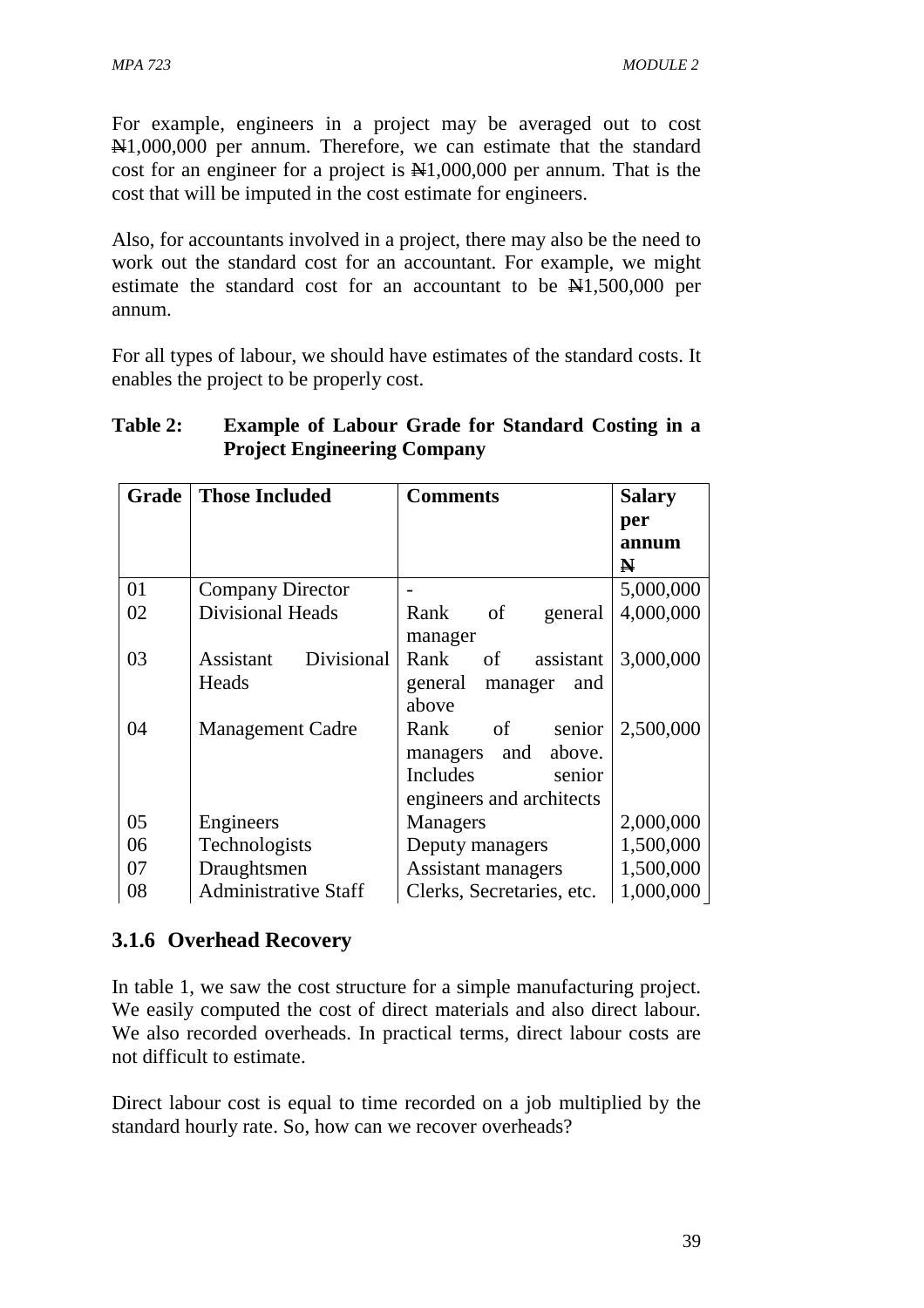An amount can be added that is proportional to labour cost (usually a percentage) to recover a part of a company's indirect overhead costs. In table 1, we saw total direct labour as  $\frac{N}{900,000}$ . Overheads standing at N1,350,000 is about 150% of total direct labour costs. Generally, the method of recovering overheads as a levy on direct labour costs is called absorption costing.

However, setting the percentage overhead rate is a technical matter requiring professional accounting skills.

## **3.2 Work Breakdown**

Consider a project to build a new university at Ulakwo which is about 20 kilometres from Owerri, the Imo State capital. Even where we have defined the project as a new university, it will be very necessary to consider the total picture of the new university project.

The university project will include the following:

- a. access roads
- b. administrative buildings
- c. lecture halls
- d. clinics
- e. laboratories
- f. churches and mosques
- g. students hostels
- h. university teaching hospital complex.

Breaking the total project into smaller units constitutes what is referred to as a work breakdown. Work breakdown enables the project managers or administrators to break down a large or complex project into smaller and more manageable units.

The ideal thing to do is to break a project into smaller units called subprojects. The sub-project itself could be further divided into much smaller units for effective analysis and design.

When a project is broken down into smaller sub-projects, it becomes very easy to cost each sub-project properly. After costing each subproject properly, then we could then add up the costs of the sub-projects to generate the cost of the total project.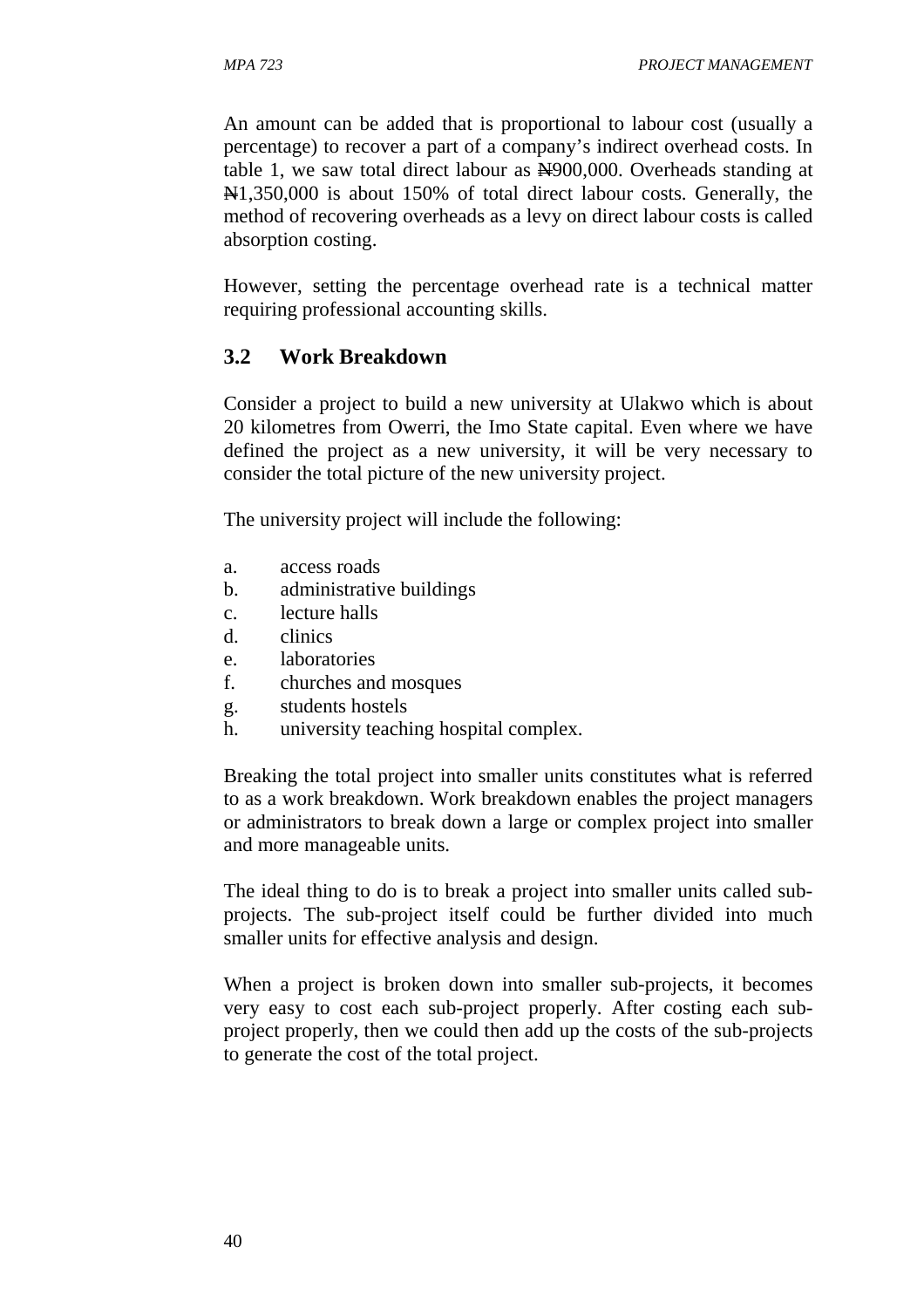

**Fig. 1: Work Breakdown for a New University Project**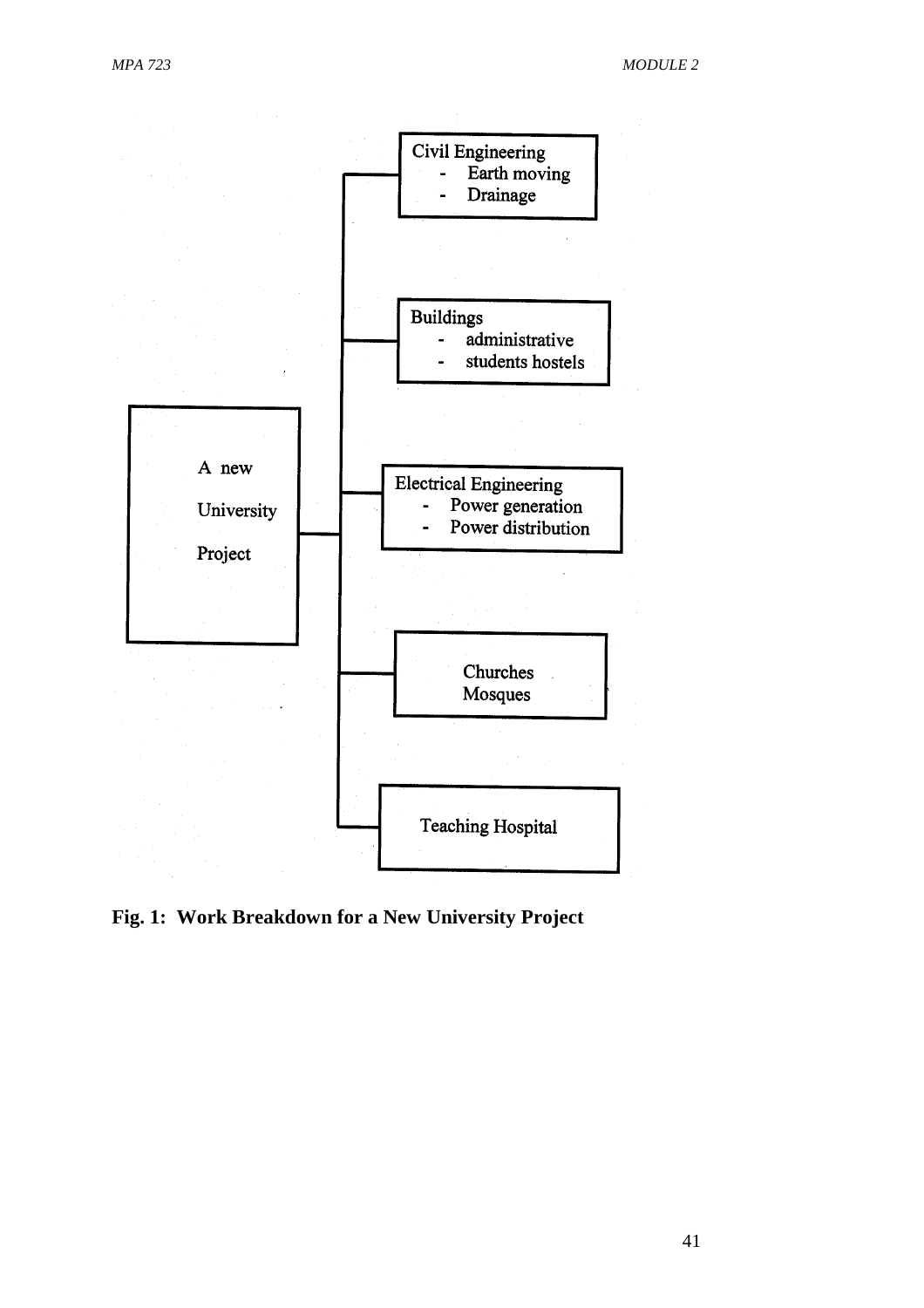

**Fig. 2: Work Breakdown for a New Federal Secretariat Complex at Abuja**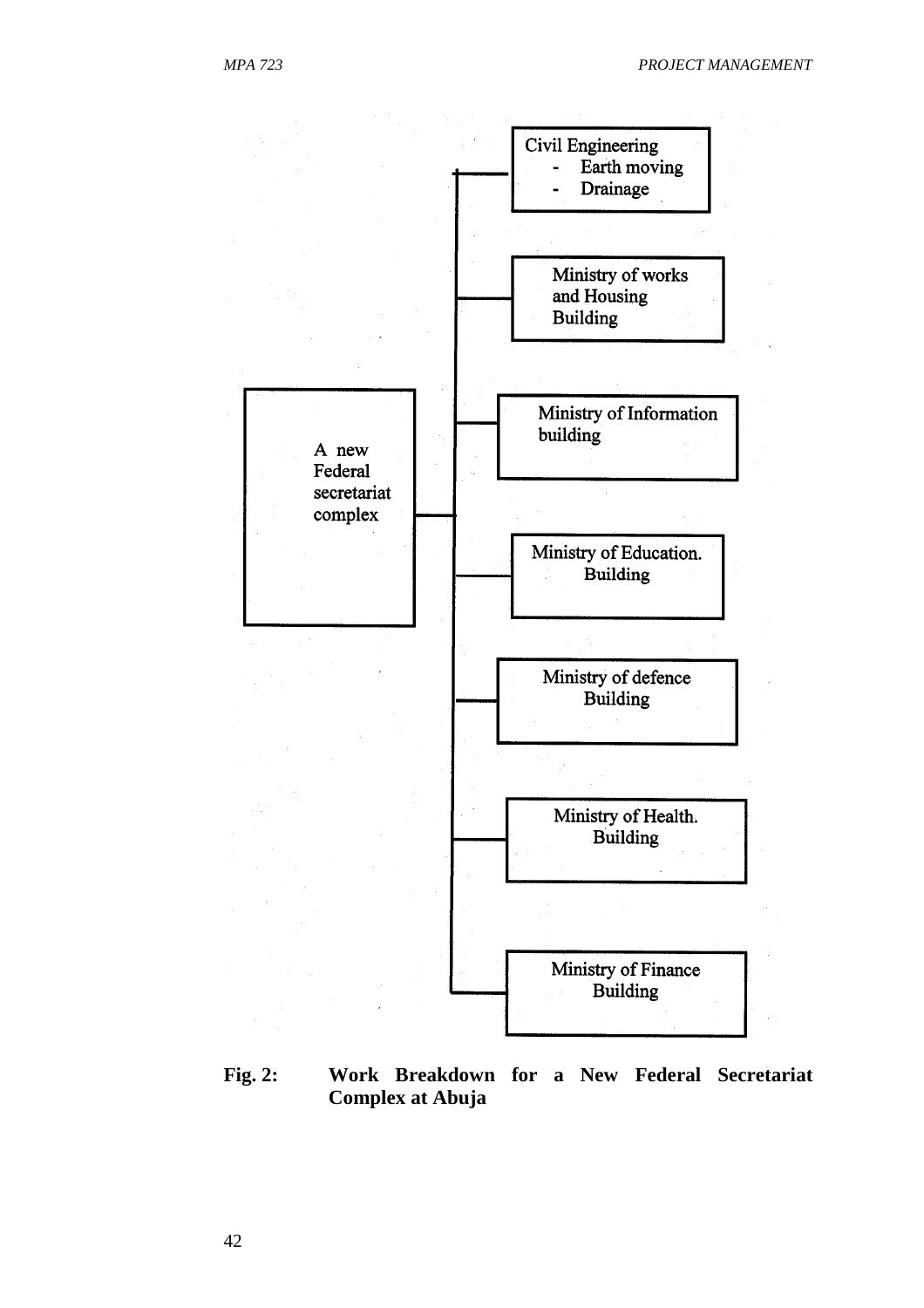# **4.0 CONCLUSION**

In this unit, we discussed cost estimates: definition and principles. We discussed direct costs, factory costs and fixed costs. We discussed standard labour costs and overhead recovery. We also discussed the concept of work breakdown. All these have enabled us to understand the basic principles of cost estimates.

# **5.0 SUMMARY**

This unit treats cost estimates: definitions and principles. The definitions and principles enable us to have a general background to the understanding of project costs.

# **6.0 TUTOR-MARKED ASSIGNMENT**

Discuss, using a practical example, the concept of work breakdown.

# **7.0 REFERENCES/FURTHER READING**

Association of Cost Engineers. (1991). *Estimating Checklist for Capital Project.* (2nd Ed.). London: Spon.

Smith, N. J. (1995). *Project Cost Estimating.* London: Thomas Telford.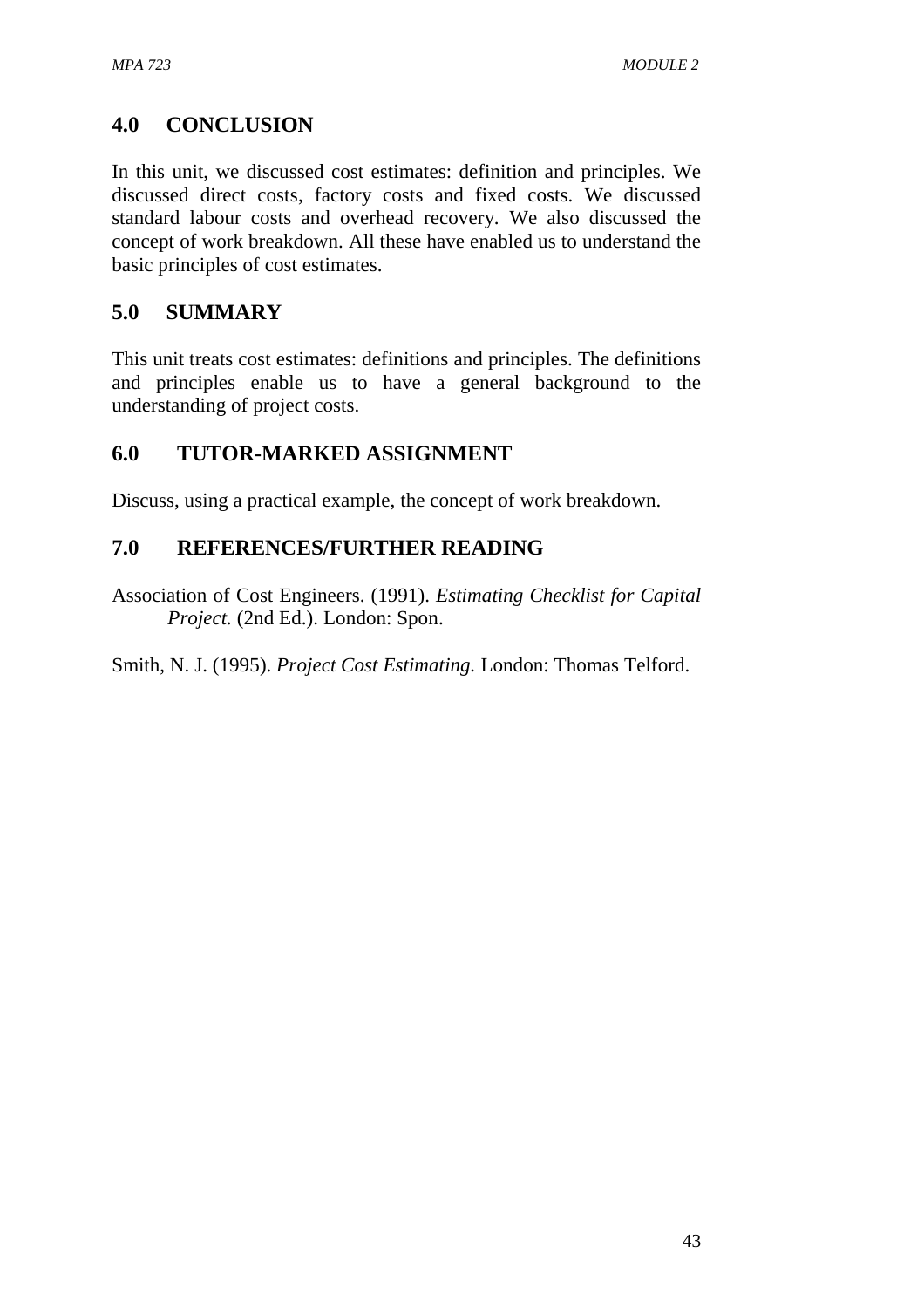# **UNIT 2 COST ESTIMATES: PRACTICAL ESTIMATION**

#### **CONTENTS**

- 1.0 Introduction
- 2.0 Objectives
- 3.0 Main Content
	- 3.1 Practical Estimation
- 4.0 Conclusion
- 5.0 Summary
- 6.0 Tutor-Marked Assignment
- 7.0 References/Further Reading

## **1.0 INTRODUCTION**

In unit 1, we laid the foundation for unit 2. We discussed definitions and principles of cost estimates. In this unit, we want to take a practical approach and use a practical example of a project. To guide our discussions, we shall define project costs as all those costs that are incurred in the process of setting up a project. The costs must be attached to the project. The list of project cost item must be exhaustive.

#### **2.0 OBJECTIVES**

At the end of this unit, you should be able to:

- explain cost estimates in practice
- prepare the cost estimates of a project.

#### **3.0 MAIN CONTENT**

## **3.1 Practical Estimation**

We need to arrange the cost items in an orderly and consistent manner so that like items stay together. To ease our discussions and to make them as easy as possible, we shall divided project costs items into the following sub-headings:

- a. cost of land
- b. cost of building
- c. cost of machinery and equipment
- d. cost of utilities
- e. cost of furniture and other fittings
- f. cost of vehicles
- g. pre-operational expenses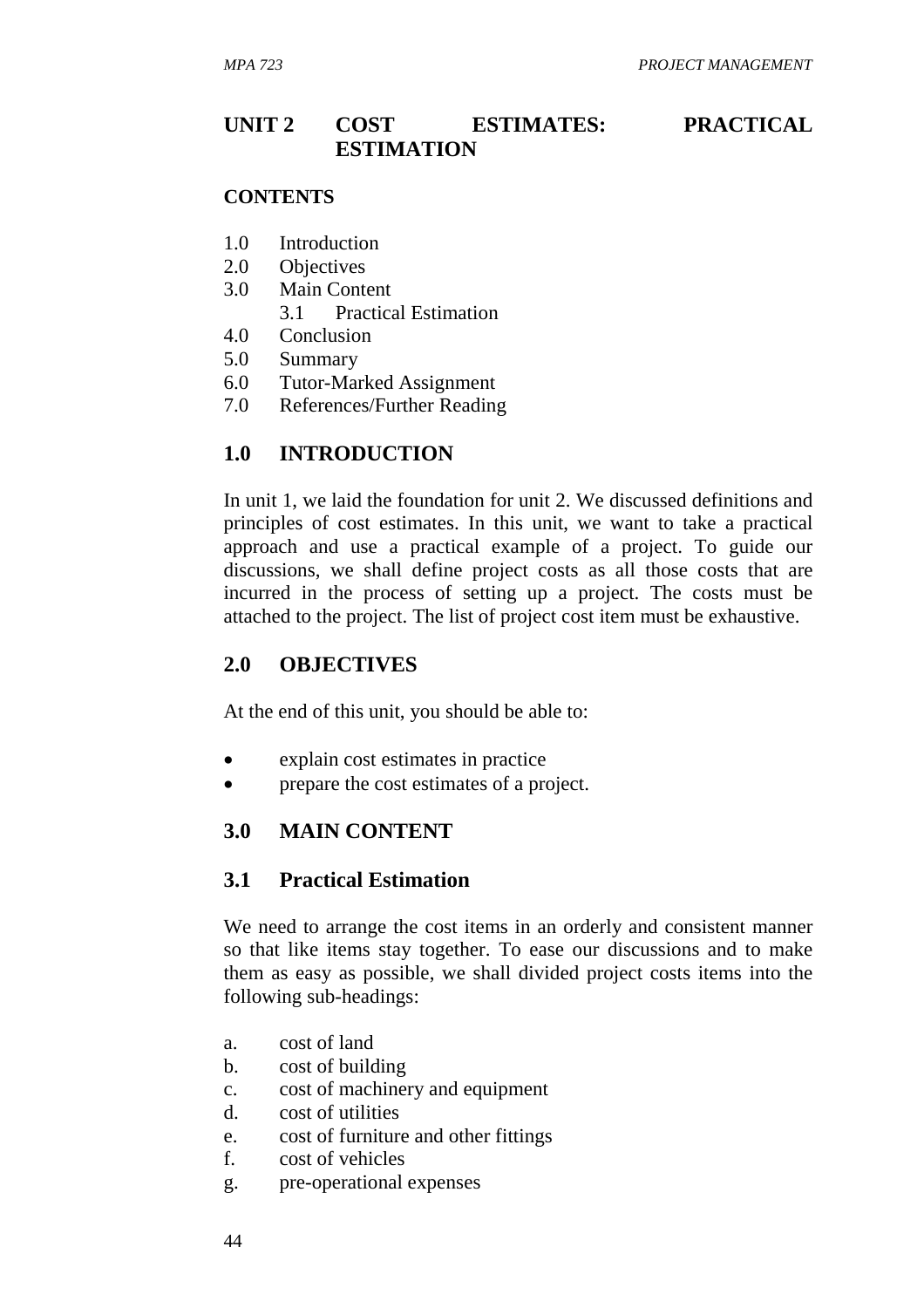h. working capital.

Although we have listed the cost sub-headings, we shall go ahead and prepare a small checklist that will guide us. After the checklist, we will work through a practical demonstration using a vegetable oil refining plant as example.

## **Table 1: Cost of Land Checklist**

|                                  | Have you included this in your |
|----------------------------------|--------------------------------|
|                                  | cost                           |
| Cost of purchase of the land     |                                |
| Cost of surveying the land       |                                |
| Cost of certificate of occupancy |                                |
| Cost of legal documentation      |                                |
| Cost of perimeter fence          |                                |

## **Table 2: Cost of Land Checklist**

|                              | Have you included this in your |
|------------------------------|--------------------------------|
|                              | cost                           |
| Cost of architectural design |                                |
| Cost of structural designs   |                                |
| Cost of electrical designs   |                                |
| Cost of factory buildings    |                                |
| Cost of offices              |                                |

#### **Table 3: Cost Buildings Checklist**

|                                | Have you included this in your |
|--------------------------------|--------------------------------|
|                                | cost                           |
| Cost of locally purchased      |                                |
| machinery                      |                                |
| Cost of imported machine       |                                |
| Freight and insurance costs    |                                |
| Custom duties and other costs  |                                |
| Installation and commissioning |                                |
| costs                          |                                |
| Test running costs             |                                |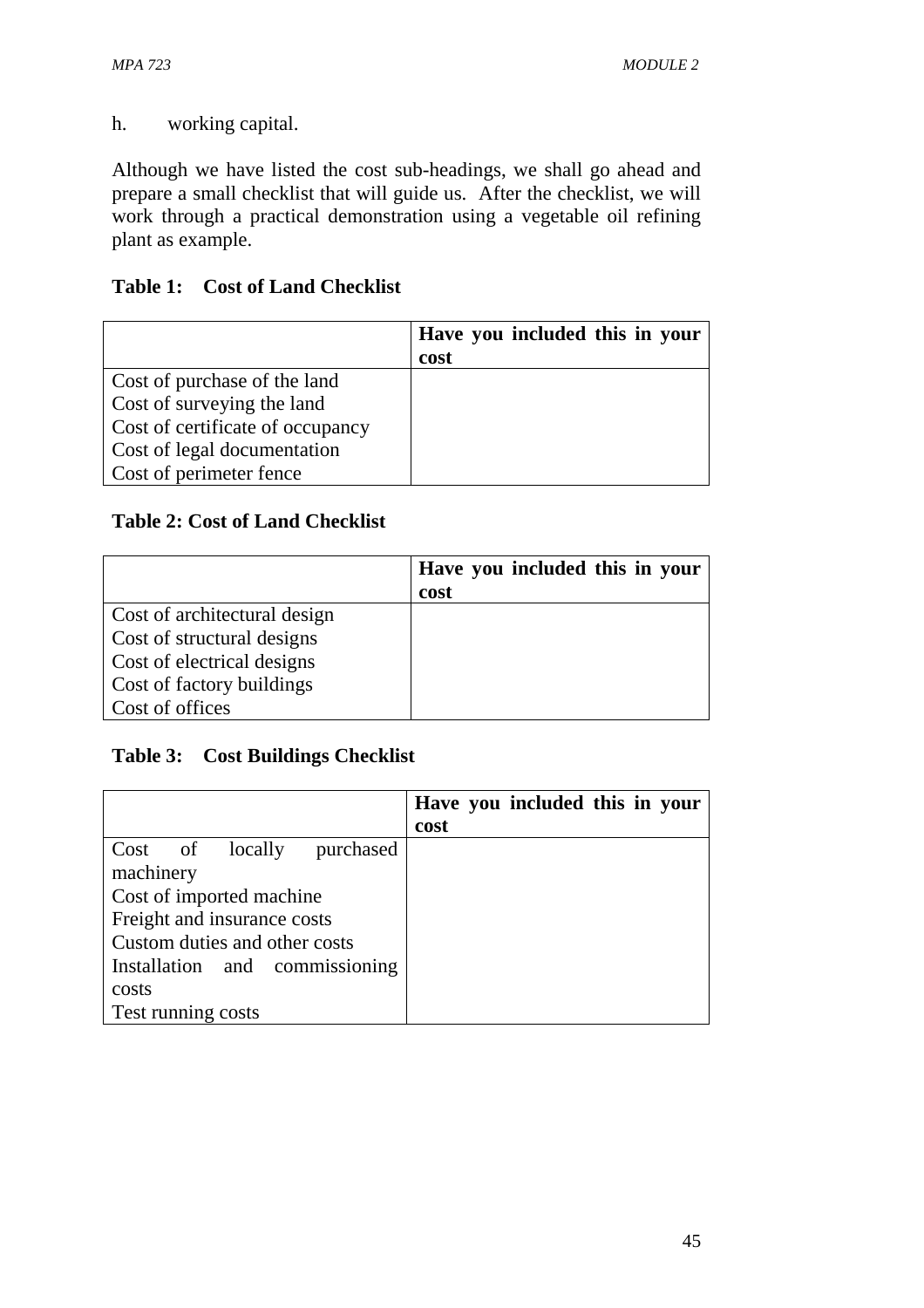#### **Table 4: Cost of Machinery/Equipment Checklist**

|                                      | <b>Have you included this in your</b><br>cost |
|--------------------------------------|-----------------------------------------------|
| Cost of private transformer          |                                               |
| Cost of generator                    |                                               |
| Cost of water borehole with fittings |                                               |

#### **Table 5: Cost of Utilities Checklist**

|                                  | Have you included this in your |
|----------------------------------|--------------------------------|
|                                  | cost                           |
| Cost of vehicles for management  |                                |
| Cost of vehicles for other staff |                                |
| Cost of distribution vans        |                                |
| Cost of distribution lorries     |                                |

#### **Table 6: Cost of Vehicles Checklist**

|                             | Have you included this in |  |
|-----------------------------|---------------------------|--|
|                             | your cost                 |  |
| Purchase of raw materials   |                           |  |
| Purchase of diesel/fuel     |                           |  |
| Payment of salaries         |                           |  |
| <b>Administration costs</b> |                           |  |
| Selling costs               |                           |  |

#### **SELF-ASSESSMENT EXERCISE**

List 10 items which you think should appear in project cost analysis of a start-up sachet water packaging plant.

#### *Worked Example*

Breakdown of Project Cost in a Vegetable Oil Refining Plant

| <b>Estimates of Project Cost</b>                    | N                      |
|-----------------------------------------------------|------------------------|
| Land for the project<br>Civil works and foundations | 4,000,000<br>5,000,000 |
|                                                     |                        |

# **Steel Structures**

| Includes H beams, U channels, angles,  |            |
|----------------------------------------|------------|
| checker plates, railing pipes, roofing |            |
| materials                              | 13,000,000 |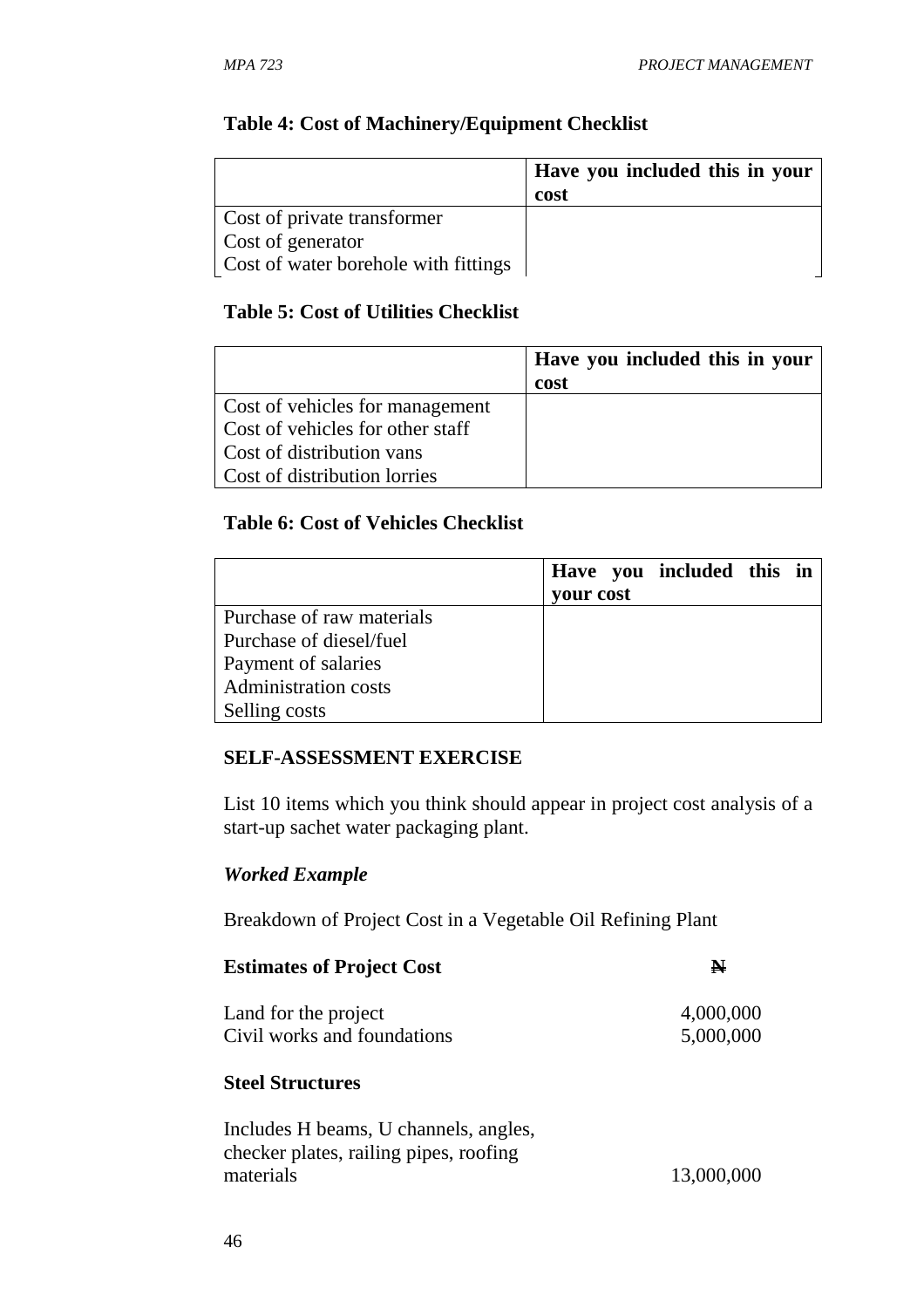| <b>Total Land, Building and Steel Structures</b> |     | 22,000,000 |  |
|--------------------------------------------------|-----|------------|--|
| <b>Storage Tanks</b>                             |     |            |  |
| 2 Units crude oil tank -200 tons                 |     | 3,000,000  |  |
| 1 Unit refined oil $tank - 300$ tons             |     | 2,000,000  |  |
| 1 Unit fatty acid tank $-50$ tons                |     | 850,000    |  |
| 1 Unit water storage tank $-20$ tons             |     | 750,000    |  |
| 1 Unit diesel storage $tank - 20$ tons           |     | 750,000    |  |
| 1 Unit furnace oil $tanh - 20$ tons              |     | 750,000    |  |
| <b>Sub-Total</b>                                 | $=$ | 8,100,000  |  |
| <b>Utilities</b>                                 |     |            |  |
| 1 Unit 500 KVA transformer                       |     | 3,500,000  |  |
| 1 Unit 500 KVA generator                         |     | 10,000,000 |  |
| 1 Unit water borehole                            |     | 500,000    |  |
| <b>Sub-Total</b>                                 |     | 14,000,000 |  |

#### **Machinery and Equipment (Imported)**

Full line vegetable oil refining plant consisting of the following:

- Continuous oil pre-treatment section
- Continuous bleaching section
- Continuous physical refining and deodorising section
- Thermal oil heating unit
- Water cooling and recirculation system
- Steam generation and distribution system.

| Total C & F Lagos US\$ 695,000 x A132 | $=$ | 91,740,000 |
|---------------------------------------|-----|------------|
| Bank charges $(L/C, etc.)$            | $=$ | 500,000    |
| Port clearing and other misc. charges | $=$ | 6,500,000  |
| Sub-total machinery and Equipment     | $=$ | 98,740,000 |

#### **Pre-Operational Expenses**

| <b>Feasibility Studies</b>             |          | 300,000   |
|----------------------------------------|----------|-----------|
| Project management consulting services | $=$      | 500,000   |
| NAFDAC for registration/documentation  | $\equiv$ | 150,000   |
| Travels and tours (local and overseas) | $=$      | 500,000   |
| Sub-total pre-operational expenses     | $=$      | 1,450,000 |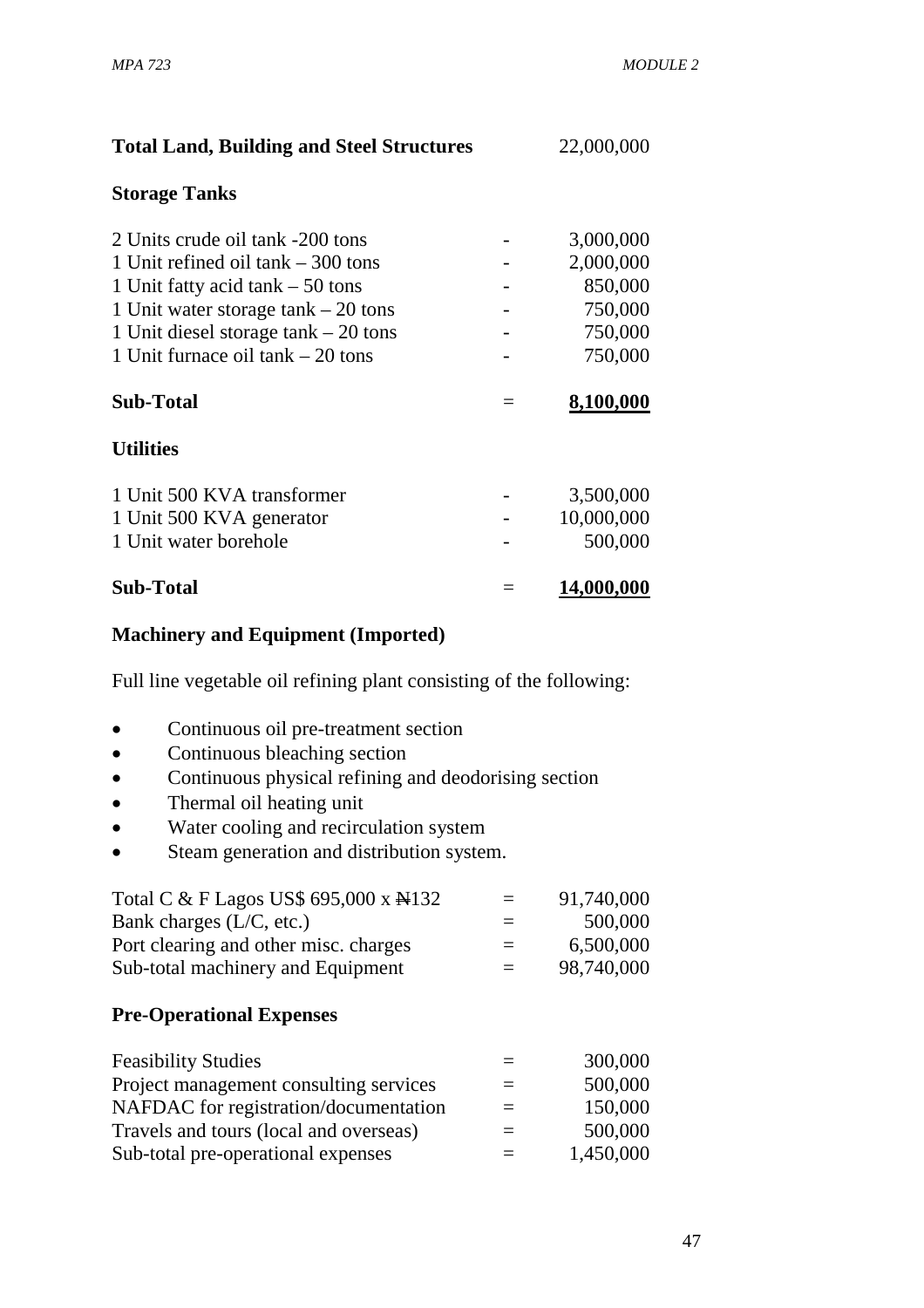# **Summary of Project Cost**

| Land, building and steel structures             |     | 22,000,000            |
|-------------------------------------------------|-----|-----------------------|
| Machinery and equipment                         | $=$ | 98,740,000            |
| Storage tanks                                   | $=$ | 8,100,000             |
| <b>Utilities</b>                                | $=$ | 14,000,000            |
| Pre-operational expenses                        | $=$ | 1,450,000             |
| Sub-total                                       |     | 144,290,000           |
| Working capital                                 | $=$ | 30,617,994            |
| <b>Project Grand Total</b>                      |     | 174,907,994           |
| <b>Analysis of Working Capital Requirements</b> |     |                       |
|                                                 |     | $\blacktriangleright$ |
| 1 week purchase of raw materials                |     | 9,697,261             |

| Total                                        |          | 30,617,994       |
|----------------------------------------------|----------|------------------|
| 1 month diesel, oil and lubrication expenses | $\equiv$ | 437,913          |
| 1 month factory salary/wages                 | $=$      | 482,820          |
| I Week parents of faw materials              |          | $2.99219 - 0.12$ |

# **Proposed Financing Plant (N)**

|                          | <b>Project</b> | <b>Bank</b>              | <b>Total</b> |
|--------------------------|----------------|--------------------------|--------------|
|                          | <b>Sponsor</b> |                          |              |
| Land, building and steel | 9,000,000      | 13,000,000               | 22,000,000   |
| structures               |                |                          |              |
| Machinery<br>and         | 20,800,000     | 77,940,000               | 98,740,000   |
| equipment                |                |                          |              |
| Storage tanks            |                | 8,100,000                | 8,100,000    |
| <b>Utilities</b>         | 14,000,000     |                          | 14,000,000   |
| Pre-operational expenses | 1,450,000      | $\overline{\phantom{0}}$ | 1,450,000    |
| Sub-total                | 45,250,000     | 99,040,000               | 144,290,000  |
| <b>Working Capital</b>   | 30,617,994     |                          | 30,617,994   |
| <b>Total</b>             | 75,867,994     | 99,040,000               | 174.907,994  |

# **Contribution ratio**

| Project sponsor | $=$ | 43.3% |
|-----------------|-----|-------|
| Bank            | $=$ | 56.7% |
| Total           | $=$ | 100%  |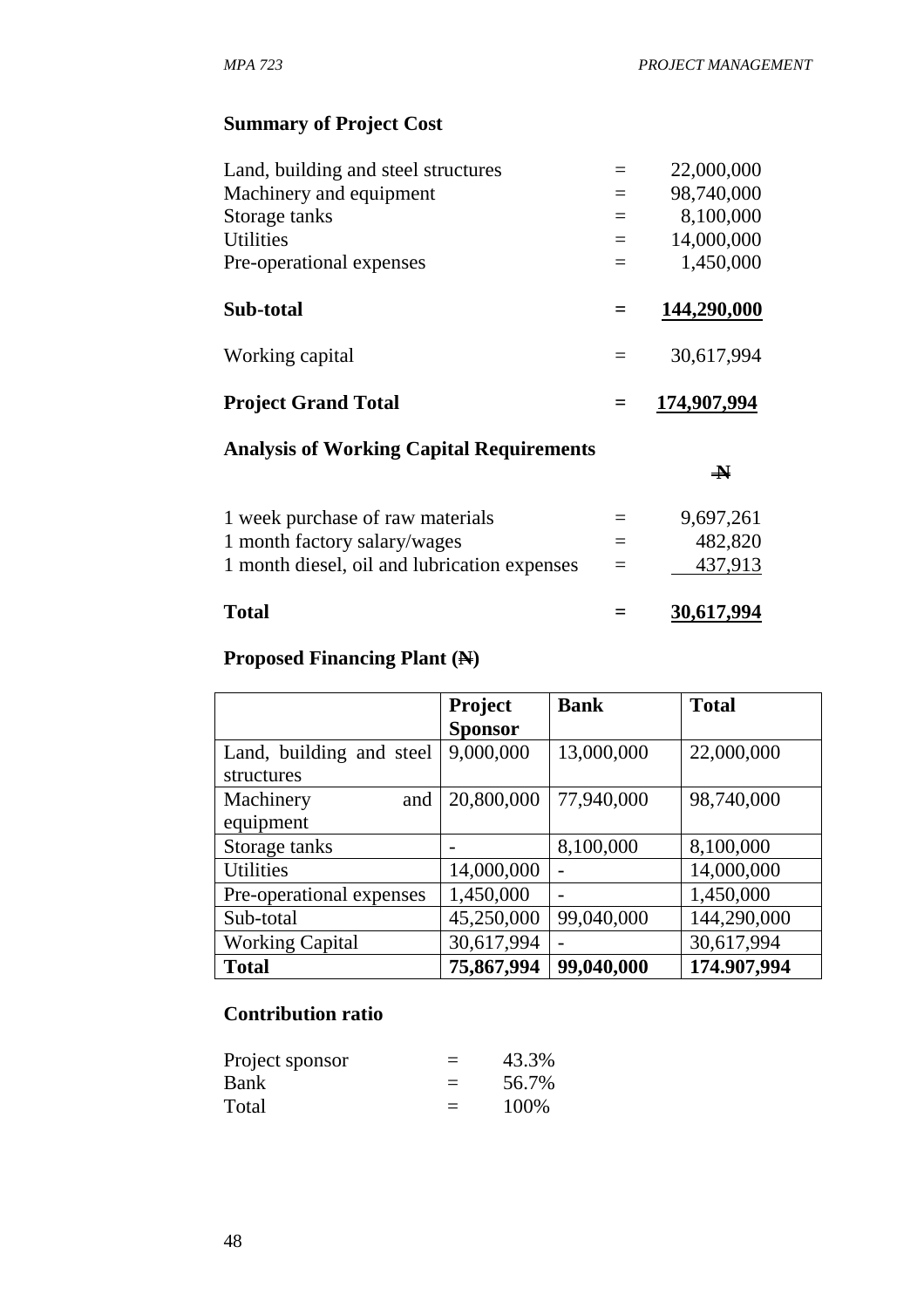# **4.0 CONCLUSION**

In this unit, we discussed project cost analysis. In doing this, we agreed that cost of land, buildings, machinery and equipment, utilities, furniture and fittings, etc. all form part of total project cost. We also used a checklist to guide preparation of the cost analysis. Finally, we used a worked example of a vegetable oil refining plant to throw more light on project cost analysis.

# **5.0 SUMMARY**

Project cost analysis is important to both the project initiator and the financial analyst who may want to evaluate a project. In the next unit, we shall discuss financial project appraisal.

# **6.0 TUTOR–MARKED ASSIGNMENT**

Why do you think that it is important to know the total cost of a project?

# **7.0 REFERENCES/FURTHER READING**

Leon, Ikpe (1999). *Project Analysis and Evaluation.* Impressed Publishers.

Smith, N. J. (1995). *Project Cost Estimating*. London: Thomas Telford.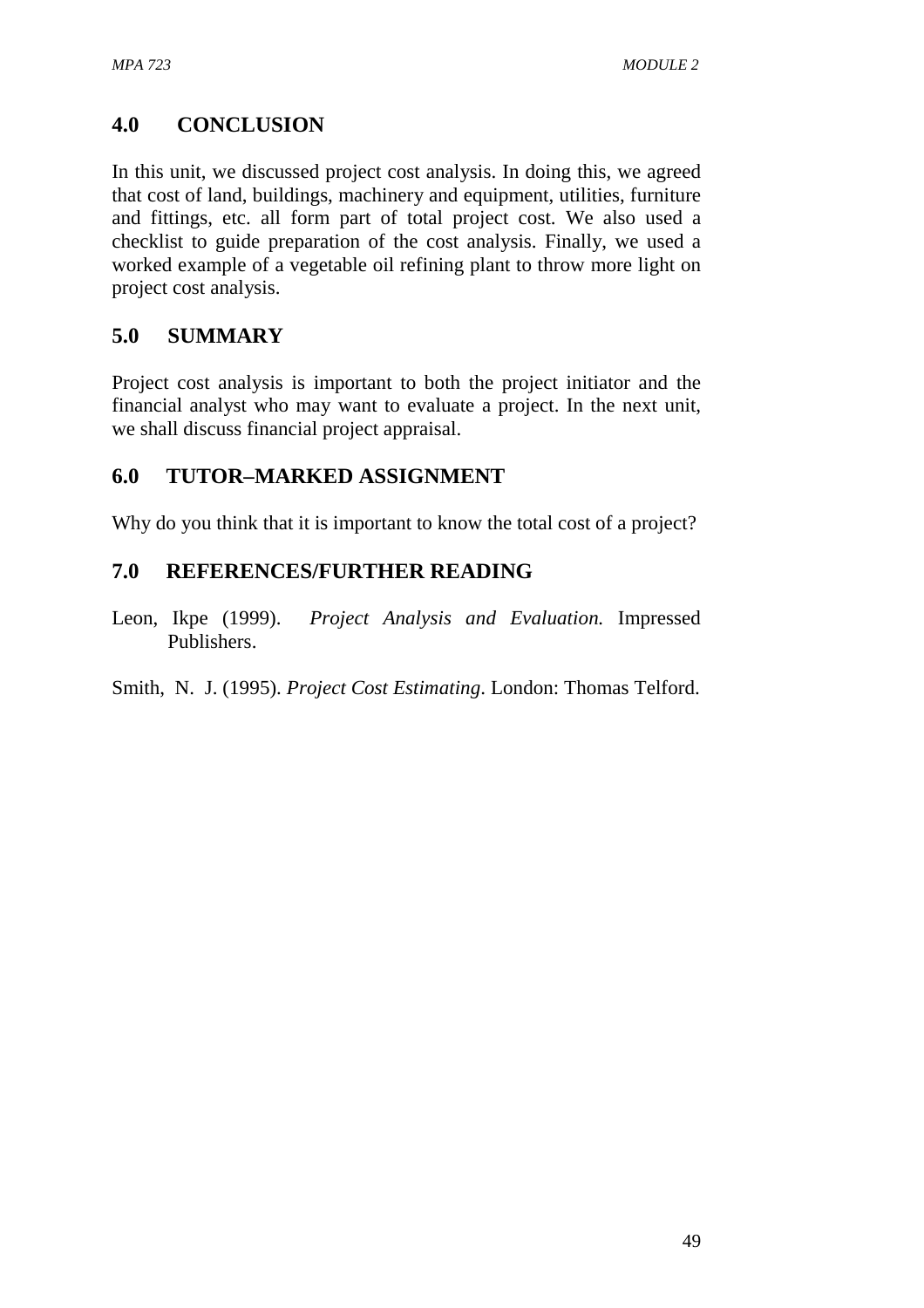# **UNIT 3 FINANCIAL PROJECT APPRAISAL**

#### **CONTENTS**

- 1.0 Introduction
- 2.0 Objectives
- 3.0 Main Content
	- 3.1 Characteristics/Qualities in Project Appraisal Criteria
	- 3.2 Project Appraisal Criteria Types
		- 3.2.1 Traditional Criteria of Project Appraisal
		- 3.2.2 Discounted Cash Flow (DCF) Method
- 4.0 Conclusion
- 5.0 Summary
- 6.0 Tutor-Marked Assignment
- 7.0 References/Further Reading

# **1.0 INTRODUCTION**

Financial project appraisal seeks to present the methods to be adopted to measure the value of a project. The appraisal enables the analyst to choose between two or more projects once the values are known. Financial project appraisal enables government or management of a company to take proper investment decisions based on sound financial principles that are verifiable.

## **2.0 OBJECTIVES**

At the end of this unit, you should be able to:

- explain what financial project appraisal is
- discuss the various methods used in appraising projects.

## **3.0 MAIN CONTENT**

#### **3.1 Characteristics/Qualities in Project Appraisal Criteria**

Any project appraisal criteria to be adopted should posses the following characteristics:

- a. It should provide a means of distinguishing between acceptable and unacceptable projects.
- b. It should be able to rank projects in order of their desirability.
- c. It should also be a criterion that is applicable to any conceivable project.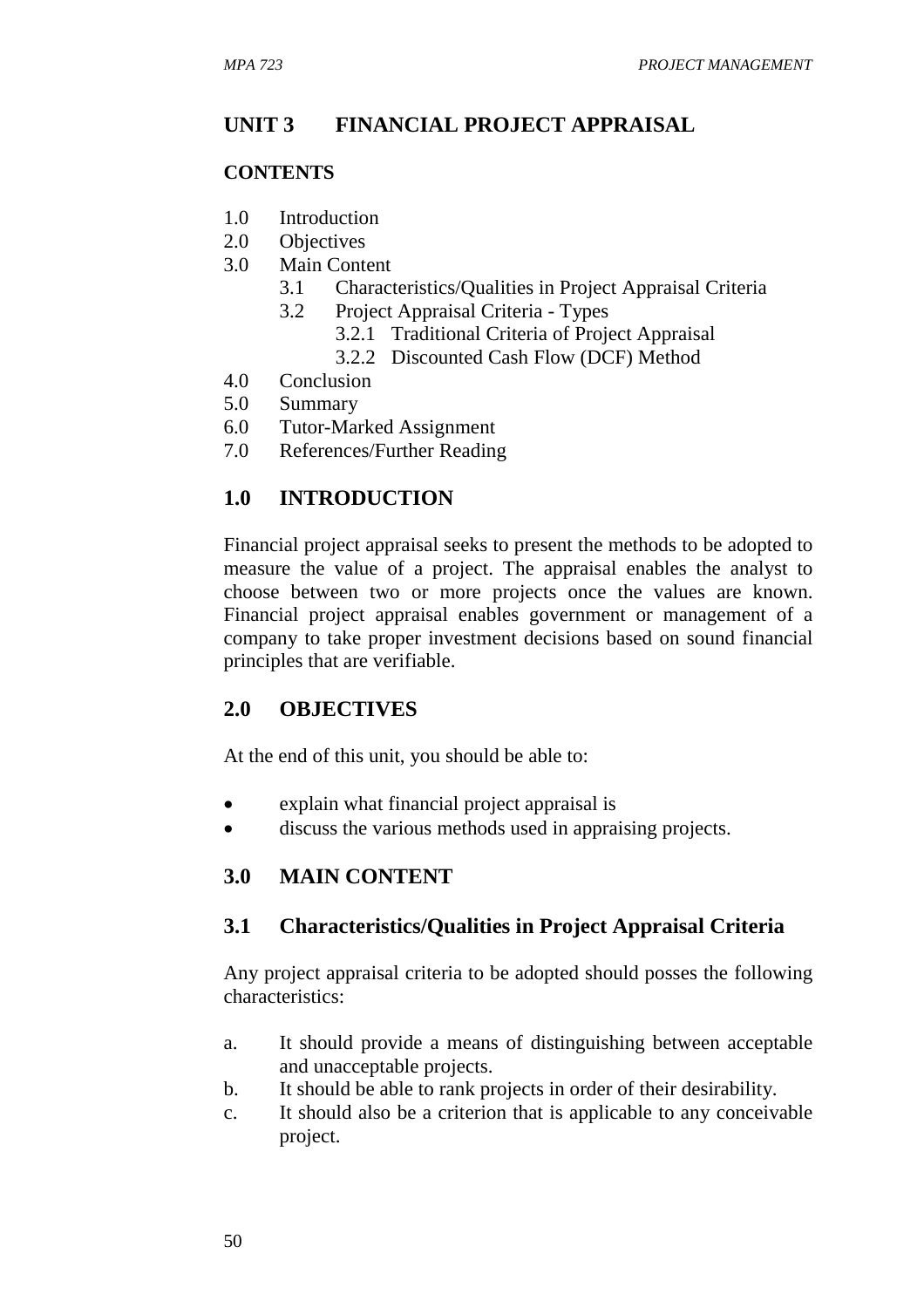d. It has to recognise that bigger cash flows are preferable to smaller ones and that early cash flows or benefits are preferable to later cash flows.

# **3.2 Project Appraisal Criteria - Types**

Although there are a lot of project appraisal criteria, we shall discuss the most widely accepted criteria which are the traditional criteria and the discounted cash flow (DCF) criteria.

## **3.2.1 Traditional Criteria of Project Appraisal**

In the traditional criteria, we shall discuss two methods, namely, the payback period and the accounting rate of return.

#### **Payback Period**

The payback period is one of the most popular methods of project appraisal. Payback period is defined as the number of years required to recover the original cash outlay invested in a project. If the project yields constant annual cash inflows, the payback period can be computed by dividing cash outlay by the annual cash inflow. So we say thus:

Payback period  $=$  Cash outlay (investment) Annual cash inflow

#### **Example**

A project requires a cash outlay of  $\mathbb{H}200,000$  and yields an annual cash inflow of N50,000 for a period of 10 years. Calculate the payback period.

| The payback period is | $\text{A}200,000$ | $=$ 4 years |
|-----------------------|-------------------|-------------|
|                       | $H$ 50,000        |             |

However, it is to be noted that in the case of unequal cash inflows, the payback can be computed by adding up the cash inflows until the total is equal to the initial cash outlay.

The payback period is greatly admired by project evaluators because it is very simple to understand. Another good virtue of the payback period is that it costs less than most of the other sophisticated methods.

However, despite its simplicity, the payback period may not be very desirable investment criteria. In the first place, it fails to recognise the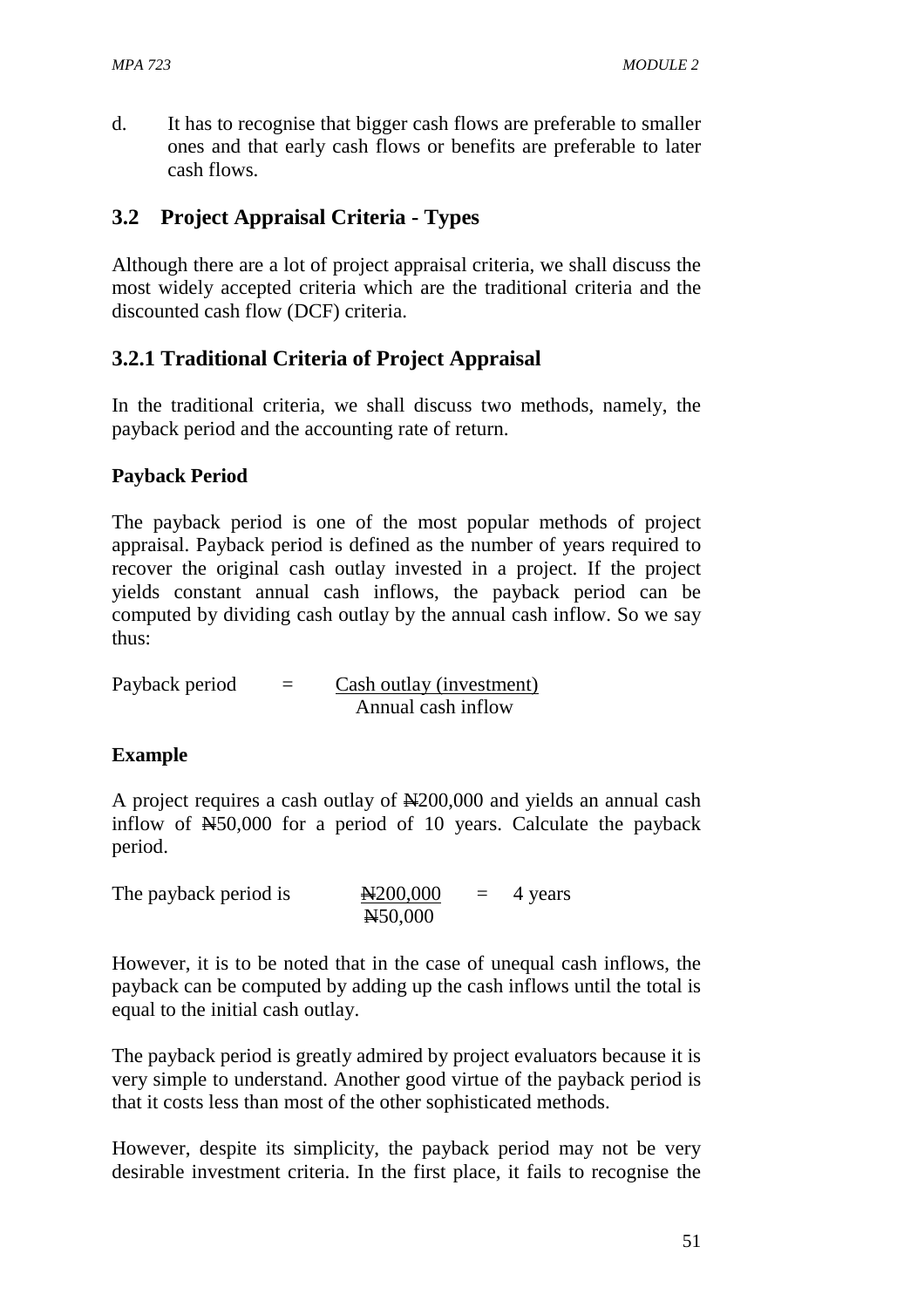cash flows that come in after the payback period. Again, it fails to consider the pattern of cash inflows and that early cash inflows are better than later cash inflows.

Despite its weakness, payback period is very popular amongst analysts. Payback period tries to emphasise on early recovery of an investment. This means that it gives an insight into the cash inflows of the project.

Accounting Rate of Return (ARR)

The Accounting Rate of Return (ARR) is a method that uses accounting information to measure the profitability of an investment. The Accounting Rate of Return (ARR) is computed by dividing the average income after taxes by the average investment.

ARR = Average Income Average Investment

#### **Example**

A project costs  $\text{\textsterling}100,000$  and has a scrap value of  $\text{\textsterling}40,000$ . The streams of income before depreciation and taxes are N40,000, N50,000 and N60,000 for the first three years. The tax rate is 50% and depreciation is on straight line basis. Calculate the accounting rate of return for the project.

#### **Solution**

|                              | <b>Year 1</b> | <b>Year 2</b> | Year 3 |
|------------------------------|---------------|---------------|--------|
| Earnings before depreciation |               |               |        |
| and taxes                    | 40,000        | 50,000        | 60,000 |
| Depreciation                 | 20,000        | 20,000        | 20,000 |
| Net earnings before taxes    | 20,000        | 30,000        | 40,000 |
| Taxes at 5%                  | 10,000        | 15,000        | 20,000 |
| Net earnings after taxes     | 10,000        | 15,000        | 20,000 |
| Book value of investment     | 100,000       | 80,000        | 60,000 |
| beginning                    |               |               |        |
| Ending                       | 80,000        | 60,000        | 40,000 |
| Average                      | 90,000        | 70,000        | 50,000 |
|                              |               |               |        |

Average earning =  $10,000 + 15,000 + 20,000 \div 3 = 15,000$ Average investment =  $90,000 + 70,000 + 50,000 \div 3 = 70,000$ 

Accounting rate of return  $= 15,000$  70,000  $= 21.42\%$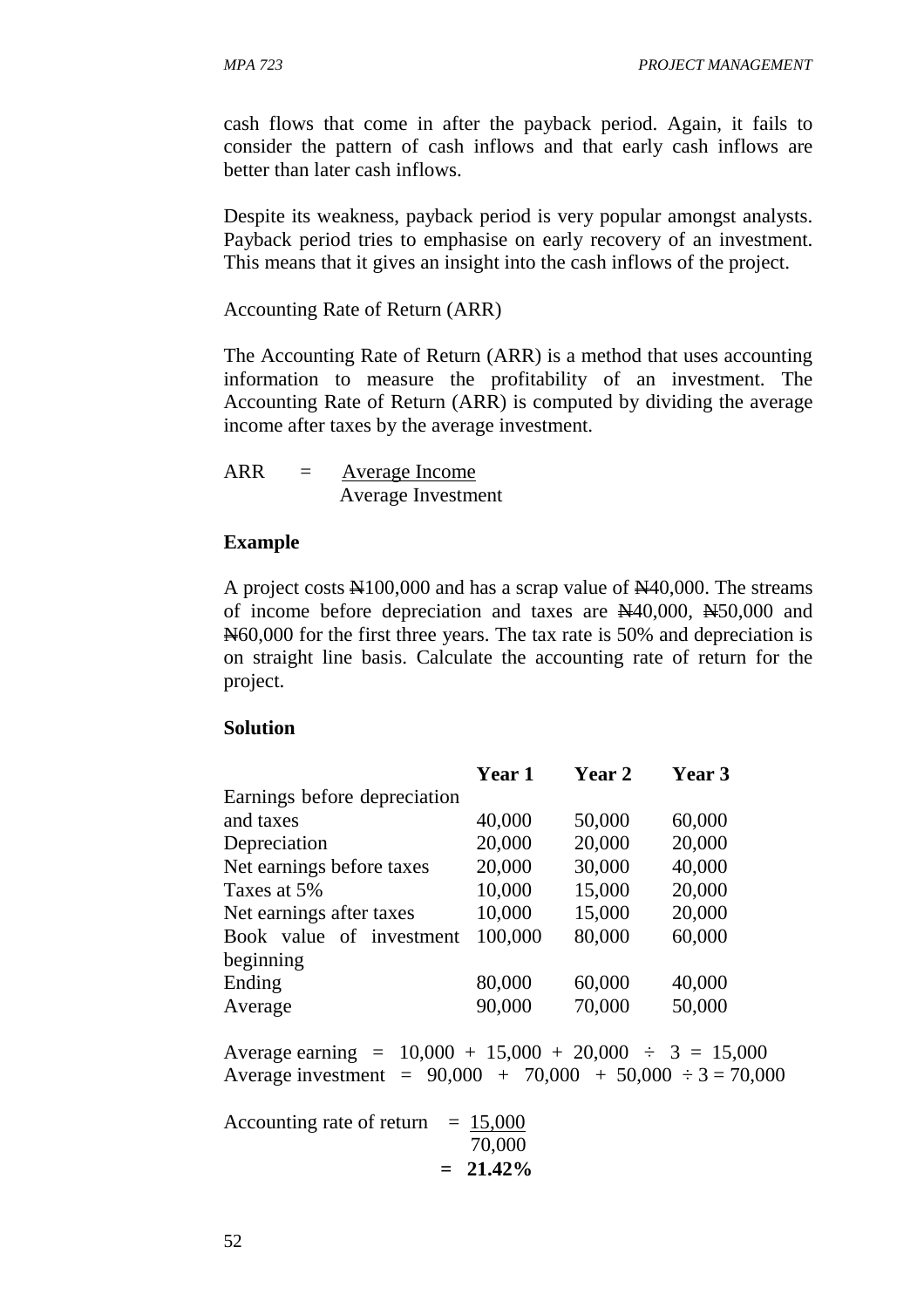As an 'accept' or 'reject' criterion, the ARR method will accept all those projects whose ARR is greater than the minimum rate established by management. If the ARR is lower than the minimum rate established by management, then the project should be rejected. The ARR method is very simple from three main weaknesses. First, it uses accounting profits not cash flows in appraising projects. Second, ARR ignores the time value of money. The profits occurring in different periods are valued equally. Third, it does not allow the fact that profit can be reinvested to earn more profits.

## **SELF-ASSESSMENT EXERCISE 1**

Carefully appraise the accounting rate of return as a method of project appraisal.

# **3.2.2 Discounted Cash Flow (DCF) Method**

We have discussed two of the traditional methods for appraisal of projects. One is the payback period while the other is the Accounting Rate of Return (ARR). Although two of them are simple to use and understand, they are not theoretically sound. Both of them fail to consider the timing of cash flows. Both fail to consider the time value of money. Because of these limitations, we shall consider two superior investment criteria which fully recognise the timing of cash flows. The two methods are the Net Present Value (NPV) method and the Internal Rate of Return (IRR) method. These two methods are referred to as Discounted Cash Flow (DCF) methods or the time-adjusted methods.

#### **Net Present Value (NPV) Method**

The Net Present Value (NPV) method is one of the Discounted Cash Flow (DCF) methods used in project appraisal. It fully recognises the time value of money. The method also correctly recognises the fact that cash flows arising at different time periods differ in value and are comparable only when their equivalent present values are found out.

The following steps are followed when computing the Net Present Value (NPV).

- A discount rate is selected to discount the cash flows. The correct discount rate should be the firm's cost of capital which is the minimum rate of return expected by the investors to be earned by the firm.
- The present value of cash inflows and outflows are computed using cost of capital as the discounting rate.
- The net present value (NPV) is the present value of cash inflows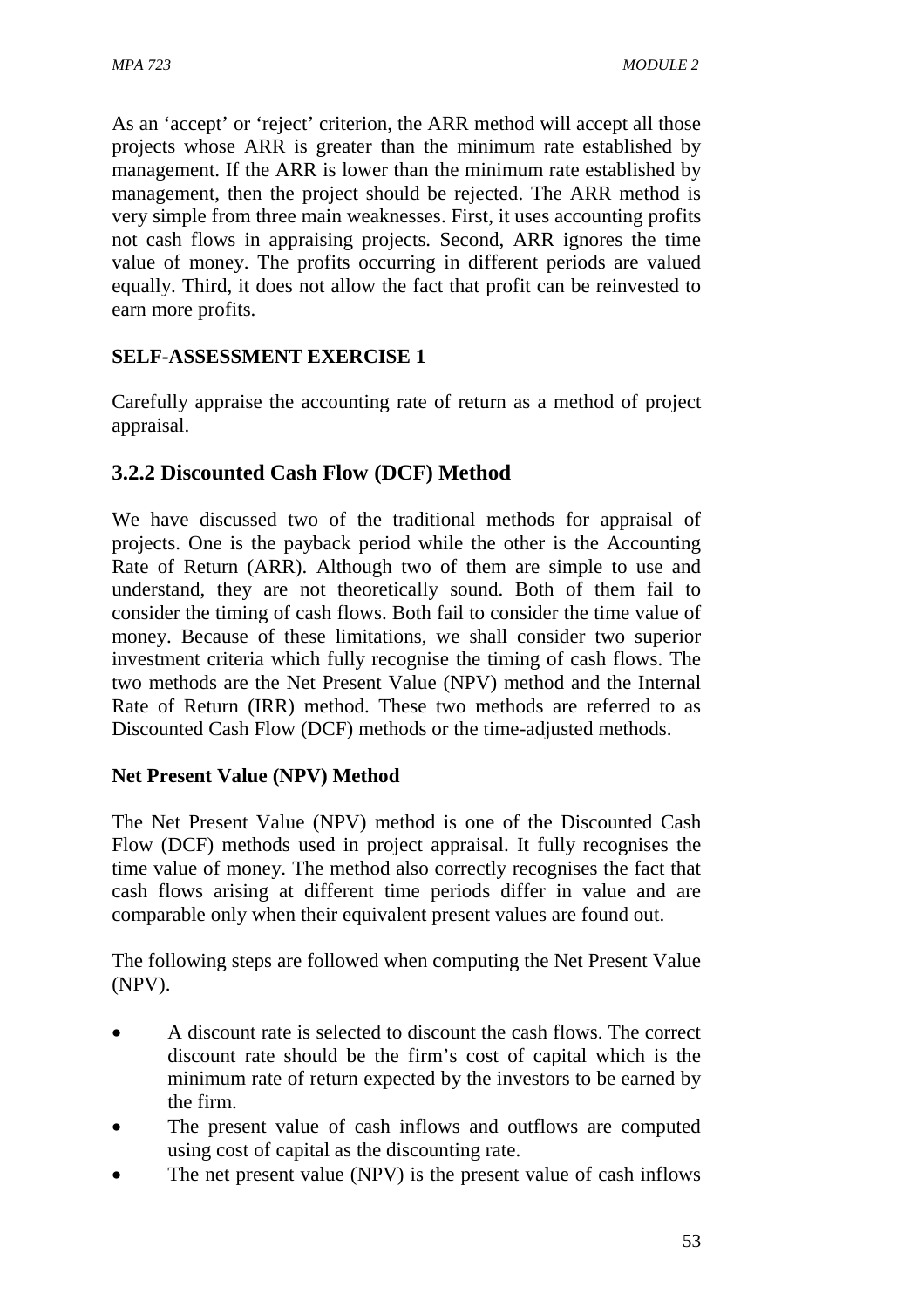less present value of cash outflows.

The acceptance rule using the NPV method is to accept a project if the NPV is positive, and to reject it if the NPV is negative. If NPV is greater than zero, then the value of the firm is expected to increase. It is also important for us to understand the interpretation of net present value. Net present value may be interpreted to mean the immediate increase in the wealth of a firm if the investment proposal is accepted.

It is equal to an unrealised capital gain. Also, net present value can also be interpreted to represent the amount the firm could raise at a required rate of return in addition to the initial cash outlay to distribute immediately to its shareholders and by the need of the project's life to have paid off all the capital raised plus interest on it.

#### **Example**

Calculate the net present value of a project which cost N500,000 but generates cash inflows of  $\text{\textsterling}150,000$ ,  $\text{\textsterling}300,000$  and  $\text{\textsterling}400,000$  over a three year period respectively. The required rate of return is:

| Year           | <b>Cash inflows</b>    | <b>Discount factor Present</b><br>at $10\%$ | value<br>of cash inflows |
|----------------|------------------------|---------------------------------------------|--------------------------|
|                | $\rightarrow$          |                                             | $\rightarrow$            |
|                | 150,000                | .909                                        | 136,350                  |
| 2              | 300,000                | .826                                        | 247,800                  |
| $\overline{3}$ | 400,000                | .751                                        | 300,400                  |
|                |                        | <b>Total</b>                                | 684,550                  |
|                | Less investment outlay |                                             | 500,000                  |
|                | Net present value      |                                             | 184,550                  |

In terms of merit, the net present value method is very significant since it recognises the time value of money. It is also consistent with the objective of maximising the wealth of shareholders. However, the net present value suffers from the following limitations.

First, it is fairly difficult to use. Second, in computing the NPV, it is assumed that the discount rate which usually is a firm's cost of capital is known. But as we know, the cost of capital is a fairly difficult concept to measure in real life. Third, net present value may not yield a consistent answer when the projects being compared involved different amounts of investment.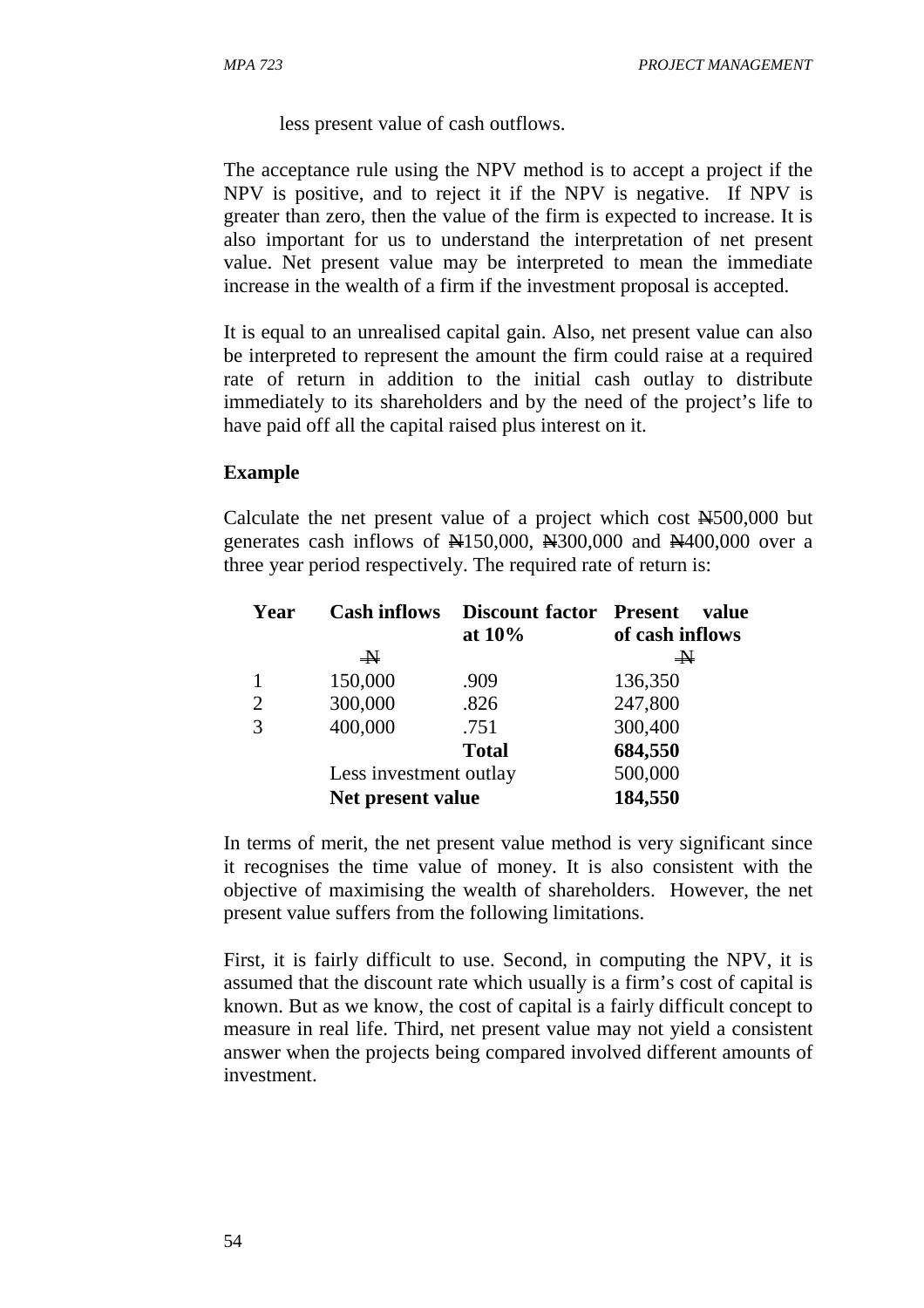# **Internal Tate of Return (IRR) Method**

We have earlier discussed net present value as one of the Discounted Cash Flow (DCF) methods used in project appraisal.

The Internal Rate of Return (IRR) can be defined as that rate which equates the present value of cash inflows with the present value of cash outflows of an investment. Put in another way, the internal rate of return is the rate at which the NPV of an investment is zero.

It is called the internal rate because it depends solely on the outlays and the resulting cash inflows of the project and not any rate determined outside the investment.

Let  $C = \text{Cash outlays of an investment}$ 

*A*1 = Cash inflow received in year 1 discounted at the cost of capital *r*.  $(1+r)$ 

 $A2 =$ Cash inflows received in year 2 discounted at the cost of capital *r*.  $(1 + r)2$ 

 $A3 =$ Cash inflows received in year 3 discounted at the cost of capital *r*.  $(1 + r)3$ 

Write the basic equation

$$
C = \frac{A1}{(1+r)} + \frac{A2}{(1+r)2} + \frac{A3}{(1+r)3}
$$
  
\n
$$
O = C - \frac{A1}{(1+r)} + \frac{A2}{(1+r)2} + \frac{A3}{(1+r)3}
$$

The value of *r* in the equation at which total cash outlays equal total cash inflows is called the internal rate of return (IRR). Usually, the value of *r* can be found out by the trial and error. Generally, if the calculated present value of the expected cash inflows is lower than the present value of cash outflows, a lower rate should be tried. On the other hand, if the calculated present value of the expected cash inflows is higher than the present value of cash outflows, a higher rate should be tried.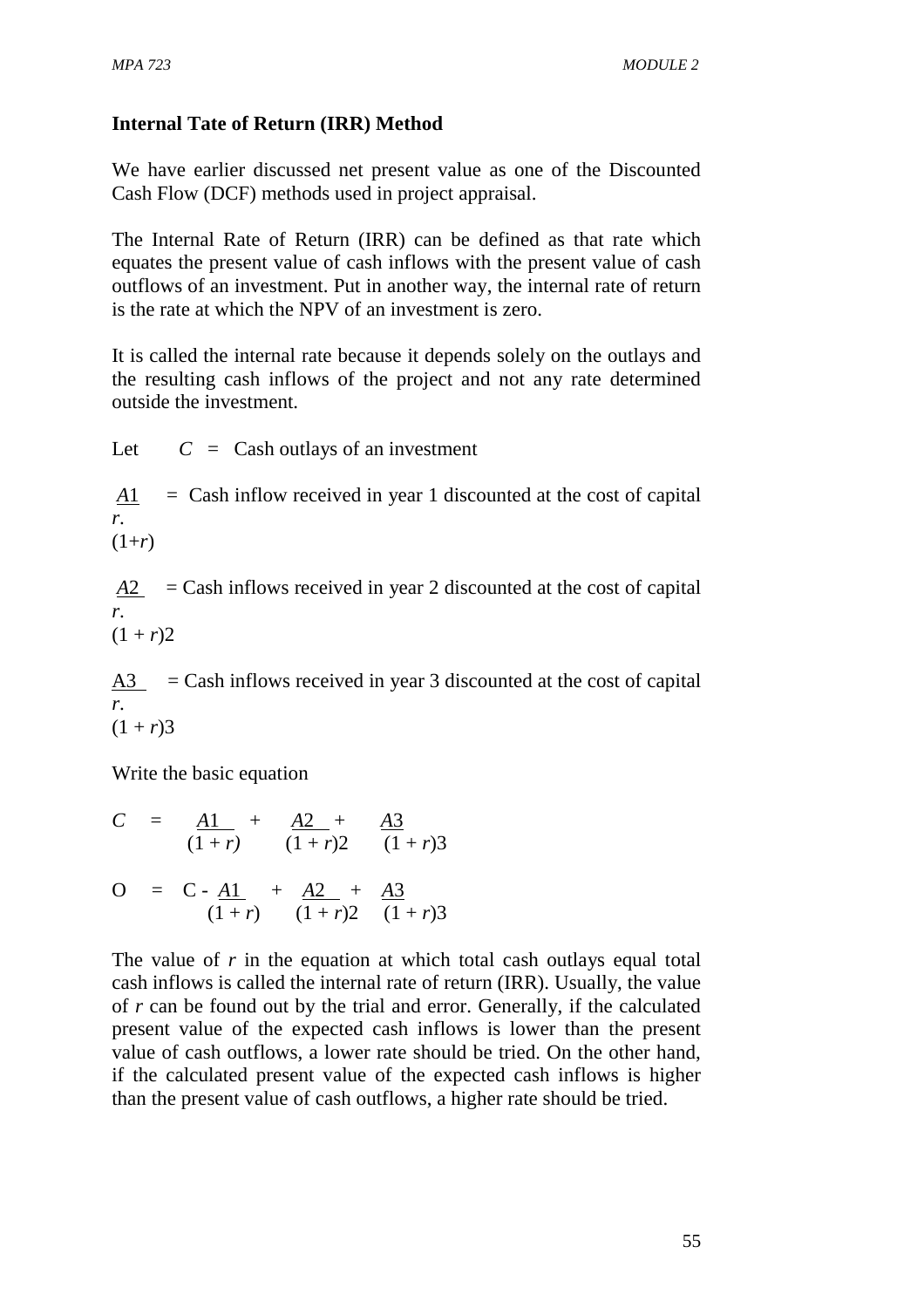#### **Example**

A barbing salon costs N32,400 to establish and is expected to generate cash inflows of  $\text{\textsterling}16,000, \text{\textsterling}14,000$  and  $\text{\textsterling}12,000$  over its life of 3 years. Calculate the internal rate of return.

#### **Solution**

Let us start by trying 16%

| Year           | <b>Cash inflow</b> | <b>Discount factor</b> Present value<br>at $16%$ |             |
|----------------|--------------------|--------------------------------------------------|-------------|
|                | N                  |                                                  | $\mathbb N$ |
| $\mathbf{1}$   | 16,000             | .862                                             | 13,792      |
| $\overline{2}$ | 14,000             | .743                                             | 10,402      |
| 3              | 12,000             | .641                                             | 7,692       |
|                |                    | <b>Total</b>                                     | 31,886      |
|                | Less cash outlay   |                                                  | 32,400      |
|                |                    | Net Present Value (NPV) $=$                      | $-514$      |

The net present value is  $-$  N $514$ . at 16% discount factor. Let us try a lower rate like 14%.

| Year           | <b>Cash inflow</b> | <b>Discount factor</b> Present value<br>at $14\%$ |        |
|----------------|--------------------|---------------------------------------------------|--------|
|                | $\mathbf N$        |                                                   | N      |
|                | 16,000             | .877                                              | 14,032 |
| $\overline{2}$ | 14,000             | .769                                              | 10,766 |
| 3              | 12,000             | .675                                              | 8,100  |
|                |                    | <b>Total</b>                                      | 32,898 |
|                | Less cash outlay   |                                                   | 32,400 |
|                |                    | Net Present Value (NPV) $=$                       | 498    |

You will observe from the above calculations that when we tried 16% discount rate, the NPV was negative at  $-$  N $514$ . When we tried 14% discount rate, the NPV became positive at N498. Therefore, the internal rate of return we are looking for lies between 14% and 16%.

The basic accept–or–reject rule, using the IRR method, is to accept the project if its Internal rate of return is higher than the firm's required rate of return. However, the project should be rejected if its internal rate of return is lower than the firms cost of capital.

It is important that we understand the interpretation of the internal rate of return (IRR). The internal rate of return (IRR) represent the highest rate of interest a firm would be ready to pay on funds borrowed to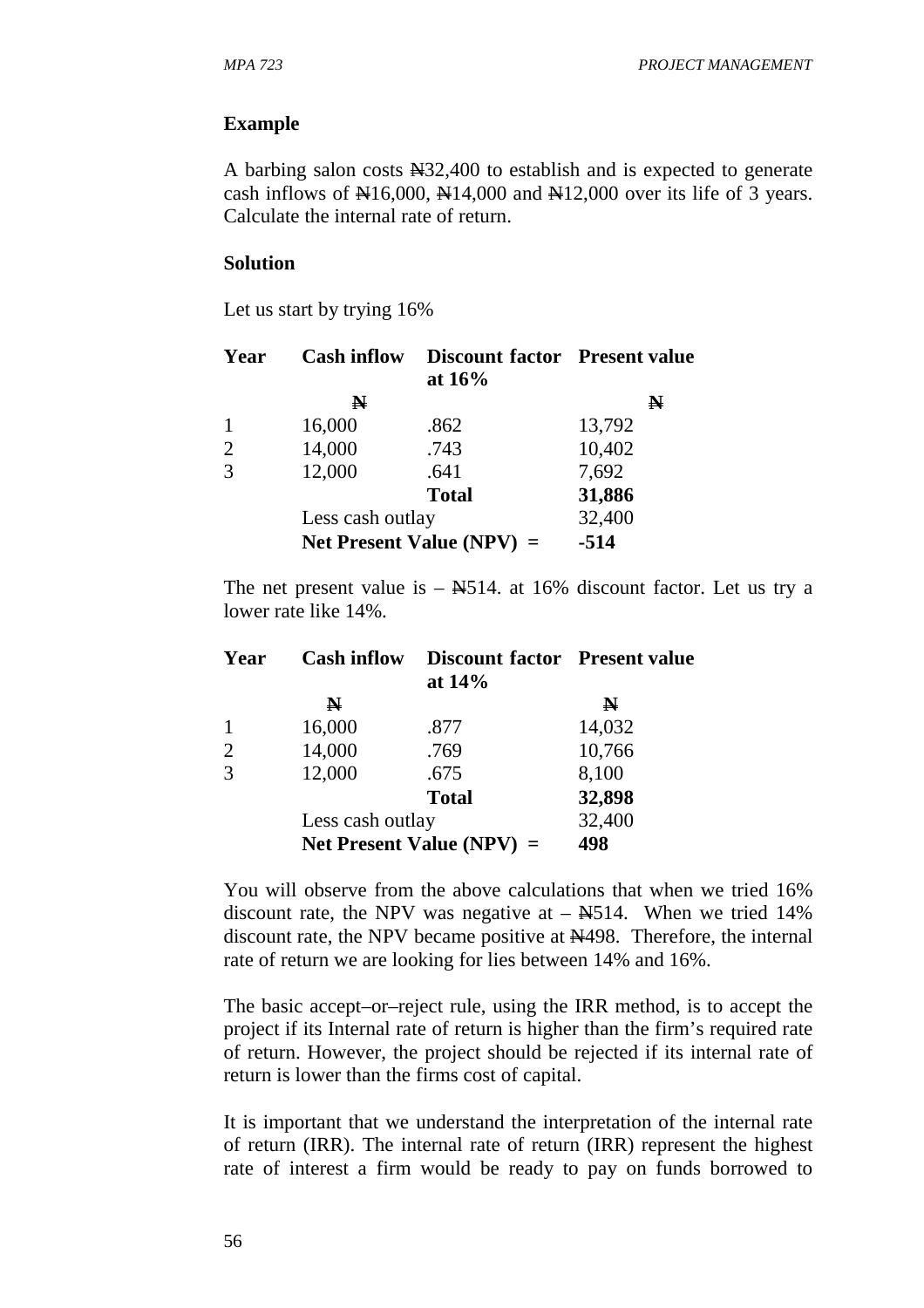finance the project without being financially worse off, by repaying the loan principal plus accrued interest out of the cash inflows generated by the project.

We should also see the internal rate of return method as a very sound method. As we said, it is a discounted cash flow method and also it considers the time value of money.

It is also compatible with the firm's desire to maximise the owner's wealth. However, the IRR method is fairly difficult to understand and it involves complex computations.

## **SELF-ASSESSMENT EXERCISE 2**

Distinguished between the net present value and the internal rate of return as criteria for project appraisal.

# **4.0 CONCLUSION**

In this unit, we discussed project appraisal criteria which we said constitutes a very crucial topic in this course. We discussed traditional criteria of project appraisal where we dealt with the payback period and the Accounting Rate of Return (ARR). We also discussed discounted cash flow criteria. Here, we treated the Net Present Value (NPV) method and the Internal Rate of Return (IRR).

# **5.0 SUMMARY**

Project evaluation criteria provide us with the tools with which we can choose from various investment proposals using acceptable techniques. The appraisal criteria guides the project initiated and assists us to choose from among alternative projects. Also, banks use project appraisal criteria to decide whether or not to lend money for a project.

In the next unit, we shall discuss commercial management of projects.

# **6.0 TUTOR-MARKED ASSIGNMENT**

Why are the discounted cash flow (DCF) techniques better and more acceptable than the traditional methods of project appraisal?

# **7.0 REFERENCES/FURTHER READING**

Leon, Ikpe (1999). *Project Analysis and Evaluation.* Lagos: Impressed Publishers.

Raftery, J. (1993). *Risk Analysis in Project Management.* London: Spon.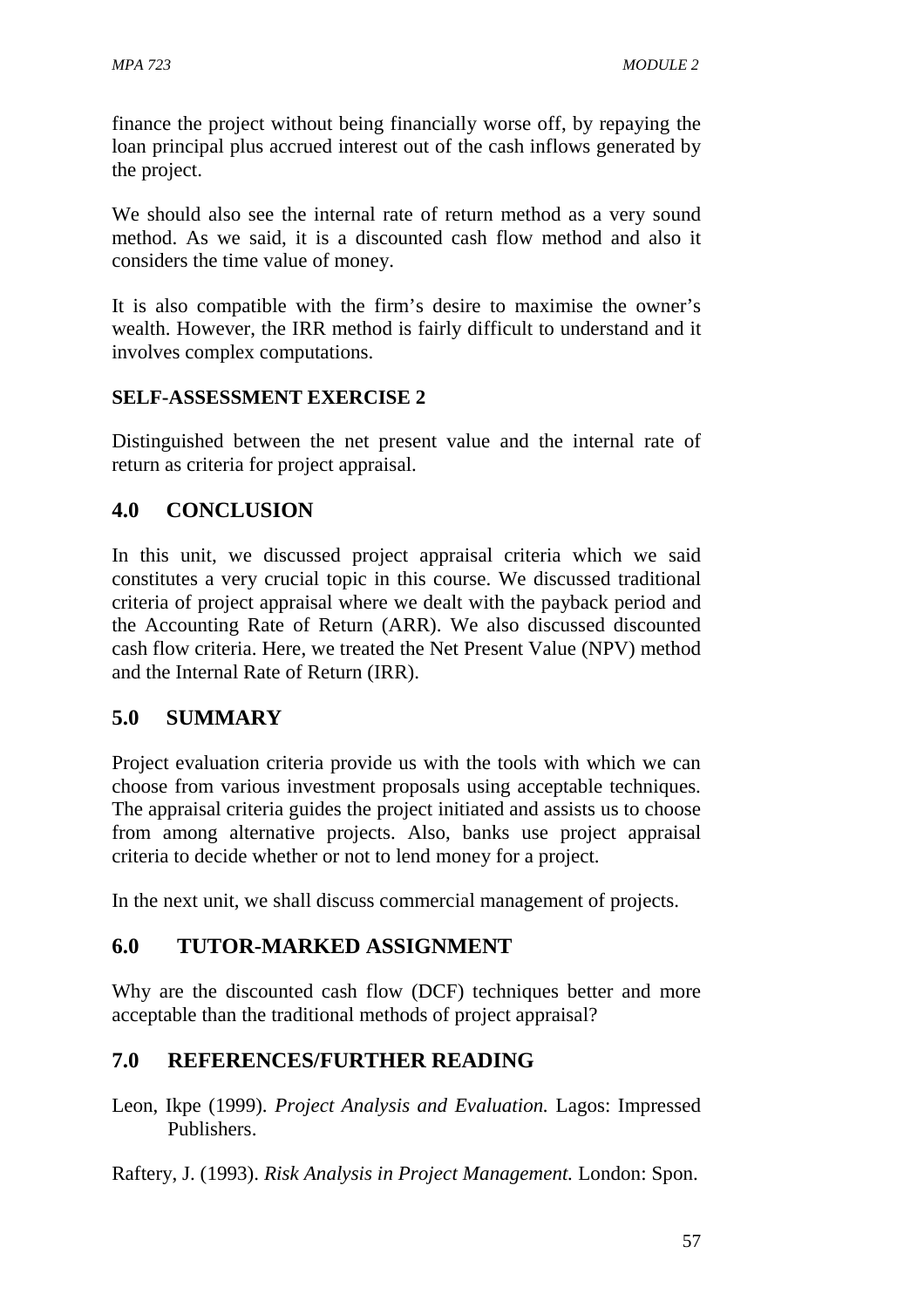# **UNIT 4 COMMERCIAL MANAGEMENT OF PROJECTS**

#### **CONTENTS**

- 1.0 Introduction
- 2.0 Objectives
- 3.0 Main Content
	- 3.1 Sourcing Finance for Projects
		- 3.1.1 Borrowing from Banks
		- 3.1.2 Borrowing from the Bank of Industry Limited
		- 3.1.3 The Small and Medium Enterprises Equity Investment Scheme (SMEEIS)
		- 3.1.4 Other Sources of Finance
	- 3.2 Contracts
		- 3.2.1 Offer and Acceptance
		- 3.2.2 Consideration
		- 3.2.3 Capacity of Contract
	- 3.3 Insurance
- 4.0 Conclusion
- 5.0 Summary
- 6.0 Tutor-Marked Assignment
- 7.0 References/Further Reading

#### **1.0 INTRODUCTION**

In the last unit, we discussed financial project appraisal. In discussing financial project appraisal, we saw the various appraisal methods used in evaluating projects. The appraisal methods enable investors to choose among competing projects.

In this unit, we shall discuss commercial management of projects. Commercial management of projects focuses attention on the keys areas, namely:

- a. sourcing finance for projects
- b. contracts
- c. insurance.

#### **2.0 OBJECTIVES**

At the end of this unit, you should be able to:

- appraise the sourcing of finance for projects
- explain commercial management of projects.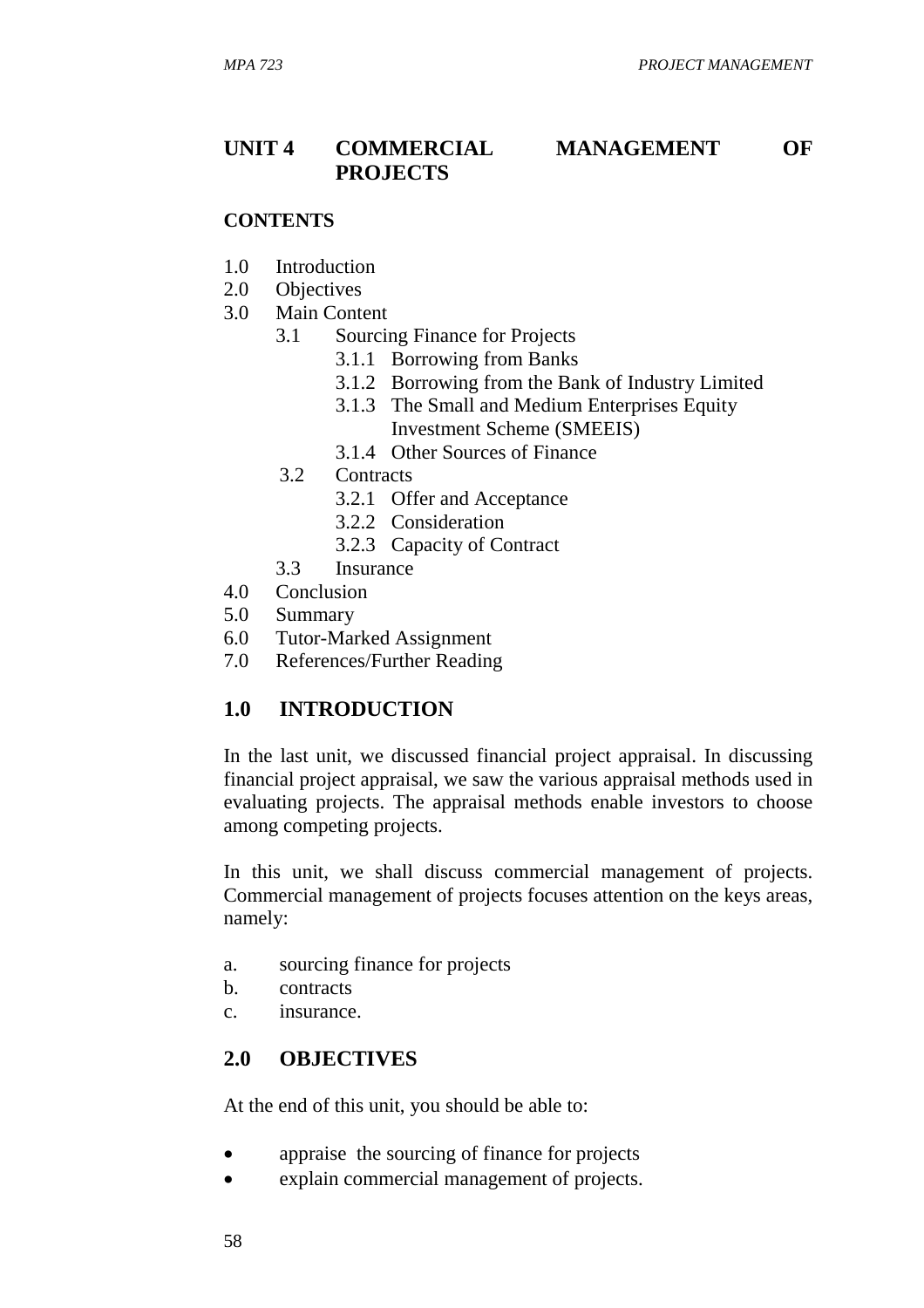# **3.0 MAIN CONTENT**

## **3.1 Sourcing Finance for Projects**

Sourcing finance for projects is a very important aspect of project management decisions. Whether it is a public sector or private sector project, the sources of finance must be properly identified.

# **3.1.1 Borrowing from Banks**

A key function of a bank is to lend money to individuals and organisations. Small businesses may be owned by individuals or by organisations and they too are entitled to approach banks for the various loan facilities.

Let us now discuss the various types of finance that are available from the banks.

#### **Banks Loans**

Banks normally grant loans to eligible business organisations to enable them undertake capital investments in sectors like agriculture, industry, and commerce.

Loans when granted are for specific reasons like purchase of manufacturing equipment, etc. Loans are usually payable over a fixed period of time and at agreed interest rates, and most banks will insist that the borrowers provide collateral security when borrowing from them.

#### **Bank Overdraft**

Bank overdrafts are advanced in most cases to organisations for enhancing of working capital. Most organisations obtain bank overdrafts and deploy them towards purchase of raw materials for manufacture of goods or to procure finished goods for resale. Usually, bank overdrafts are for short periods of time like for one year. In practice, overdrafts are renewable.

#### **Lease Finance**

A lease is a contract whereby one party (the lessee) hires equipment from another party (the lessor) in a way that the lessee uses the equipment without purchasing it. In return, the lessee pays lease rentals and at the end of the lease period may have the option to purchase the equipment.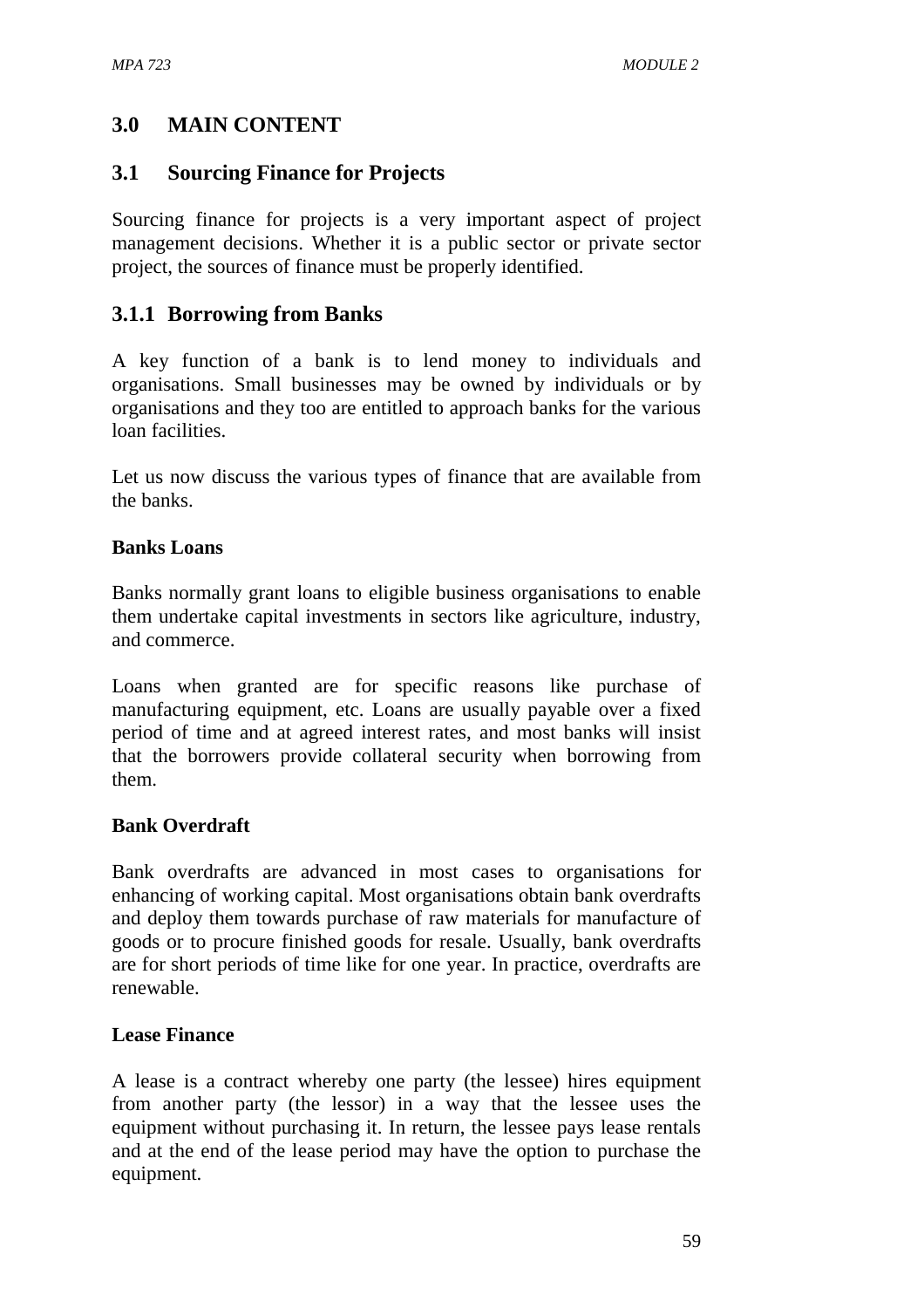Lease finance is becoming a more popular type of finance for firms that do not want to purchase equipment.

# **3.1.2 Borrowing from the Bank of Industry Limited**

The Bank of Industry Limited is Nigeria's oldest and largest Industrial financing institution. It was established in year 2001 out of the Nigerian Industrial Development Bank (NIDB) Limited, which was incorporated in 1964.

The bank's authorised share capital is set at \$400 million. The mandate given to the Bank of Industry Ltd (BOI) is "providing financial assistance for the establishment of large, medium and small projects as well as expansion, diversification and modernisation of existing enterprises and rehabilitation of ailing ones,"

The Bank of Industry Limited can assist the following:

- a. Small, medium and large enterprises excluding cottage industries.
- b. New or existing companies seeking expansion, modernisation or diversification.
- c. Credit worthy promoters who will be required to prove their commitment to the project by contributing at least 25% of the project cost excluding land.
- d. Borrowers whose management capability, financial situation (including availability of collateral and guarantee) character and reputation are incontrovertible.
- e. Clients with demonstrable ability to meet loan repayments.
- f. Borrowers with no record of unpaid loans to erstwhile development finance institutions and other banks.

# **3.1.3 The Small and Medium Enterprises Equity Investment Scheme (SMEEIS)**

Another good source of finance for the small business is the Small and Medium Enterprises Equity Investment Scheme (SMEEIS). It is a scheme under which small and medium enterprises receive special funding by way of equity investment by the bank. The investment by the bank enables them to grow and expand their business.

The small and medium enterprises equity investment scheme is a voluntary initiative of the Bankers Committee approved in 1999. The initiative was in response to the Federal Government's concern and policy measures for the promotion of small and medium enterprises (SMEs) as vehicles for rapid economic development, poverty alleviation and employment generation.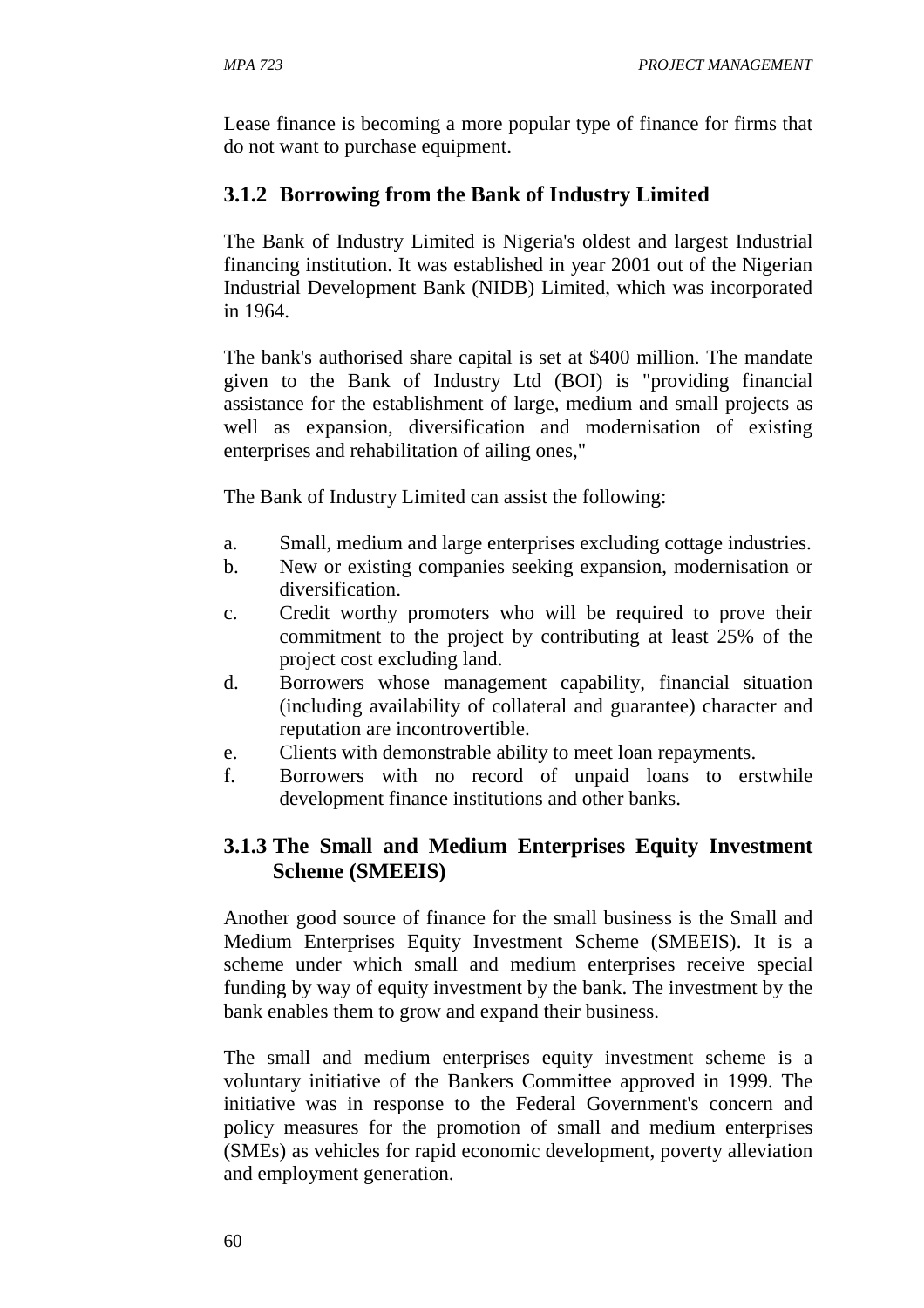Under the scheme, 10% of the profit before tax (pbt) of all banks is set aside annually to be invested as equity investment in small and medium enterprises. The funding to be provided under the scheme shall be in the form of equity investment and or loans. The following are eligible to get funding under the scheme:

All those engaged in the following activities:

- a. Agro-allied businesses
- b. Information technology and telecommunications
- c. Manufacturing
- d. Education establishments
- e. Services
- f. Tourism and leisure
- g. Solid minerals
- h. Constructions.

The limitation under the scheme is that the investing bank must not take more than 40% equity investment in a small and medium business.

## **3.1.4 Other Sources of Finance**

Other sources of finance for the small business are:

- a. Finance houses
- b. Mortgage banks
- c. Microfinance banks.

#### **SELF-ASSESSMENT EXERCISE**

Discuss sources of finance that are available to an investor of the manufacture of fruit juice.

#### **3.2 Contracts**

Most projects involve contracts between the project and other parties such as suppliers or land owners. Ordinarily, all contracts made by a project contractor and suppliers should be in writing and also properly drafted. The type of contracts that a project may execute will vary depending on the nature of the project in question and the third party concerned.

However, for all contracts, several conditions must be satisfied for a legally binding contract to exist. The following are some of the conditions: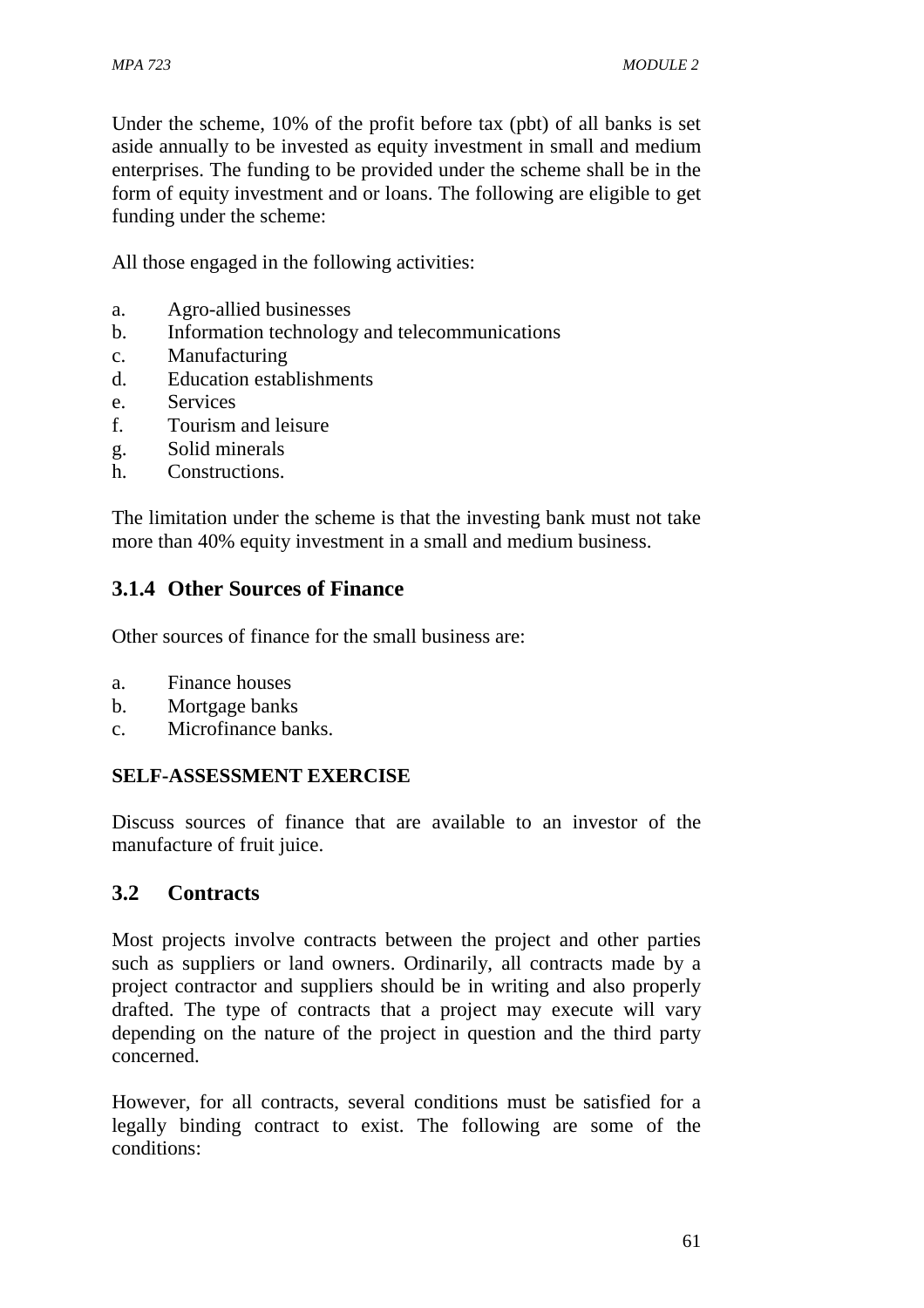## **3.2.1 Offer and Acceptance**

For any transaction or document to be termed a contract, there must be offer and acceptance. For example, a project contractor in entering into a contract must state definitely his offer and state willingness to contract on specified terms. The party dealing with the contractor has to properly accept the offer without qualification.

#### **3.2.2 Consideration**

In every contract, there must be a consideration. A contract must result in each party promising the other a valuable benefit. For most projects, this means that one party promises to deliver some stated goods, property or service at a specified date and the other party will also promise to accept the stated goods and pay for them.

#### **3.2.3 Capacity to Contract**

Another condition for a contract to exist is the issue of capacity. The parties to a contract must have the capacity to contract. For example, a minor may not have the capacity to enter into a contract. For a firm, the powers and the capacity to contract can be found in the memorandum and articles of association.

In practical terms, some of the contracts that an organisation can execute with other parties may include some of the following:

- a. Contract for the purchase of land for a project
- b. Contract for the design of buildings
- c. Contract for civil engineering jobs
- d. Contract for the supply of machinery
- e. Contract for the maintenance of machinery
- f. Contract for the supply of raw materials
- g. Contract for the supply of skilled personnel
- h. Contract for the sale of finished goods
- i. Contract for the training of personnel
- j. Contract for the management of certain aspects of a project.

Most projects must have a contract scope. The contract scope specifies the scope of the contract, i.e. where it begins and where it ends. Some of the various contract scopes are described below:

- a. Build–own–operate–maintain (BOOM)
- b. Build–own–operate–transfer (BOOT)
- c. Build–own–train–operate (BOTO)
- d. Operate–maintain–train (OMT)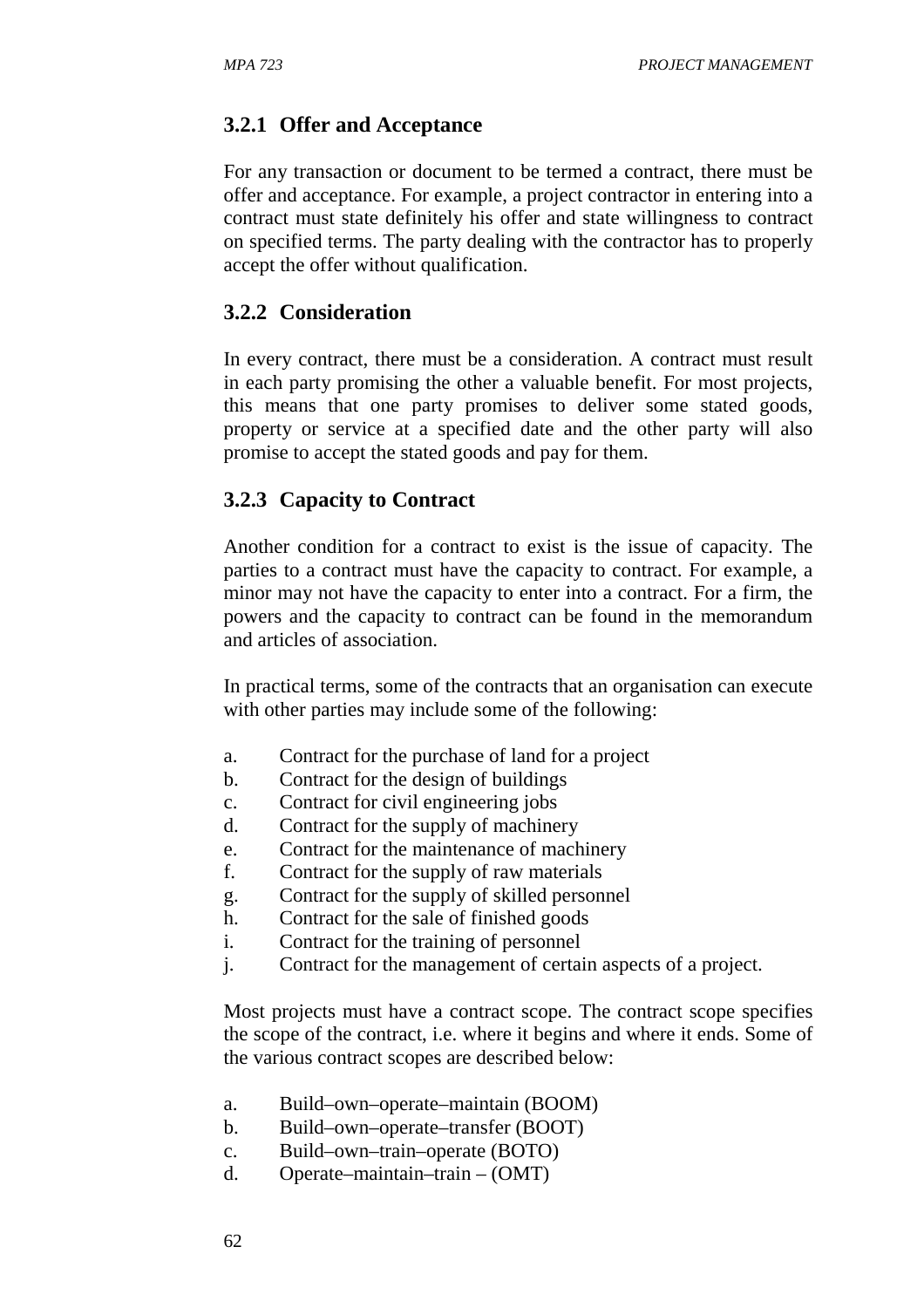# e. Turnkey (TK)

## **3.2 Insurance**

A major aspect of commercial management of projects is the issue of insurance. Insurance has to do with the management of risks. Every organisation faces risks, and so do all projects especially if they are start-up projects.

When a project is initiated, part of management's responsibility is to identify the various risks likely to arise and devise ways to manage or minimise the risks. So in most cases, the priority of management is to ensure that all physical and commercial risks facing a project are reduced to the barest minimum.

Let us discuss some of the risks identified and types of insurance that can apply particularly with respect to projects and their management.

#### **Legal Liabilities Insurance**

Legal liabilities relate to payments to third parties as a result of statutory, contractual or professional commitments. It also relates to compensations awarded by the courts.

Ordinarily in commercial and industrial projects, some responsibilities will be placed on the project owner or contractor to insure against several risks. For example, in the construction of a 20-storey building, it will be in the best interest of the contractor handling the project to take out insurance to cover compensation to third parties for bodily harm. The third parties may be workers on site, visitors or members of the public.

Liability insurance features prominently in project contracts and extends to the following:

- a. Property loss or damage
- b. Infringement of property rights
- c. Accidents
- d. Professional negligence as in the case of medical doctors
- e. Contractors all risk insurance to protect work in progress against fire, storm, theft and malicious damage
- f. Accident and sickness insurance.

g.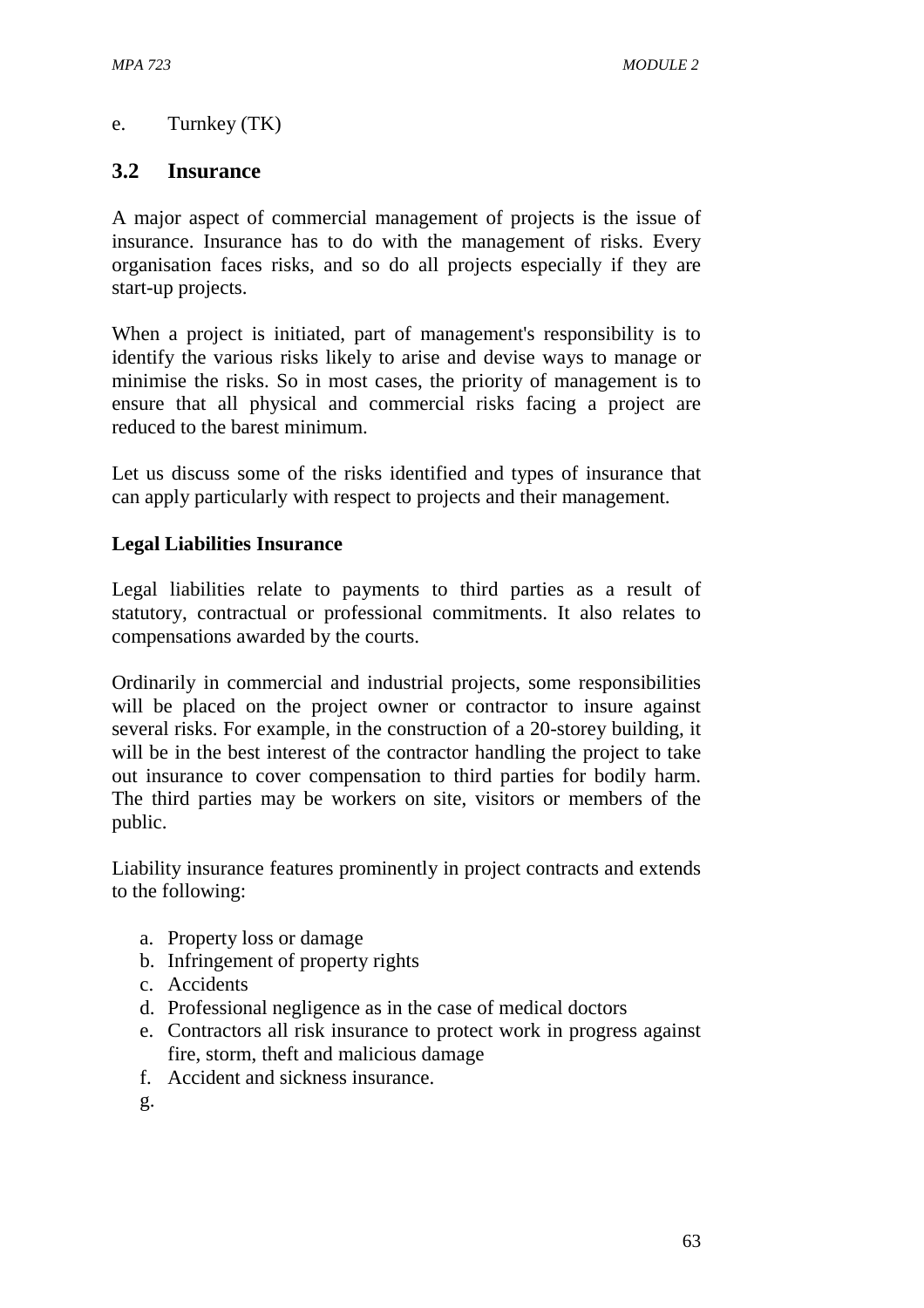## **4.0 CONCLUSION**

In this unit, we discussed commercial management of projects. We also discussed various sources of funds for projects as well as contracts in respect of projects. These discussions threw more light on the commercial management of projects.

#### **5.0 SUMMARY**

This unit treats the commercial management of projects. It focuses attention on the key aspects of the commercial management of projects. It treats the issues of finance for projects, contracts and insurance of projects.

## **6.0 TUTOR-MARKED ASSIGNMENT**

List and discuss the sources of finance for a project.

## **7.0 REFERENCES/FURTHER READING**

Eaglestone, F. N. (1993). *Contractors' all Risks Insurance*. (2nd ed.). London: Chartered Institute of Loss Adjusters.

Hodgin, R. W. (1996). *Professional Liability: Law and Insurance.*  London: Lloyd's Commercial Law library.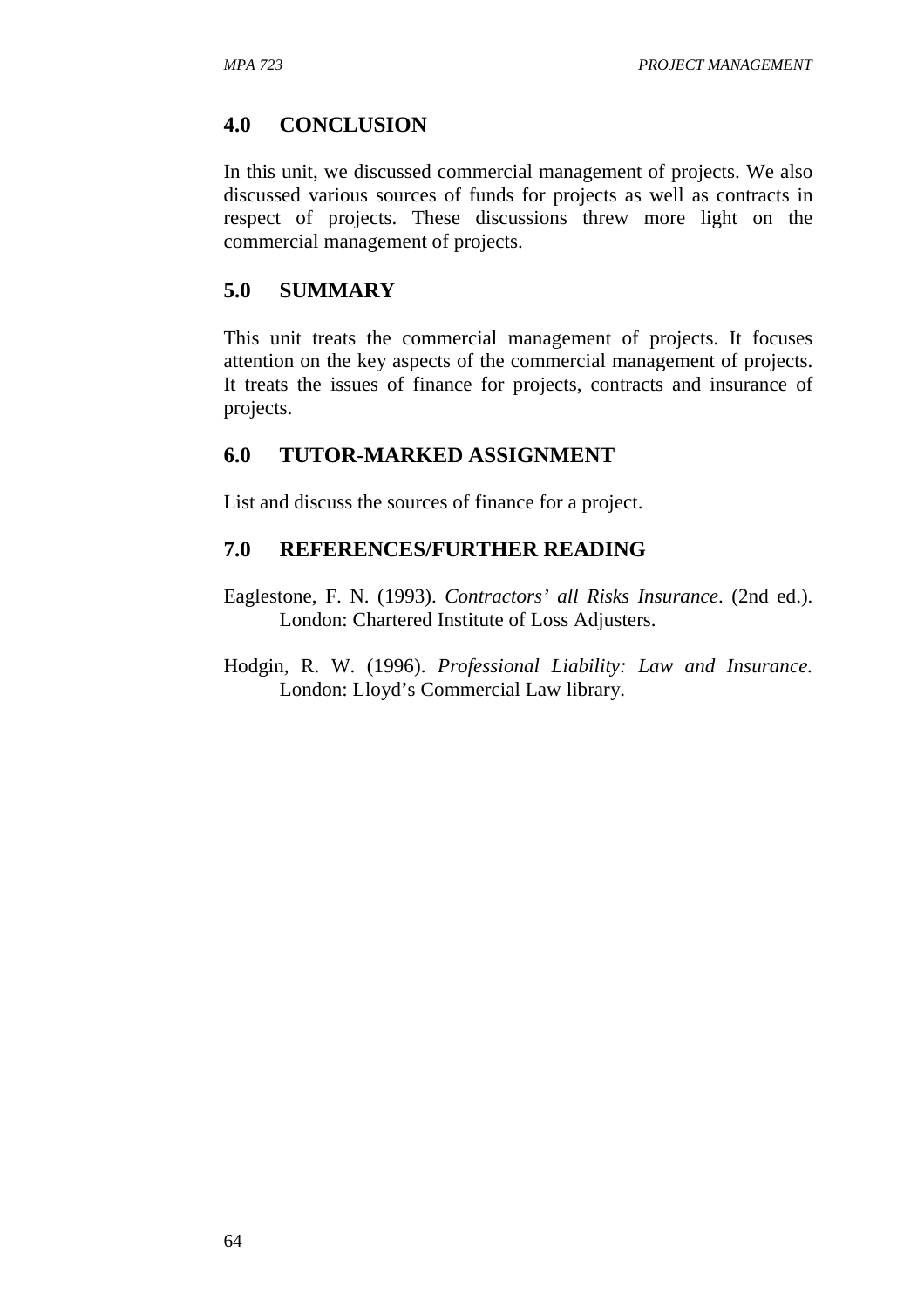# **UNIT 5 INTRODUCTION TO PROJECT PLANNING AND SCHEDULING**

## **CONTENTS**

- 1.0 Introduction
- 2.0 Objectives
- 3.0 Main Content
	- 3.1 Factors Affecting Project Planning
	- 3.2 Project Plan and Schedule Meaning
	- 3.3 The Planning Time Frame
		- 3.3.1 Free Planning Approach
		- 3.3.2 Target-led Planning Approach
	- 3.4 Project Matrix Charts
	- 3.5 Bar Charts
- 4.0 Conclusion
- 5.0 Summary
- 6.0 Tutor-Marked Assignment
- 7.0 References/Further Reading

# **1.0 INTRODUCTION**

All projects involve commitment of resources towards certain pre-set objectives. And in most cases, there is always a time frame or deadline for the implementation of the project. It is therefore, safe to assume that there must be a plan of some sort if the envisaged project will be completed on time. Most projects are complicated in nature and have to be properly planned.

# **2.0 OBJECTIVES**

At the end of this unit, you should be able to:

- explain factors affecting project planning
- discuss project planning and scheduling.

# **3.0 MAIN CONTENT**

# **3.1 Factors Affecting Project Planning**

A project manager, when appointed, will realise that he/she is confronted with a number of factors within and outside the organisation which influence a project.

We shall divide the factors into two for ease of discussion, and they are external factors and internal working factors.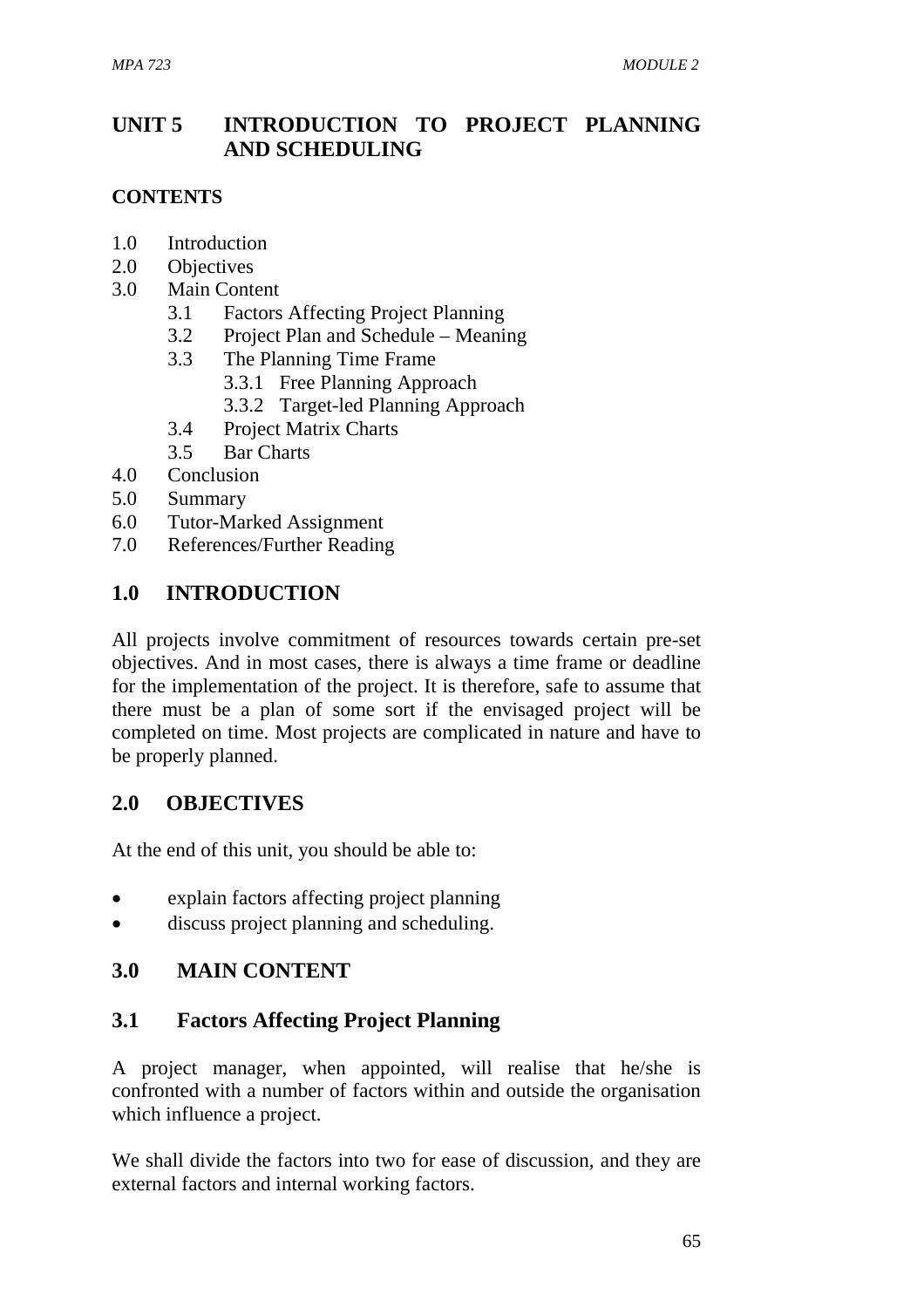They are illustrated in Figs. 1 and 2.







**Fig. 2: Internal Working** F**actors Affecting a Project Planning**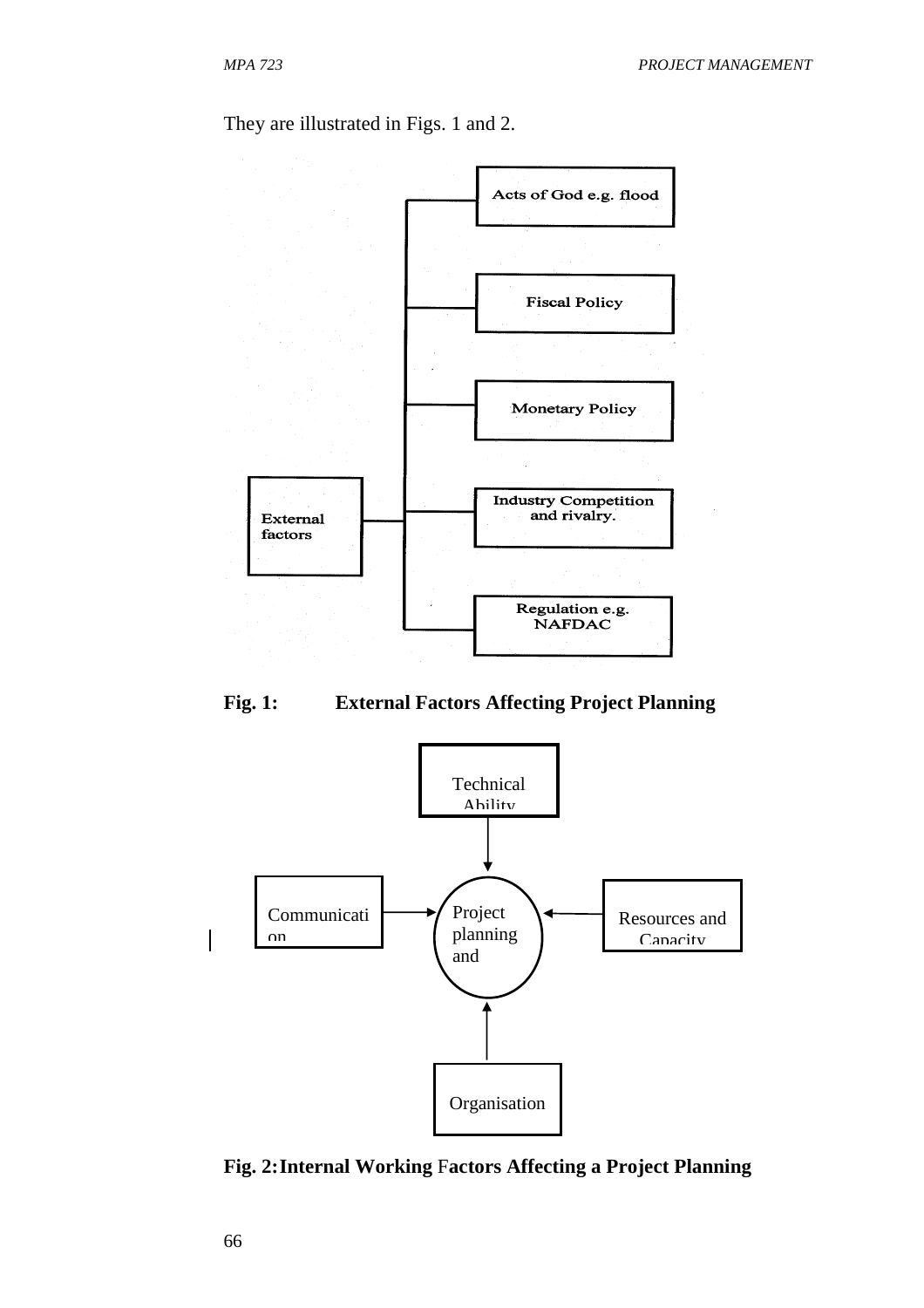# **3.2 Project Plan and Schedule**

A project plan is the listing or display that emerges when major project activities have been estimated, subjected to their logical sequences and timed. In an ideal situation, network analysis is usually a preferred method for producing a project plan.

On the other hand, a project schedule is obtained by doing further work on the project plan. The resources needed to execute the plan must have been estimated and then taken into account.

We can therefore, describe a project schedule as a working document that results from matching the organisations available resources to the project plan. From the foregoing, we can say that project plans and scheduling go hand in hand. They are usually linked.

# **3.3 The Planning Time Frame**

Every project to be executed must have a time frame. There are two ways of considering a project time frame, namely: the free planning approach and the target led approach.

# **3.3.1 Free Planning Approach**

Under the free planning approach, a set of physical and financial estimates are obtained and used to produce a project plan that predicts the completion time of the project. This predicted completion time will now be accepted by the project manager or team.

# **3.3.2 Target-Led Planning Approach**

The target-led planning approach appears to be the direct opposite of the free planning approach. In the target-led planning approach, the project target delivery or completion date is determined well in advance. And so the project manager must work with the available resources to meet the target delivery date for the project. For example, if there is going to be an army exhibition on Independence Day (1 October), all the officers involved in the exhibition will take October 1 as the target date for the project delivery and work to meet the deadline.

It should be realised that target-led planning at times leads to project planners having to build overtime into the project just to ensure the completion.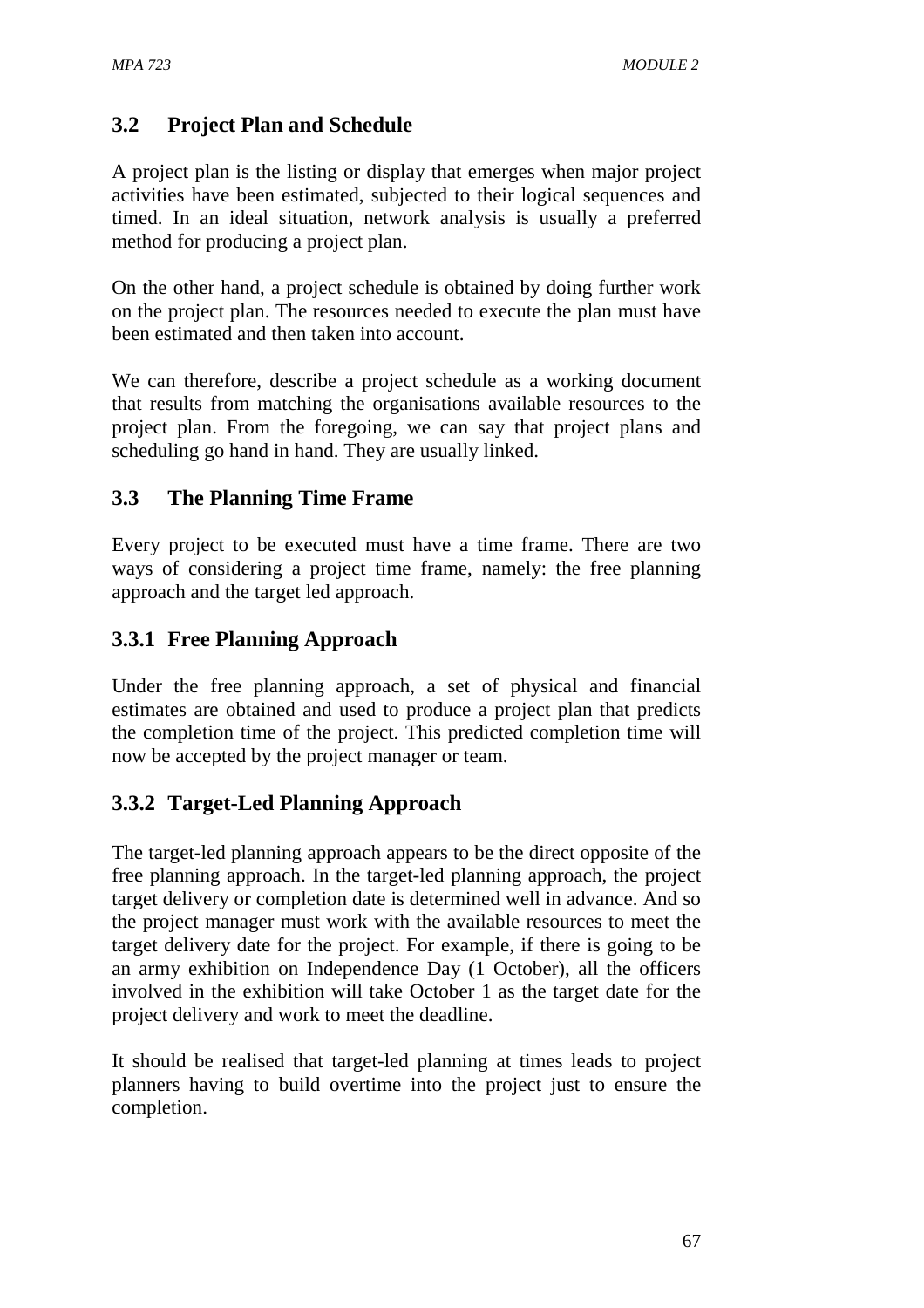If project plans are made with full consideration of the organisation's available resources, then the execution of the project will not encounter problems along the line.

#### **SELF-ASSESSMENT EXERCISE 1**

- i. Give meanings to project plan and project schedule. Is there any relationship between them?
- ii. Distinguished between free planning approach and target-led approach in relation to project time frame.

## **3.4 Project Matrix Charts**

Let us briefly recall that every project consists of people, tasks and resources. These three items are present in every conceivable project. There must be a way or manner in which the three items will be organised to be able to ensure project execution.

Matrix charts list one set of factors at the extreme left-hand side of tabulation and on the right-hand side, factors directly associated with them across columns.

There are many variations of the matrix chart. In project management, matrix charts are very useful for managers who have the responsibility of allocating tasks to different people in a project team. Matrix charts are very useful for planning and controlling projects. The matrix charts can be used to allocate people to tasks, or tasks to people. In some cases, the matrix chart is used to allocate people to machines.

| <b>Book Title</b>        | <b>Author</b> | Fee agreed | <b>Due Date</b> | Editing<br>done |
|--------------------------|---------------|------------|-----------------|-----------------|
| Introduction to strategy | C. Okoro      | 50,000     | 31/12/2007      | N0              |
| Corporate Strategy       | A. Abdul      | 50,000     | 31/12/2007      | N0              |
| Competitive Strategy     | P. Oshai      | 50,000     | 31/12/2007      | NO              |
| People Management        | C. Okoro      | 50,000     | 31/12/2007      | N0              |
| Risk Management          | J. Sanni      | 50,000     | 31/12/2007      | NO              |
| <b>Basic Marketing</b>   | C. Okeke      | 50,000     | 31/12/2007      | N0              |
| Law of Contract          | T. Okoro      | 50,000     | 31/12/2007      | N0              |
| Law of Evidence          | T. Okoro      | 50,000     | 31/12/2007      | Yes             |
| Quality Management       | A. Oshodi     | 50,000     | 31/12/2007      | Yes             |
| Network Management       | A. Oshodi     | 50,000     | 31/12/2007      | Yes             |
| <b>Basic Chemistry</b>   | W. Oke        | 50,000     | 31/12/2007      | Yes             |
| <b>Basic Physics</b>     | W. Oke        | 50,000     | 31/12/2007      | Yes             |
| <b>Bank Management</b>   | S. Hassan     | 50,000     | 31/12/2007      | Yes             |
| Marketing Management     | A. Buka       | 50,000     | 31/12/2007      | Yes             |
|                          |               |            |                 |                 |
|                          |               |            |                 |                 |

### **Table 1: Simple Matrix Chart for Planning and Controlling a Book Publishing Project**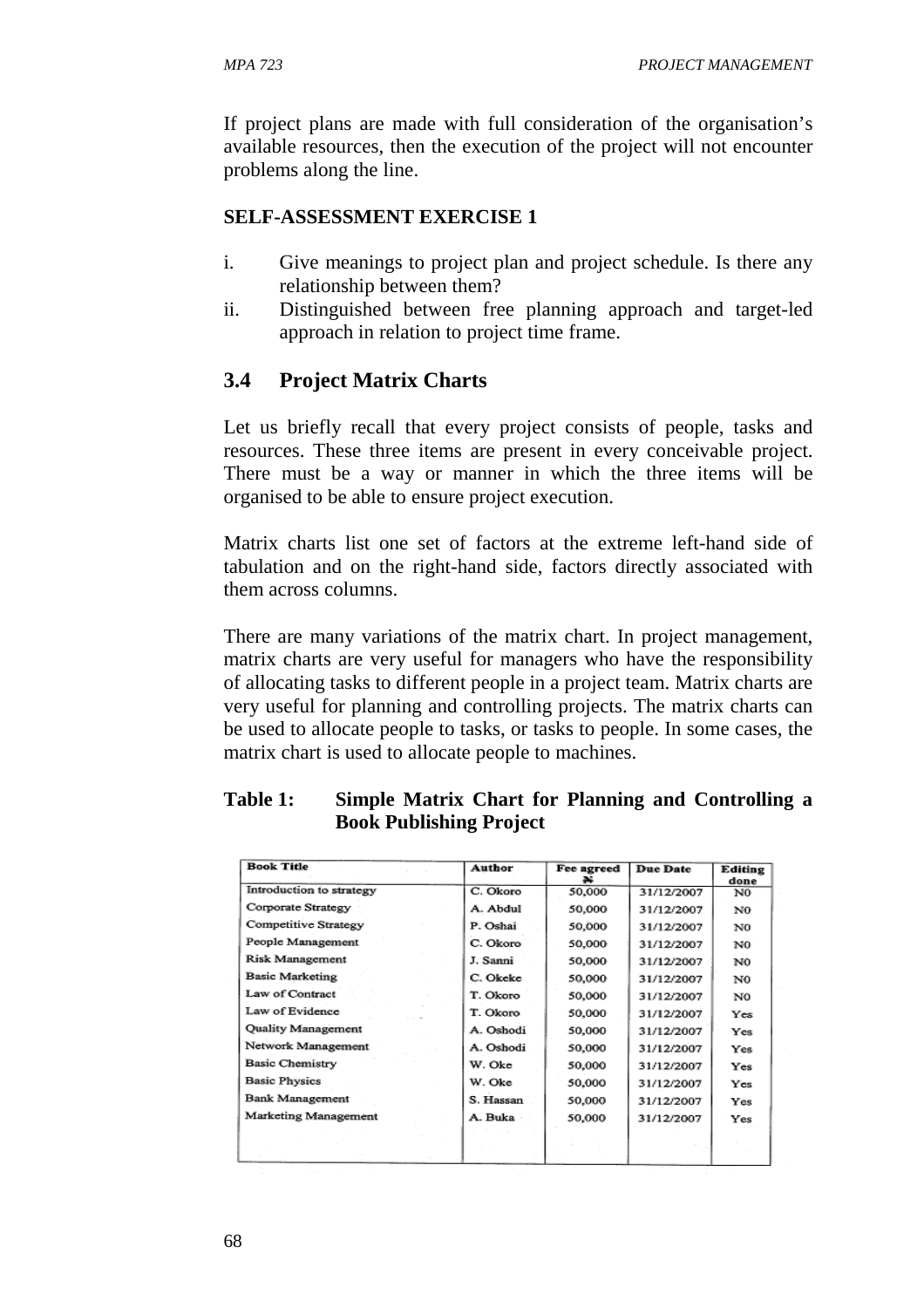|             | <b>Monday</b> | <b>Tuesday</b> | Wednesday |
|-------------|---------------|----------------|-----------|
| A. Okoro    | Surgery       | Children       | Accident  |
| C. Okoro    | Accident      | Children       | Surgery   |
| C. Peter    | Surgery       | Children       | Accident  |
| A. Abraham  | Accident      | Children       | Surgery   |
| A. Sanni    | Surgery       | Children       | Accident  |
| P. Abubakar | Accident      | Children       | Surgery   |
| S. Okeke    | Surgery       | Children       | Accident  |
| A. Anang    | Accident      | Children       | Surgery   |
| A. Ekong    | Surgery       | Children       | Accident  |
| T. Mshelia  | Accident      | Children       | Surgery   |
| S. Tinubu   | Surgery       | Children       | Accident  |
| T. Oke      | Accident      | Children       | Surgery   |
| S. Amakiri  | Surgery       | Children       | Accident  |

### **Table 2: Simple Matrix for Assigning Medical Students to Wards in a Medical Training Project**

# **3.5 Bar Charts**

Bar charts are derived from Grant Charts named after their originator, Henry Grant. Bar charts are used in planning and scheduling. They are very easy to draw and can be adapted to suit many planning and scheduling jobs.

When properly prepared, bar charts turn out to be very handy planning and scheduling aid to a project planner.

**Table 3: A Simple Project Bar Chart** 



In using the bar chart, the project manager will usually identify each task within a project and then go ahead to allocate a time frame for the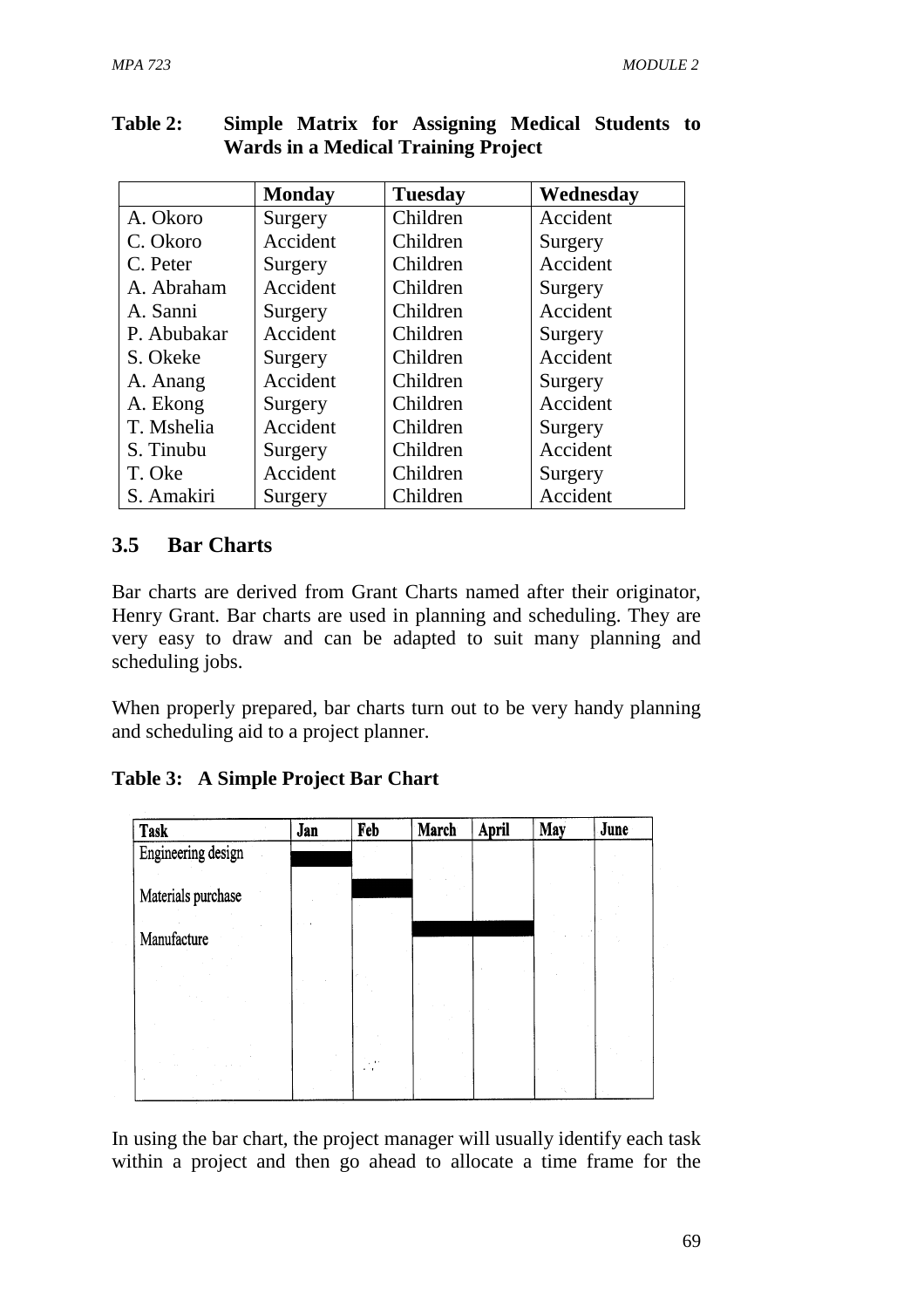completion of each task. With this information, the bar chart is then constructed.

#### **SELF-ASSESSMENT EXERCISE 2**

Discuss the external factors that affect project planning.

### **4.0 CONCLUSION**

In this unit, we discussed the introduction to project planning and scheduling. We also discussed external and internal factors affecting project planning. We discussed project plans and schedules.

We looked into the planning time frame as well as the project matrix charts and bar charts. All these help to improve our understanding of project planning and scheduling.

### **5.0 SUMMARY**

This unit treats project planning and scheduling. It discusses the introductory elements necessary to understand project planning and schedules. It tries to expose how plans and schedules can assist in project execution.

### **6.0 TUTOR-MARKED ASSIGNMENT**

How does a project plan differ from a project schedule?

### **7.0 REFERENCES/FURTHER READING**

- Reiss, G. (1995). *Project Management Demystified: Today's Tools and Techniques.* (2nd Ed.). London: Spon.
- Burke, Rory (1999). *Project Management: Planning and Control*. (3rd ed.). Chichester: Wiley.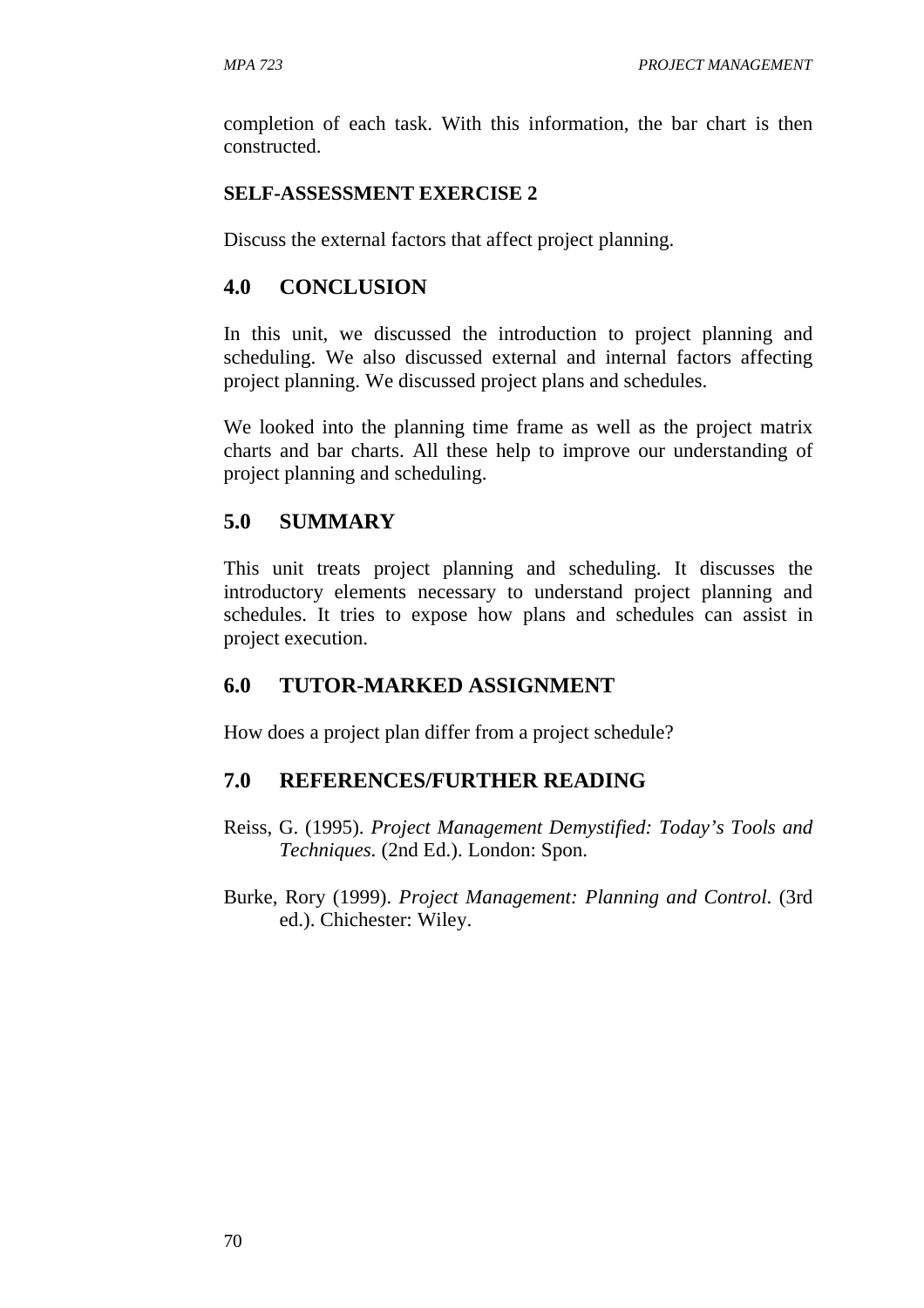# **MODULE 3**

- Unit 1 Network Analysis
- Unit 2 Principles of Scheduling Resources
- Unit 3 Practical Scheduling of Resources
- Unit 4 Materials Management
- Unit 5 Project Implementation: An Introduction
- Unit 6 Managing Progress in Projects

# **UNIT 1 NETWORK ANALYSIS**

# **CONTENTS**

- 1.0 Introduction
- 2.0 Objectives
- 3.0 Main Content
	- 3. 1 Network Notation System
		- 3.1.1 Arrow Network
		- 3.1.2 Activity Duration
		- 3.1.3 Dummy Activities (Dummies)
		- 3.1.4 The Forward Pass
	- 3.2 Critical Path Analysis Using Precedence Notation
		- 3.2.1 Identification Numbers
		- 3.2.2 Logical Dependencies
		- 3.2.3 Activity Duration Estimates and Descriptions
	- 3.3 Implementing Network Analysis
		- 3.3.1 Arranging a Project Meeting
		- 3.3.2 Identifying Critical Details in Network Planning
- 4.0 Conclusion
- 5.0 Summary
- 6.0 Tutor-Marked Assignment
- 7.0 References/Further Reading

# **1.0 INTRODUCTION**

Generally, we shall use the term "network analysis" to describe several planning methods which owe their origin to developments in Europe. Network analysis achieved great prominence during World War II and was used successfully for the planning of the United States of America defence projects. When we discussed charts, we saw that they were really easy to construct and also could be easy to understand.

Network analysis, on the other hand, is not as easy as it assumes a lot of familiarity with logic and argument.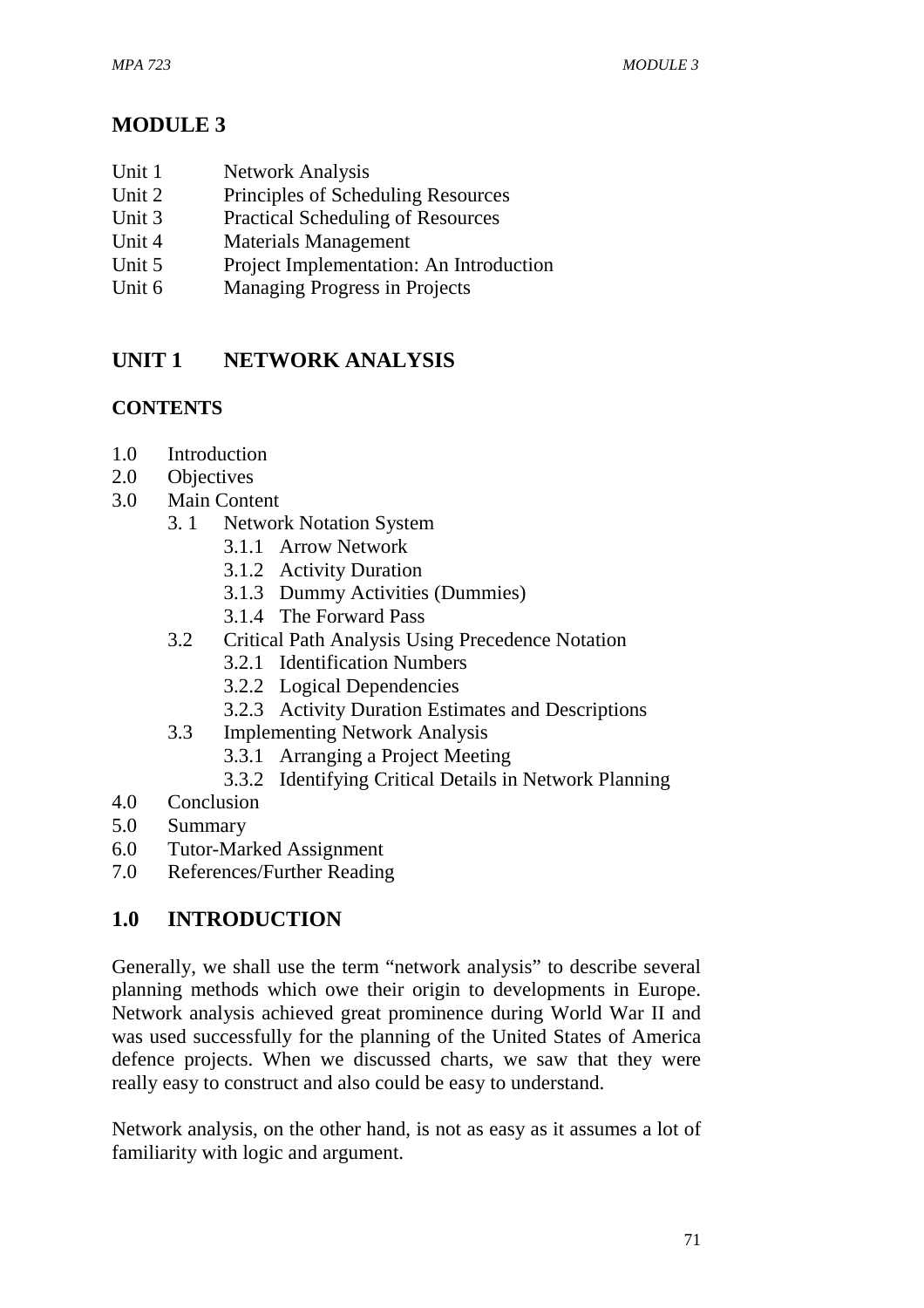Network diagrams simply show all the tasks within a project together with their logical sequence. Network diagrams are more powerful than bar charts since they clearly show the interdependencies between job tasks in a project. For example, before a building can be started, network analysis will inform the planner that the foundation of the building will be the starting point of the project.

A major strength of network analysis is that it enables all the tasks in a project to be clearly defined. The tasks deemed to be very critical are also identified and completion times of every task estimated.

## **2.0 OBJECTIVES**

At the end of this unit, you should be able to:

- explain network analysis
- apply network analysis to project management.

### **3.0 MAIN CONTENT**

#### **3.1 Net Notation Systems**

In the literature, there are several network notation systems. Each network system usually reflects the thinking of its inventors.

#### **3.1.1 Arrow Networks**

Arrow networks are activity-on-arrow systems. There are various names used under arrow networks. Some of them include the following:

- a. Critical Path Methods (CPM)
- b. Critical Path Analysis (CPA)
- c. Programme Evaluation and Review Technique (PERT).

The strong point of the arrow network is the arrow diagram, logic diagram or network. Let us use a simple example to demonstrate the key elements of an arrow network.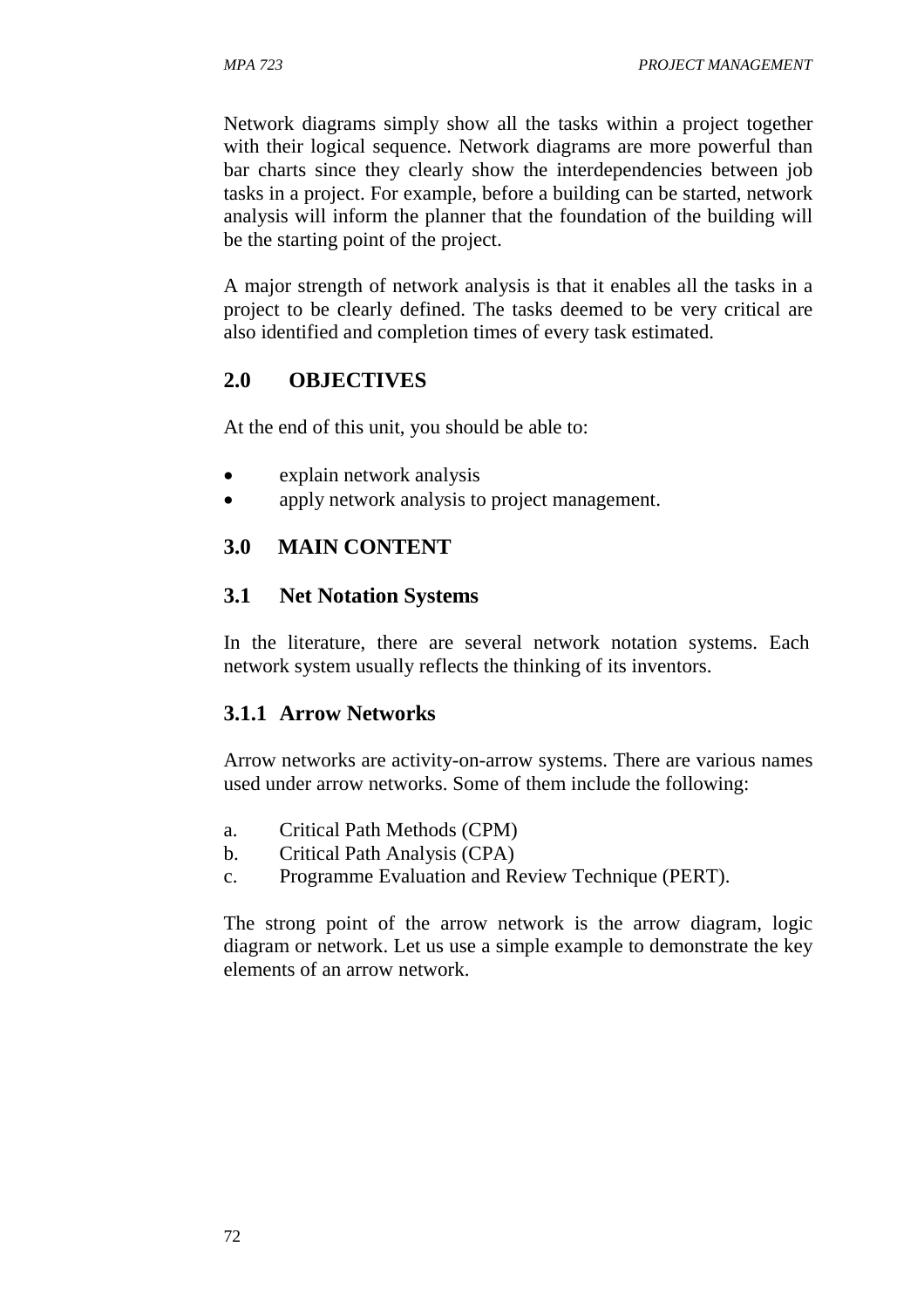

### **Fig. 1: Key Elements of Arrow Network Logic**

Now take a look at fig. 1. Each circle represents a project event such as the start or finish of an activity. The arrow joining any two events shows the activity or time needed to progress from one event to another.

The numbers inside the circles are used to identify the events. If you note carefully, activities 1, 2, 3 must be completed before thinking of moving ahead to any other activity.

Another issue that should be clearly understood in network analysis is the issue of direction. Conventionally, activity arrows are drawn from left to right.

Another important element in arrow diagrams is the issue of logical dependencies. In an arrow diagram, no event can be considered complete until all the activities that lead into it have been completed.

For example. in fig. 1, activity 4 cannot be achieved until activities 1, 2 and 3 have been completed. Also, activity 5 cannot take off until activities 3 and 4 have been completed.

# **3.1.2 Activity Duration**

In building the network, we should also break down the activities properly and attach time estimates to them. Consider a hospital project to be initiated at Calabar by the state government.

| <b>Activity</b> | <b>Description</b> | <b>Estimated Duration</b> |
|-----------------|--------------------|---------------------------|
| $1$ to $2$      | Build the hospital | 6 months                  |
| $2$ to $3$      | Equip the hospital | 3 months                  |
| $3$ to 4        | Staff the hospital | 2 months                  |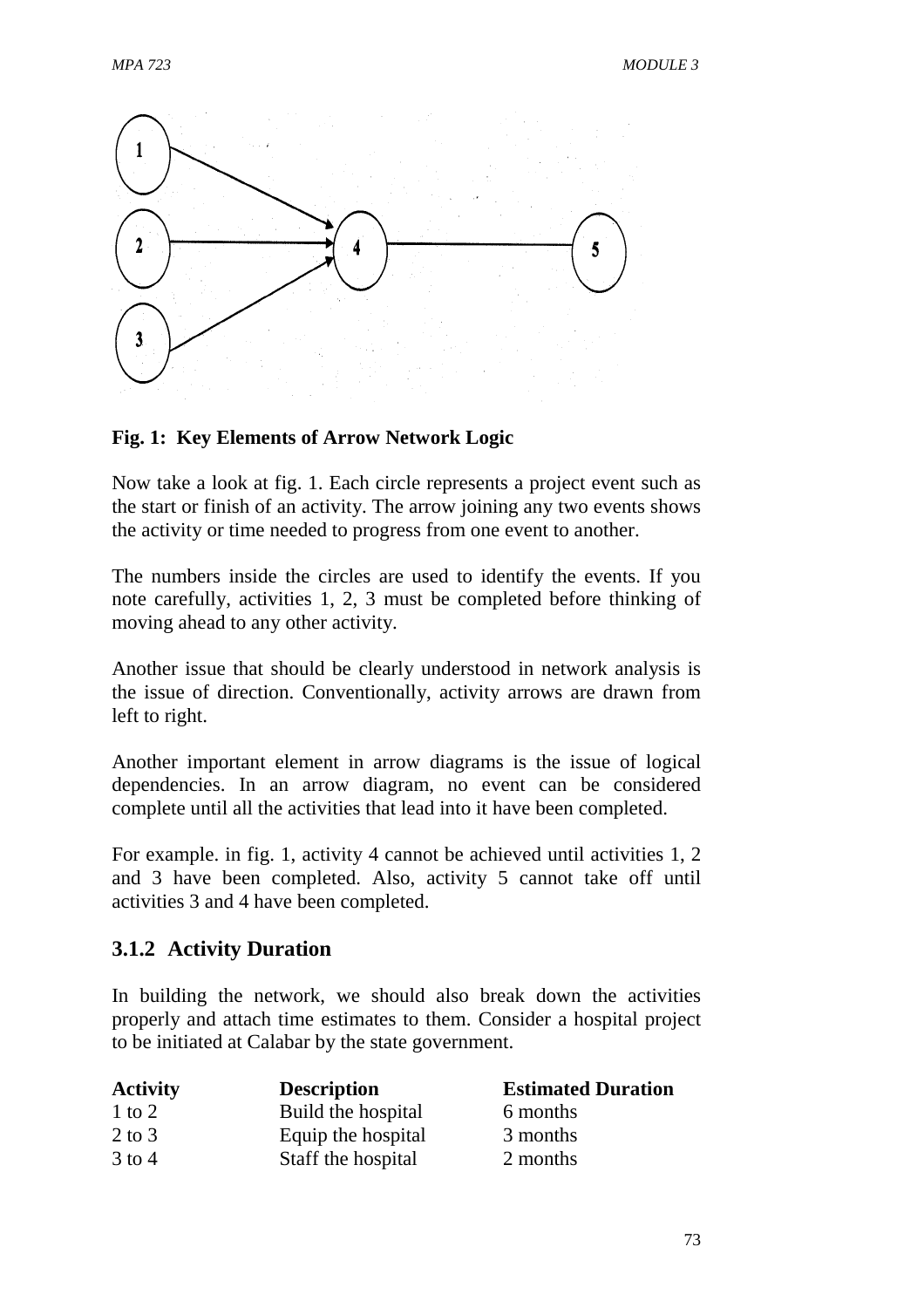The hospital project can now be displayed using arrow notation:



**Fig. 2: The Hospital Project Network Using Arrow Notation** 

You will observe that the estimated duration for every activity is also indicated in the diagram.

#### **SELF-ASSESSMENT EXERCISE 1**

You have been appointed project manager to construct a new university at Lokoja. Develop an activity duration using arrow notation for the project.

### **3.1.3 Dummy Activities (Dummies)**



**Fig. 3: Example of Arrow Network Time Analysis** 

In fig. 2, we saw a very simple network with which we displayed a hospital project. Fig. 3 is a much more complex network. As you can see, there are so many activities in the network with time notations. There is more than one path to the completion of the network activities. If you note properly, there are three possible routes to the final event 6.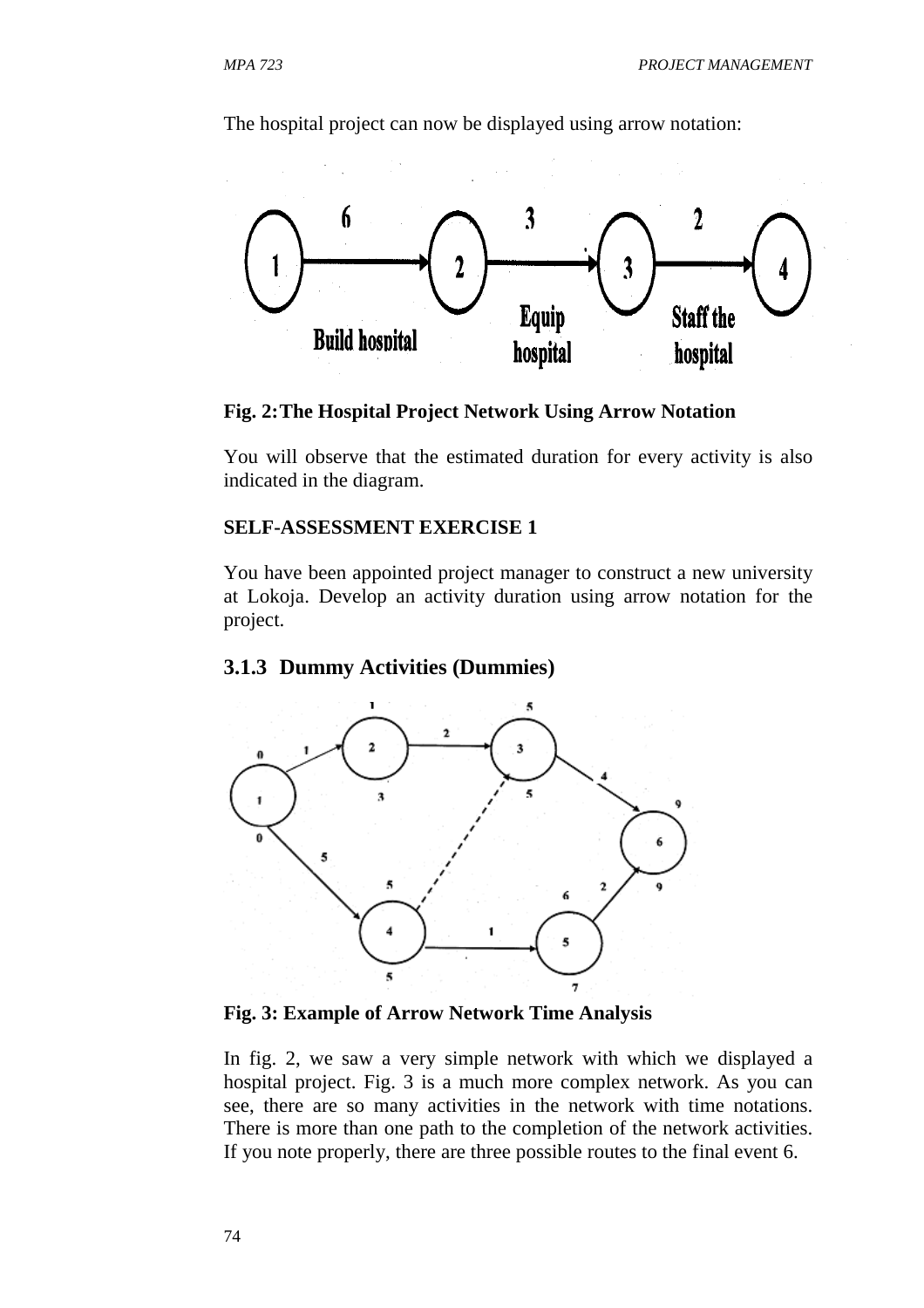One of the possible routes passes through the dotted linking event 4 to event 3. The dotted arrow linking event 4 to event 3 is called a dummy activity. A dummy activity does not represent work and so has no time duration. A dummy activity though having zero time duration acts as a logical link or constraint on activities that follows it.

For example, in fig. 3, the start of activity 3 to 6 depends not only on completion of activity 2 to 3, but, because of the dummy, also on the completion of activity 1 to 4.

Also you are to note that numbers written above event circles indicate the earliest possible time by which the event can be completed. This can be calculated by adding the activity durations from left to right. Where more than one path exists, the longest path determines the earliest possible event time. Numbers below the event circle are found by subtracting activity durations from right to left from the final event again taking the longest path.

# **3.1.4 The Forward Pass**

You are still required to refer to fig. 3. In the figure, the earliest possible time for each event and also the earliest possible time for the entire project completion have been calculated by merely adding up activity duration estimates along the arrows from left to right. This time analysis is known as the forward pass.

Also, in the fig. 3, we are using the forward pass is complicated because there are many routes to the project completion. For example, we might be tempted to think that the earliest possible time for event 3 might be 1  $+ 2 = 3$  if the route of events 1, 2 and 3 are taken. That might not be really true. Event 3 may not be achieved until the end of week 5 because of the longer path through the dummy (activity path of 4 to 3).

# **3.2 Critical Path Analysis Using Precedence Notation**

In our earlier discussion, we dealt with arrow networks. This time around, we shall discuss critical path analysis that uses precedence notation. In current times, precedence system has become very popular in project management for the following reasons.

- a. Precedence logic diagrams resemble engineering flow diagrams and are easy to understand.
- b. Precedence notations indicate clearly the start and finish of activities and even indicate overlapping activities.
- c. Precedence networks are supported by various computer software.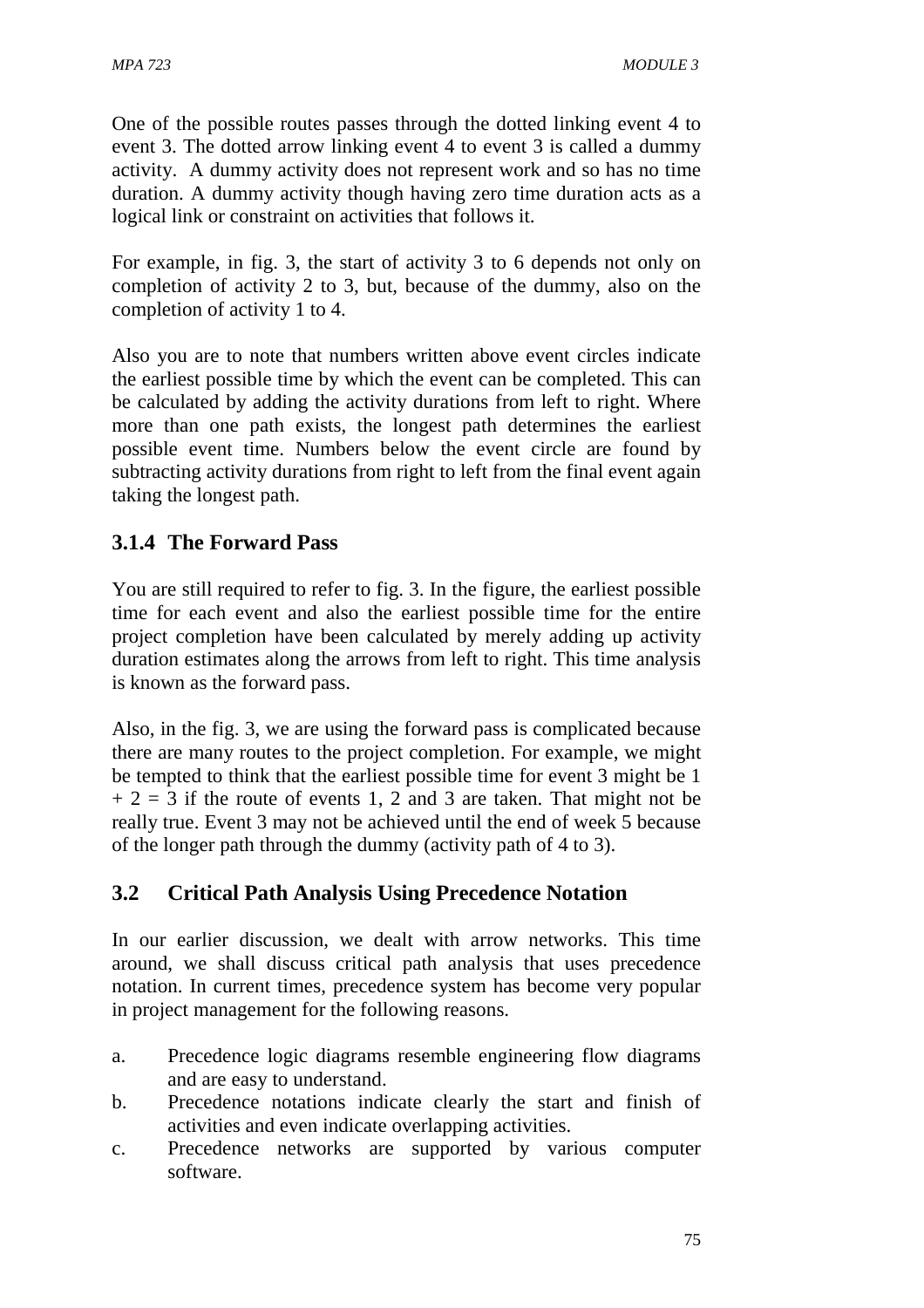Generally, it is important to note that the flow of work in a precedence diagram is from left to right.



#### **Fig. 4: An Activity in Precedence Notation**

Let us now look at some features of the precedence system:

### **3.2.1 Identification Numbers**

In a precedence system, every activity is usually given an identification number called the I D code. These codes are usually important especially for computer processing. The I D codes range from small serial numbers to complex alphanumeric codes with 10 or more characters.

### **3.2.2 Logical Dependencies**

In the precedence system, all activities are joined by lines. You should recollect that they differ from arrow networks which use arrows to link activities. Now back to precedence systems. The precedence notation system allows the project manager the complete freedom to display relationships between various activities.

# **3.2.3 Activity Duration Estimates and Descriptions**

Now let us go back to our simple project which we discussed in section 3.1.2 of this unit.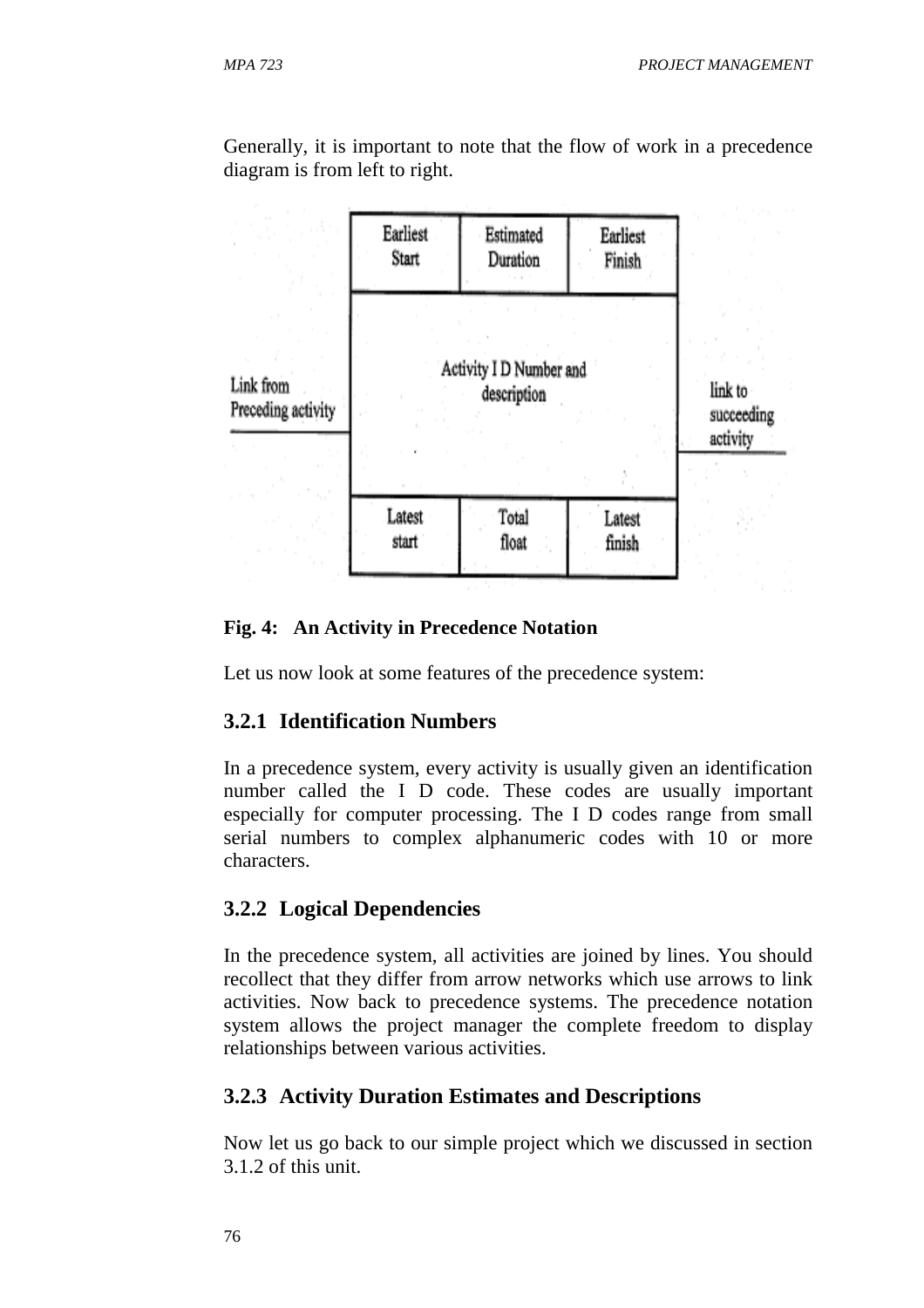| <b>Activity</b> | <b>Description</b> | <b>Estimated Duration</b> |
|-----------------|--------------------|---------------------------|
| $1$ to $2$      | Build the Hospital | 6 months                  |
| $2$ to $3$      | Equip the Hospital | 3 months                  |
| $3$ to 4        | Staff the Hospital | 2 months                  |

The hospital project can be built into fig. 5.



## **Fig. 5: Hospital Project using Precedence Notation**

You are to note that fig. 5 shows the estimated duration, earliest start and finish times for the three activities in the hospital project.

# **3.3 Implementing Network Analysis**

All along, we have been discussing the basic techniques of project network analysis. We discussed arrow networks, activity duration, dummy activities and the precedence notation in network analysis. All these are tailored towards our understanding of basic networks.

In this section, we shall discuss the procedures and methods used in the implementation of network analysis in an organisation. We shall take them one by one.

# **3.3.1 Arranging a Project Meeting**

In an organisation, when a project is to be initiated or executed, someone is usually appointed as the project manager. The project could be the building of a general hospital, the building of a federal government secretariat complex or the building of a refinery complex.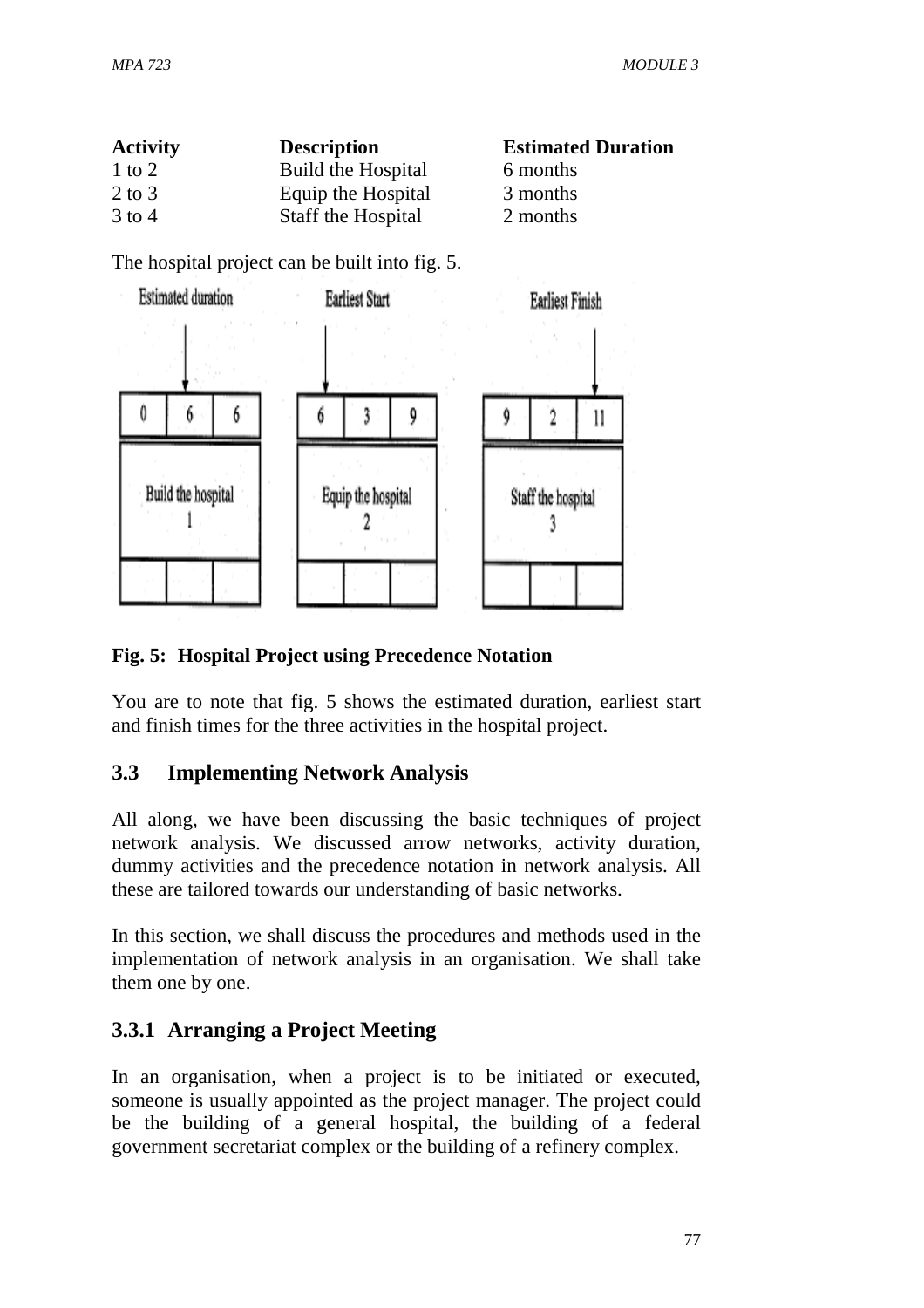In most cases, the project manager is appointed with members of the project team. The first step in a project meeting is to assemble all the members of the team and hold a brainstorming session. In an ideal situation, members of the project team will be chosen from various units or departments and also will be senior members of staff.

During the brainstorming session, the project will be laid bare and all the activities connected with the project will be discussed. Here the basic network of the project will be drawn so that all the team members can see it and make their own contributions.

Ideally, a digital projector can be used for the brainstorming exercise. In this case, arrow notations are better. After a lot of discussions have taken place, a final network analysis diagram will be produced which temporarily serves as the guide to the execution of the project.

#### **3.3.2 Identifying Critical Details in Network Planning**

We have just said that in implementing projects, there is the need to call a project meeting. Part of the things that the project meeting will seek to achieve is to identify the critical details in a network. Such critical details will include the following:

- a. Identification of all activities involved in the project
- b. Allocation of activities to people
- c. Work authorisations
- d. Work supervisors
- e. Start and finish times for every activity
- f. Obtaining building permits where necessary
- g. Issue of invitations to tender for supply of materials or equipment
- h. Receipt of tenders
- i. Approval of tenders
- j. Supplies of materials deadlines
- k. Handover of project.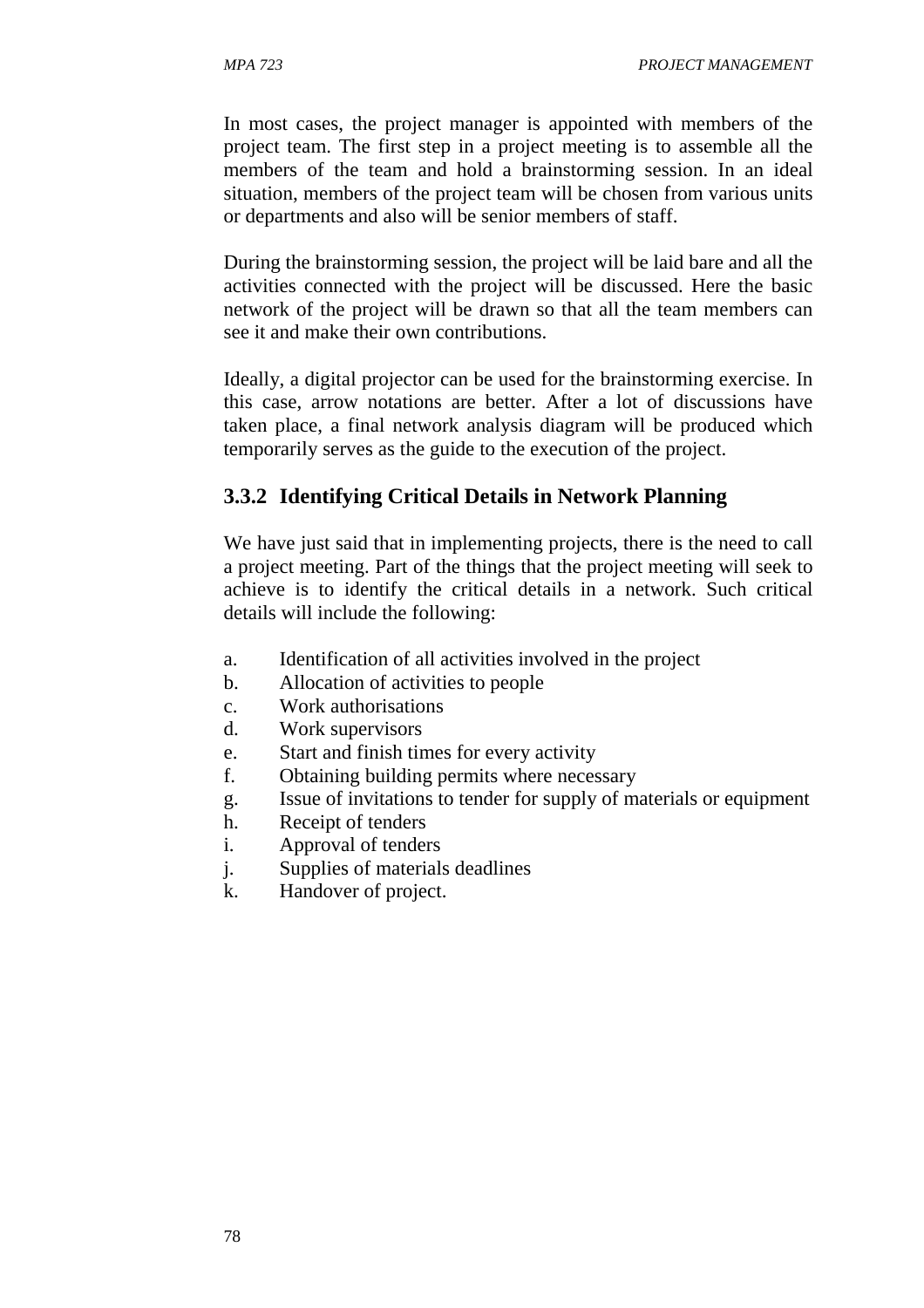

# **Fig. 6: Details in Purchasing Sequence for Supply of Medical Equipment to a Hospital**

# **SELF-ASSESSMENT EXERCISE 2**

Discuss the procedures and methods used in the implementation of network analysis in a chosen organisation.

# **4.0 CONCLUSION**

This unit has treated network analysis which we saw as a very important management tool in project management. We discussed network notation systems especially arrow networks. We also discussed activity duration, dummy activities and critical path analysis using precedence notation. Finally, we discussed the identification of critical details in network planning.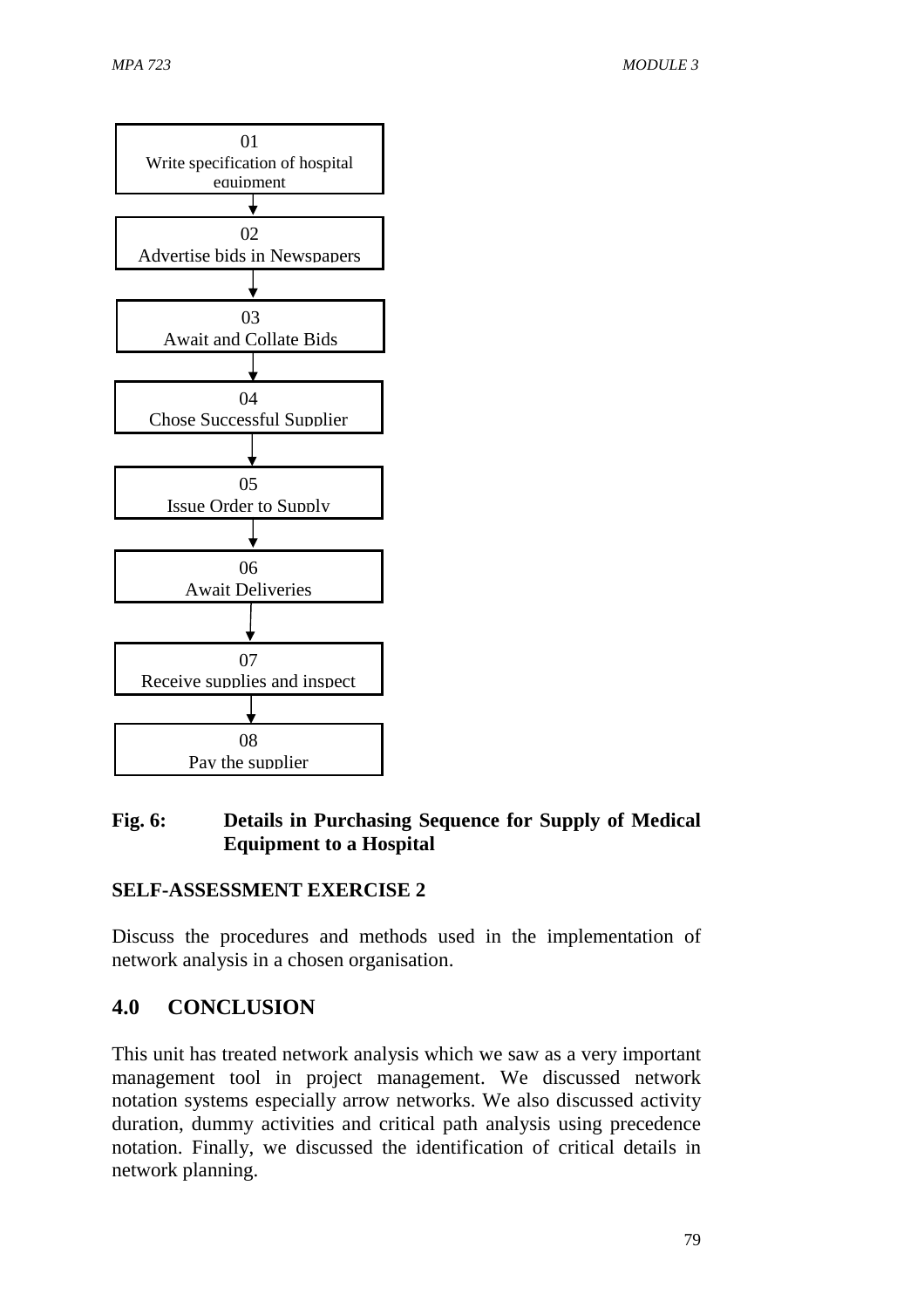# **5.0 SUMMARY**

Network analysis is a management tool in the practice of project management. It equips project managers with the necessary skills for managing various projects. It emphasises the breakdown and analysis of project activities in a sequence that leads to project conclusion.

### **6.0 TUTOR-MARKED ASSIGNMENT**

Why do you think that network analysis is important in project management?

### **7.0 REFERENCES/FURTHER READING**

- Meredith, J. R. & Mantel, S. J. Jnr (1995). *Project Management: A Managerial Approach.* (3rd ed.). New York: Wiley.
- Reiss, G. (1995). *Project Management Demystified: Today's Tools and Technique*. (2nd ed.). London: Spon.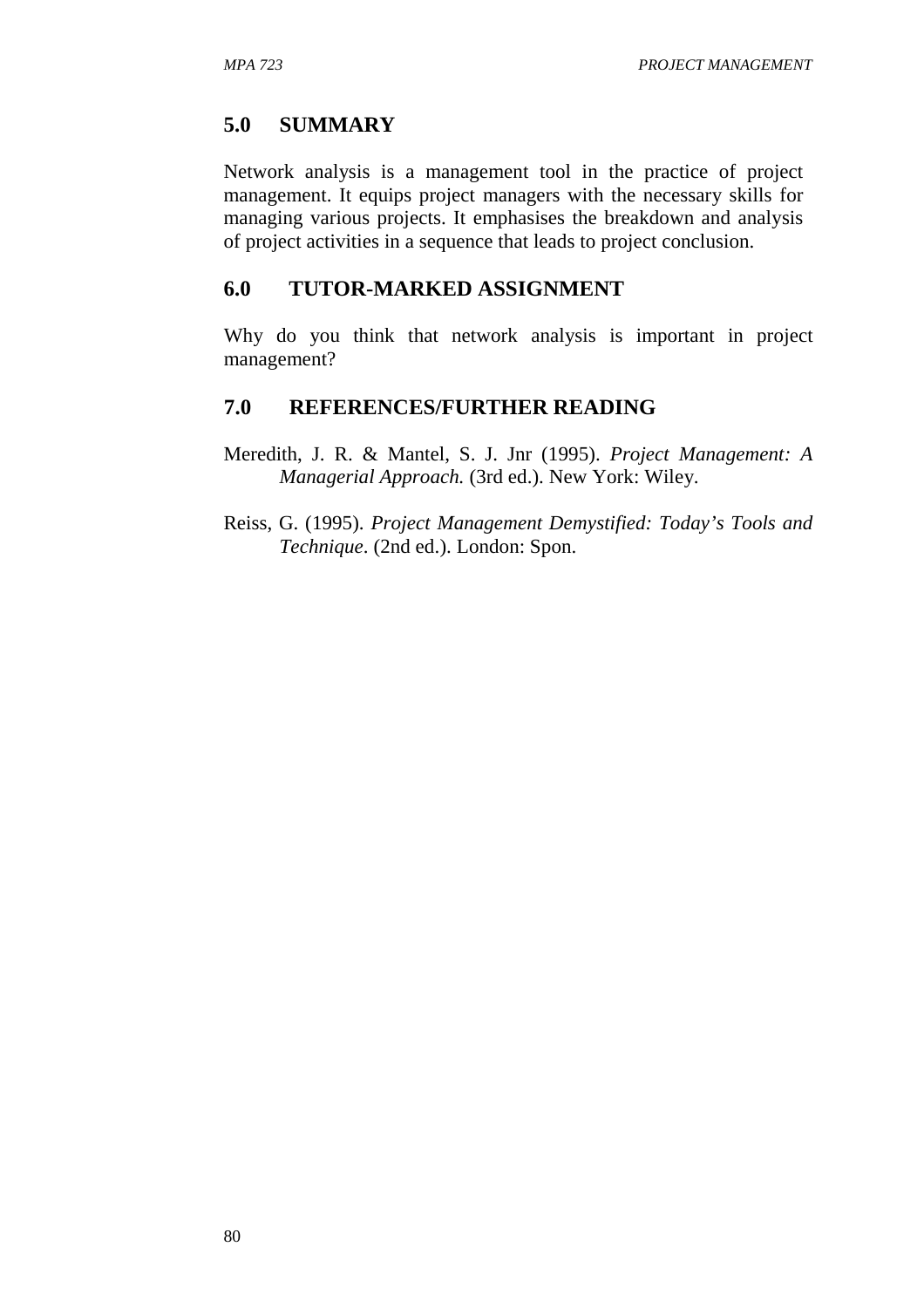# **UNIT 2 PRINCIPLES OF SCHEDULING RESOURCES**

- 1.0 Introduction
- 2.0 Objectives
- 3.0 Main Content
	- 3.1 Project Resources
	- 3.2 Priority Rules for Scheduling Resources
		- 3.2.1 Resource Limited Scheduling
		- 3.2.2 Time Limited Scheduling
- 4.0 Conclusion
- 5.0 Summary
- 6.0 Tutor-Marked Assignment
- 7.0 References/Further Reading

# **1.0 INTRODUCTION**

Research shows that scheduling of resources is a fairly complex topic because of the complexities of various types of projects in the environment.

Resources scheduling can be seen from many view points. It can be seen from point of view of a large industrial establishment like Nigerian Breweries Plc. where it is employed in the formulation of long-term plans. Resources scheduling can even take a wider dimension when one considers the complexities involved in running a refinery that produces petrol, diesel, kerosene, engine oil, aviation fuel and other petrochemicals.

We are not going to discuss resources scheduling from wider perspectives. Rather, we shall discuss it from the point of view of a project manager whose concern is basically with the short-term operations of a business or a specific project.

Resources scheduling problems differ from firm to firm or from organisation to organisation. An organisation which has a large percentage of its labour force as causal labour may not have the problem of scheduling of its labour resources. On the other hand, an organisation that handles its projects using its own workforce cannot ignore scheduling of resources. This is more applicable to engineering and road construction companies.

Principles of scheduling resources have come to the forefront of project management techniques as project managers find themselves in situations that require good knowledge of resources scheduling.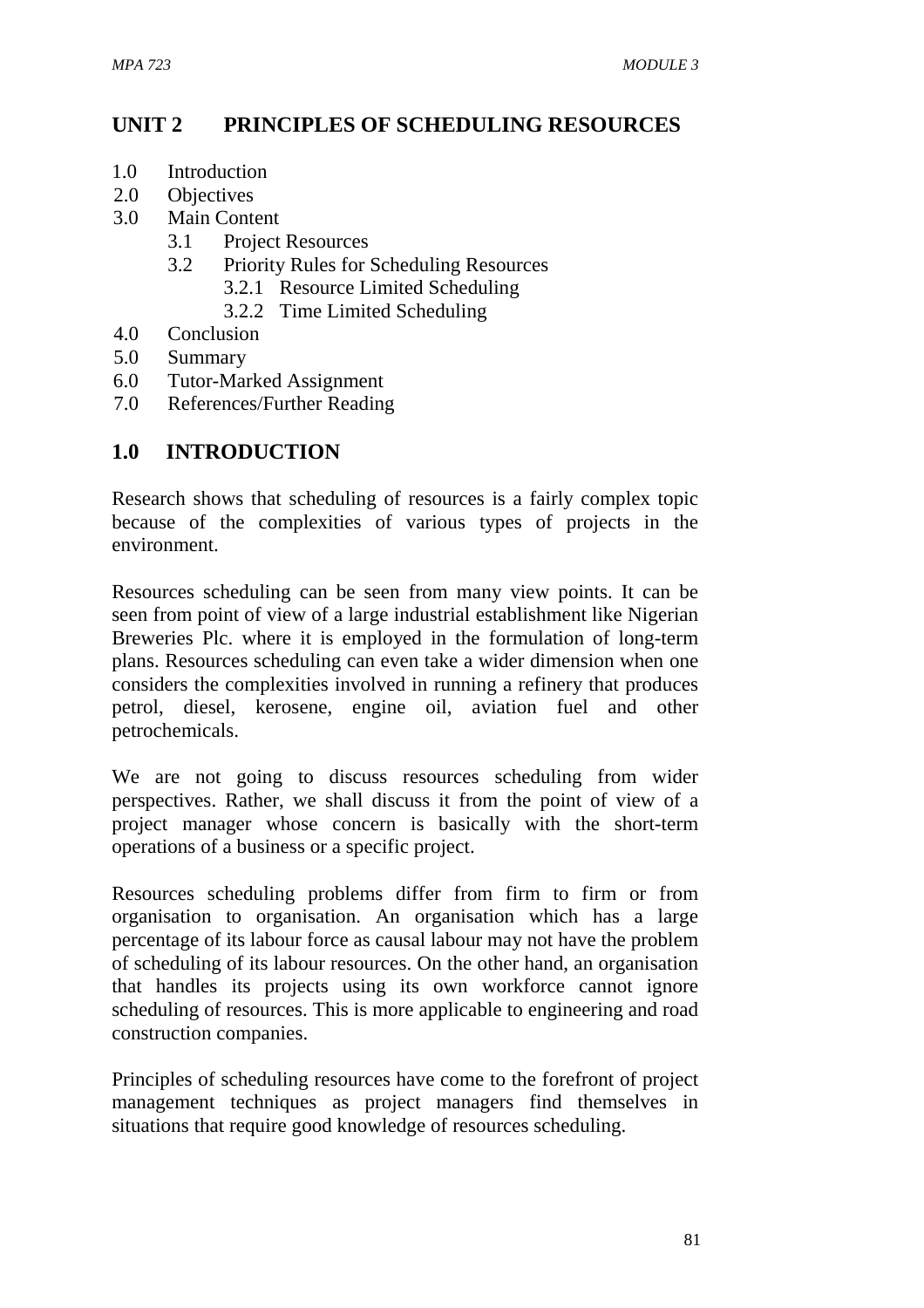### **2.0 OBJECTIVES**

At the end of this unit, you should be able to:

- define scheduling
- enumerate project resources
- discuss the priority rules for scheduling resources.

#### **3.0 MAIN CONTENT**

#### **3.1 Project Resources**

All along, we have been using the work "resources" but we did not define what resources are. So let us now define a project resource. A project resource is any person (labour) equipment, tool or money that is needed for work on a project. Having briefly defined a project resources, we can now go ahead to list the various types of resources that can be used in a project.

- a. Land
- b. Natural gas
- c. Water
- d. Rubber
- e. Cocoa
- f. Cement
- g. Granite
- h. Sand
- i. Generator
- j. Factory buildings
- k. Offices
- l. Labour (causal labour)
- m. Labour (management)
- n. Computers
- o. Radio Stations
- p. X-ray machine
- q. Blow molding machine
- r. Dam
- s. Tractor
- t. Time

Before a project commences, there must be a total breakdown of all the activities that are required to execute the project. Also, there should be a list of resources required to execute the project. The type of resources will include the following: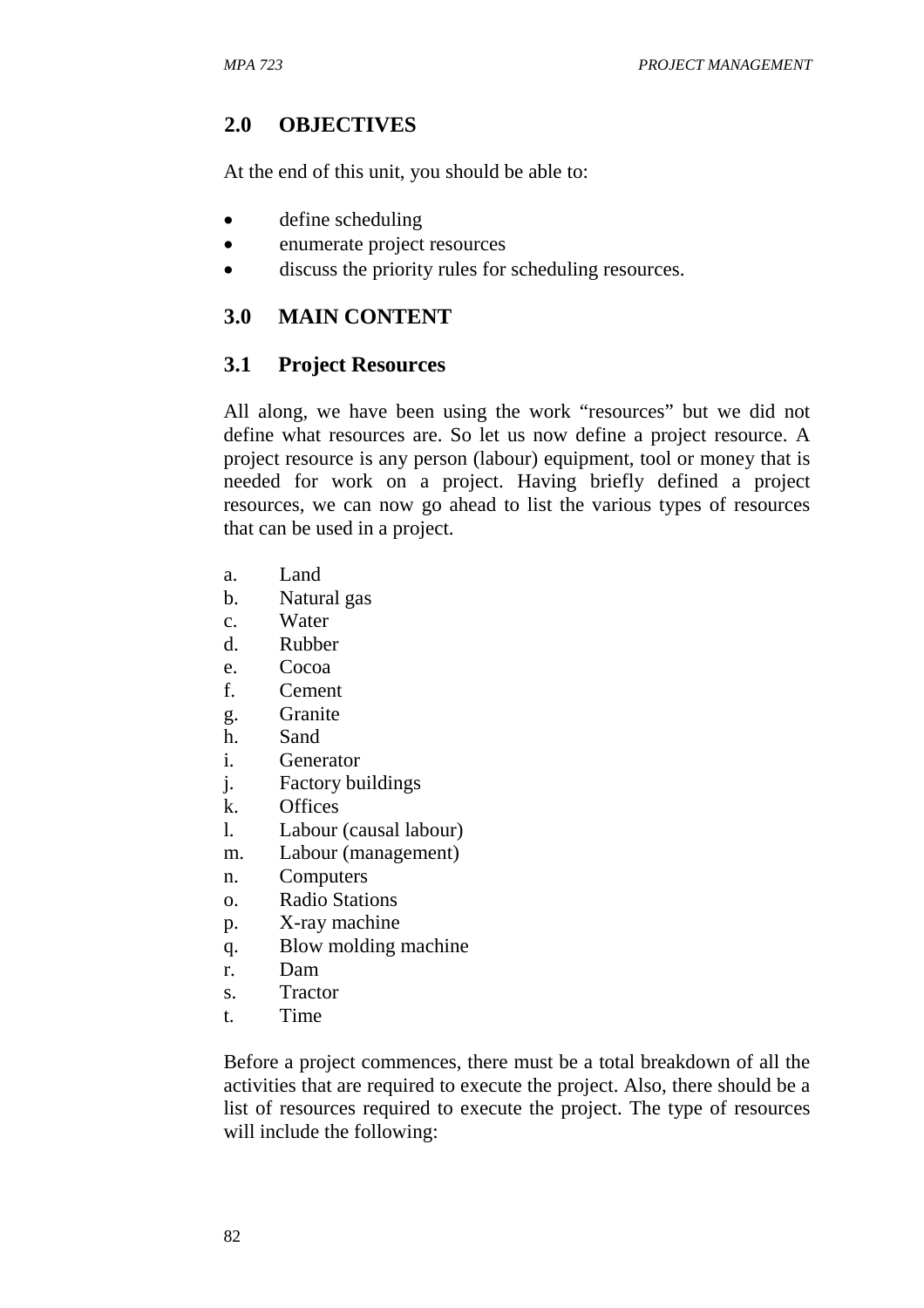- a. Skilled personnel, e.g. building engineers
- b. Skilled personnel, e.g. technologists
- c. Unskilled personnel, e.g. labourers.

Again, there should be a breakdown of the materials required for the execution of the project. Usually for the materials, there should be funds made available for their purchase.

Consider, for example, a project that involves the construction of a students' hostel in a university. The activities are shown in table 1, table 2 and table 3.

| Dig soak away | Lay rubber and   | Prepare chamber       |
|---------------|------------------|-----------------------|
| and           | drain pipes      | slabs with cement and |
| drain trench  | inside trench    | iron rods             |
|               |                  |                       |
| (1)           | (2)              | (3)                   |
|               |                  |                       |
| Dig hostel    | Lay concrete     | Lay                   |
| foundation    | foundation works | floor base            |
|               |                  |                       |
| (4)           | (5)              | (6)                   |
| Mount bricks  | Fit lintel       | Build parapet         |
|               |                  |                       |
|               | (8)              | (9                    |

## **Table 1: Construction of a Student Hostel in a University**

### **Table 2: Construction of a Student Hostel in a University**

| Fit roof timber           | Fit and run                                     | Fit roof sheets |
|---------------------------|-------------------------------------------------|-----------------|
|                           | fascia board                                    |                 |
|                           |                                                 |                 |
| (10)                      | (11)                                            | (12)            |
| Seal the roof             | Fit ceiling boards                              | Fit gutters     |
| (13)                      | (14)                                            | (15)            |
| Hang doors<br>and windows | Fit electrical fittings and do<br>plumbing work | Paint           |
| (16)                      | (17)                                            | 18)             |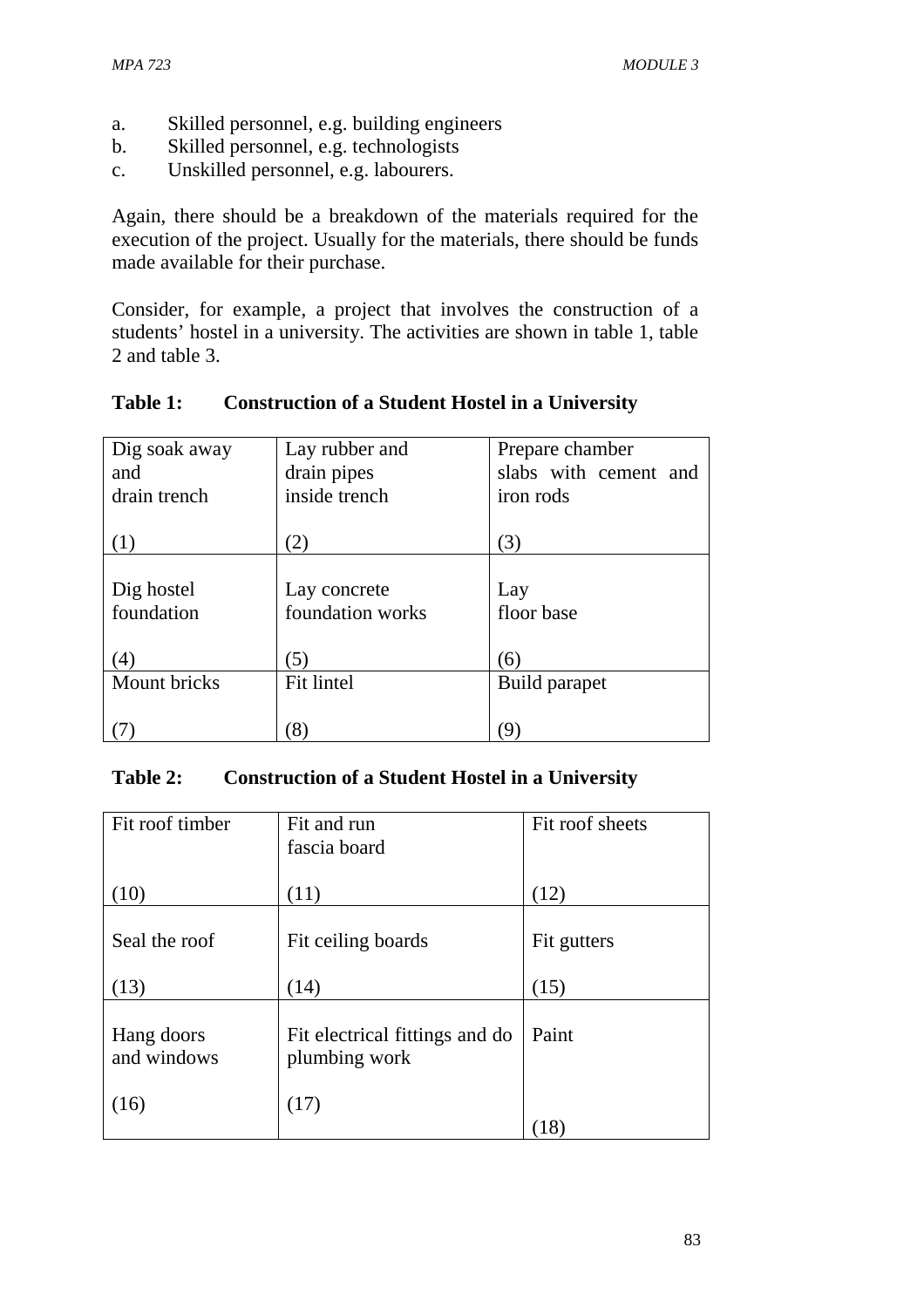| <b>Activity Description</b>              | <b>Duration</b><br>(days) | <b>Resources</b><br>available |
|------------------------------------------|---------------------------|-------------------------------|
| 1. Dig soak away and drain trench        | $\overline{2}$            | Yes                           |
| 2. Lay rubber and drain pipes            | $\overline{2}$            | Do                            |
| 3. Prepare chamber slabs with cement     | $\overline{2}$            | Do                            |
| 4. Dig hostel foundations                | 3                         | Do                            |
| 5. Lay concrete foundation works         | 3                         | Do                            |
| 6. Lay floor base                        | $\overline{2}$            | Do                            |
| 7. Mount bricks                          | 21                        | Do                            |
| 8. Fit lintel                            | 5                         | Do                            |
| 9. Build parapet                         | $\overline{4}$            | Do                            |
| 10. Fit roof timber                      | $\overline{4}$            | Do                            |
| 11. Fit and run fascia board             | $\overline{4}$            | Do                            |
| 12. Fit roof sheets                      | 6                         | Do                            |
| 13. Seal the roof                        | 10                        | Do                            |
| 14. Fit ceiling boards                   | 10                        | Do                            |
| 15. Fit gutters                          | $\overline{4}$            | Do                            |
| 16. Hang doors and windows               | 5                         | Pending                       |
| 17. Fit electrical fittings and plumbing | 10                        | Pending                       |
| 18. Paint                                | 10                        | Pending                       |

### **Table 3: Students' Hostel Project: Task List and Time Analysis**

### **SELF-ASSESSMENT EXERCISE 1**

Define a project resource?

### **3.2 Priority Rules for Scheduling Resources**

Scheduling of resources is based on two options or priority rules. One option is whether the scheduling of the resources should be resource-limited or time limited. We shall now consider each of the options.

# **3.2.1 Resource Limited Scheduling**

In resource limited scheduling, the levels of available resources are known well in advance and as a matter of fact should not be exceeded. Following this, the completion time of the project will be a secondary objective. In real life, resource limited scheduling is found mainly in government establishments and parastatals where the annual or supplementary budget sets a limit to the amount that can be expended by a ministry or parastatal.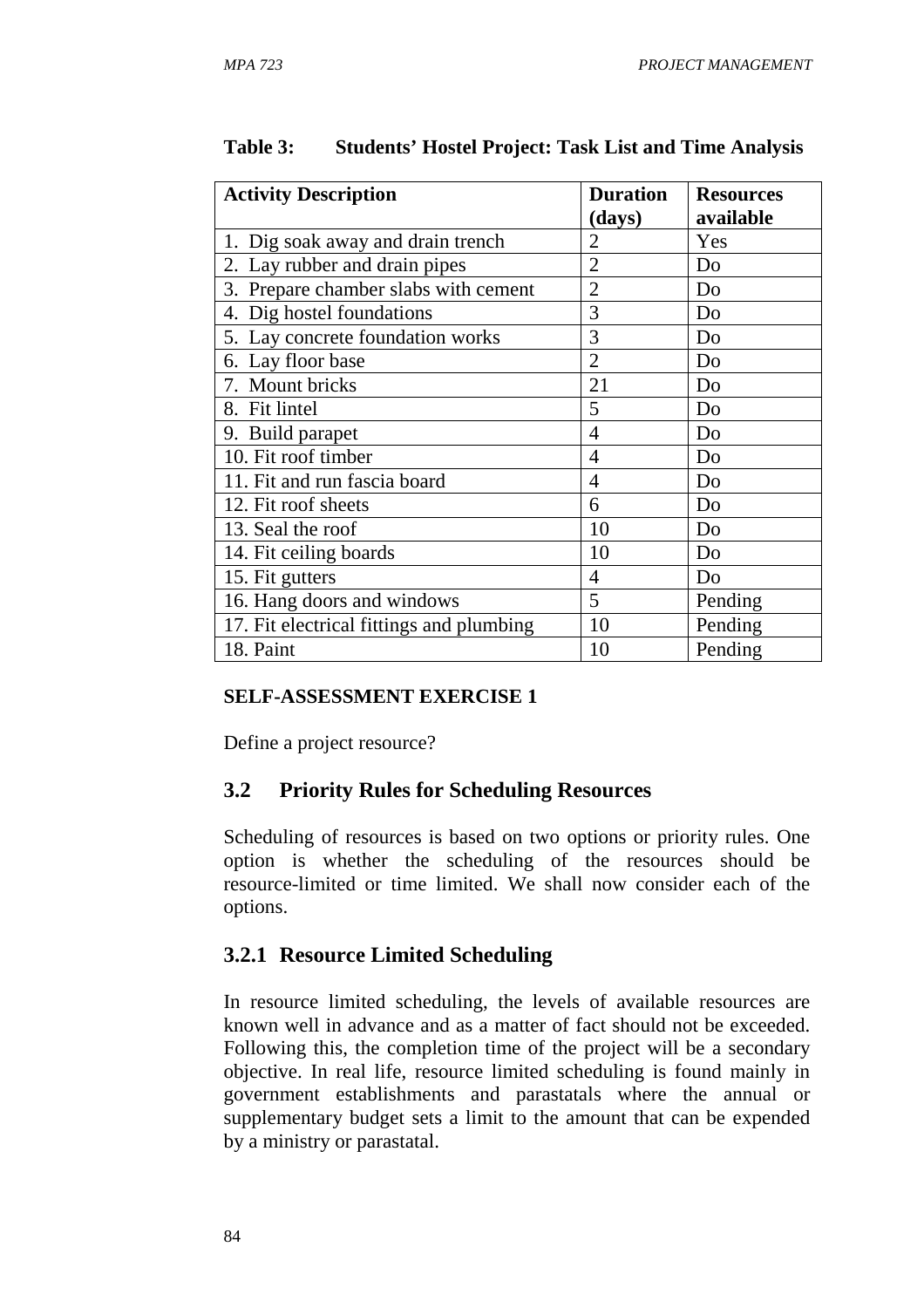# **3.2.2 Time Limited Scheduling**

In a situation where time is of essence in a project, the scheduling should be time-limited. For example, if a university is due to reopen in October and it is expected that a new students' hostel under construction will accommodate 2,000 new students, it means that at least the new students' hostel should be ready by September of the same year.

When a project is subjected to time-limited scheduling, overtime and hiring of excess labour usually resorted to in order to meet the time schedule.

In practical situations, project managers resort or fall back to a second-tier resource level.

## **SELF-ASSESSMENT EXERCISE 2**

Using a practical example, explain the "time-limited scheduling."

# **4.0 CONCLUSION**

In this unit, we discussed principles of scheduling resources. We discussed the meaning of resources and also the priority rules for scheduling resources. The options available to the project manager are resource-limited scheduling and time-limited scheduling of resources.

# **5.0 SUMMARY**

Principles of scheduling resources guide the project manager in project management. It provides project managers with tools with which to schedule resources.

# **6.0 TUTOR-MARKED ASSIGNMENT**

What do you understand by resource-limited scheduling?

# **7.0 REFERENCES/FURTHER READING**

- Meredith, J. R. & Mantel, S. J. Jnr. (1995). *Project Management: A Managerial Approach.* (3rd ed.). New York: Wiley.
- Reiss, G. (1995). *Project Management Demystified: Today's Tools and Techniques.* (2nd ed.). London: Spon.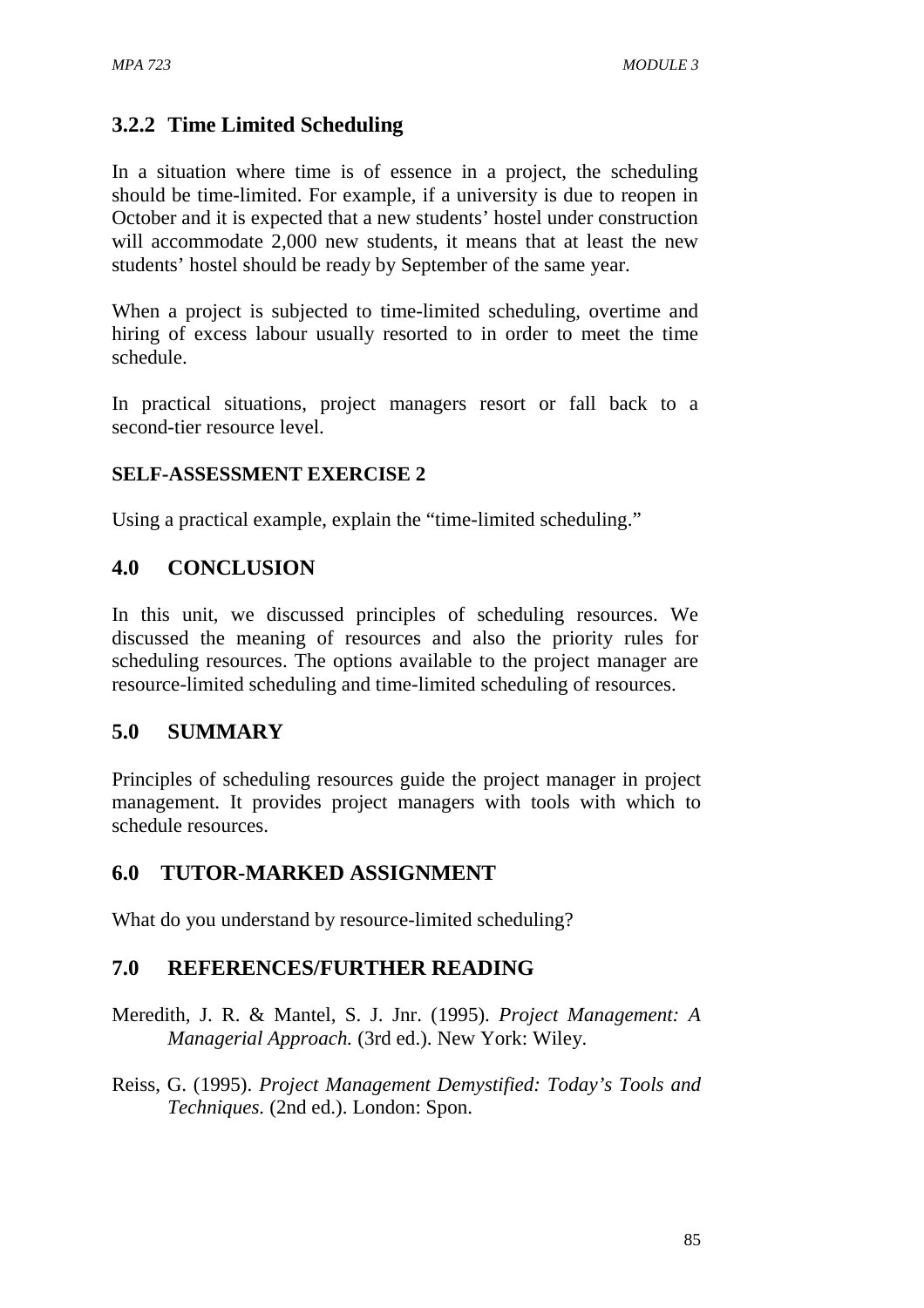# **UNIT 3 PRACTICAL SCHEDULING OF RESOURCES**

#### **CONTENTS**

- 1.0 Introduction
- 2.0 Objectives
- 3.0 Main Content
	- 3.1 Factors in Project Resource Scheduling
	- 3.2 Labour Resources to be Scheduled
	- 3.3 Scheduling Labour Costs
	- 3.4 Scheduling Costs for other Materials
	- 3.5 Scheduling Cash Flows
- 4.0 Conclusion
- 5.0 Summary
- 6.0 Tutor-Marked Assignment
- 7.0 References/Further Reading

# **1.0 INTRODUCTION**

In the last unit, we discussed principles of scheduling resources. We defined the meaning of resources and also the priority rules for scheduling resources. We also discussed the options available to the project manager for scheduling of resources.

### **2.0 OBJECTIVES**

At the end of this unit, you should be able to:

- outline areas of practical scheduling of resources
- discuss practical scheduling of resources.

### **3.0 MAIN CONTENT**

### **3.1 Factors in Project Resource Scheduling**

In practical terms, before practical scheduling can be carried out, the appointed project manager with his or her team will first of all be faced with a number of critical questions that concern the project in question. They may have to highlight problems associated with the project and offer solutions. Let us now look at fig. 1 which highlights competing factors in project resource scheduling.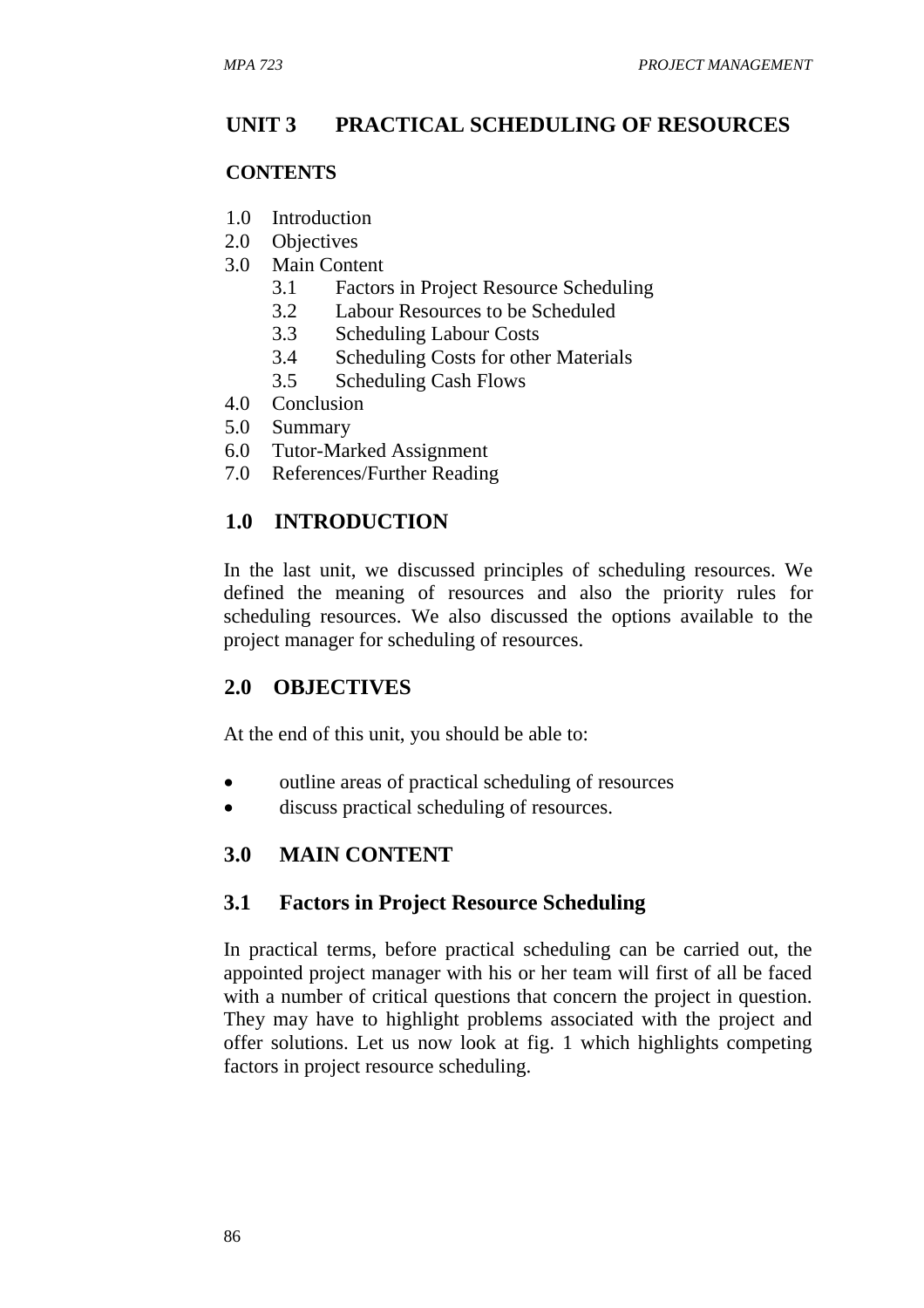

### **Fig. 1: Competing Factors in Project Resource Scheduling**

### **SELF-ASSESSMENT EXERCISE 1**

Explain the competing factors in project resources scheduling.

### **3.2 Labour Resources to be Scheduled**

In fig. 1, we displayed the competing factors in project resources scheduling. Although a lot of factors have been highlighted, a very important resource that needs scheduling is labour. Whatever the nature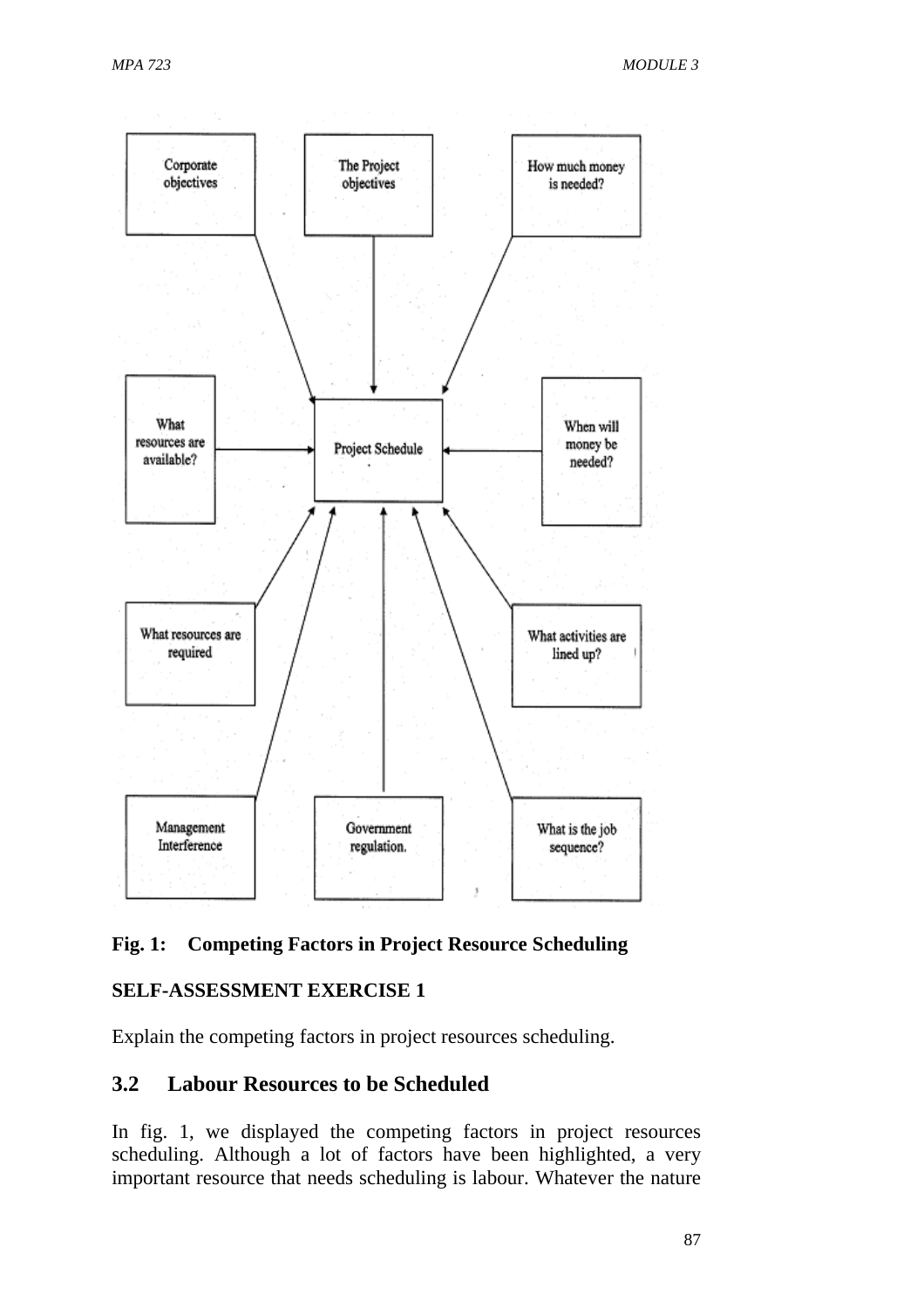of the project concerned, the starting point is labour since it is labour that organises all the other factors that take part in a project. So whether it is large construction project, manufacturing project or a large petrochemical project, we will find that the following work activities should be scheduled. They include the following:

- a. Project layout design
- b. Civil engineering jobs
- c. Mechanical engineering jobs
- d. Structural engineering jobs
- e. Electrical engineering jobs
- f. Plumbing and hydro engineering jobs
- g. Production engineering jobs
- h. Chemical engineering jobs.

# **3.3 Scheduling Labour Costs**

In section 3.2 we listed a number of work schedules that should be scheduled. In terms of schedules, we are specifically looking at labour intensive schedules. For example, in project design we are looking at the labour content of project layout design.

So in practice, it will be necessary to schedule the estimated expenditures for labour. The ideal thing to do is to choose a specific cost rate per unit of labour resource. For example, we could have the following estimates for labour costs in a project:

| Category                    | <b>Rates per Day</b> |  |  |
|-----------------------------|----------------------|--|--|
|                             | (N)                  |  |  |
| Civil engineering jobs      | 2,500                |  |  |
| Structural engineering jobs | 2,000                |  |  |
| Plumbing jobs               | 1,000                |  |  |

### **3.4 Scheduling Costs for Other Materials**

Apart from labour cost in a project, there is the need for other materials costs to be estimated and scheduled. In practice, all activities identified in a project should be recognised and the associated materials also identified for cost purposes.

Usually, the project accountant collects information about project activities from the project manager. He/She then matches the material cost with the associated activity.

Based on the network analysis, the accountant is issued with the priority list for the project so that adequate purchase arrangements could be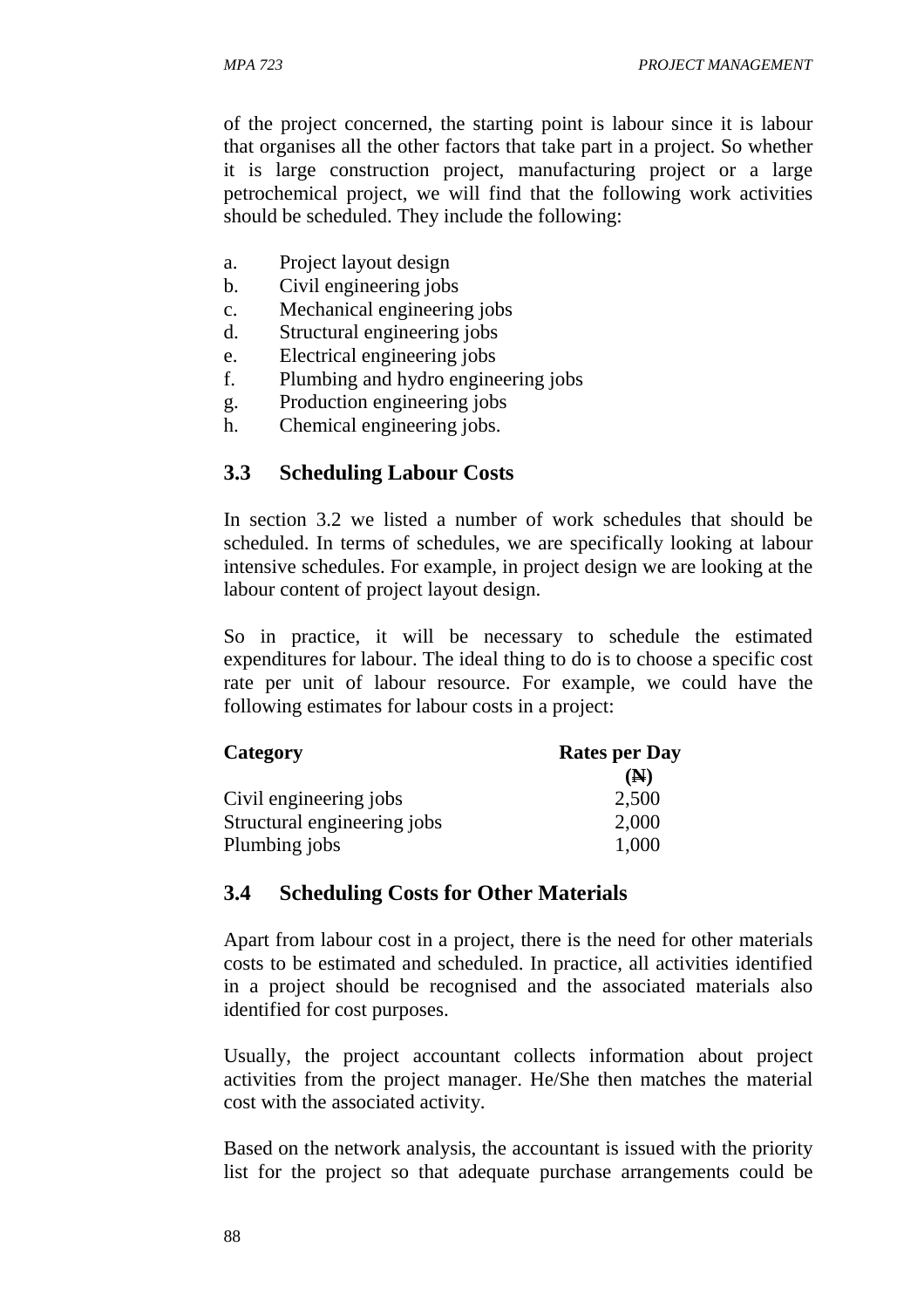made. The cost of materials to be scheduled will vary depending on the nature of the project, the activities involved and of course the duration of the identified activities.

# **3.5 Scheduling Cash Flows**

Cash flow schedules basically are schedules which show inflows (income) of a project and also outflows (expenditures) of a project.

As we discussed earlier, money is a very critical resource. Again, it is to be stressed that most resources for a project will be paid for with money. Therefore, schedules which show how money will flow in a project is very important.

It is also very important to note that the cash flow schedule is not an accounting statement or schedule. It is basically a schedule that shows the receipts of money and the spending of money in relation to a project.

The cash flow schedule is divided into two sections, namely: the cash inflow section and the cash outflow section. Two of them combine to form the cash schedule.

The cash inflow section of the cash schedule shows the various sources of cash for a project. Sources of cash for a project may vary. In the private sector projects, they will consist mainly of equity or bank loans. But that is understandable.

However, the sources of funds for a public sector project might be different. They may consist of local government, state or federal government funds. Also, public sector projects might attract external funds sources from outside Nigeria.

To drive home the practical construction of a cash flow schedule, we produce for your study two cash flow schedules for the following projects:

| A refinery project | Table 1 |
|--------------------|---------|
| A hospital project | Table 2 |

An important point to note about cash flow schedules is that apart from the fact that the schedule highlights the activities, the timing of the activities are duly captured. For example, in the refinery project (table 1) you will observe that the Bank of Industry loan is expected to come in by January and not February. The logic is simple. The loan will be required to undertake the engineering design work, civil engineering and other works.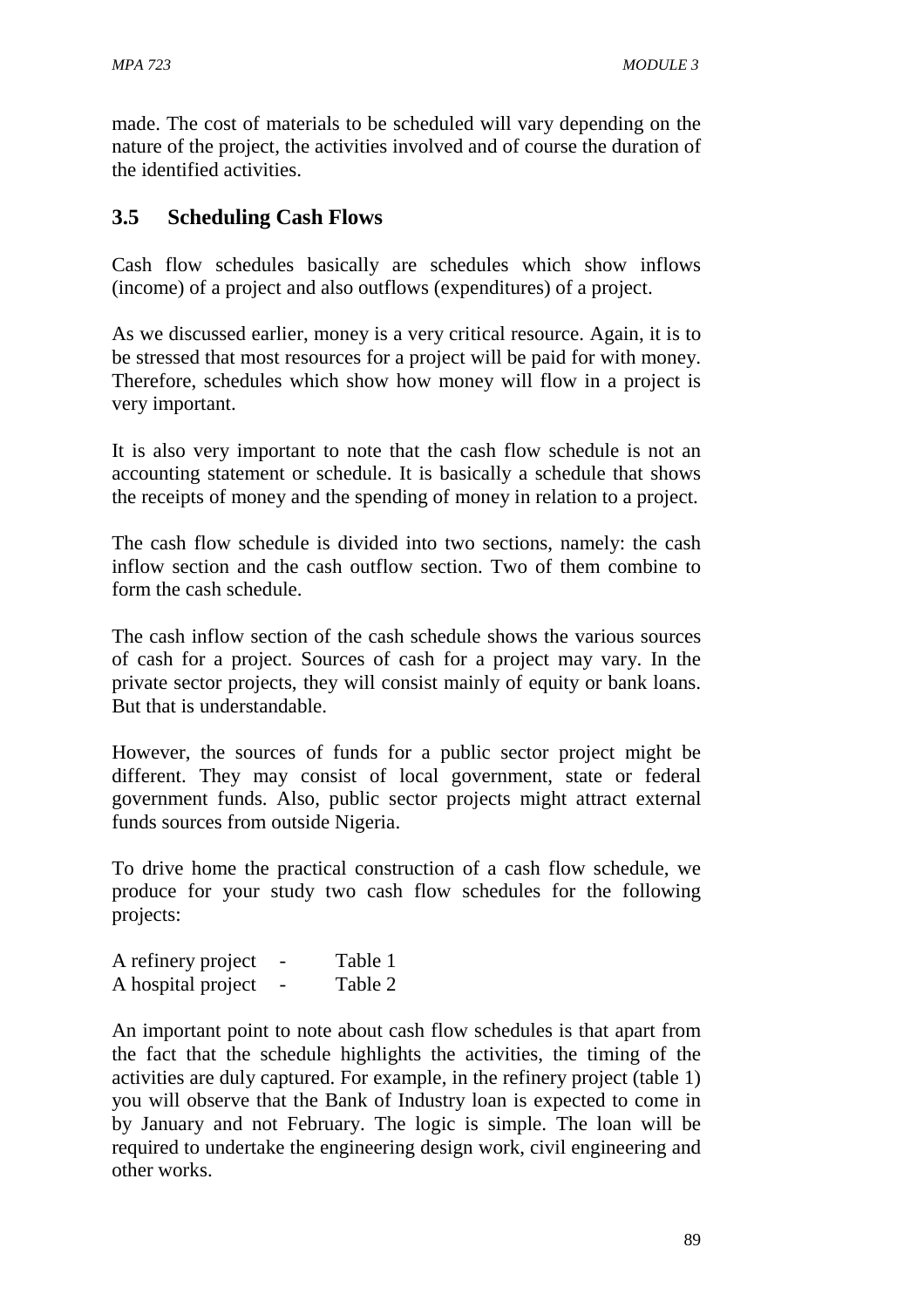At a glance, therefore, the project manager can see what activities will come up at different times and the amount of funds they will require.

In more complex cases, the cash flow schedule will highlight when the project will require external funding, etc.

#### **SELF-ASSESSMENT EXERCISE 2**

Discuss the scheduling of cash flow for a project with an example.

| <b>Cash Inflows</b>                | <b>January</b> | <b>February</b> | N'             |
|------------------------------------|----------------|-----------------|----------------|
|                                    |                |                 | <b>Million</b> |
|                                    |                |                 | <b>March</b>   |
| Bank of Industry loan              | 10,000         |                 |                |
| European Investment Bank loan      |                |                 | 10,000         |
| Federal Government of Nigeria      |                | 10,000          |                |
| Equity                             | 10,000         | 10,000          | 10,000         |
| <b>Total Cash Inflows</b>          |                |                 |                |
|                                    |                |                 |                |
| <b>Cash Outflows</b>               | 200            |                 |                |
| Engineering design                 | 300            | 1,000           | 1,000          |
| Civil engineering works            | 2,000          | 1,000           | 1,000          |
| Structural engineering works       | 2,000          | 5,000           | 1,000          |
| Mechanical engineering             | 1,000          | 2,000           | 2,000          |
| Electrical<br>engineering<br>works | 100            | 100             | 100            |
| works                              | 100            | 100             | 100            |
| Office buildings                   | 100            |                 |                |
| Salary and wages                   | 200            |                 |                |
| Environmental impact studies       |                |                 | 9,600          |
| Permits                            | 6,000          | 9,200           | 14,800         |
| Refining chemicals                 |                |                 |                |
| <b>Total Cash Outflows</b>         | 4,000          | 800             | (4,800)        |
|                                    |                | 4,000           | 4,800          |
| <b>Inflows Less Outflows</b>       | 4,000          | 4,800           |                |
| <b>Opening Cash Balance</b>        |                |                 |                |
| <b>Closing Cash Balance</b>        |                |                 |                |
|                                    |                |                 |                |

**Table 1: Cash Flow Schedule for a Refinery Project**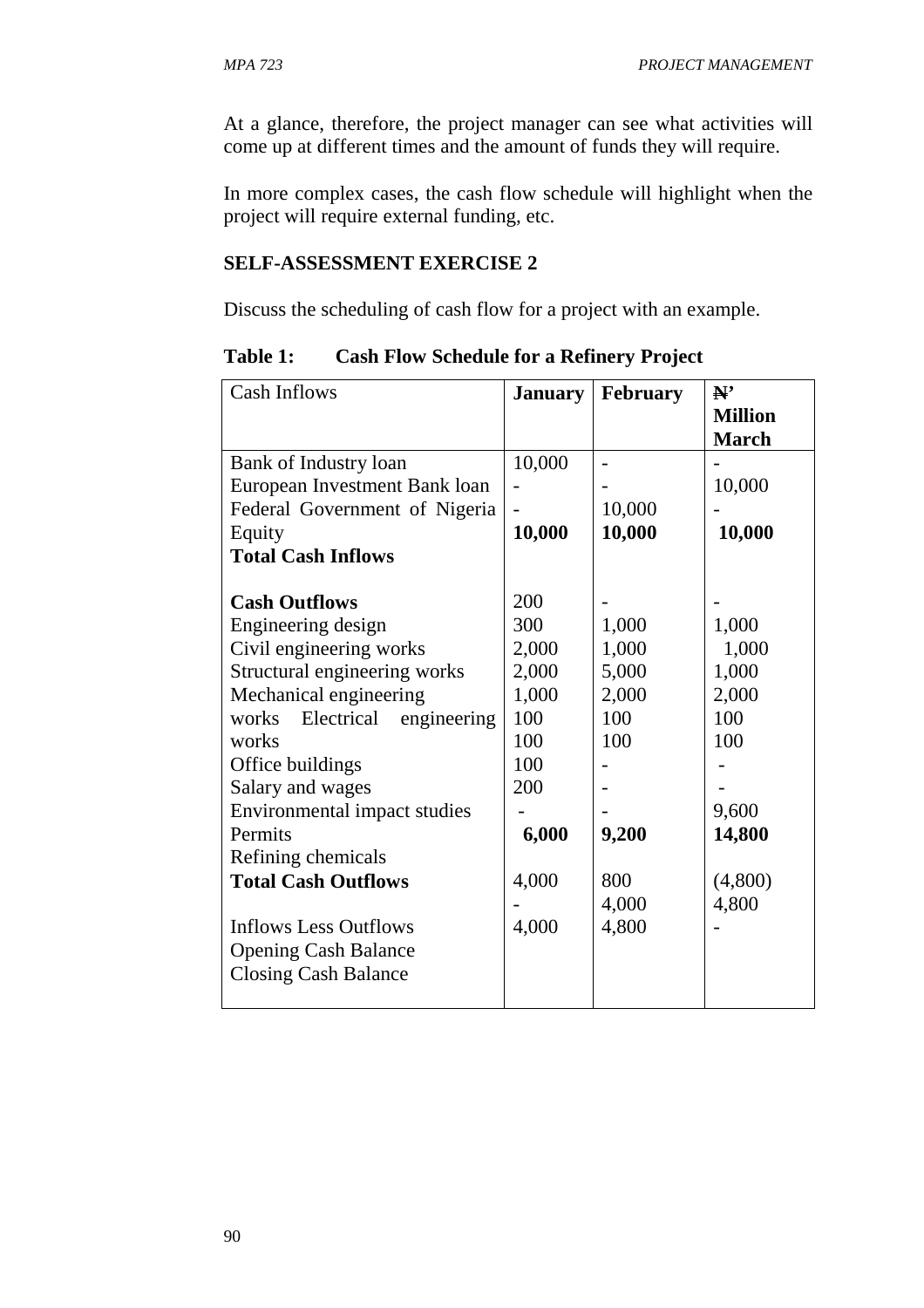|                                      | $\mathbb{N}^*$ Million |            |      |
|--------------------------------------|------------------------|------------|------|
|                                      | April                  | May        | June |
| Cash Inflows                         |                        |            |      |
| World Health Organisation grant      | 200                    | 100        |      |
| Federal Government of Nigeria equity | 300                    |            | 50   |
| <b>TOTAL CASH INFLOWS</b>            | 500                    | 100        | 50   |
| <b>CASH OUTFLOWS</b>                 |                        |            |      |
| Engineering design                   | 10                     |            |      |
| Civil engineering works              | 100                    | 10         |      |
| Structural engineering works         | 30                     | 10         |      |
| Electrical engineering works         | 10                     | 10         |      |
| Wards and offices                    | 200                    | 30         |      |
| Hospital equipment                   | 100                    | 10         | 10   |
| Drugs and medicaments                |                        |            | 30   |
| Salary and wages                     | 40                     | 40         | 10   |
| <b>Total Cash Outflows</b>           | 490                    | <b>110</b> | 50   |
| <b>Inflows Less Outflows</b>         | 10                     | (10)       |      |
| <b>Opening Cash Balance</b>          |                        | 10         |      |
| <b>Closing Cash Balance</b>          | 10                     |            |      |

### **Table 3: Steps in Project Resource Scheduling**

| $S/N0$ .         | <b>Step</b>                            | <b>Notes</b>                 |
|------------------|----------------------------------------|------------------------------|
| 1.               | Define the objectives of the project   | Study the feasibility of     |
|                  | break them down<br>and<br>into         | the project                  |
|                  | technical, financial and<br>time       |                              |
|                  | objectives                             |                              |
| 2.               | Divide the project into manageable     |                              |
|                  | tasks using the network analysis       |                              |
| 3.               | Make a list of all the tasks and their | the<br><b>Network</b><br>Use |
|                  | sequence                               | Analysis                     |
| $\overline{4}$ . | Estimate all task durations<br>and     | You may use a bar chart      |
|                  | identify the critical paths            | here plus the network        |
|                  |                                        | analysis                     |
| 5.               | Match the tasks with the available     |                              |
|                  | resources                              |                              |
| 6.               | Assign tasks to team members or teal   |                              |

## **4.0 CONCLUSION**

In this unit, we discussed practical scheduling or resources. We looked at the competing factors in project resource scheduling. We discussed labour resources to be schedules and the scheduling of labour costs. We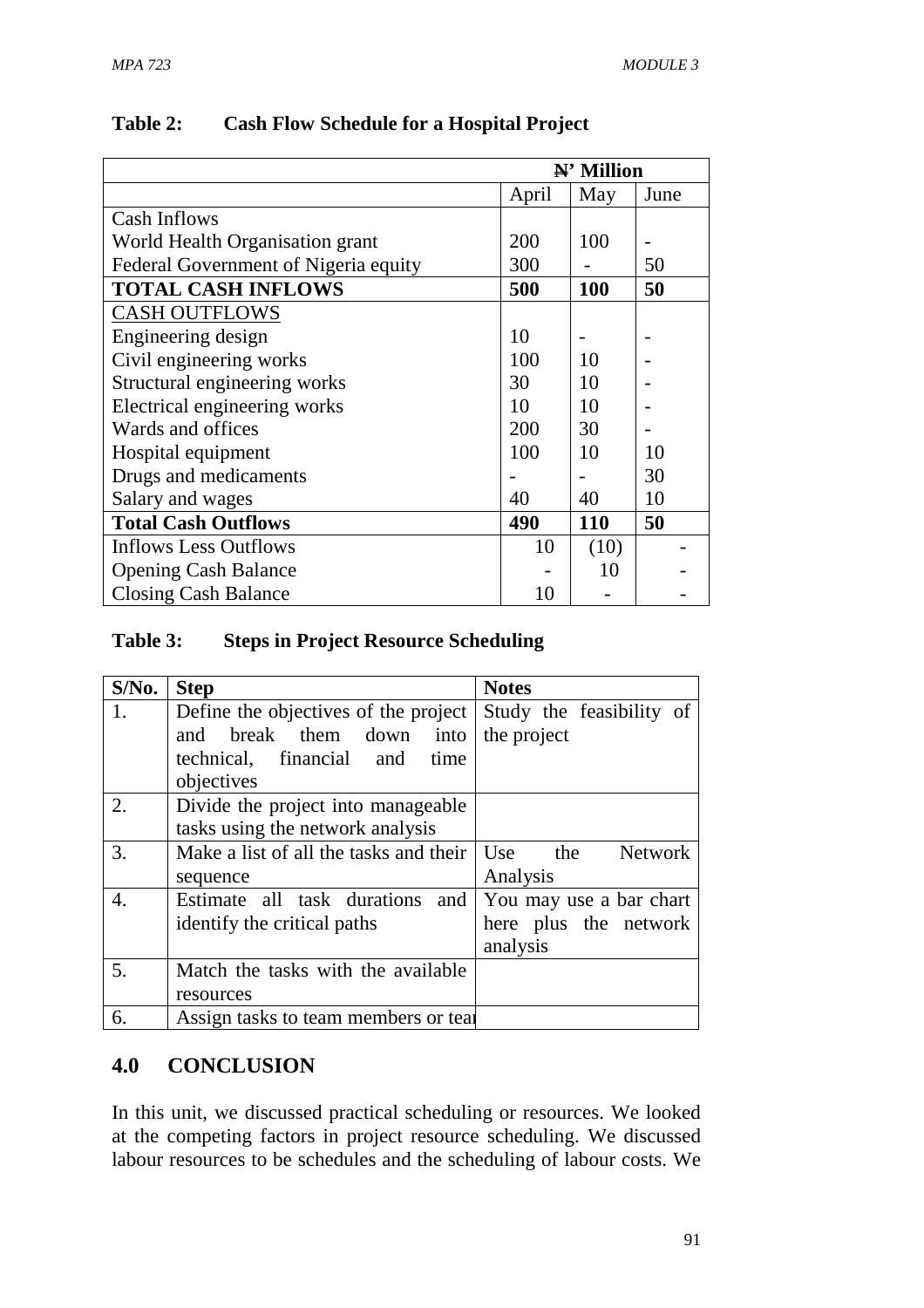then discussed project cash flow schedules. We concluded the unit by highlighting steps in project resources scheduling.

# **5.0 SUMMARY**

In this unit, we treated practical scheduling of resources which is a very vital topic towards our understanding of project management. We saw practically how resources are scheduled and using a cash flow schedule. We demonstrated scheduling of project resources. In the next unit, we shall discuss materials management.

# **6.0 TUTOR-MARKED ASSIGNMENT**

What are the competing factors in project resource scheduling?

# **7.0 REFERENCES/FURTHER READING**

- Wallace, T. F (1995). *MRPH Making it Happen: The Implementer's Guide to Success with Manufacturing Resources Planning.*  Chichester: Wiley.
- Baily, P (1991). *Purchasing Systems and Records.* (3rd ed.). Aldershot: Gower.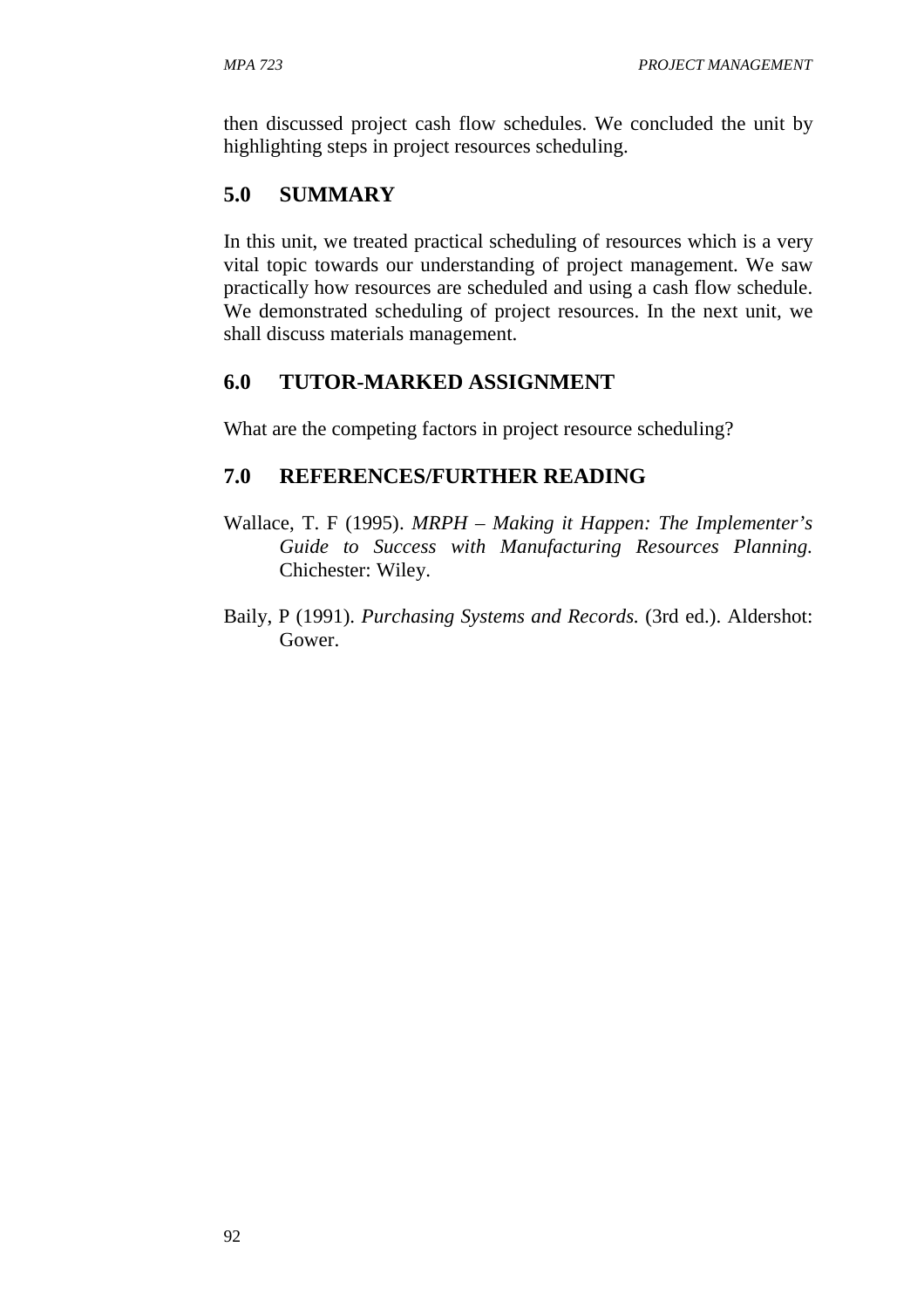# **UNIT 4 MATERIALS MANAGEMENT**

#### **CONTENTS**

- 1.0 Introduction
- 2.0 Objectives
- 3.0 Main Content
	- 3.1 The Purchasing Cycle
	- 3.2 Commercial Conditions of Purchase
	- 3.3 Timing of Purchase Orders and Deliveries
	- 3.4 Call-Off Orders
	- 3.5 Purchasing for Capital Projects
	- 3.6 Stores Administration
- 4.0 Conclusion
- 5.0 Summary
- 6.0 Tutor-Marked Assignment
- 7.0 References/Further Reading

## **1.0 INTRODUCTION**

Materials management concentrates on the key aspects of purchasing and control that take place after a purchase order has been issued for materials of a project. Also, materials management concentrates on the purchasing procedures in projects defined as capital projects.

Purchasing is a vital function in project management because the supply of materials is very critical to ensuring that there are no delays in the supply of materials to projects. Also, buying on competitive terms and prices is considered to be very important to project managers.

Materials management also concentrates attention on the schedule inspection of project materials and goods when they are delivered to the project stores or sites. Stores management is also part of materials management.

Besides, it is to be realised that shortage of material can frustrate a project. So project managers in managing materials purchase must ensure that on no account should materials shortage occur once a project commences. Materials shortages delay projects if they are allowed to occur.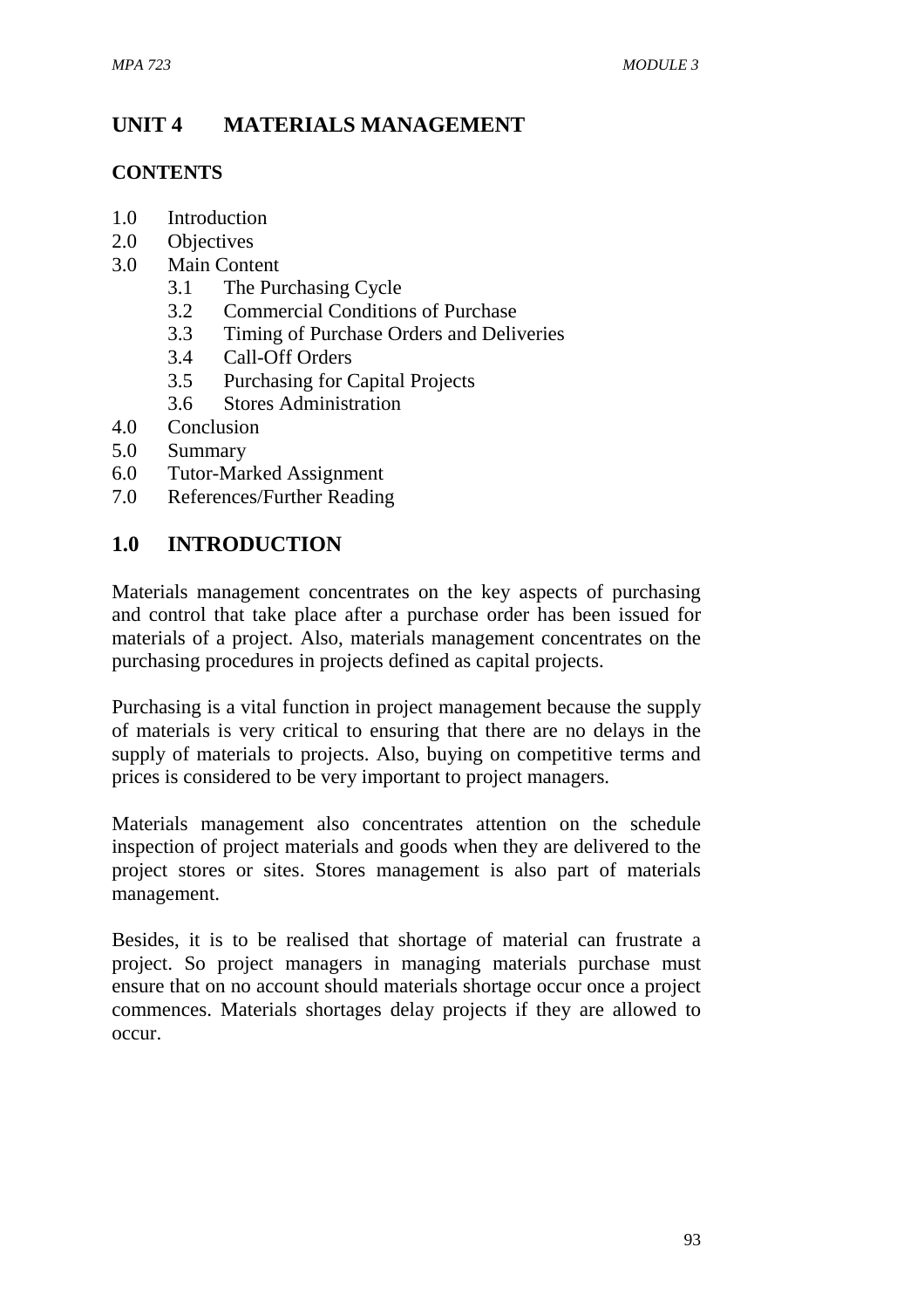## **2.0 OBJECTIVES**

At the end of this unit, you should be able to:

- explain the purchasing cycle
- appraise the principle of materials management
- discuss stores administration.

## **3.0 MAIN CONTENT**

## **3.1 The Purchasing Cycle**

There is this misconception that a purchasing department consists of people (staff) whose only functions are to issue purchase orders and take delivery of materials and goods. This is not true. The purchasing function goes beyond issuing of local purchase orders (LPOs). We shall now discuss the purchasing cycle which will throw more light on the purchasing function.

The purchasing function may start with the project manager who discovers that some materials are needed for a project. Instructions are then issued to the purchasing department asking it to purchase the materials required. It may also start from the stores department of a project when it is discovered that certain materials are in short supply.

After the need for materials has been identified, the next stage in the purchasing cycle is to specify the materials or goods to be purchased. It is important to specify the required materials especially if they are engineering or specialist goods. They may even be chemicals which are also specialist goods not sold everywhere.

After specifying the materials, the next step is to shortlist vendors and invite tenders from the shortlisted vendors. When the tenders have been received from the shortlisted vendors, some organisations pass on the tenders to the tenders' committee which chooses the vendors. After the vendor has been chosen, the purchasing department now issues the local purchase order (LPO) for the materials.

When the materials are received, it is the duty of the purchasing department to inspect the goods before receipt. After receipt of the goods, payment will then be made to the vendor.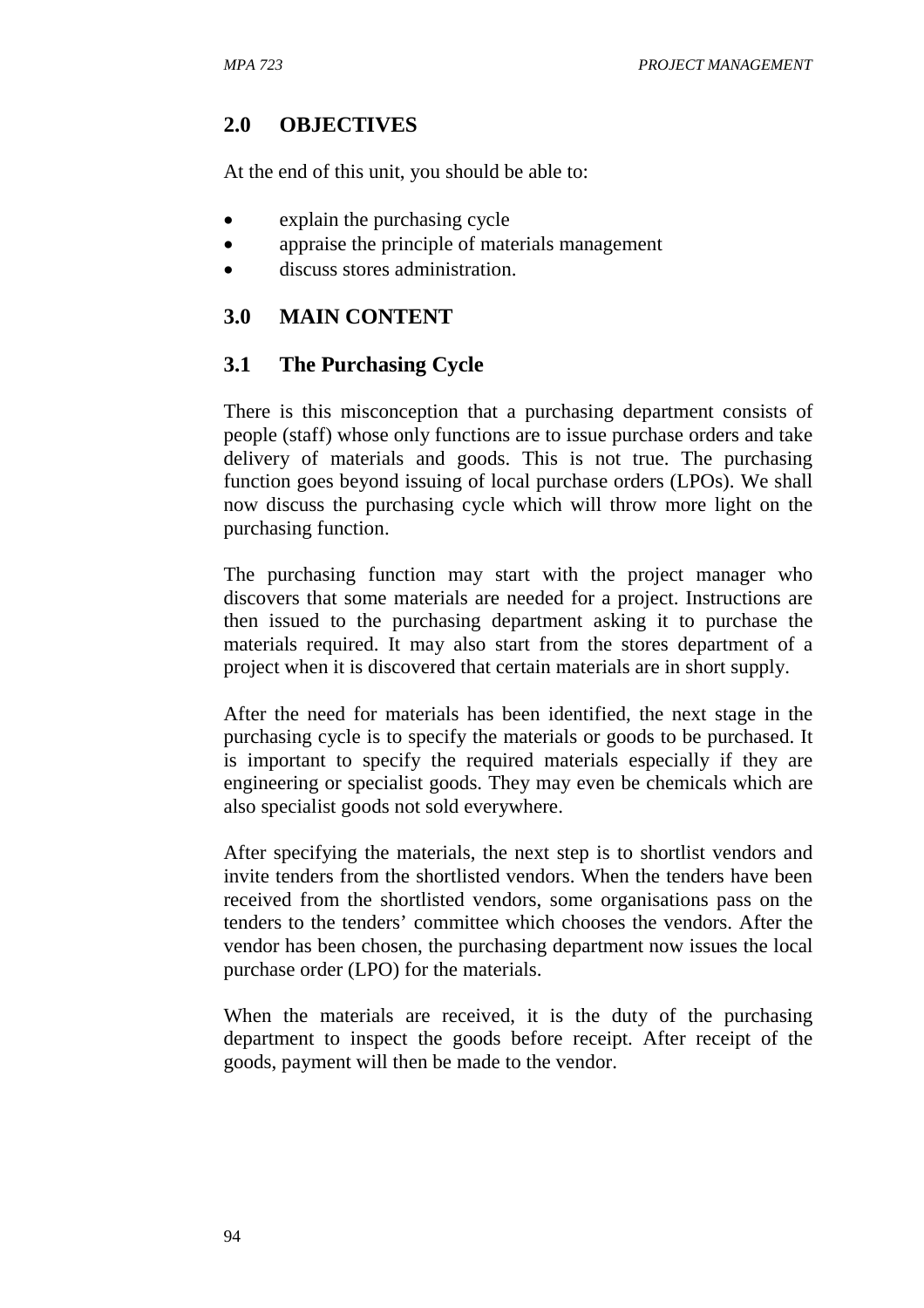

**Fig. 1: The Purchasing Chain**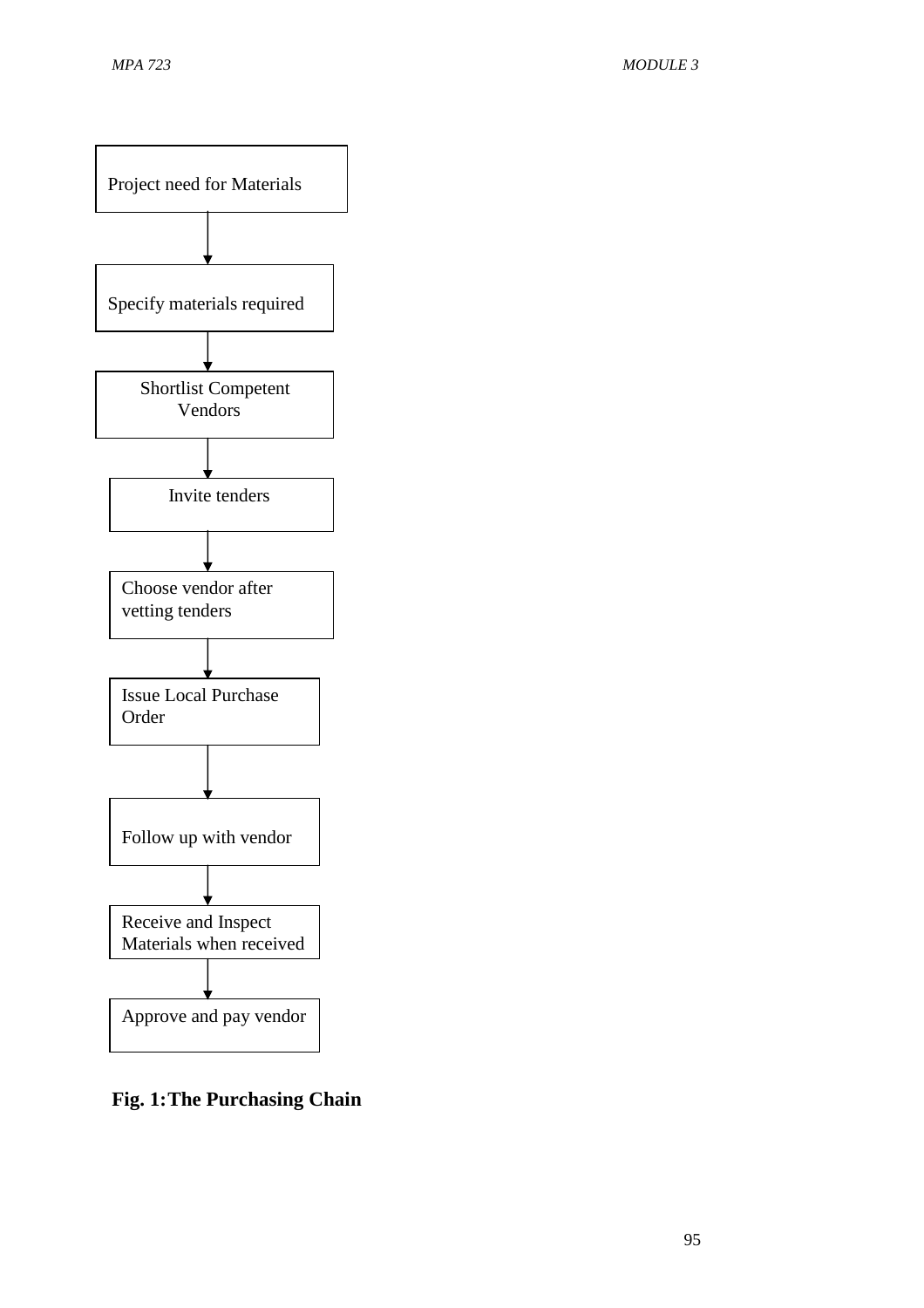#### **SELF-ASSESSMENT EXERCISE 1**

Describe the purchasing functions.

### **3.2 Commercial Conditions of Purchase**

Since some projects purchase will run into billions of naira in monetary terms, it is important that the commercial conditions of purchase for any project be properly spelt out. In most organisations, the commercial conditions of purchase are usually spelt out on the reverse side of their local purchase order (LPO). Here is a list of some commercial conditions of purchase which appear in many purchase orders.

- a. **Goods** mean the supply and delivery of the goods specified in line with the organisation's purchase order.
- b. **Payment terms**: Payment may be made on delivery or against shipping documents.
- c. **Prices**: Prices are usually fixed for the period of the contract (LPO) and cannot be varied.
- d. **Quality** of the goods or materials shall conform to description or specification given by the organisation to the supplier.
- e. **Rejections**: The company may at any time before or after receipt of the goods reject the goods if they are found to be of inferior quality.
- f. **Delivery time**: The delivery time must not exceed the time stated on the LPO. However, if for any cogent reason, the supplier cannot deliver goods within the delivery time, the supplier shall notify the company in writing.

We have discussed the commercial conditions of purchase which we said should be written at the back or reverse side of a local purchase order (LPO).

In practice, however, for larger projects, project managers should engage the services of legal experts to draft the local purchase orders so as to reduce losses from legal actions.

#### **SELF-ASSESSMENT EXERCISE 2**

List and discuss the conditions of purchase which can appear in a local purchase order?

### **3.3 Timing of Purchase Orders and Deliveries**

You will recall that in unit 1, we discussed network analysis. There we discussed project plans and schedules. An important aspect we discussed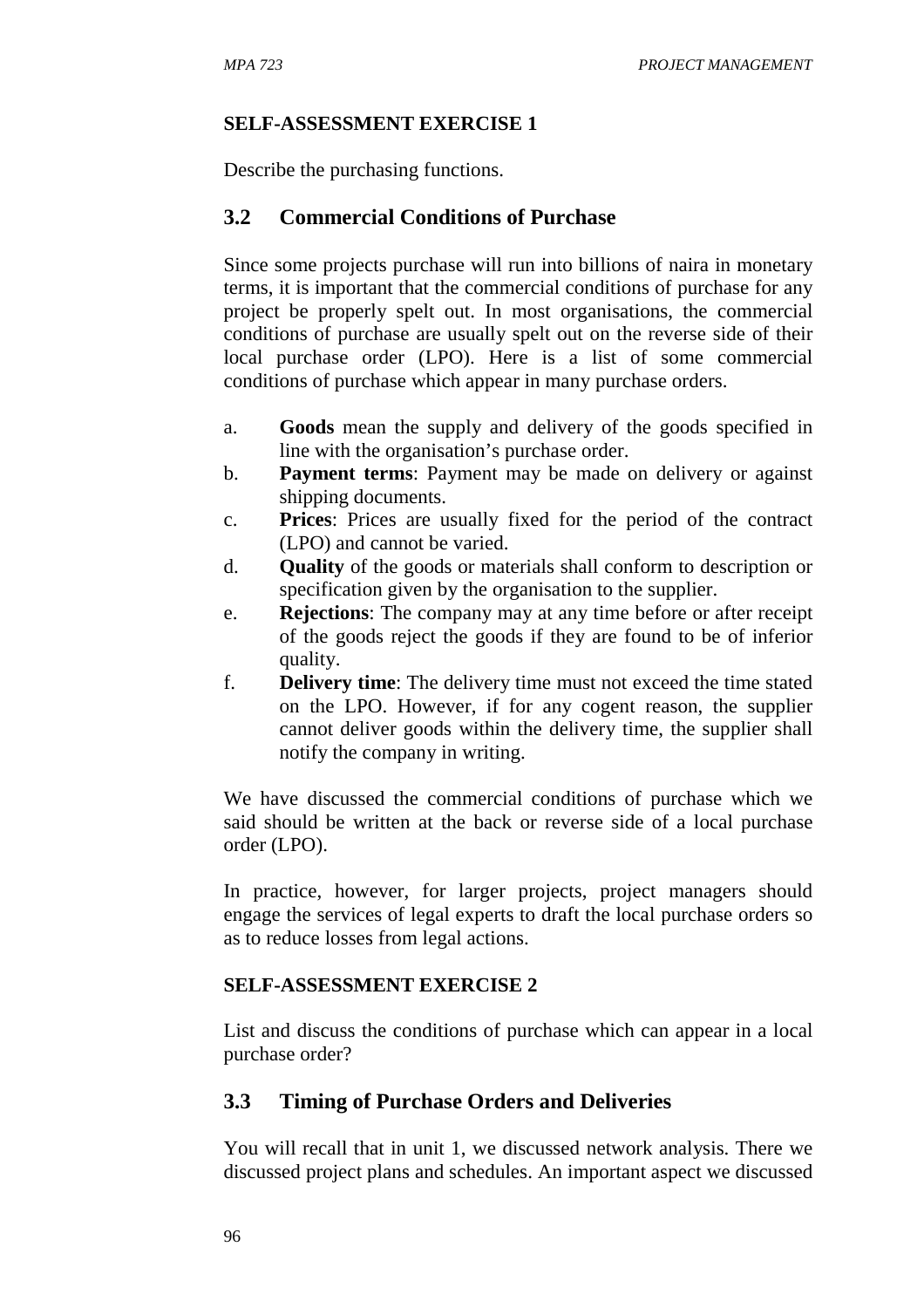was activity duration. We identified the start and finish time for an activity.

Every activity should have an earliest start time and earliest finish time. It follows logically therefore, that if the project manager knows when an activity should commerce, then he/she should ensure that the materials required for an activity must be in place before the start of the activity. For example, if the foundation for a stadium project is scheduled to start on December 1, then the cement for the foundation laying must be on the project site latest by November 29 of the same year.

Project managers when handling projects must see to it that all items required in a project are fully identified. Also, when the various materials will be required should be identified and charted. If this is done, notice will be given in advance to the purchasing department to make the necessary purchase. There is therefore, a very strong link between timing of purchase orders, delivery and commencement of project activities.



# **Fig. 2: Purchase Order Deliveries Project Activity Chain**

In management of timing of orders and deliveries, project managers are relying on just-in-time (JIT) management techniques which were perfected by the Japanese. Just-in-time approach to purchasing and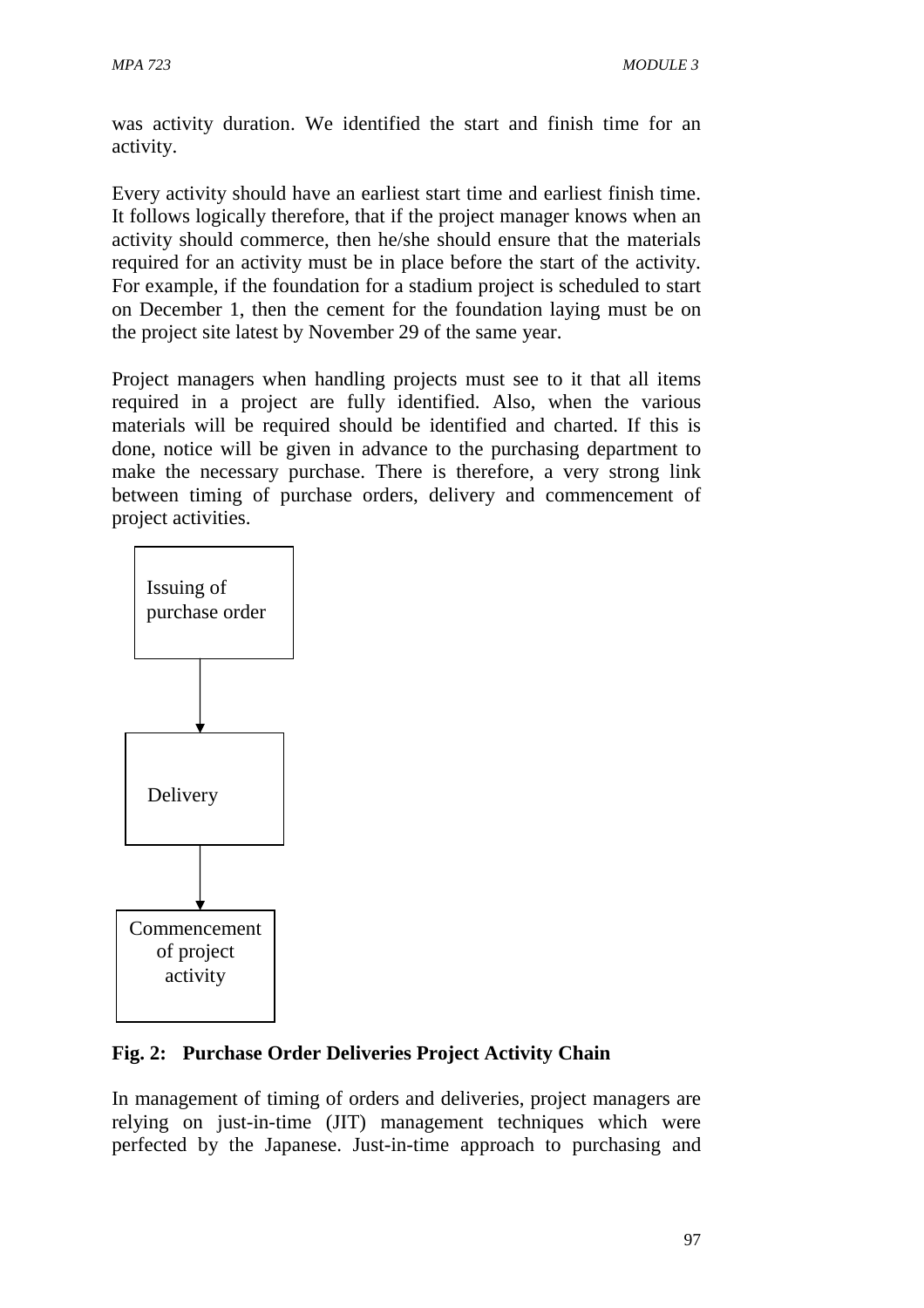manufacture was adopted to reduce stock holdings by manufacturers to almost zero.

Just-in-time techniques require that suppliers of materials should supply them direct to the work site at the right time.

In just-in-time techniques, a great deal of trust is built between the purchaser and the supplier and this ensures that the supplier delivers the goods at the work site at the right time and of the right quality.

Purchasing managers, fully aware of the time lag between issue of purchase orders and deliveries from suppliers, should plan purchases properly so as not to frustrate project activities due to late deliveries or non-delivery of materials.

## **3.4 Call-off Orders**

Consider for example, a situation where a new university is to be built at Bauchi. The university will contain students' hostels, lecture halls, administrative buildings, senate buildings, roads, playgrounds, etc. The project no doubt will gulp billions of naira to complete and will also require a lot of cement, sand, concrete, wood, electrical parts, plumbing parts, etc.

If all the materials required for the university project are ordered at once, then there will be no storage space to receive the goods. In practice, if a large quantity of a particular material is required for a project, then the delivery of the materials (e.g. cement) can be arranged to be made in batches arranged between the purchaser and the supplier. This type of order is known as a call-off order. This is so-called because the materials are called off as they are required to suit a project schedule. However, call-off orders delay expenditures which will only be incurred when materials are delivered.

# **3.5 Purchasing for Capital Projects**

So far, we have built the necessary background for the understanding of materials management. We shall now focus attention on purchasing for capital projects which are mainly what most of us will be faced with in practice.

Capital projects involve large commitment of resources (money and people) and therefore, it is important for us to understand the structure for managing purchases relating to them.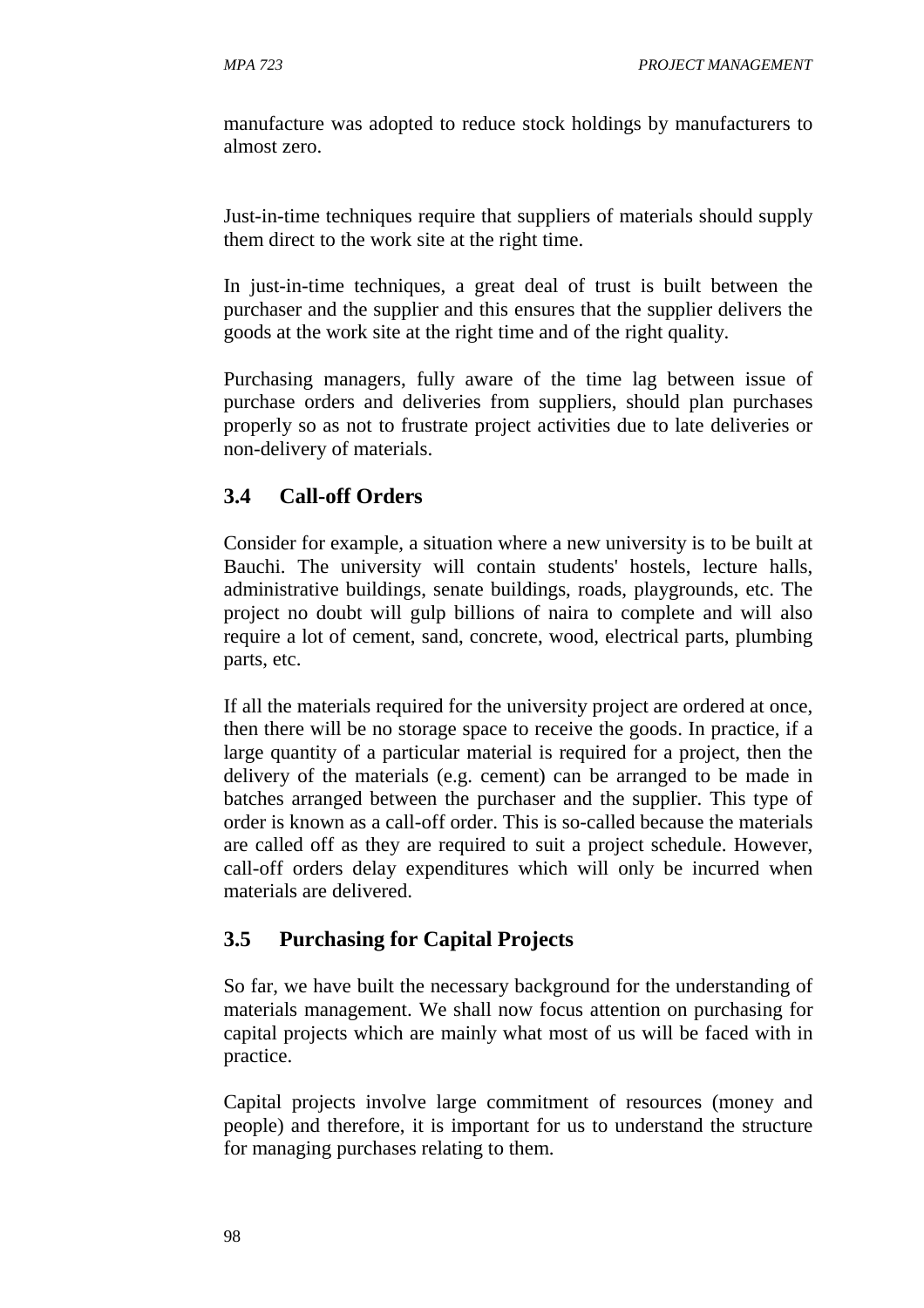Capital projects will include the following:

- a. Design and construction of a new university complex
- b. Design and construction of a federal secretariat complex
- c. Design and construction of a new teaching hospital
- d. Design and construction of a national stadium.



# **Fig. 3: Purchasing Organisation for a Capital Project**

# **Table 1: A purchasing schedule for a capital project**

| <b>Title</b>             | <b>Schedule</b>                                      |
|--------------------------|------------------------------------------------------|
| Project Manager          | Responsible to the client for scheduling and         |
|                          | supervising all project activities until completion. |
| Project Engineer         | Assists the project manager. Provides support to the |
|                          | purchase agent. Writes the purchase specifications   |
|                          | for every item or equipment to be purchased.         |
| Purchase Agent           | Assists the project engineer. Issues invitation to   |
|                          | tender to suppliers. Maintains suppliers records.    |
| <b>Foreign Suppliers</b> | Prepare equipment bids and send same to the          |
|                          | purchase agent. Proceeds with supply if bid is       |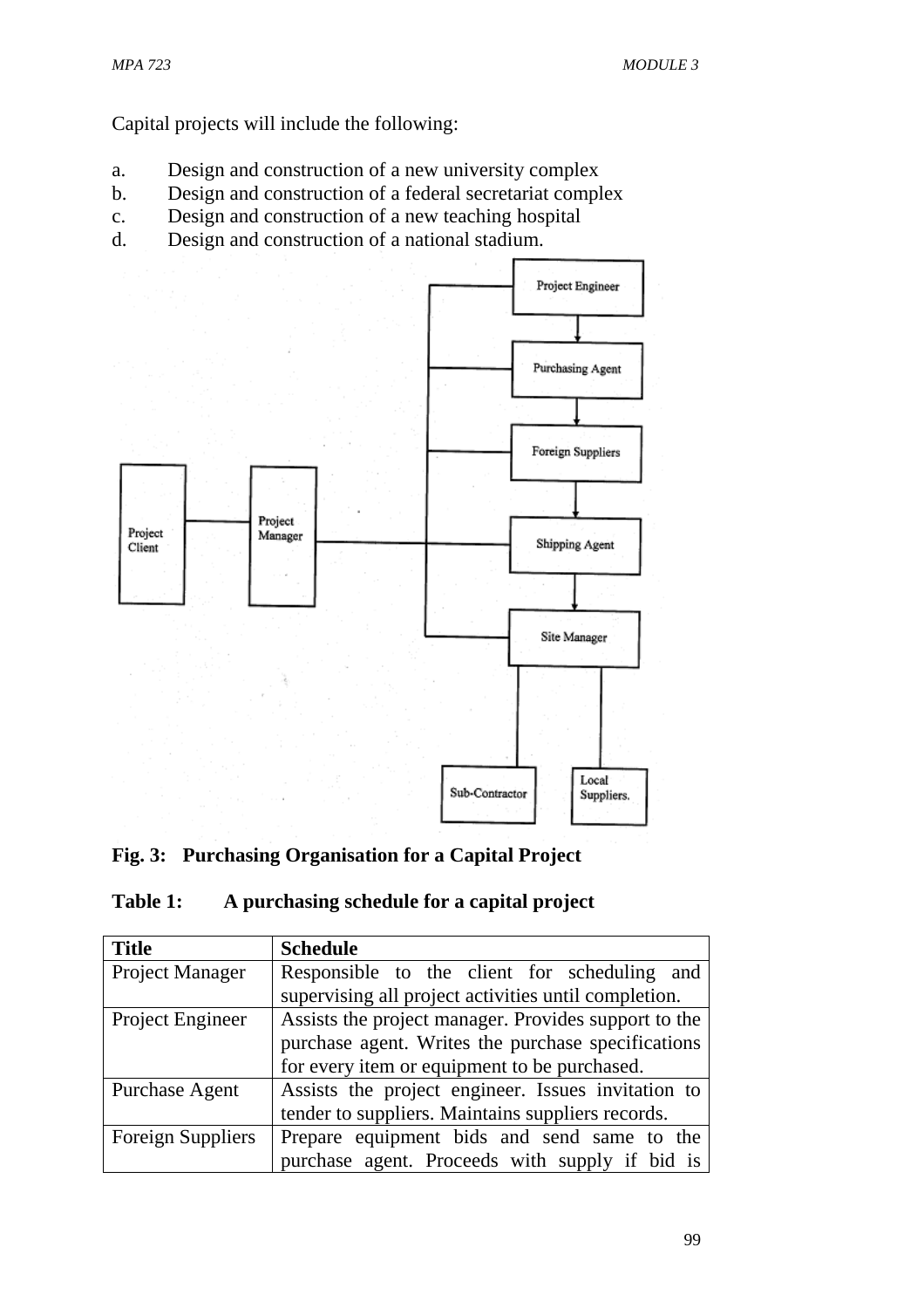|                        | successful.                                   |
|------------------------|-----------------------------------------------|
| Site Manager           | Examines equipment on arrival and arranges    |
|                        | storage.                                      |
| <b>Local Suppliers</b> | Supply equipment and materials direct to site |
|                        | manager.                                      |

#### **SELF-ASSESSMENT EXERCISE 3**

Describe the purchasing schedule for a capital market.

## **3.6 Stores Administration**

Although purchasing is a critical aspect of materials management, stores administration complements the purchasing function. If materials and equipment for a project are delivered on site and not properly accounted for, pilfering and other vices can frustrate a project. Stores administration includes the following:

- a. Accommodation for equipment and materials
- b. Labeling the materials for easy identification
- c. Preservation and paying attention to peculiar storage arrangements
- d. Handling and issuing of equipment and materials records
- e. Security.

### **SELF-ASSESSMENT EXERCISE 4**

What is the relationship between purchasing and stores administration?

# **4.0 CONCLUSION**

In this unit, we discussed materials management generally. We discussed the purchasing cycle, commercial conditions of purchase, the timing of purchase orders and deliveries. Call-off orders was also discussed in addition to purchasing for capital projects. All these helped us to improve our understanding of project management.

# **5.0 SUMMARY**

Materials management concentrates attention on the purchase, scheduled inspection of materials and deliveries. Stores management is an important aspect of materials management.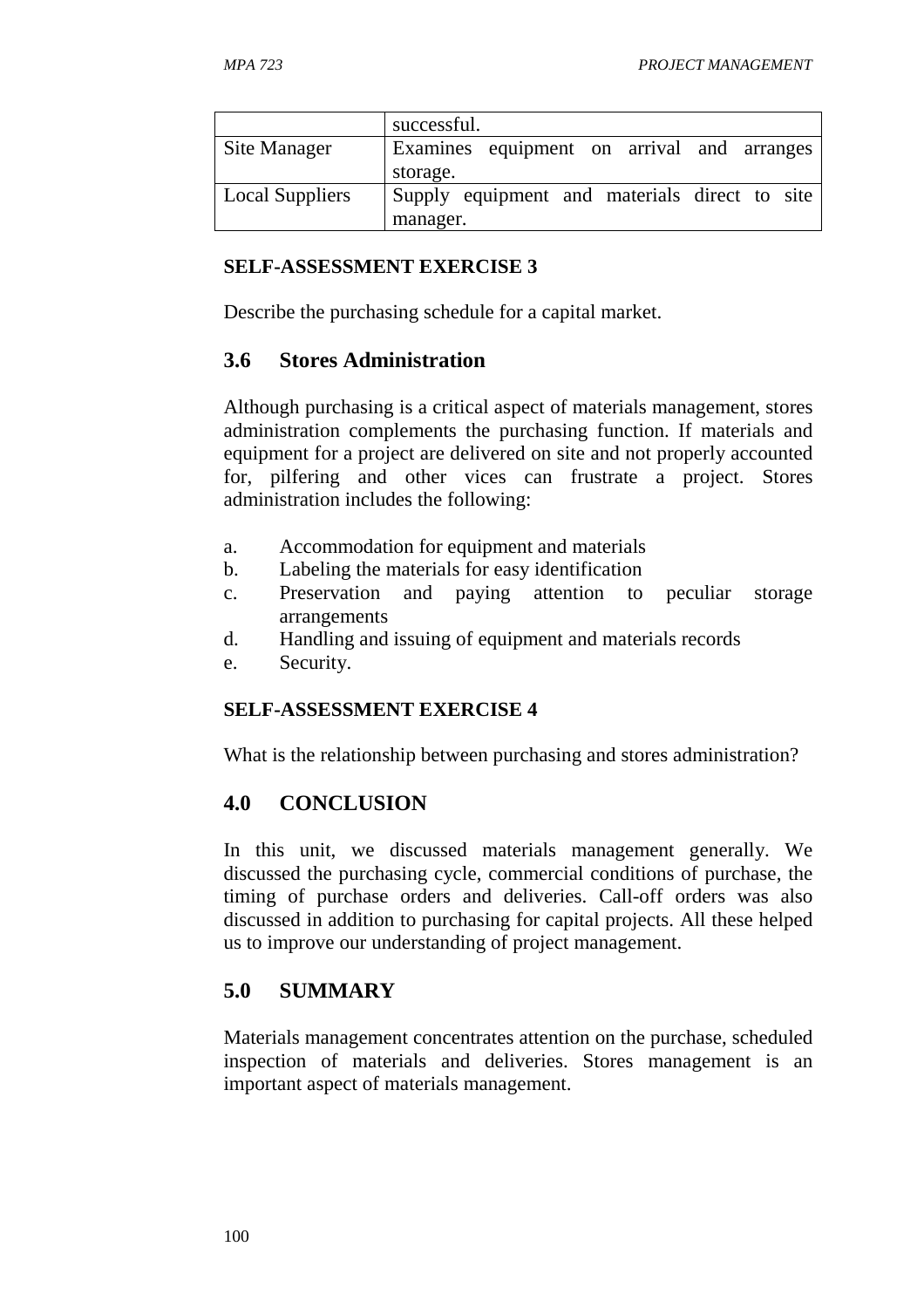## **6.0 TUTOR-MARKED ASSIGNMENT**

What do you understand by the term "purchasing cycle" with reference to materials management?

### **7.0 REFERENCES/FURTHER READING**

Farmer, D & Van Weele, A. J. (Eds.) (1995). *Gower Handbook of Purchasing Management*. (2nd ed.). Aldershot: Gower.

Lamar, L. Dobler, D. W. & Burt, D. N. (1996). *Purchasing and Supply Management*. (6th ed.). Maiden Head: McGraw-Hill.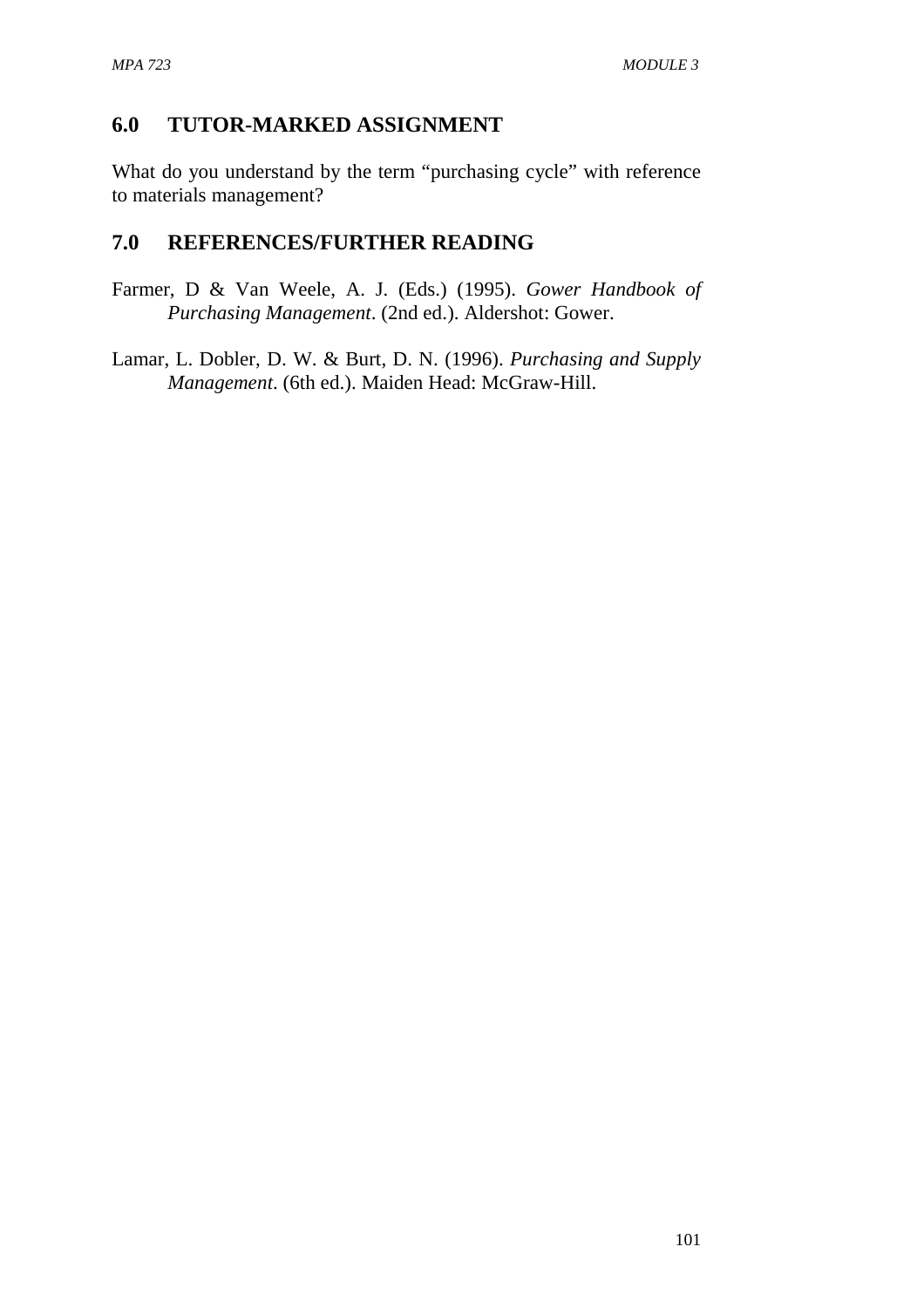### **UNIT 5 PROJECT IMPLEMENTATION: AN INTRODUCTION**

#### **CONTENTS**

- 1.0 Introduction
- 2.0 Objectives
- 3.0 Main Content
	- 3.1 Project Implementation Stages
		- 3.1.1 Project Authorisation
		- 3.1.2 Project Documentation
		- 3.1.3 Organisation of the Project
		- 3.1.4 Tasks Allocation
		- 3.1.5 Project Kick-Off
- 4.0 Conclusion
- 5.0 Summary
- 6.0 Tutor-Marked Assignment
- 7.0 References/Further Reading

### **1.0 INTRODUCTION**

In practical terms, project implementation starts from the time that a project has been conceived, designed and authorisation duly given to proceed on the project. Authorisation can be given by a customer or project owner.

A project owner may be, for example, the Federal Ministry of Works and the project in question may be the dualisation of the Owerri-Onitsha highway.

Project implementation runs through the entire process of organisational initiation of a project to its full implementation. Project implementation highlights the basic principles and processes that are to be followed to ensure that a project is eventually implemented.

#### **2.0 OBJECTIVES**

At the end of this unit, you should be able to:

- explain the process of project implementation
- discuss project implementation.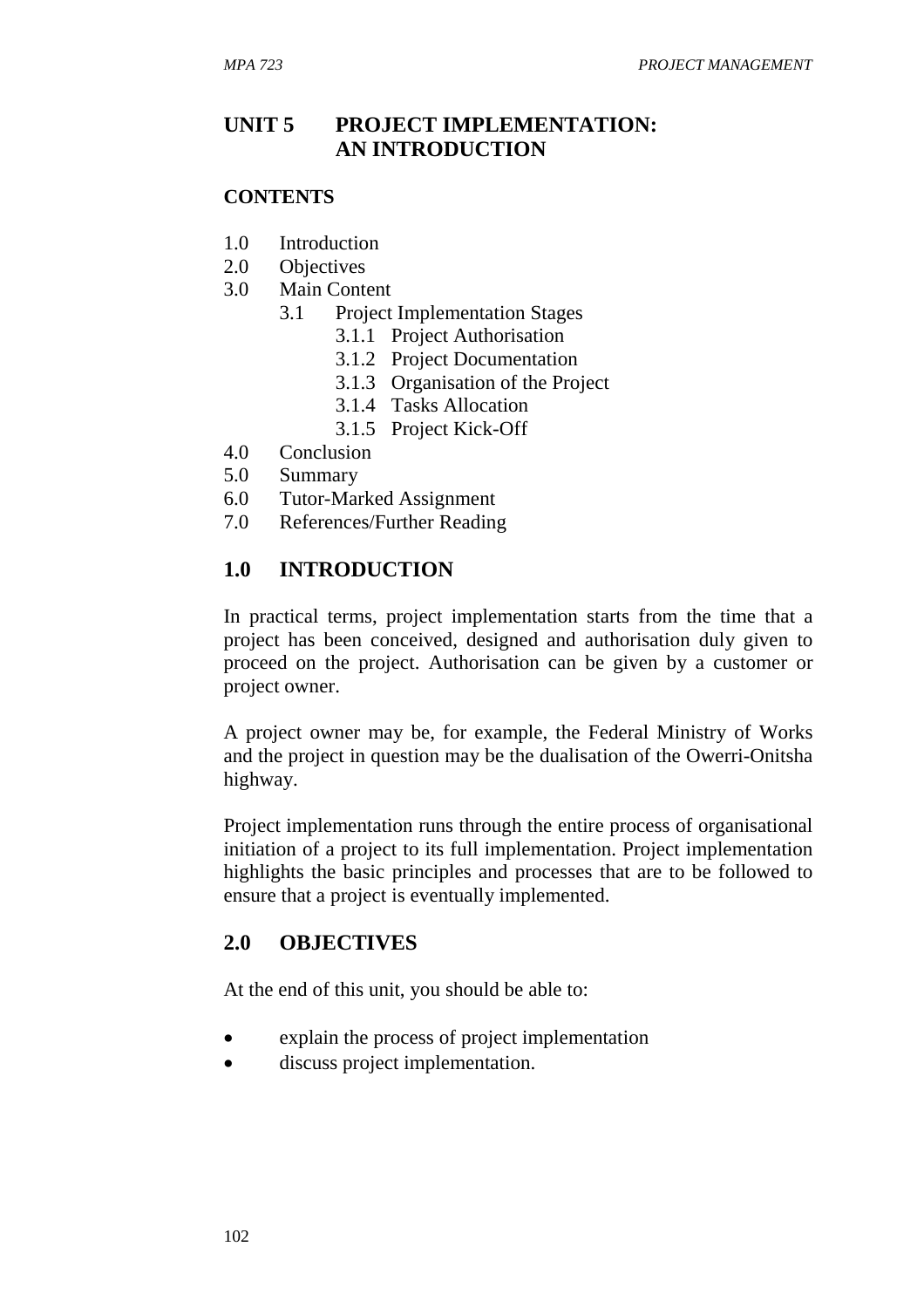# **3.0 MAIN CONTENT**

# **3.1 Project Implementation Stages**

Generally, project implementation is broken into various stages. This is shown in fig. 1:



### **Fig. 1: Project Implementation Stages**

# **3.1.1 Project Authorisation**

Before we go into the discussion of project implementation proper, we shall first discuss project authorisation because it is the starting point to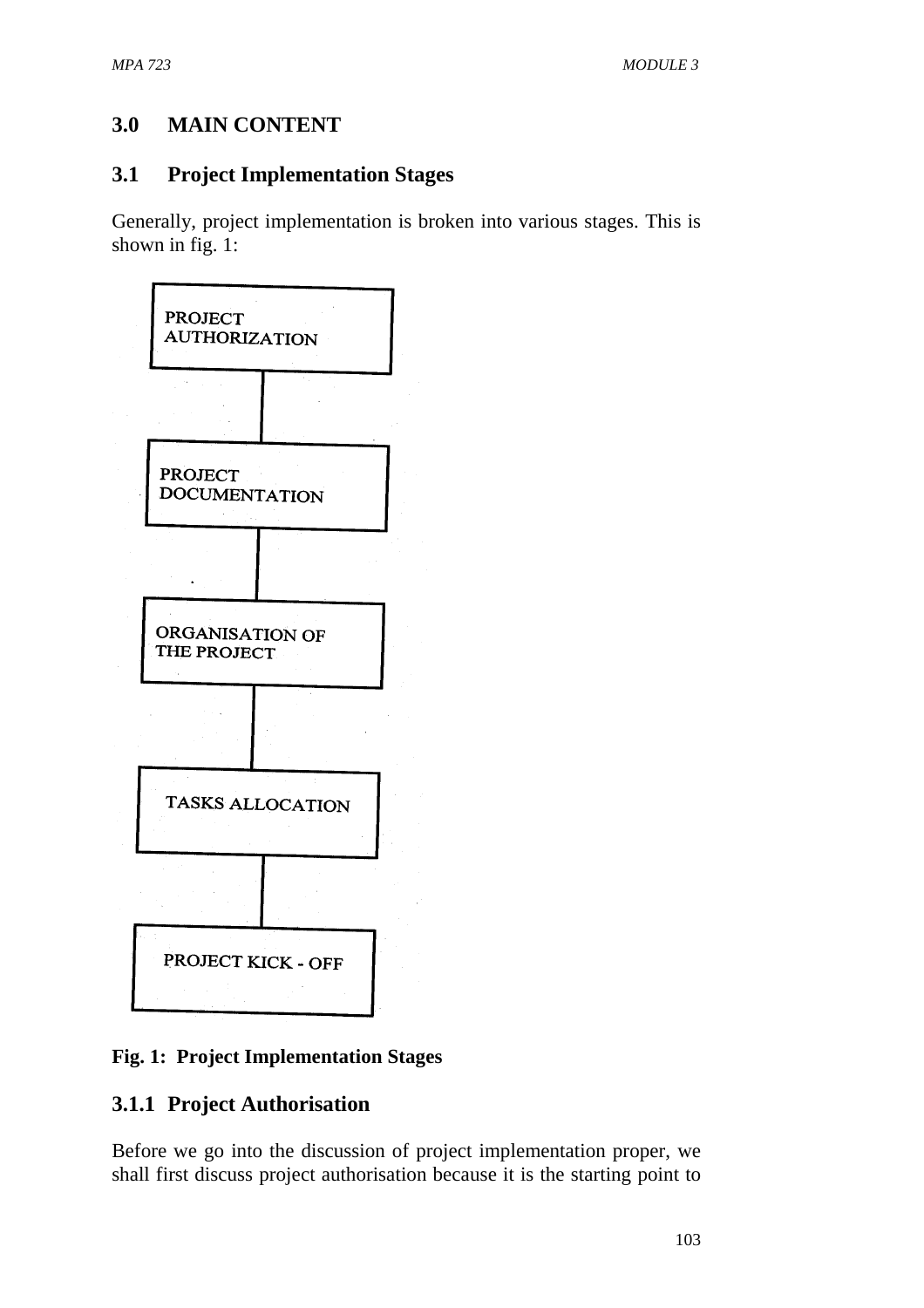describe the process of project implementation. When project authorisation occurs, it means that the project manager has been given proper authority and instruction to proceed with a project.

In a public sector setting, project authorisation may involve the ministry signing a formal contract with the project contractor or project manager as the case may be.

Even in a private sector setting where a project will be executed inhouse, there must be a formal written authorisation from the private organisation. The authorisation document will state essential information on the project. It will state the nature of the project and the scope of work to be undertaken. It will also state the project amount. The project manager will also be stated.

| Client<br>Nature of project<br>Scope of work                                                                           |             |
|------------------------------------------------------------------------------------------------------------------------|-------------|
| Project amount<br>Project manager<br>Project engineer<br>Site controller<br>Project start date<br>Expected finish date | $\mathbf N$ |
| Authorised by                                                                                                          |             |

#### **Table 1: Project Authorisation Format for a Construction Company**

#### **SELF-ASSESSMENT EXERCISE 1**

List and discuss the information that you can find in a project authorisation document.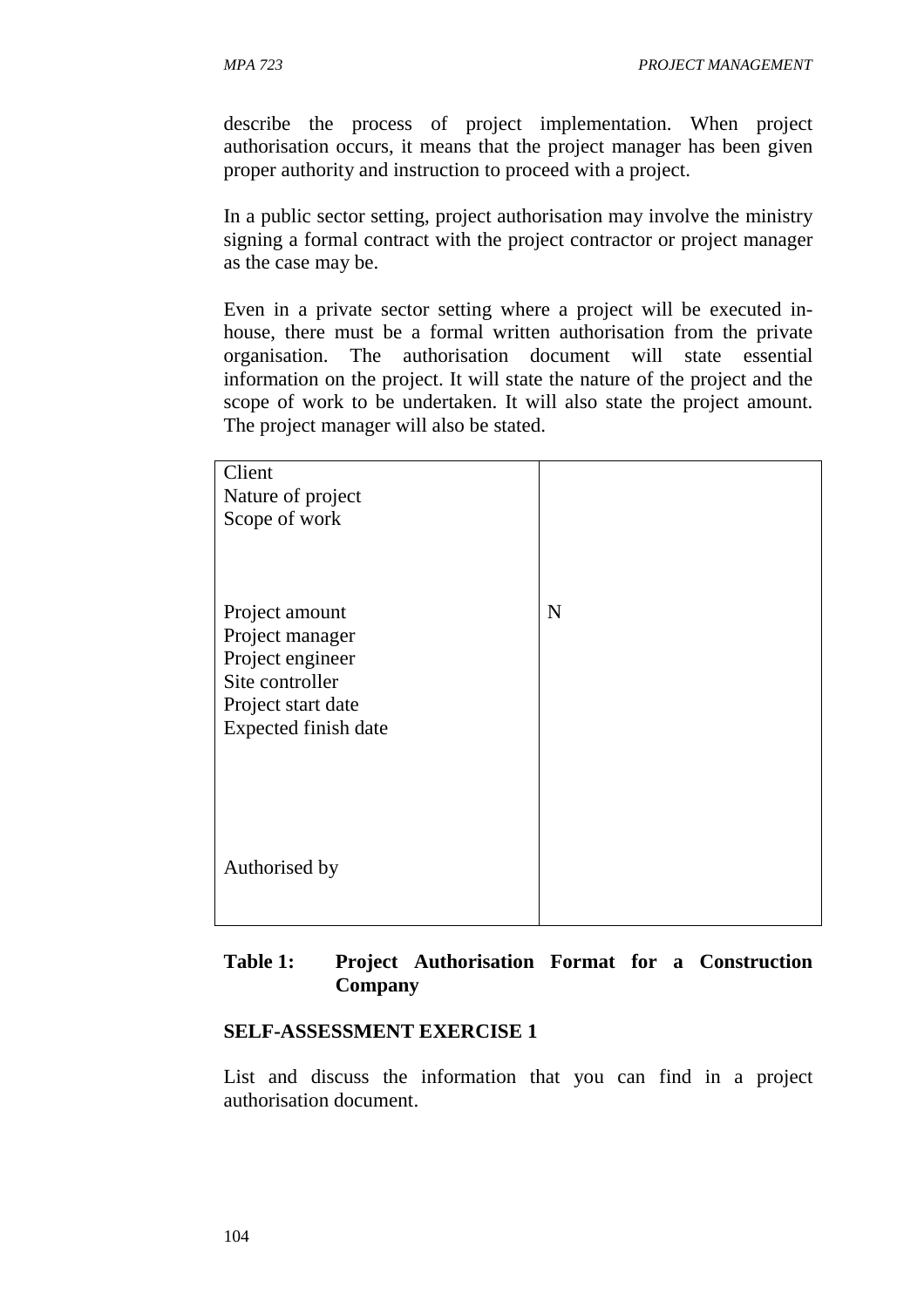# **3.1.2 Project Documentation**

Normally, most organisations may have many projects at the same time. For example, the Federal Ministry of Works at every point in time may have well over 200 projects going on. Some of the projects may be road projects. Others may be building projects.

Practically therefore, there should be ways of distinguishing one project from the other. Whenever any new project is authorised, it has to be registered and given an identification number. For example, in the Federal Ministry of Works, we could have the following pattern of identification numbers.

| Project I.D. No. |     | <b>Project Title</b>                  |
|------------------|-----|---------------------------------------|
| R.               | 101 | Kano – Zaria expressway               |
| R.               | 102 | Kano – Maiduguri Road                 |
| R.               | 103 | Yola – Biu Road                       |
| R.               | 104 | Lagos – Ibadan Expressway             |
| H.               | 101 | Federal Housing Estate Ikovi          |
| Η.               | 102 | Federal Low Cost Housing Estate, Kano |
| H.               | 103 | Federal Low Housing Estate, Calabar   |

The identification numbers are usually entered into a project register. Other information that should be entered in the register with respect to every project will be:

- a. The title of the project
- b. Nature of work to be done
- c. Scope of the work to be done
- d. Project amount and disbursement pattern
- e. The project manager
- f. The design architects for the project
- g. The structural engineers for the project
- h. The mechanical engineers
- i. The electrical engineers
- j. The supervising agent
- k. Project start date
- l. Project finish date

With the advent of the computer and information technology, most project registers are available in computer systems and this makes the retrieval of information about any project very easy.

#### **SELF-ASSESSMENT EXERCISE 2**

Why is it necessary to document the project?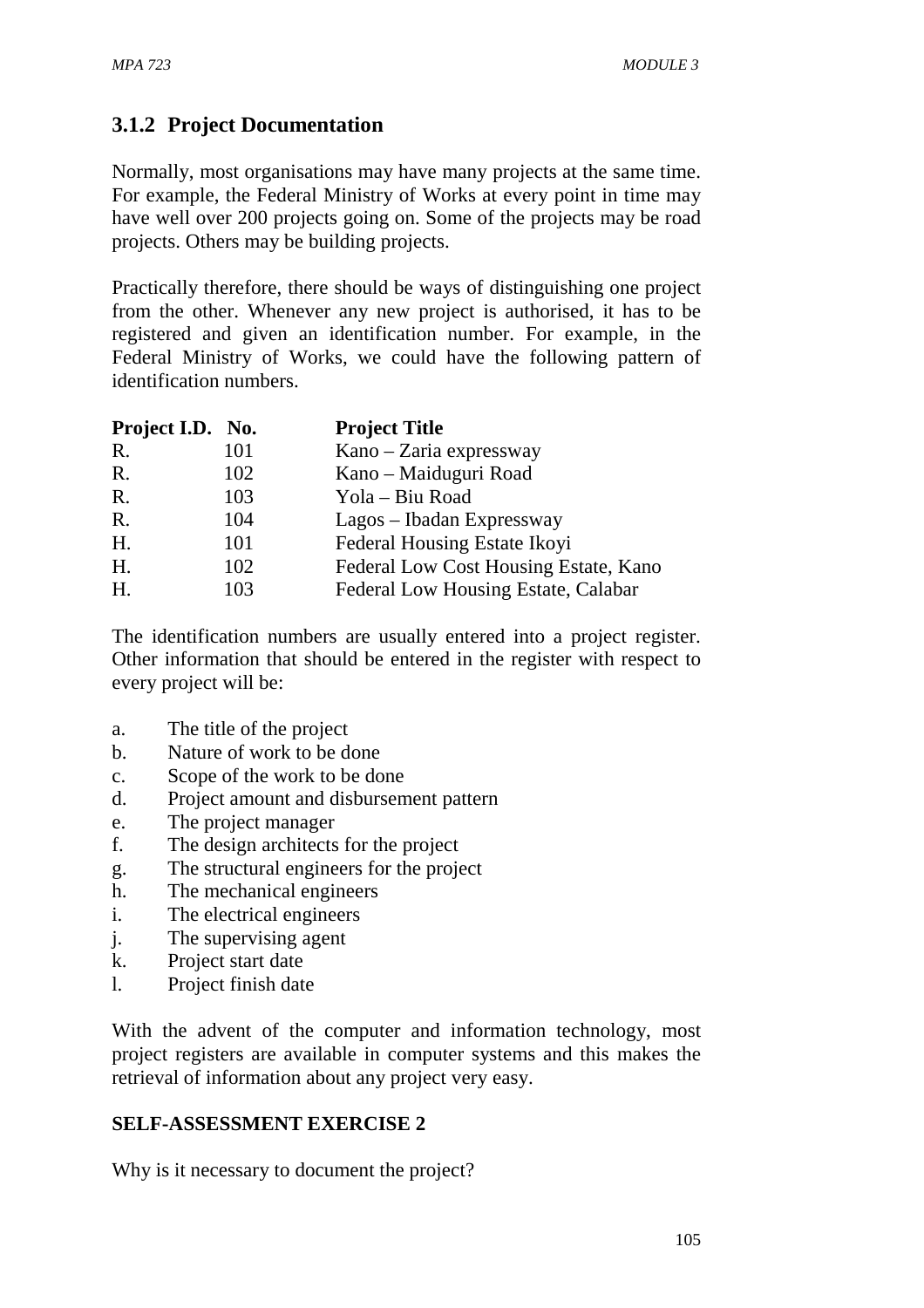# **3.1.3 Organisation of the Project**

Once the project documentation stage of a project has been concluded, the next stage in the implementation process is the organisation of the project. In most situations, the project manager as the leader of the project team with his close subordinates will draw up the comprehensive organisation chart for the project which will clearly detail the following information:

- a. Teams that will work at head office level
- b. Teams that will work at the project sites
- c. Principal sub-contractors and their locations
- d. Supervising agencies
- e. Other logistics.

| <b>ITEM/QUESTION</b>                 | POSITION AND ACTION |  |
|--------------------------------------|---------------------|--|
|                                      | <b>PLAN</b>         |  |
| How many project teams do we         |                     |  |
| have?                                |                     |  |
| What are their locations?            |                     |  |
| How many people will be involved?    |                     |  |
| Is accommodation available at sites? |                     |  |
| If yes what standards?               |                     |  |
| Has accommodation been arranged?     |                     |  |
| Has staff medical care<br>been       |                     |  |
| arranged?                            |                     |  |
| What is the access to the site?      |                     |  |
| By air, road, rail or sea?           |                     |  |
| What of the vehicle fleet?           |                     |  |
| What no of vehicles are required?    |                     |  |
| When will they be moved to site?     |                     |  |
| Who will be responsible to move      |                     |  |
| them?                                |                     |  |
| What are the things needed at the    |                     |  |
| site?                                |                     |  |
| Electricity and generators           |                     |  |
| Have equipment been moved<br>to      |                     |  |
| sites?                               |                     |  |

### **3.1.4 Tasks Allocation**

You will recall that network analysis identifies the principal activities that are involved in a project. That we have understood. In tasks allocation, the project manager identifies every activity that will be undertaken and goes ahead to allocate the tasks to the various units.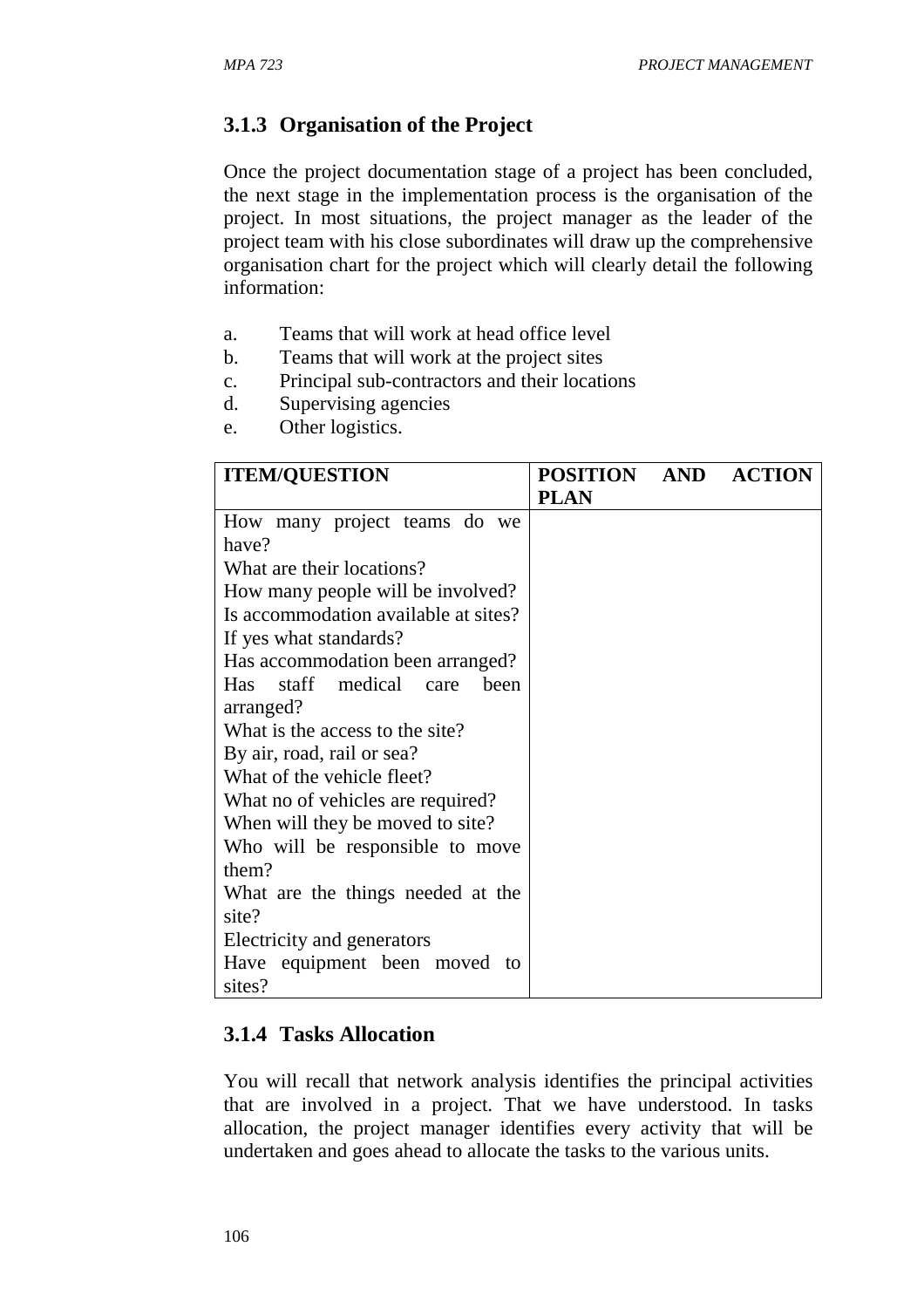Every unit or team that is involved in a project must know what it is expected to do and the time frame allocated for every activity. A tool that assists the project manager to allocate tasks in a project is the responsibility matrix. The responsibility matrix consists of task types on one side and responsibilities on the other.

Each task in a project is allocated to the project team or unit that is responsible for the task.

A project responsibility matrix is shown in table 3.

Responsibility

|                   | Project  | Purchasing | Design | Project    | Project  |
|-------------------|----------|------------|--------|------------|----------|
|                   | Manager  | Manager    | Office | Accountant | Engineer |
| Task              |          |            |        |            |          |
| Designs           |          |            | X      |            |          |
| Approval of $ X $ |          |            |        |            |          |
| designs           |          |            |        |            |          |
| Purchase          | $\bf{X}$ | X          |        |            |          |
| orders $(P.O)$    |          |            |        |            |          |
| Planning          | X        |            |        |            | X        |
| and logistics     |          |            |        |            |          |
| Progress          | X        |            |        |            | X        |
| report            |          |            |        |            |          |
| Cost reports      | $\rm X$  | X          |        | X          |          |

### **Table 3: A Project Responsibility Matrix**

# **3.1.5 Project Kickoff**

We have traced project implementation from the authorisation stage to the tasks allocation stage. The next stage which is the last stage is the project kick-off stage. Ideally, every project has a kick-off date which is usually known in advance. The kick-off date is arranged following series of meetings of the project team members. Before the project kick-off, grey areas must have been resolved.

In practice, most project managers will arrange a pre-kick-off meeting with key team members. The objective of the pre-kick-off meeting usually is to ensure that all critical aspects of a project have been covered and also to evaluate the readiness of all team members and leaders towards ensuring the success of the project.

The actual kick-off of the project is the beginning of proper project implementation.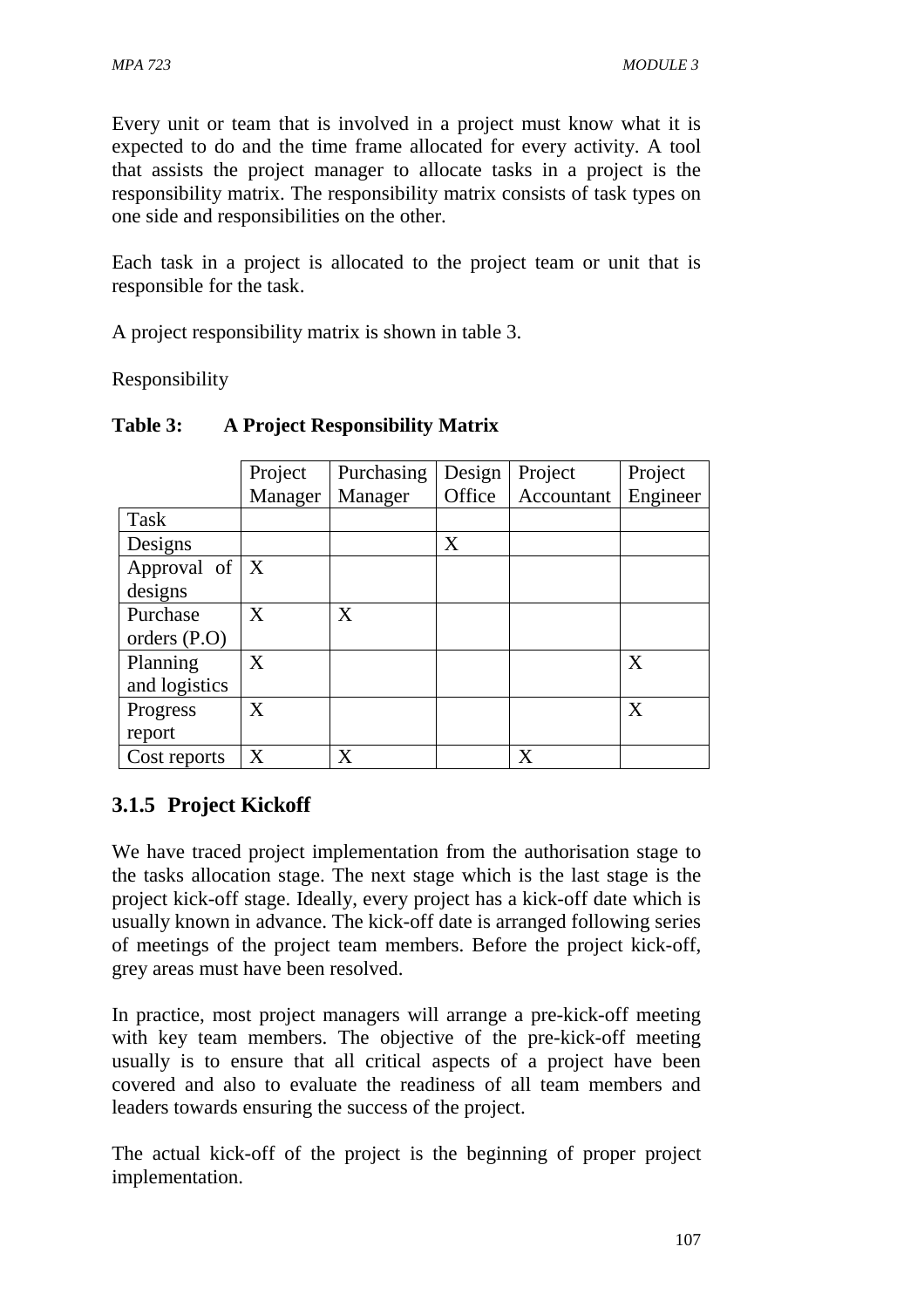### **4.0 CONCLUSION**

In this unit, we treated project implementation. We discussed the various stages of project implementation. We discussed project authorisation, project documentation and organisation of a project, tasks allocation and project kick-off. All these are essential stages in project implementation.

### **5.0 SUMMARY**

This unit treats project implementation at an introductory level. It highlights the key stages that are involved when a project is being implemented. Project implementation is not a one-off thing. It is an ongoing process.

### **6.0 TUTOR-MARKED ASSIGNMENT**

The Federal Government of Nigeria has approved the construction of a new Lagos-Ibadan expressway at a cost of N4 billion. Discuss the stages in the implementation of the project.

### **7.0 REFERENCES/FURTHER READING**

- Healey, P. L. (1997). *Project Management: Getting the Job Done on Time and in Budget.* Oxford: Butterworth – Heinemann.
- Randolph, W. A. (1991). *Getting the Job Done: Managing Project Teams and Taskforces for Success*. Helmel Hempstead: Prentice-Hall.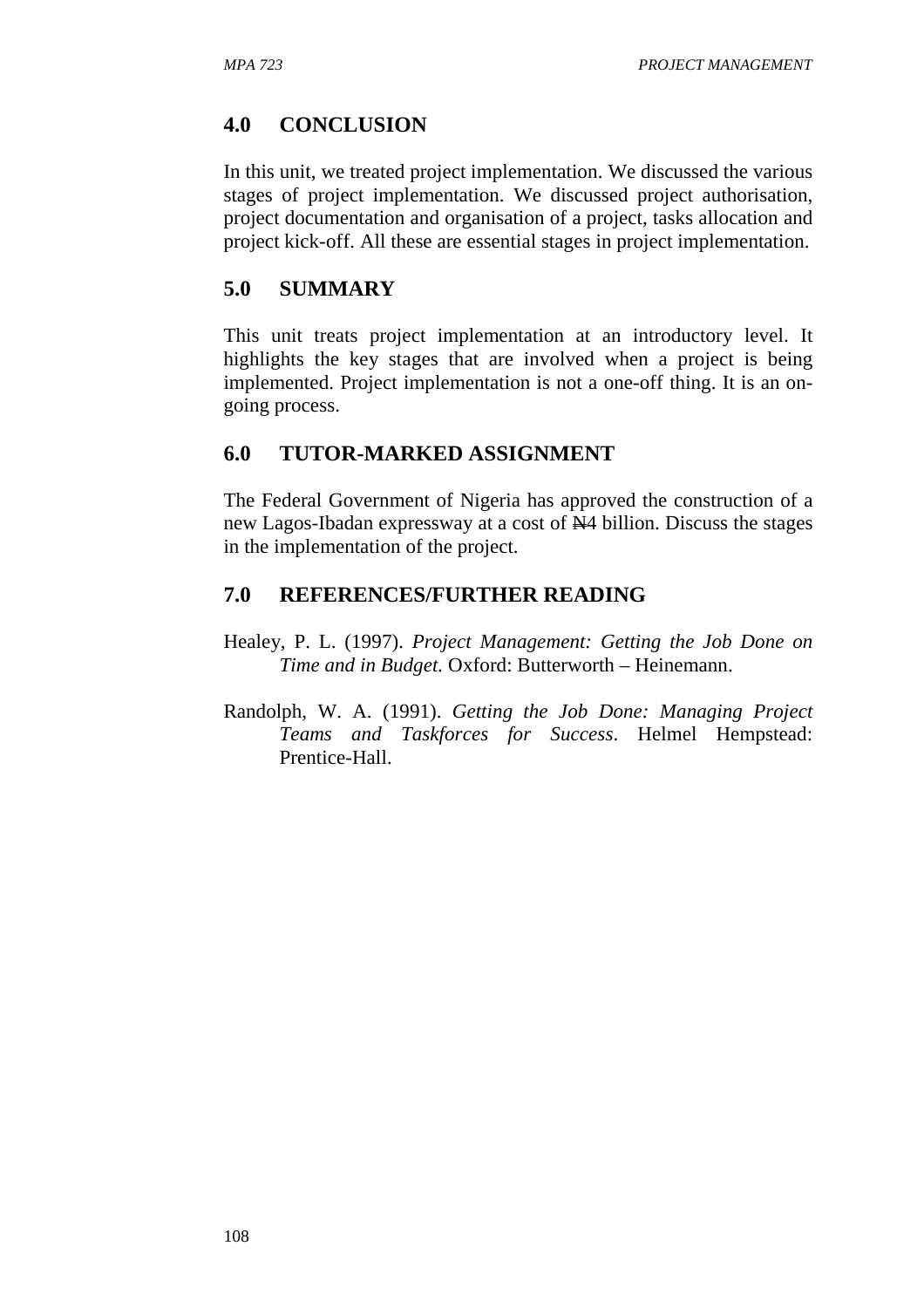# **UNIT 6 MANAGING PROGRESS IN PROJECTS**

#### **CONTENTS**

- 1.0 Introduction
- 2.0 Objectives
- 3.0 Main Content
	- 3.1 Managing Progress
	- 3.2 Management by Walk About
	- 3.3 Managing Sub-Contractors and Agency Staff
	- 3.4 Construction Site Management
	- 3.5 Conduct of Project Meetings
	- 3.6 Project Progress Reports
- 4.0 Conclusion
- 5.0 Summary
- 6.0 Tutor-Marked Assignment
- 7.0 References/Further Reading

## **1.0 INTRODUCTION**

In the last unit, we discussed project implementation. We discussed the various stages of project implementation which include project authorisation, project documentation and organisation of a project, tasks allocation and project kick-off.

In this unit, we shall discuss managing progress in projects. This unit will conclude our study of project management.

### **2.0 OBJECTIVES**

At the end of this unit, you should be able to:

- explain managing progress in projects
- discuss the management of progress in projects.

### **3.0 MAIN CONTENT**

### **3.1 Managing Progress**

Once a project has been commissioned, there will be need to monitor its progress. For example, when the .Federal Ministry of Works awarded the contract for the dualisation of the Onitsha-Owerri highway, it detailed the supervisory unit to periodically inspect the progress of work on the road project and report back to the headquarters.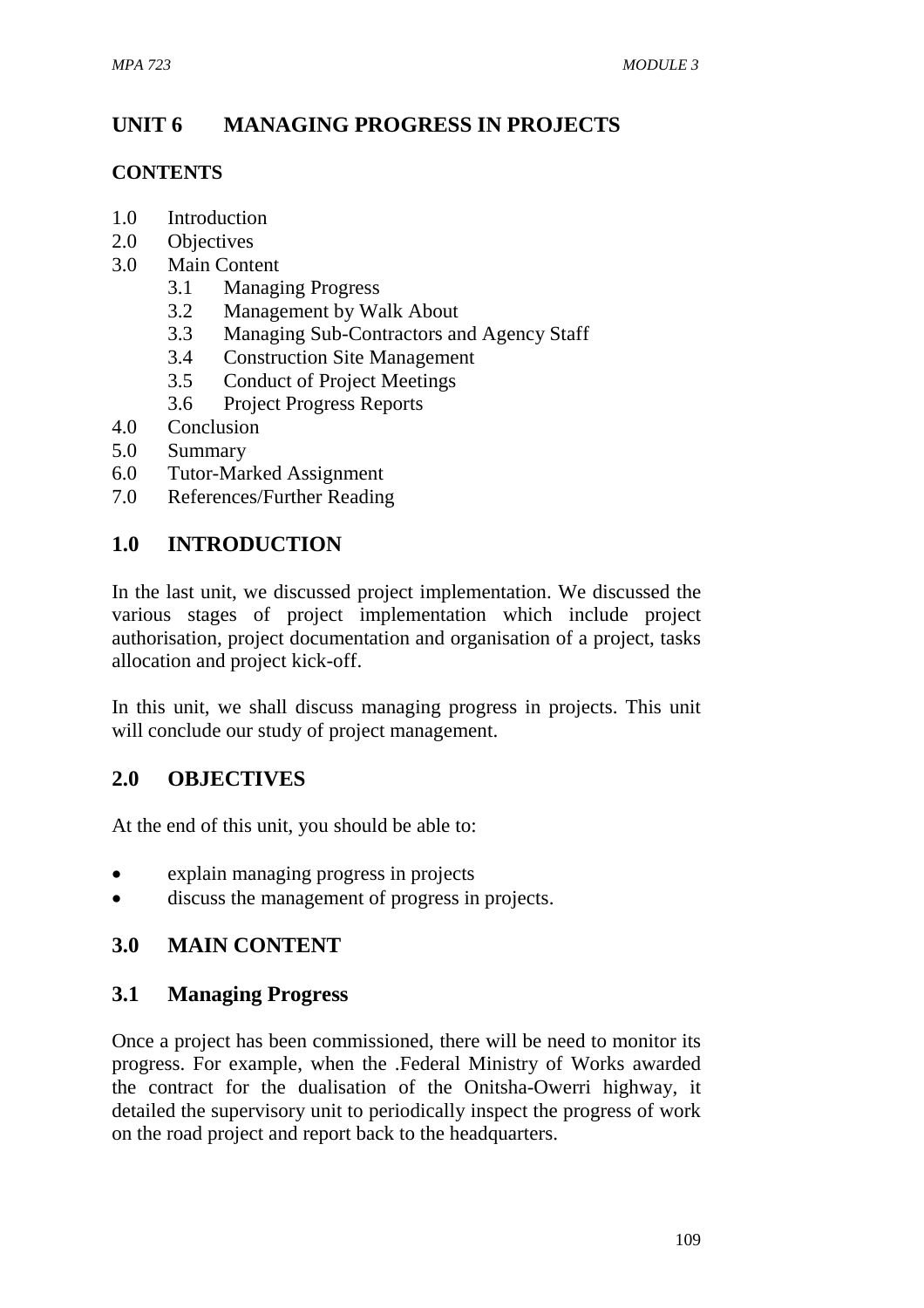When we discussed network analysis, we saw that every activity in a project has duration. Duration refers to how long it will take to finish an activity. We also noted that every activity has an earliest start time and earliest finish time. In managing progress, the project manager must compare the progress achieved on every activity against the planned schedule.

In situations where the project site is far away from the head office or headquarters, it becomes very necessary for the project manager through the necessary communication lines with the site managers to get on the spot progress of work at various locations.

Practically, there is resort to the use of a progress report questionnaire. The progress report questionnaire is designed to measure the progress of work in a project. It will usually describe the various activities in the project, their durations, earliest start dates and earliest finish dates. The respondent to the questionnaire is expected complete the relevant columns. Headquarters uses the questionnaire to monitor progress of various projects.

Consider, for example, a project that involves the construction of a students' hostel. A progress report questionnaire is shown in table 1:

| <b>Activity Description</b>   | Scheduled<br><b>Start</b> | <b>Scheduled</b><br>Finish | %<br>Complete |
|-------------------------------|---------------------------|----------------------------|---------------|
| Dig soak away and drain trend | 1/1/2007                  | 3/1/2007                   | 100           |
| Lay rubble and drain pipes    | 1/1/2007                  | 7/1/2007                   | 100           |
| Prepare chamber slabs         | 7/1/2007                  | 17/1/2007                  | 100           |
| Dig hostel foundations        | 4/1/2007                  | 14/1/2007                  | 100           |
| Lay concrete foundation works | 16/1/2007                 | 21/1/2007                  | 100           |
| Lay floor base                | 22/1/2007                 | 30/1/2007                  | 100           |
| <b>Mount</b> bricks           | 1/2/2007                  | 30/4/2007                  | 100           |
| Fit lintel                    | 1/5/2007                  | 20/5/2007                  | 100           |
| Build parapet                 | 21/5/2007                 | 30/5/2007                  | 100           |
| Fit roof timber               | 1/6/2007                  | 10/6/2007                  | 100           |
| Fit and run fascia board      | 11/6/2007                 | 25/6/2007                  |               |
| Fit roof sheets               | 26/6/2007                 | 10/7/2007                  |               |
| Seal the roof                 | 11/7/2007                 | 11/8/2007                  |               |
| Fit ceiling boards            | 12/8/2007                 | 12/9/2007                  |               |
| Fit gutters                   | 12/9/2007                 | 25/9/2007                  |               |
| Hang doors and windows        | 26/9/2007                 | 10/10/2007                 |               |
| Fit electrical fittings       | 12/8/2007                 | 10/10/2007                 |               |
| Paint                         | 11/10/2007                | 11/11/2007                 |               |
|                               |                           |                            |               |

#### **Table 1: Progress Report Questionnaire for Students' Hostel under Construction in a University**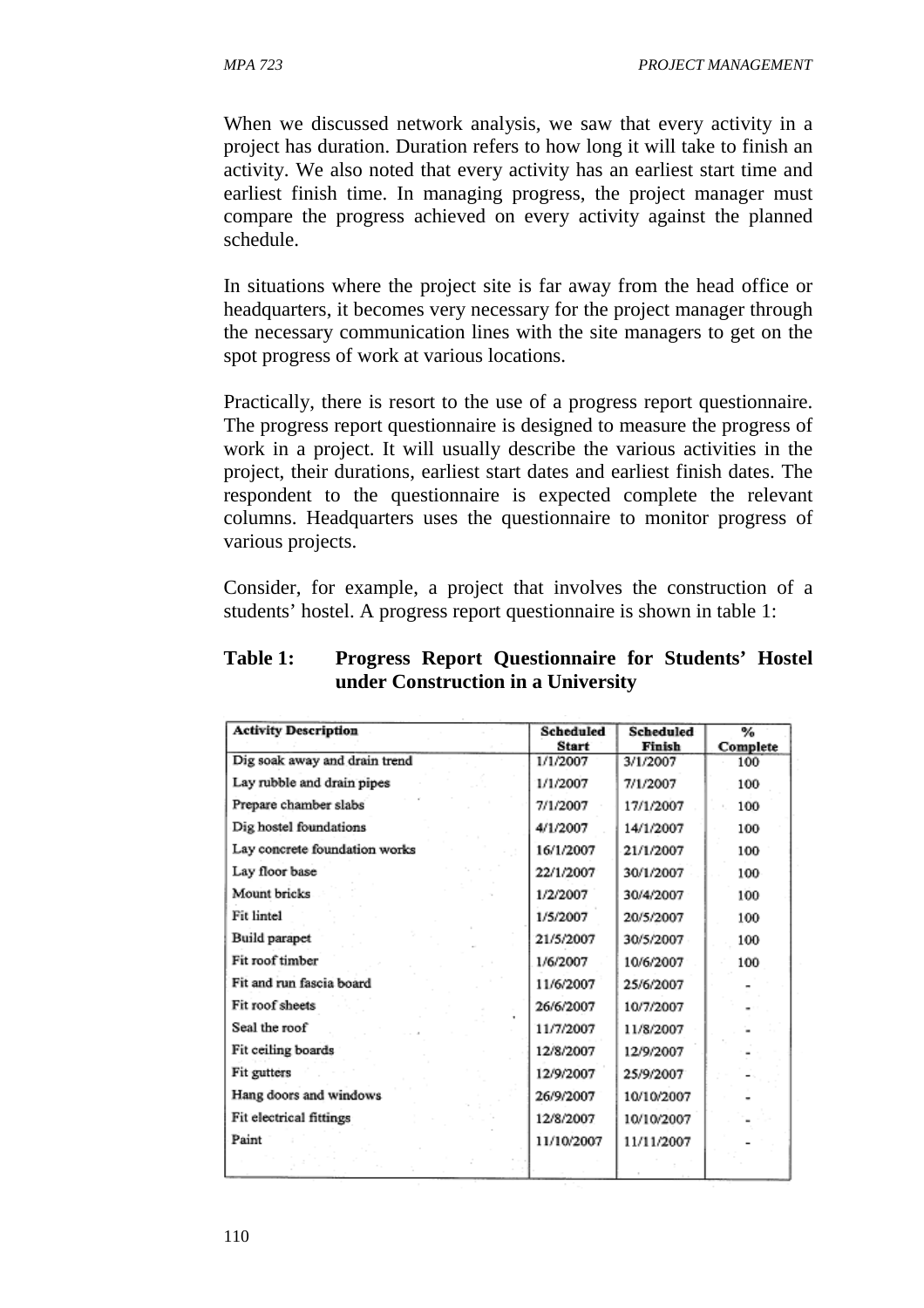The frequency of the reports will depend on the nature of the projects. Where computer systems are available, data and information on various activities can be keyed in at the various project sites.

### **3.2 Management by Walk About**

The ideal methods in managing progress in projects involve the use of reports from team members on the various aspects of the project they are involved in. In that respect, all project team leaders usually will prepare periodic project reports which will be sent to the project manager for review and further action. But whilst the preparation of periodic reports is commendable, a practical project manager must be prepared to pay scheduled and unscheduled visits to the project sites to get first hand information on the state of work at the site.

This type of visits to the project sites is known as management by walk about. Apart from seeing things as they are on the site, one advantage of scheduled visits to sites is that it helps to boost the morale of workers at the site when they see their project managers and team members at the site reviewing progress. During such scheduled visits, project managers may take photographs of the project site which serve as documents at the headquarters. Photographs also will document the level of construction progress especially for a building project.

It has to be stressed that when a project is being monitored the control areas relate to:

- The state of progress at the various levels of activity of the project.
- Manpower deployment and utilisation including shortages.
- Expenditures of the projects and whether they are within the project budget.

### **SELF-ASSESSMENT EXERCISE 1**

In managing progress in projects, a manager must be prepared to pay visits to the project sites. What are the benefits of this?

### **3.3 Managing Sub-Contractors and Agency Staff**

In practical terms, most organisations use main contractors, subcontractors and agency staff for project execution. This fact introduces the complexity involved in managing a project. First, the organisation's staff may differ widely in quality and conduct from that of the main contractor and also the sub-contractor.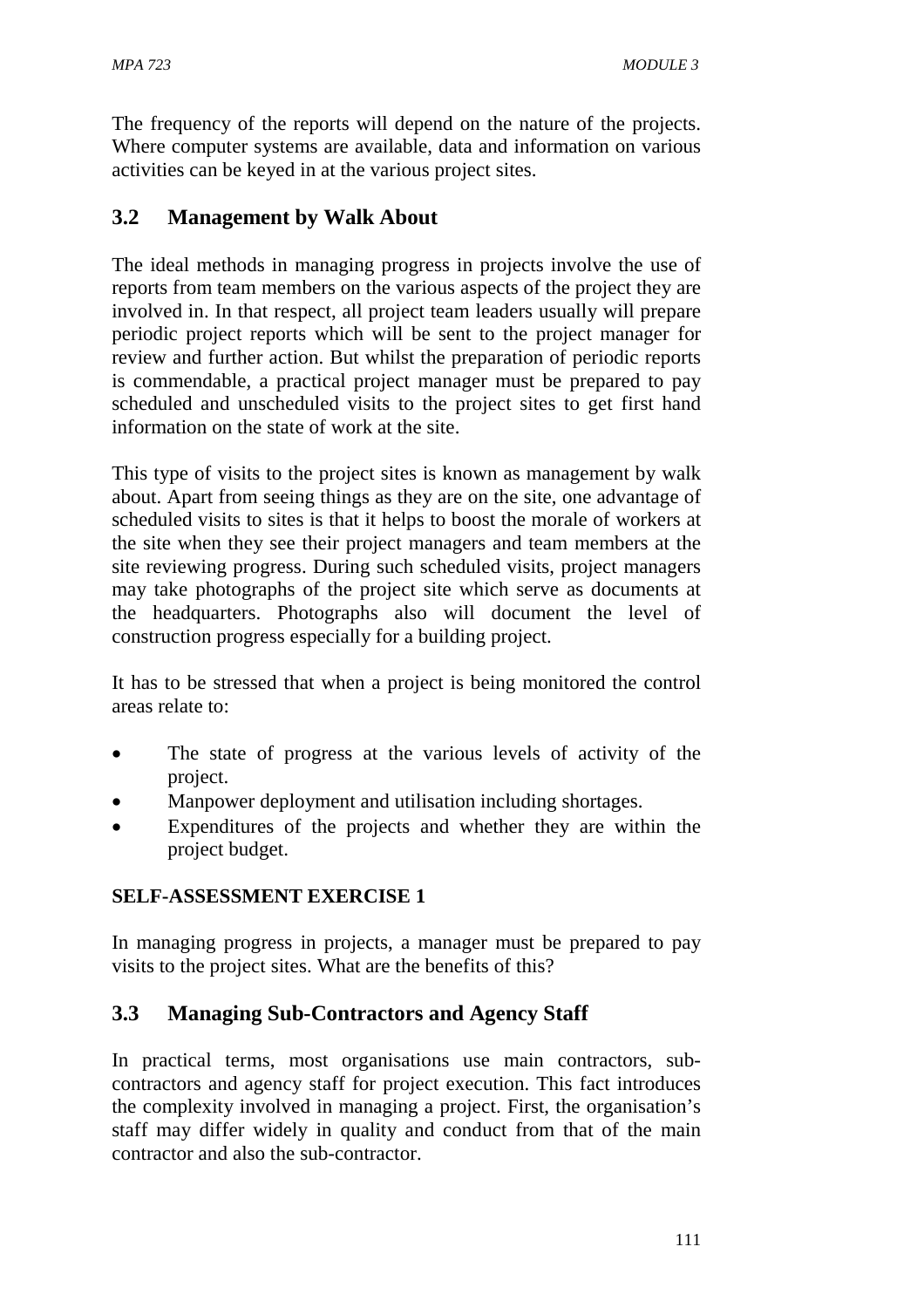Depending on their scope, most projects have their main contractor and also sub-contractors. Sub-contractors are usually engaged in projects especially where they are required to undertake tasks for which they are specialised and which may not be available to the main contractor. For example, the design and construction of a National Stadium at Abuja definitely involved the main contractor and a lot of other sub-contractors with different areas of specialisation.

Let us assume that Company A was awarded the contract to construct the new national stadium at Abuja at a cost of  $\mathbb{H}20$  billion. In this case, Company A is the main contractor but it has to engage many sub-contractors for various jobs related to the stadium project. A lot of sub-contractors may be hired for the following jobs:

| $\bullet$ | Foundations and piling jobs | Trevi Foundation Ltd. |
|-----------|-----------------------------|-----------------------|
| $\bullet$ | Wood works                  | Ashly and Bred Ltd.   |
| $\bullet$ | Plumbing works              | Asea, Orly & Co.      |
| $\bullet$ | Electrical works            | Newman Nig. Ltd.      |
| $\bullet$ | Painting                    | Bonalux Painters Ltd. |

If you take a good look at the jobs that the sub-contractors were engaged to do, you will realise that they are outside the areas of competence of Company A which is the main contractor to the stadium project. So when we are talking of managing progress in a project, the project should be seen in totality.

Although the main contractor has the duty to supervise and manage the progress of the sub-contractor, the project manager's function is all encompassing. The project manager supervises and monitors progress in a project from a holistic point of view.

Apart from managing sub-contractors, some projects involve the use of agency staff that may either be deployed to work at the main contractor's location or deployed to work at other designated locations.

Usually, a main contractor resorts to the use of agency staff on a temporary basis; this usually is to cover staff shortage which normally arises in the course of project execution. All agency staff that are absorbed to work at the main contractor's premises must be properly supervised and monitored. A practical way of doing this will be to have induction training for them at the inception of the project.

#### **SELF-ASSESSMENT EXERCISE 2**

List three control areas that should be monitored in a project.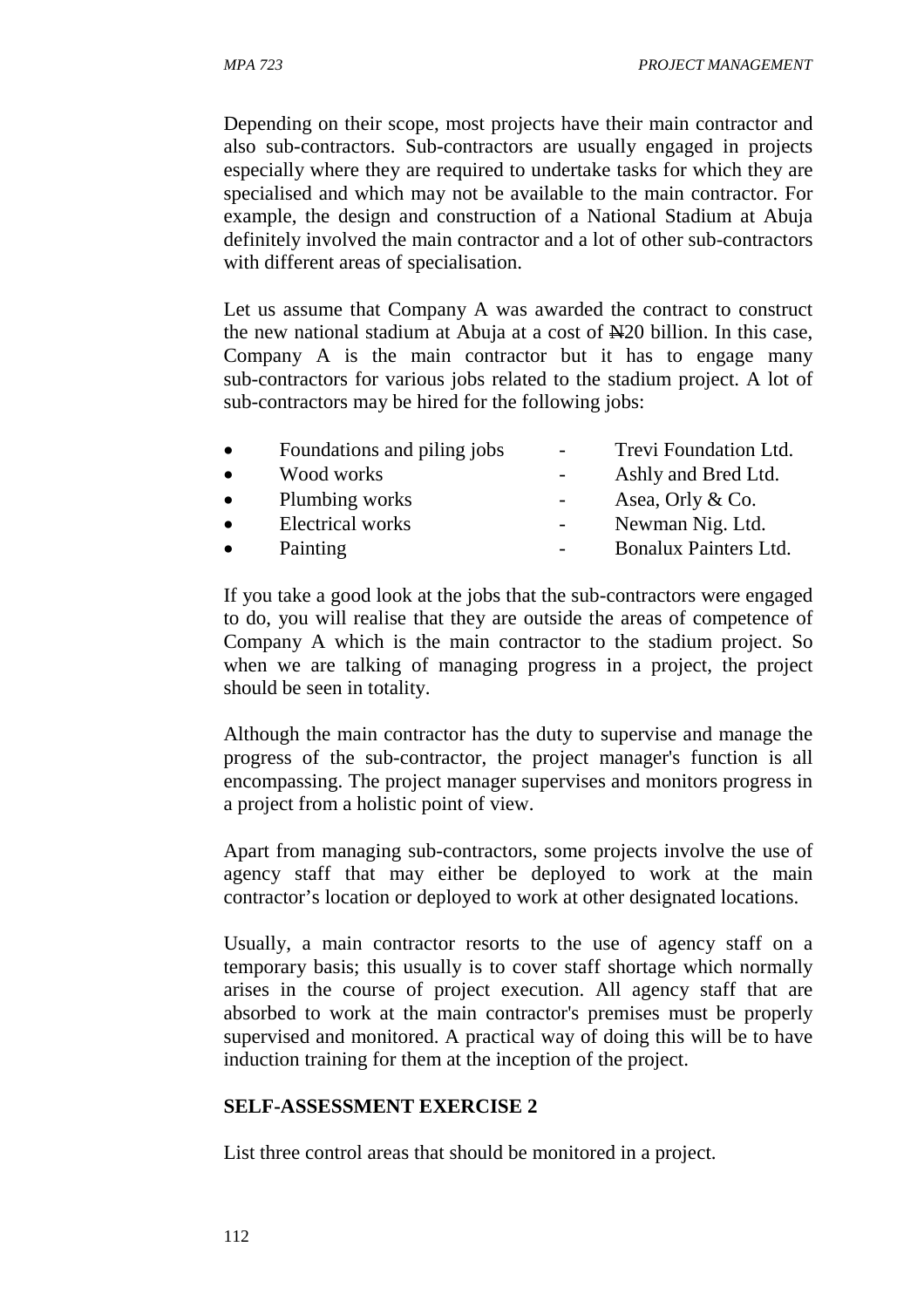## **3.4 Construction Site Management**

A lot of projects may involve construction sites and the management of these sites are crucial if projects are to be properly executed. Also, in many projects, the headquarters of the project manager may be very far away from the various construction sites. Take, for example, MTN which is involved in communications. The construction and deployment of communications masts nationwide involve many construction sites. Work at all of these sites must be properly supervised and managed. Therefore, there is the need for proper coordination and management of construction sites.

In construction site management, the primary focus is on the facilities at the various project sites. Some of the facilities will include the following:

- a. Road network
- b. Staff accommodation
- c. Office accommodation, e.g. Portakabin
- d. Communication equipment
- e. Computers
- f. Telephones
- g. Stationery.

All these facilities must be on site with other necessary items. If there is no power or water at the site, the project manager or main contractor must ensure that these are also provided. The health of the site workers must also be taken care of. In this case, local arrangements will have to be made to provide regular and emergency medical services to the staff at project sites. In more complex cases, banking facilities in addition to catering services will need to be provided for the workers at the project site.

# **3.5 Conduct of Project Meetings**

Along the line when the project is ongoing, there is always the need to conduct project meetings to monitor and evaluate progress of work at different sites. Project meetings are very important. Project meetings may be held at a project site or at the headquarters of the project manager depending on the circumstances.

As with any other meeting, the following must be in place:

- a. Agenda
- b. Meeting room with adequate ventilation
- c. Visual aids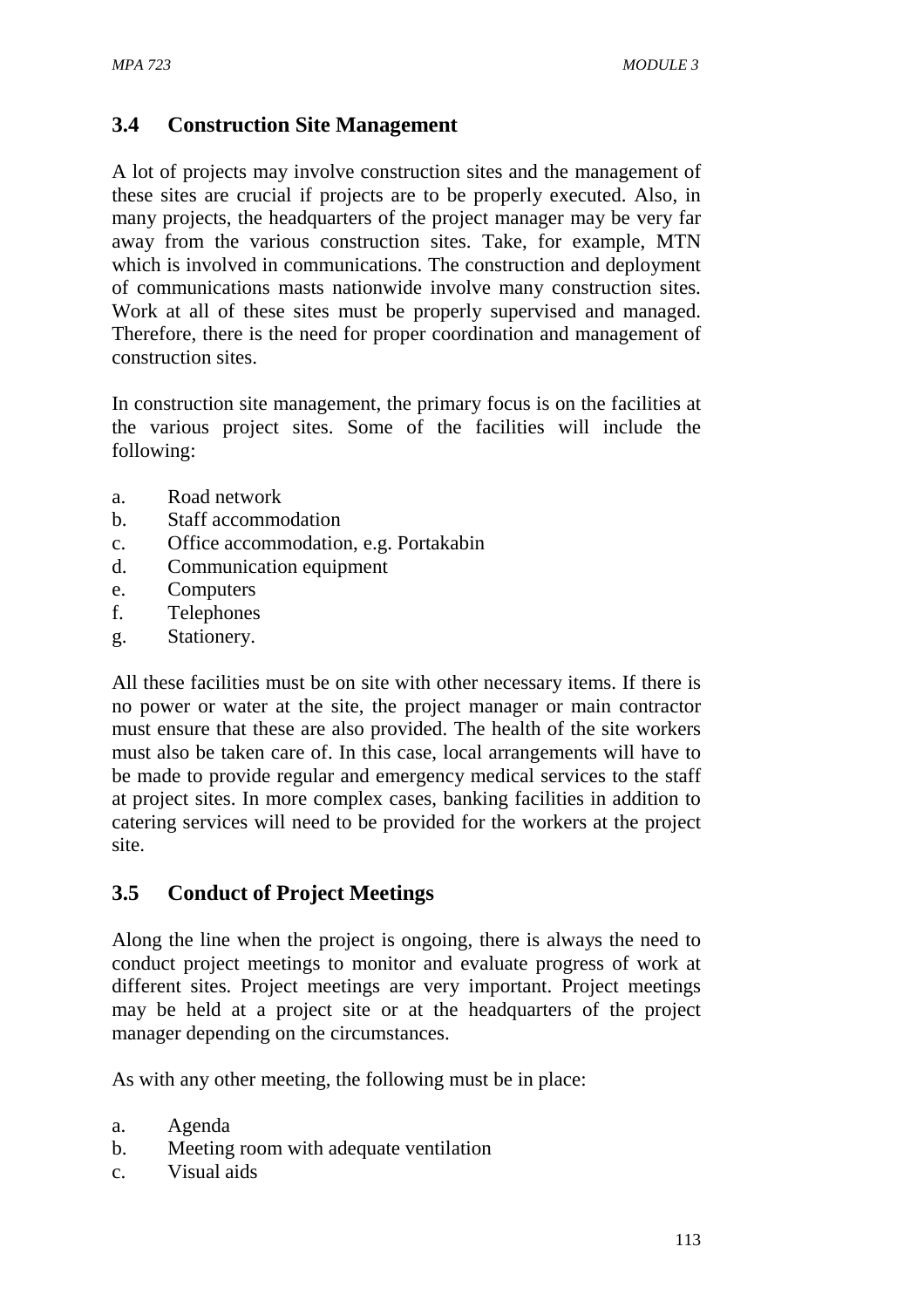- d. Refreshments
- e. Accommodation for visiting members.

To ensure the best out of project meetings, the agenda for the meeting should be given well in advance to the various members so that they can study it and prepare their reports where necessary.

As we have indicated earlier, the objective of many project meetings is to evaluate progress of work. Also, meetings serve as avenues to identify problems associated with a project. At times, problems (especially engineering problems) arise during a project implementation. We discover that in most cases, teams working independently may be unable to solve the engineering problems. Such engineering problems if they arise may be brought to the attention of a larger audience, i.e. the project meeting. Also, project meetings may highlight interdepartmental or inter team problems which may be affecting work progress.

#### **SELF-ASSESSMENT EXERCISE 3**

Why is it necessary to conduct project meetings?

#### **Table 2: Project Meeting and Action Sheet**

| DATE OF MEETING<br>PLACE OF MEETING<br><b>TIME OF MEETING</b>        |                   |                    |
|----------------------------------------------------------------------|-------------------|--------------------|
| <b>MEETING AGENDA</b>                                                |                   |                    |
| THOSE IN ATTENDANCE:<br>1.<br>5.<br>2.<br>6.<br>3.<br>7.<br>4.<br>8. |                   |                    |
| <b>KEY DECISIONS REACHED</b><br>-1.                                  | 1.                | UNRESOLVED ISSUES: |
| 2.<br>3.1                                                            | $\mathbf{z}$<br>3 |                    |
| ACTION TO BE TAKEN AND BY WHOM<br>1.<br>2.                           |                   |                    |
| 3                                                                    |                   |                    |
|                                                                      |                   |                    |
| <b>Signatures</b>                                                    |                   |                    |
| Chairperson                                                          |                   | Secretary          |